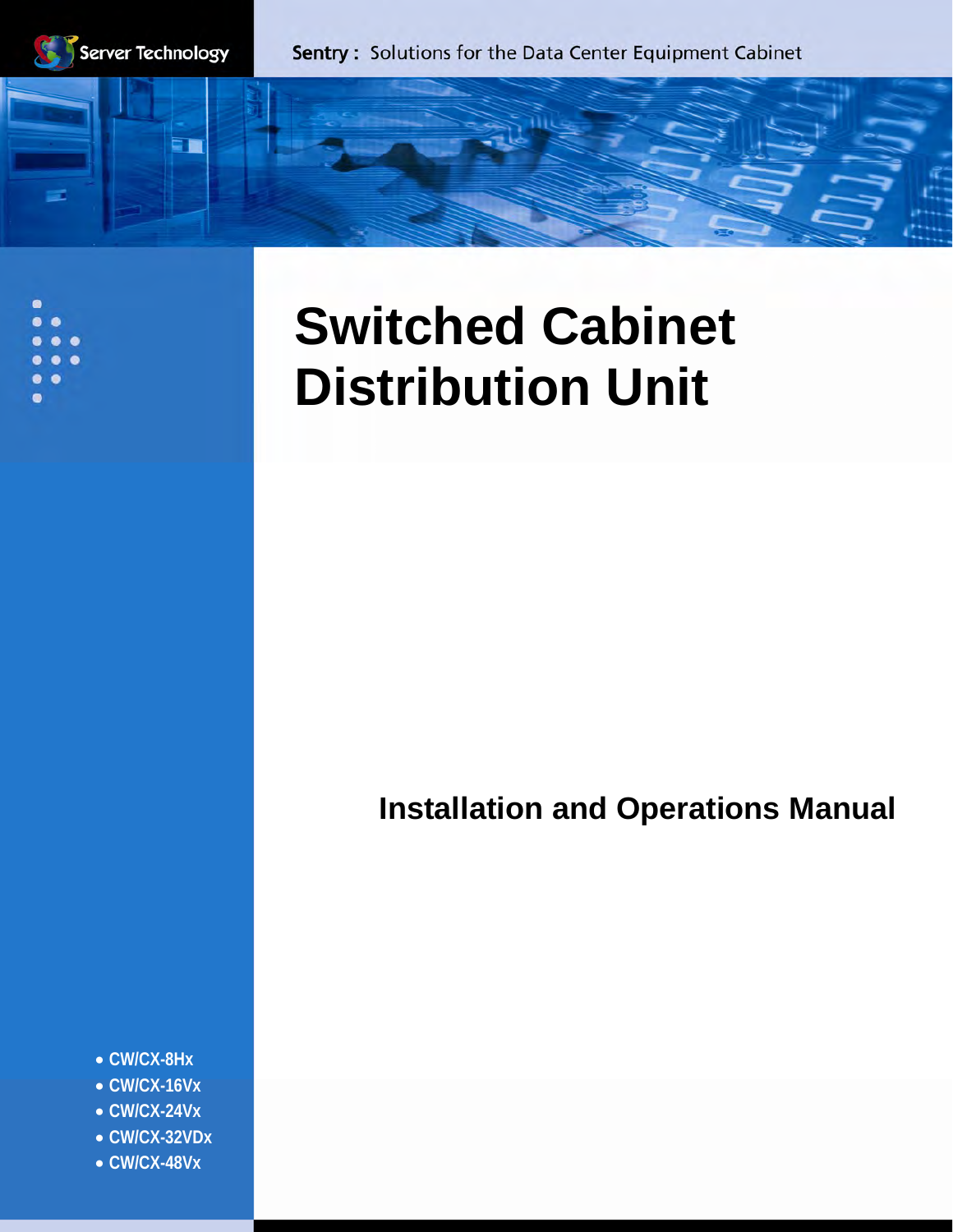

#### **Instructions**

This symbol is intended to alert the user to the presence of important operating and maintenance (servicing) instructions in the literature accompanying the appliance.



### **Dangerous Voltage**

This symbol is intended to alert the user to the presence of un-insulated dangerous voltage within the product's enclosure that may be of sufficient magnitude to constitute a risk of electric shock to persons.



This symbol indicates a terminal that must be connected to earth ground prior to making any other connections to the equipment.

#### **Life-Support Policy**

As a general policy, Server Technology does not recommend the use of any of its products in the following situations:

- life-support applications where failure or malfunction of the Server Technology product can be reasonably expected to cause failure of the life-support device or to significantly affect its safety or effectiveness.
- direct patient care.

Server Technology will not knowingly sell its products for use in such applications unless it receives in writing assurances satisfactory to Server Technology that:

- the risks of injury or damage have been minimized,
- the customer assumes all such risks, and
- the liability of Server Technology is adequately protected under the circumstances.

The term life-support device includes but is not limited to neonatal oxygen analyzers, nerve stimulators (whether used for anesthesia, pain relief or other purposes), auto-transfusion devices, blood pumps, defibrillators, arrhythmia detectors and alarms, pacemakers, hemodialysis systems, peritoneal dialysis systems, neonatal ventilator incubators, ventilators (for adults or infants), anesthesia ventilators, infusion pumps, and any other devices designated as "critical" by the U.S. FDA.

#### **Notices**

301-0113-1 Rev. J (070811) Copyright © 2005-2011 Server Technology, Inc. All rights reserved. 1040 Sandhill Drive Reno, Nevada 89521 USA

#### **All Rights Reserved**

This publication is protected by copyright and all rights are reserved. No part of it may be reproduced or transmitted by any means or in any form, without prior consent in writing from Server Technology.

The information in this document has been carefully checked and is believed to be accurate. However, changes are made periodically. These changes are incorporated in newer publication editions. Server Technology may improve and/or change products described in this publication at any time. Due to continuing system improvements, Server Technology is not responsible for inaccurate information which may appear in this manual. For the latest product updates, consult the Server Technology web site at [www.servertech.com](http://www.servertech.com/). In no event will Server Technology be liable for direct, indirect, special, exemplary, incidental or consequential damages resulting from any defect or omission in this document, even if advised of the possibility of such damages.

In the interest of continued product development, Server Technology reserves the right to make improvements in this document and the products it describes at any time, without notices or obligation.

The Globe logo is a trademark of Server Technology, Inc., registered in the US. Use of the logos for commercial purposes without the prior written consent of Server Technology may constitute trademark infringement and unfair competition in violation of federal and state laws.

Server Technology, the Globe logo, Switched CDU and CDU are trademarks of Server Technology, Inc., registered in the US.

Sentry, Cabinet Distribution Unit, Environmental Monitor, Post-On and **SMARTER** Technical Support are trademarks of Server Technology, Inc.

Other trademarks and trade names may be used in this document to refer to either the entities claiming the marks and names or their products. Server Technology, Inc. disclaims any proprietary interest in trademarks and trade names other than its own.



# **Please Recycle**

Shipping materials are recyclable. Please save them for later use, or dispose of them appropriately.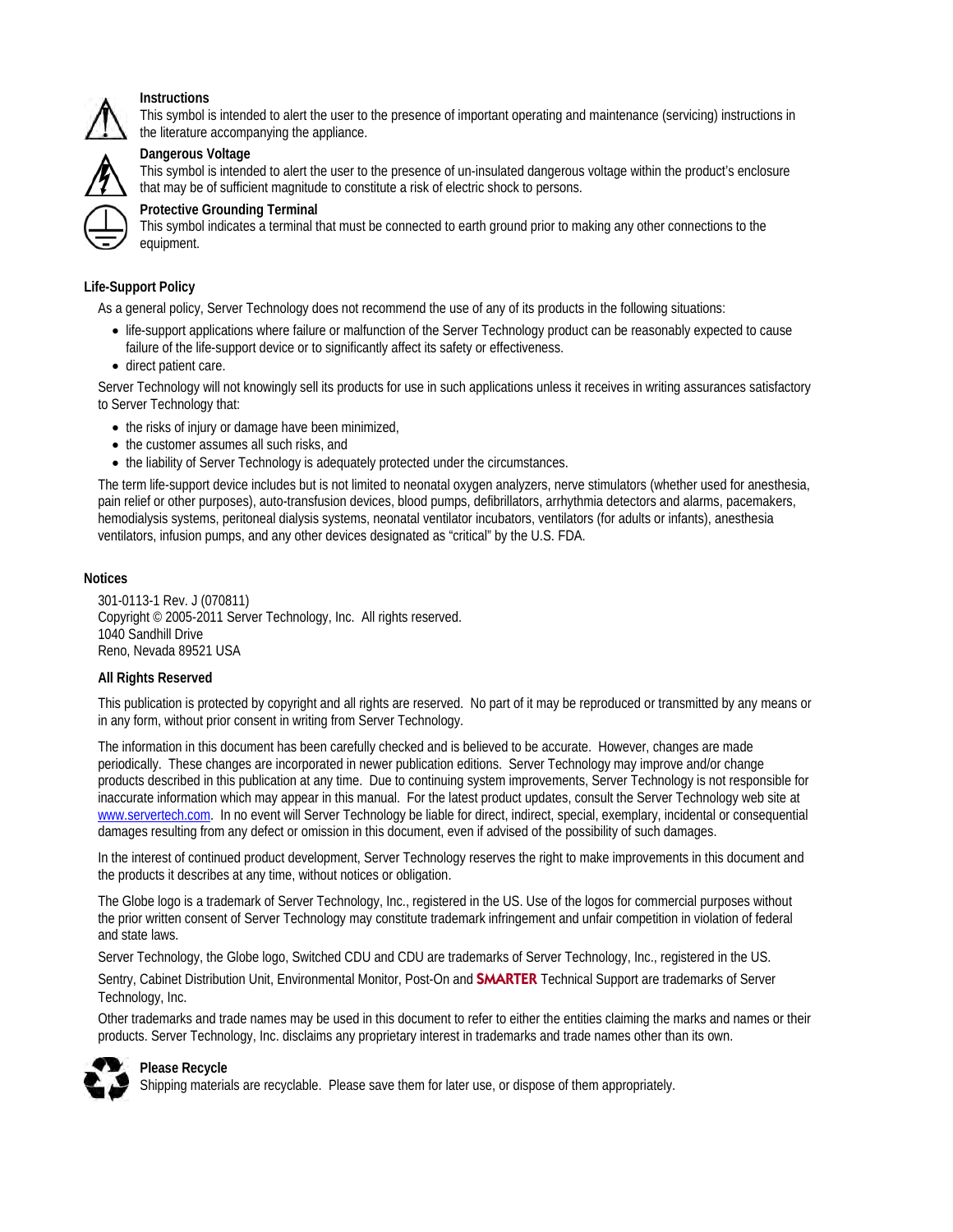# **Table of Contents**

| <b>CHAPTER 1: INTRODUCTION</b>        | 4   |
|---------------------------------------|-----|
|                                       |     |
|                                       |     |
|                                       |     |
| <b>CHAPTER 2: INSTALLATION</b>        | 6   |
|                                       |     |
|                                       |     |
|                                       |     |
|                                       |     |
|                                       |     |
|                                       |     |
|                                       |     |
|                                       |     |
|                                       |     |
|                                       |     |
|                                       |     |
| <b>CHAPTER 3: OPERATIONS</b>          | 11  |
|                                       |     |
|                                       |     |
|                                       |     |
| <b>CHAPTER 4: ADVANCED OPERATIONS</b> | 69  |
|                                       |     |
|                                       |     |
|                                       |     |
|                                       |     |
|                                       |     |
|                                       |     |
|                                       |     |
|                                       |     |
|                                       |     |
| <b>CHAPTER 5: APPENDICES</b>          | 112 |
|                                       |     |
|                                       |     |
|                                       |     |
|                                       |     |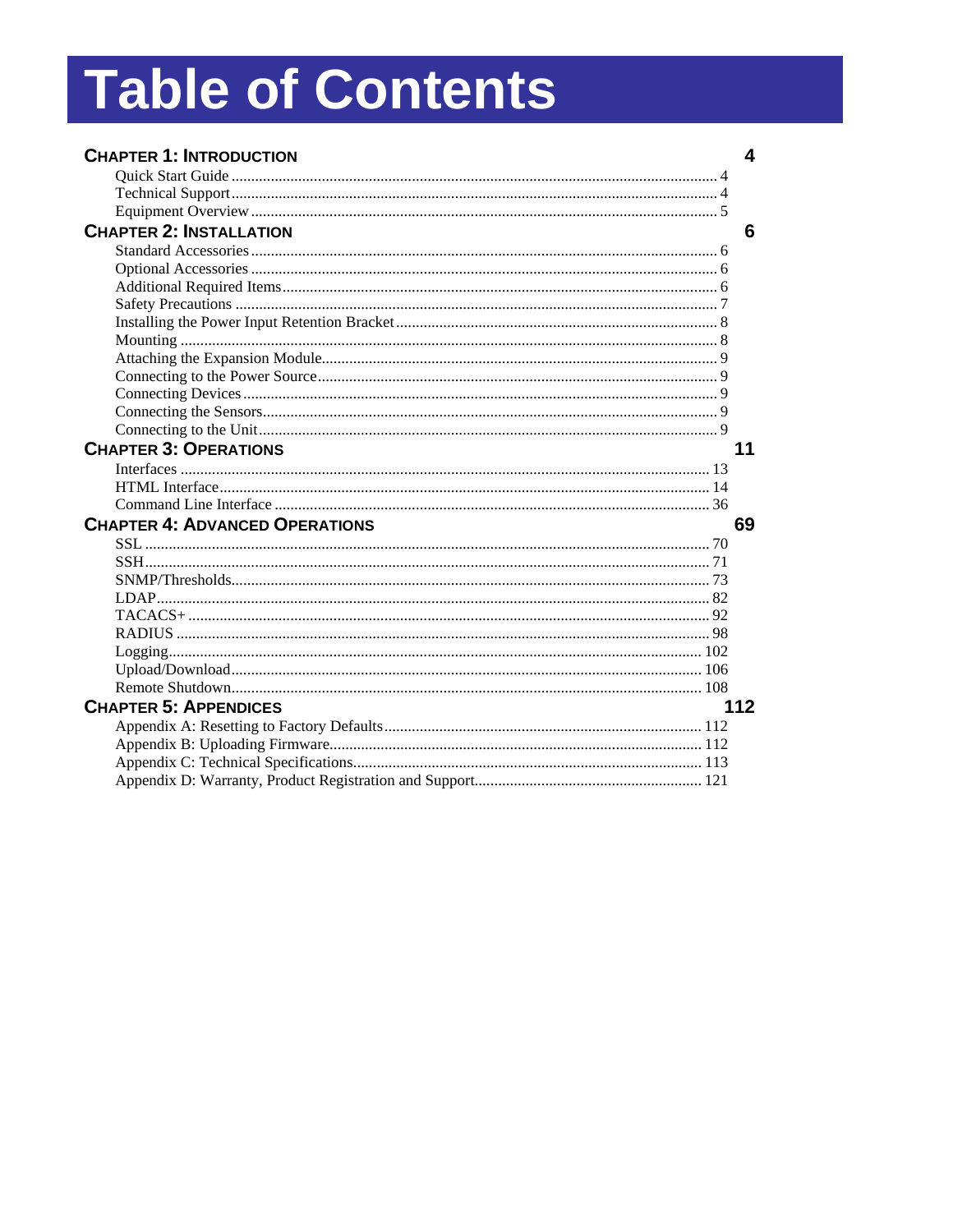# <span id="page-3-0"></span>**Chapter 1: Introduction**

# <span id="page-3-1"></span>**Quick Start Guide**

The following instructions will help you quickly install and configure your Switched CDU for use in your data center equipment cabinet. For detailed information on each step, go to the page number listed to the right.

| 2.             |           |  |
|----------------|-----------|--|
| $3_{-}$        |           |  |
| 4.             |           |  |
| 5 <sub>1</sub> |           |  |
| 6.             |           |  |
|                | $\bullet$ |  |
|                | $\bullet$ |  |
|                |           |  |
|                | $\bullet$ |  |
|                | ٠         |  |
|                |           |  |
|                |           |  |
|                |           |  |

7. Connect the Switched CDU to the network.

# <span id="page-3-2"></span>**Technical Support**



#### **Experience Server Technology's FREE** SMARTER **Technical Support -** [Learn more...](http://www.servertech.com/support/SMARTERTechnicalSupport/)

Server Technology understands that there are often questions when installing and/or using a new product. Free Technical Support is provided from 8 a.m. to 5 p.m. PST, Monday through Friday. After-hours service is provided to ensure your requests are handled quickly no matter what time zone or country you are located in.

Server Technology, Inc. 1040 Sandhill Drive Tel: 775.284.2000 Web: www.servertech.com Reno, Nevada 89521 USA Fax: 775.284.2065 Email: [support@servertech.com](mailto:support@servertech.com)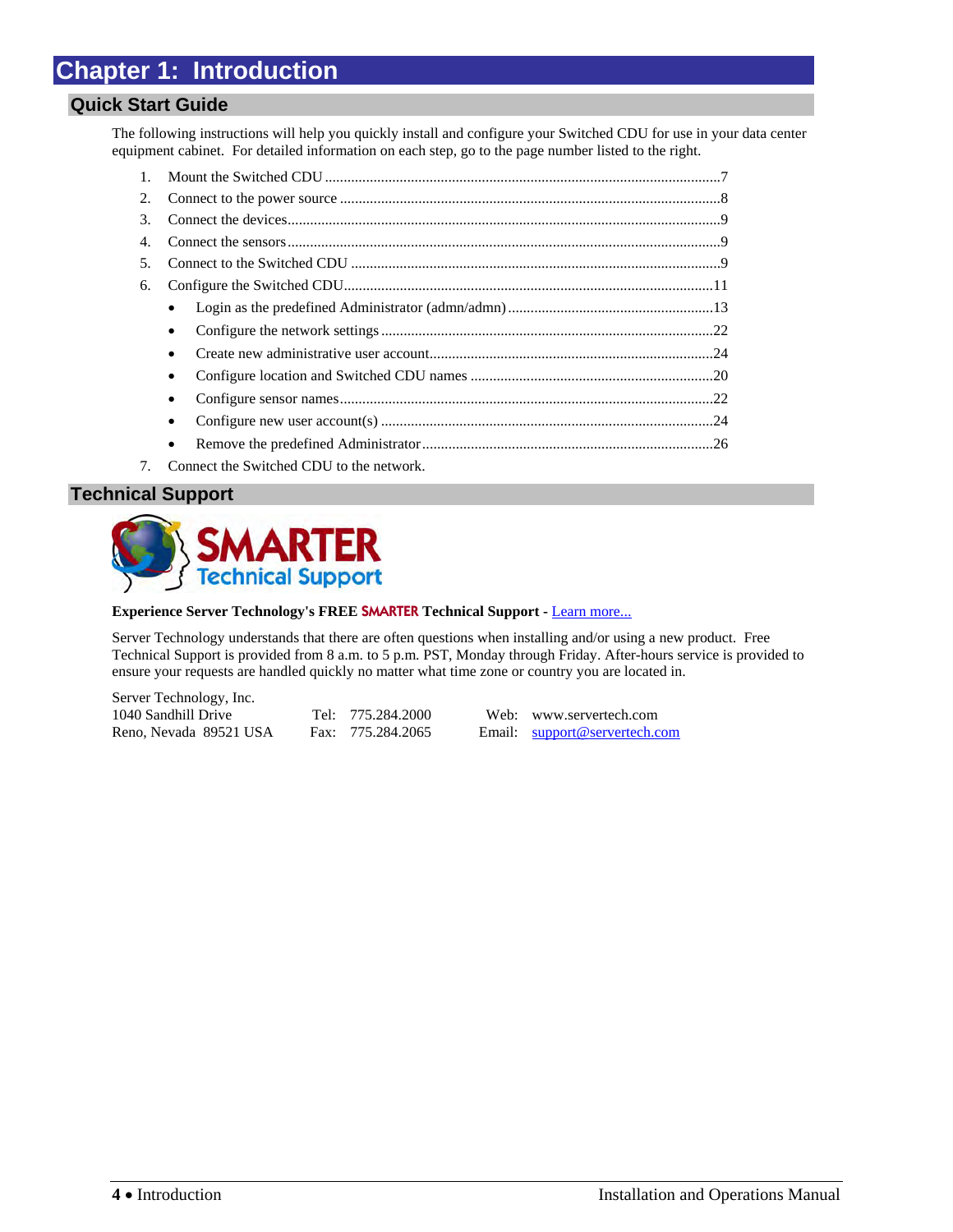# <span id="page-4-0"></span>**Equipment Overview**

- 1. The power inlet/cord(s) connects the CDU to the electrical power source.
- 2. The Current LED(s) displays the current load for each infeed, branch or electrical phase per infeed.<br>3. Two RJ45 connectors for Serial (RS-232) and Ethernet connection.
- Two RJ45 connectors for Serial (RS-232) and Ethernet connection.
- 4. Two mini RJ11 connectors for Temperature/Humidity sensors.

A number is printed above each outlet. These numbers may be used in commands that require an outlet name. See *[Outlet Naming and Grouping](#page-12-1)* in Chapter 3: [Operations](#page-10-0) for more information.



**Figure 1. Cabinet Distribution Unit Views**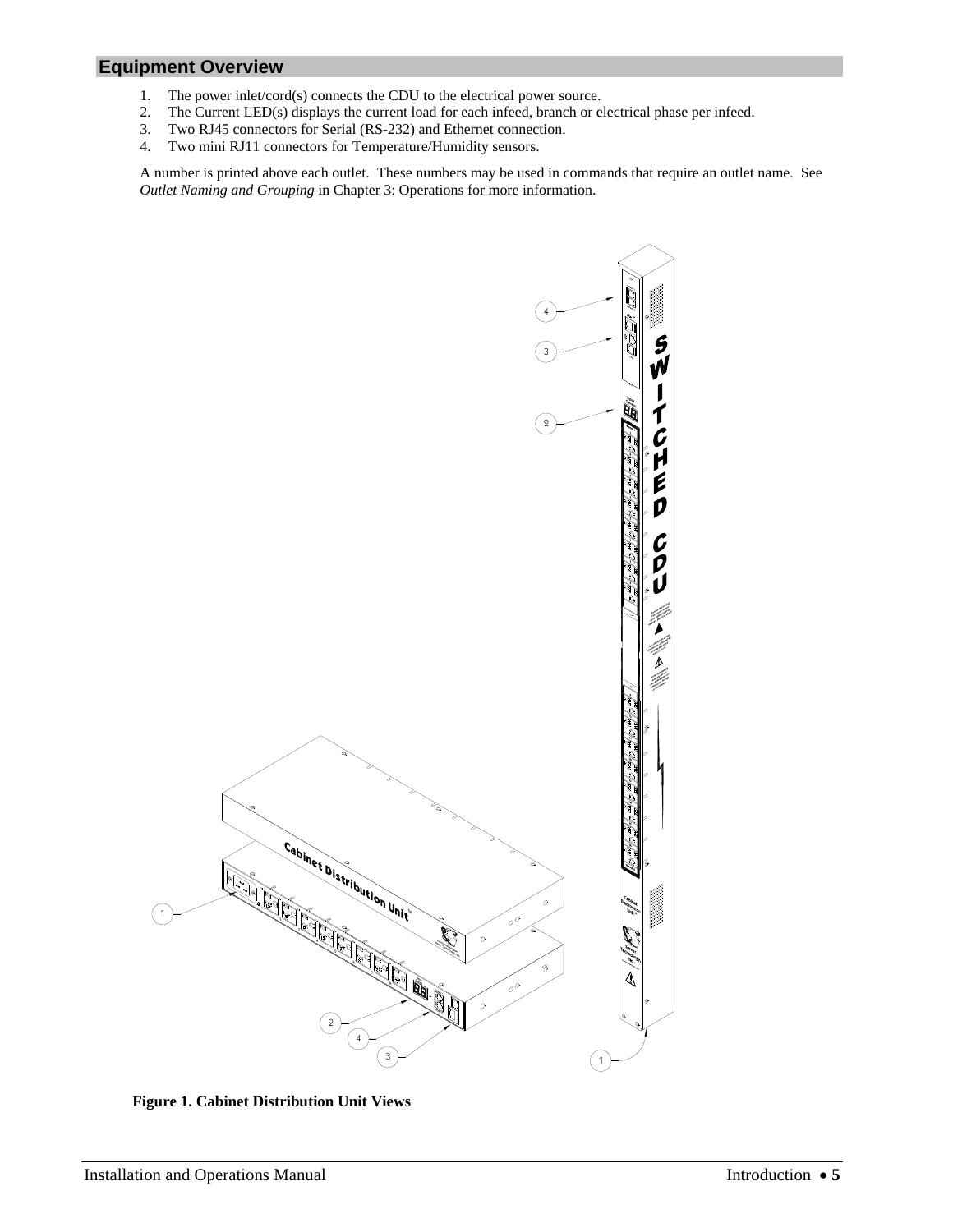# <span id="page-5-0"></span>**Chapter 2: Installation**

Before installing your Sentry Switched Cabinet Distribution Unit (CDU), refer to the following lists to ensure that you have all the items shipped with the unit as well as all other items required for proper installation.

# <span id="page-5-1"></span>**Standard Accessories**

- Mounting hardware: *Vertical models -* Two removable flanges with four M4 screws. Two mounting L-brackets with nut plates, four sets of screws and washers. Optional button mounts. *Horizontal models -* Two removable L-brackets with M4 screws.
- Cables/Adapters: *CW models -*

```
 RJ45 to RJ45 crossover cable.
```
- RJ45 to DB9F serial port adapter (for connection to standard DB9M DTE serial port).
- *CX models*
- RJ12 to RJ12 crossover cable.
- Outlet retention clips (208-240V models).

Additional items for Cx-xxx-C20 models:

- Separate power input .
- Power input retention bracket hardware (may be installed): Two removable T-brackets with two 40mm screws per input.

# <span id="page-5-2"></span>**Optional Accessories**

Temperature/Humidity sensors

# <span id="page-5-3"></span>**Additional Required Items**

- Flathead and Phillips screwdrivers
- Screws, washers and nuts to attach the CDU to your rack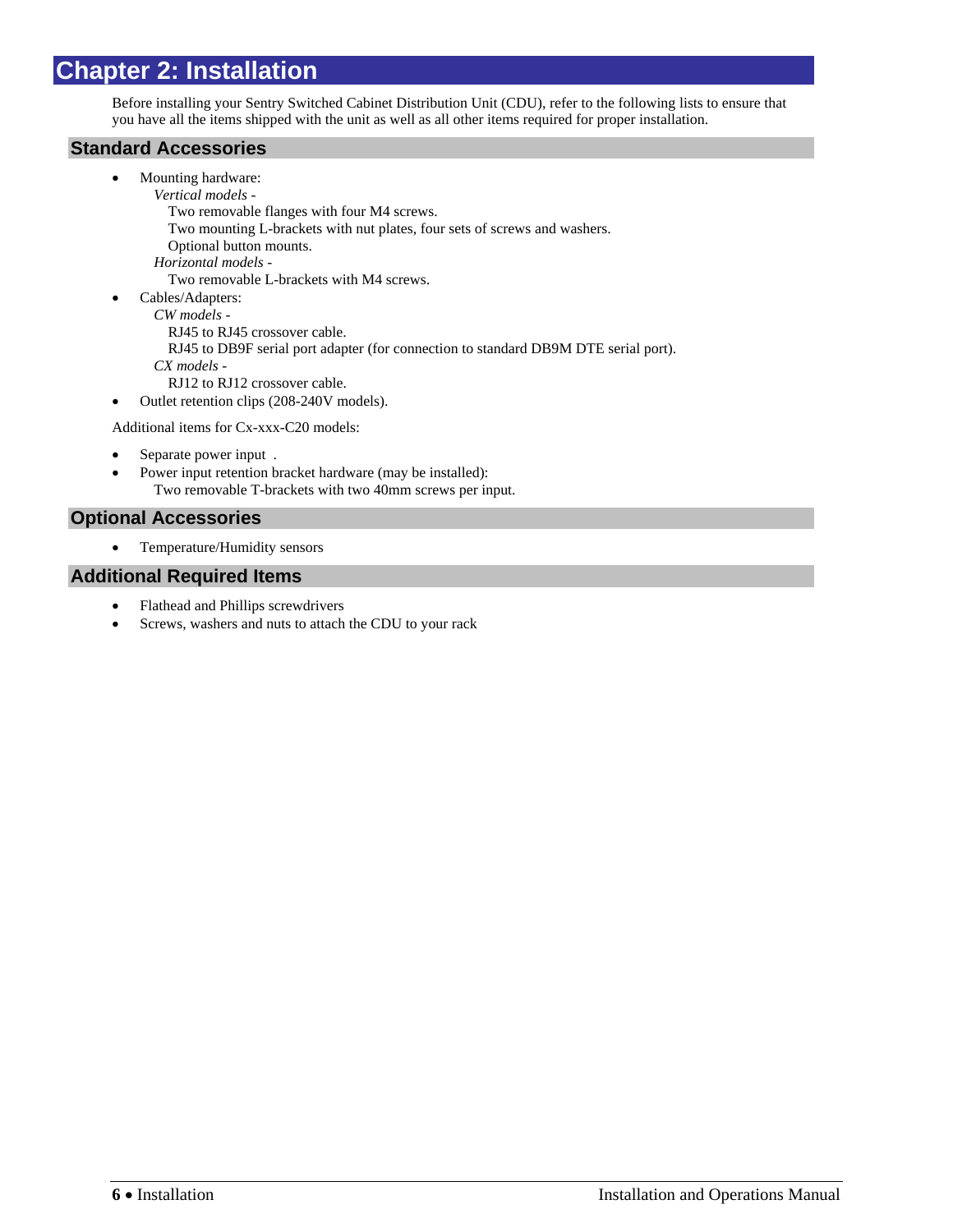This section contains important safety and regulatory information that should be reviewed before installing and using the Sentry Switched Cabinet Distribution Unit. For input and output current ratings, see Power Ratings in [Appendix](#page-112-0)  [C: Technical Specifications.](#page-112-0)

<span id="page-6-0"></span>

| Only for installation and use in a                                                                                                                                                                                                                                                                                                                                                                                                                                                                                                  | Seulement pour l'installation et                                                                                                                                                                                                                                                                                                                                                                                                                                                                                                                                                                             | Nur zur Installation und Verwendung in                                                                                                                                                                                                                                                                                                                                                                                                                                                                                                                                                         |
|-------------------------------------------------------------------------------------------------------------------------------------------------------------------------------------------------------------------------------------------------------------------------------------------------------------------------------------------------------------------------------------------------------------------------------------------------------------------------------------------------------------------------------------|--------------------------------------------------------------------------------------------------------------------------------------------------------------------------------------------------------------------------------------------------------------------------------------------------------------------------------------------------------------------------------------------------------------------------------------------------------------------------------------------------------------------------------------------------------------------------------------------------------------|------------------------------------------------------------------------------------------------------------------------------------------------------------------------------------------------------------------------------------------------------------------------------------------------------------------------------------------------------------------------------------------------------------------------------------------------------------------------------------------------------------------------------------------------------------------------------------------------|
| <b>Restricted Access Location in</b>                                                                                                                                                                                                                                                                                                                                                                                                                                                                                                | l'utilisation dans une Zone Interdite                                                                                                                                                                                                                                                                                                                                                                                                                                                                                                                                                                        | einem Sicherheitsbereich gemäß den                                                                                                                                                                                                                                                                                                                                                                                                                                                                                                                                                             |
| accordance with the following                                                                                                                                                                                                                                                                                                                                                                                                                                                                                                       | conformément aux installations et                                                                                                                                                                                                                                                                                                                                                                                                                                                                                                                                                                            | folgenden Installations- und                                                                                                                                                                                                                                                                                                                                                                                                                                                                                                                                                                   |
| installation and use instructions.                                                                                                                                                                                                                                                                                                                                                                                                                                                                                                  | l'utilisation des indications suivants.                                                                                                                                                                                                                                                                                                                                                                                                                                                                                                                                                                      | Verwendungsanleitungen.                                                                                                                                                                                                                                                                                                                                                                                                                                                                                                                                                                        |
| This equipment is designed to be                                                                                                                                                                                                                                                                                                                                                                                                                                                                                                    | Cet équipement est conçu à être installé                                                                                                                                                                                                                                                                                                                                                                                                                                                                                                                                                                     | Diese Ausrüstung ist zur Installation in                                                                                                                                                                                                                                                                                                                                                                                                                                                                                                                                                       |
| installed on a dedicated circuit.                                                                                                                                                                                                                                                                                                                                                                                                                                                                                                   | sur un circuit spécialisé.                                                                                                                                                                                                                                                                                                                                                                                                                                                                                                                                                                                   | einem festen Stromkreis vorgesehen.                                                                                                                                                                                                                                                                                                                                                                                                                                                                                                                                                            |
| Dedicated circuit must have circuit<br>breaker or fuse protection.<br>CDUs have been designed without<br>a master circuit breaker or fuse to<br>avoid becoming a single point of<br>failure. It is the customer's<br>responsibility to provide adequate<br>protection for the dedicated power<br>circuit. Protection of capacity equal<br>to the current rating of the CDU<br>must be provided and must meet<br>all applicable codes and<br>regulations. In North America,<br>protection must have a 10,000A<br>interrupt capacity. | Le circuit spécialisé doit avoir un<br>disjoncteur ou une protection de<br>fusible. CDUs ont été conçus sans<br>disjoncteur général ni fusible pour éviter<br>que cela devient un seul endroit de<br>panne. C'est la responsabilité du client<br>de fournir une protection adéquate pour<br>le circuit-alimentation spécialisé.<br>Protection de capacité équivalant à la<br>puissance de l'équipement, et<br>respectant tous les codes et normes<br>applicables. Les disjoncteurs ou fusibles<br>destinés à l'installation en Amérique du<br>Nord doivent avoir une capacité<br>d'interruption de 10.000 A. | Der feste Stromkreis muss mit einem<br>Schutzschalter oder einem<br>Sicherungsschutz versehen sein.<br>CDUs verfügt über keinen<br>Hauptschutzschalter bzw. über keine<br>Sicherung, damit kein einzelner<br>Fehlerpunkt entstehen kann. Der<br>Kunde ist dafür verantwortlich, den<br>Stromkreis sachgemäß zu schützen.<br>Der Kapazitätsschutz entspricht der<br>aktuellen Stromstärke der Geräte und<br>muss alle relevanten Codes und<br>Bestimmungen erfüllen. Für Installation<br>in Nordamerika müssen Ausschalter<br>bzw. Sicherung über 10.000 A<br>Unterbrechungskapazität verfügen. |
| Models with unterminated power<br>inputs: Input connector must be<br>installed by qualified service<br>personnel. Input connector rating<br>must be greater than or equal to<br>the total current rating of the CDU<br>and must meet all applicable codes<br>and regulations.                                                                                                                                                                                                                                                       | Modèles avec entrées d'alimentation<br>non terminées: Le connecteur d'entrée<br>doit être installé par un personnel<br>qualifié. La consommation du<br>connecteur d'entrée doit être supérieure<br>ou égale à la consommation de courant<br>totale de la centrale à tour et doit être<br>conforme aux normes et à la<br>réglementation en vigueur.                                                                                                                                                                                                                                                           | Modelle mit Eingangskabeln ohne<br>Stecker: Der Eingangsstecker darf nur<br>von qualifiziertem Wartungspersonal<br>installiert werden. Der Nennstrom des<br>Eingangssteckers muss mindestens<br>der Gesamtstromstärke der CDU sowie<br>allen geltenden Codes und<br>Bestimmungen entsprechen.                                                                                                                                                                                                                                                                                                  |
| The plug on the power supply cord<br>shall be installed near the<br>equipment and shall be easily<br>accessible.                                                                                                                                                                                                                                                                                                                                                                                                                    | La prise sur le cordon d'alimentation<br>sera installée près de l'équipement et<br>sera facilement disponible.                                                                                                                                                                                                                                                                                                                                                                                                                                                                                               | Der Stecker des Netzkabels muss in<br>der Nähe der Ausrüstung installiert<br>werden und leicht zugänglich sein.                                                                                                                                                                                                                                                                                                                                                                                                                                                                                |
| Installation Orientation: Cx-xxVx-x                                                                                                                                                                                                                                                                                                                                                                                                                                                                                                 | Installation Orientation : Les unités Cx-                                                                                                                                                                                                                                                                                                                                                                                                                                                                                                                                                                    | Installationsausrichtung: Cx-xxVx-x                                                                                                                                                                                                                                                                                                                                                                                                                                                                                                                                                            |
| units are design to be installed in                                                                                                                                                                                                                                                                                                                                                                                                                                                                                                 | xxVx-x sont concues pour être installées                                                                                                                                                                                                                                                                                                                                                                                                                                                                                                                                                                     | Einheiten sind zur vertikalen Installation                                                                                                                                                                                                                                                                                                                                                                                                                                                                                                                                                     |
| vertical orientation.                                                                                                                                                                                                                                                                                                                                                                                                                                                                                                               | dans une orientation verticale.                                                                                                                                                                                                                                                                                                                                                                                                                                                                                                                                                                              | vorgesehen.                                                                                                                                                                                                                                                                                                                                                                                                                                                                                                                                                                                    |
| Always disconnect the power                                                                                                                                                                                                                                                                                                                                                                                                                                                                                                         | Toujours déconnecter le cordon                                                                                                                                                                                                                                                                                                                                                                                                                                                                                                                                                                               | Vor dem Offnen immer Netzleitung                                                                                                                                                                                                                                                                                                                                                                                                                                                                                                                                                               |
| supply cord before opening to                                                                                                                                                                                                                                                                                                                                                                                                                                                                                                       | d'alimentation avant d'ouvrir pour éviter                                                                                                                                                                                                                                                                                                                                                                                                                                                                                                                                                                    | abziehen um elektrischen Schlag zu                                                                                                                                                                                                                                                                                                                                                                                                                                                                                                                                                             |
| avoid electrical shock.                                                                                                                                                                                                                                                                                                                                                                                                                                                                                                             | un choque électrique.                                                                                                                                                                                                                                                                                                                                                                                                                                                                                                                                                                                        | vermeiden.                                                                                                                                                                                                                                                                                                                                                                                                                                                                                                                                                                                     |
| WARNING! High leakage current!<br>Earth connection is essential<br>before connecting supply!                                                                                                                                                                                                                                                                                                                                                                                                                                        | ATTENTION! Haut fuite très possible!<br>Une connection de masse est<br>essentielle avant de connecter<br>l'alimentation!                                                                                                                                                                                                                                                                                                                                                                                                                                                                                     | <b>ACHTUNG! Hoher Ableitstrom! Ein</b><br>Erdungsanschluss ist vor dem<br>Einschalten der Stromzufuhr<br>erforderlich!                                                                                                                                                                                                                                                                                                                                                                                                                                                                         |
| WARNING! Cx-xxxE-x units                                                                                                                                                                                                                                                                                                                                                                                                                                                                                                            | ATTENTION! Les unités Cx-xxxE-x                                                                                                                                                                                                                                                                                                                                                                                                                                                                                                                                                                              | <b>ACHTUNG!: Cx-xxxE-x</b>                                                                                                                                                                                                                                                                                                                                                                                                                                                                                                                                                                     |
| Double Pole/Neutral Fusing                                                                                                                                                                                                                                                                                                                                                                                                                                                                                                          | Double Pôle/Fusible sur le Neutre                                                                                                                                                                                                                                                                                                                                                                                                                                                                                                                                                                            | Zweipolige bzw. Neutralleiter-Sicherung                                                                                                                                                                                                                                                                                                                                                                                                                                                                                                                                                        |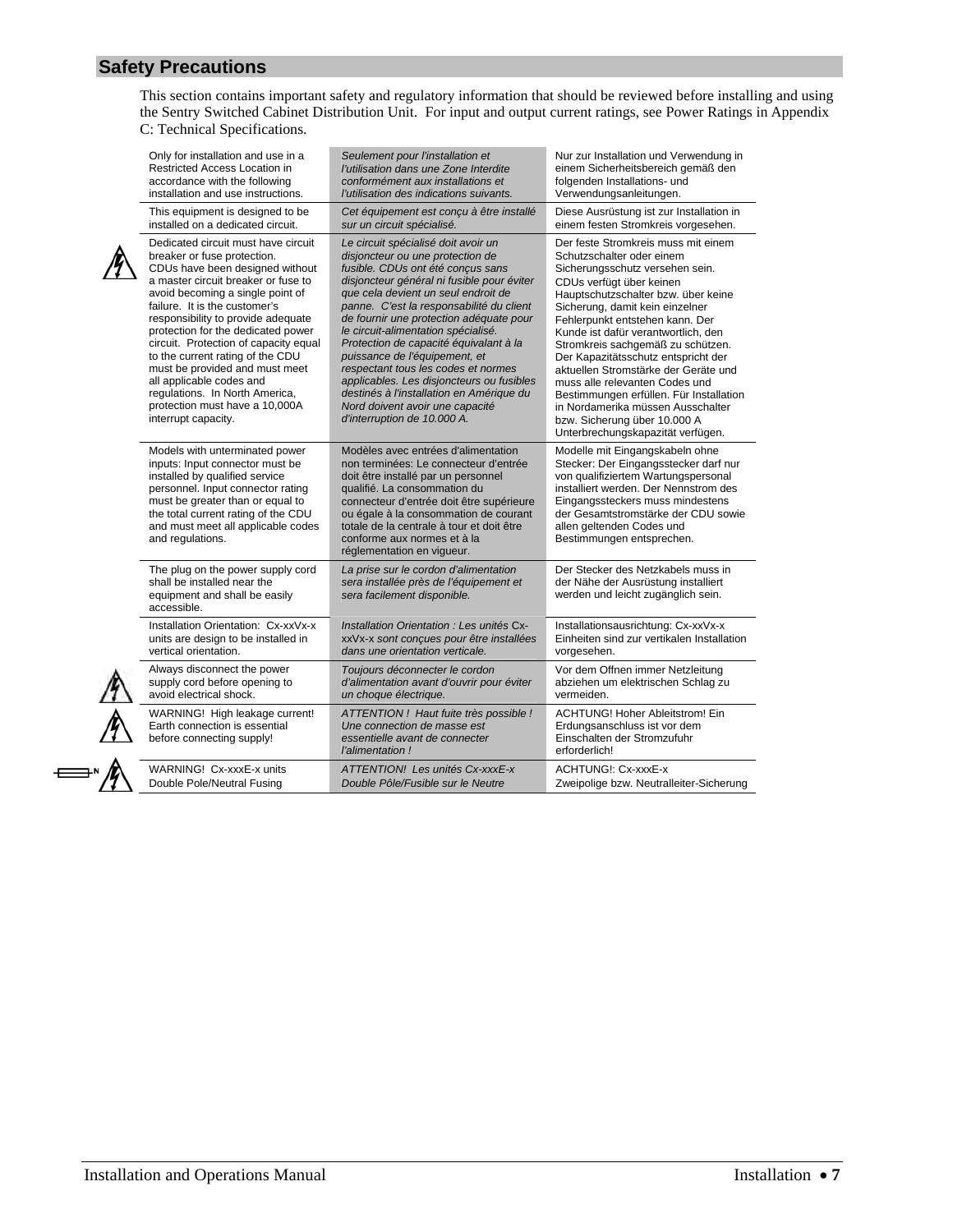# <span id="page-7-2"></span><span id="page-7-0"></span>**Installing the Power Input Retention Bracket**

For units with a total maximum output <30A, it may be necessary to install the power input retention bracket prior to mounting the unit within the rack.

#### **To install the power input retention bracket:**

- 1. Remove the two screws attaching the IEC 60320 C19 inlet to the enclosure.
- 2. Assemble and attach the retention bracket to the enclosure as shown.



**Figure 2.1 Retention Bracket Assembly** 



#### **Figure 2.2 Mounting**

#### **Horizontal/Rack**

- 1. Select the appropriate bracket mounting points for proper mounting depth within the rack.
- 2. Attach the L-brackets to these mounting points with two screws for each bracket.
- 3. Install the enclosure into your rack, using the slots in each bracket. The slots allow about ¼ inch of horizontal adaptability to align with the mounting holes of your rack.

**NOTE:** A mounting bracket kit for 23" wide racks or cabinets is available. Contact your Server Technology Sales Representative for more information.

#### **Vertical**

<span id="page-7-1"></span>**Mounting** 

- 1. Attach the removable flanges to the mount points on the rear of the enclosure using M4 screws.
- 2. Attach the mounting L-brackets to the flanges with the supplied screws, washers and nut plates. The slots allow about 1½ inches of vertical adaptability.
- 3. Attach the top and bottom brackets to your rack.

NOTE: Contact your Server Technology Sales Representative for information regarding custom bracket design and fabrication services if you are unable to find a suitable manner for utilizing the included mounting brackets.

Optionally, the supplied button mounts may be used for mounting the CDU into cabinets supporting this method of equipment mounting.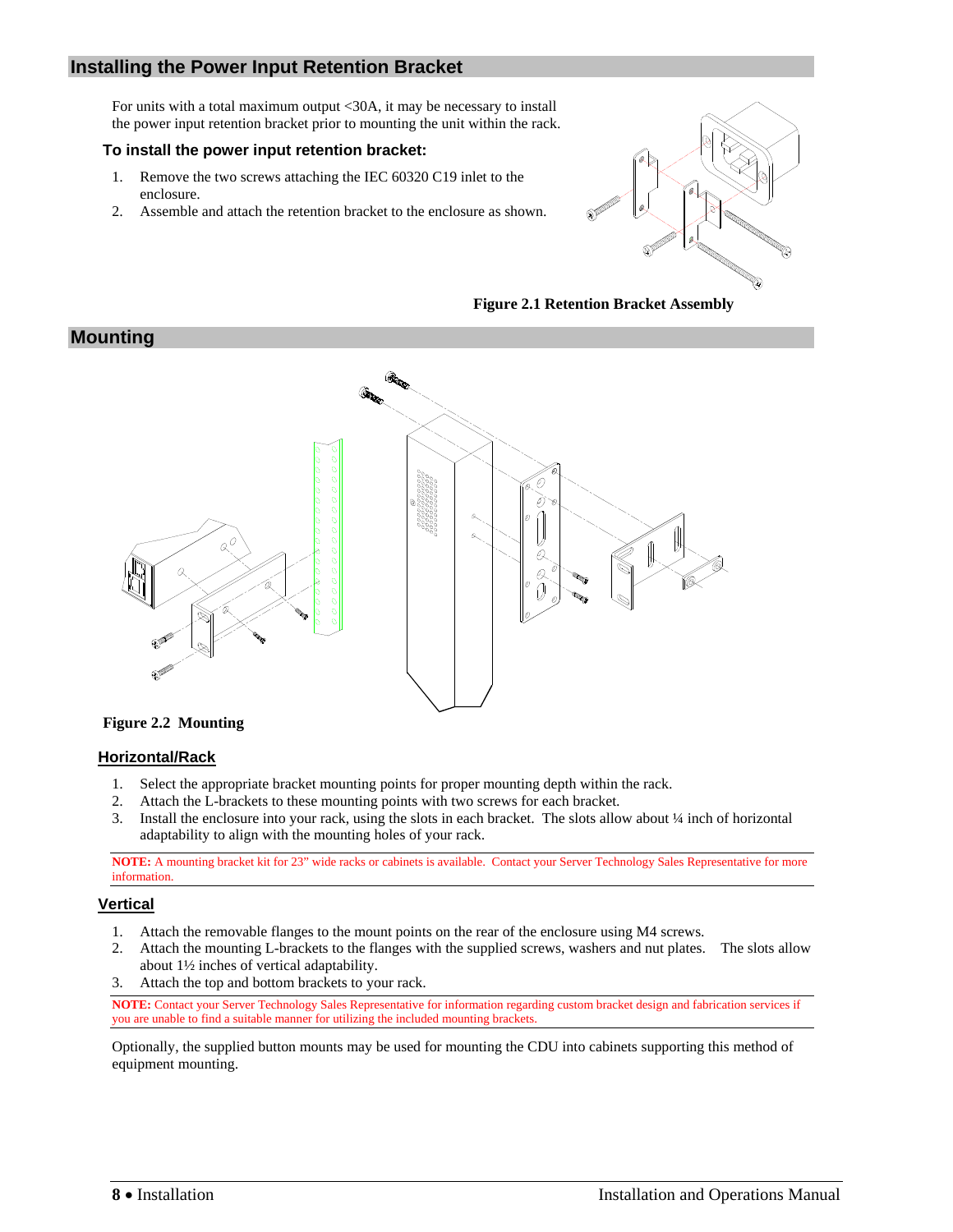# <span id="page-8-0"></span>**Attaching the Expansion Module**

Connect the Expansion Module CDU with the provided RJ12 crossover cable at the Link port on the Switched CDU.

**NOTE:** The overall length of the RJ12 crossover cable should not exceed 10 feet.

#### <span id="page-8-6"></span><span id="page-8-1"></span>**Connecting to the Power Source**

On 30A units, the input power cord is attached to the base of the unit. On units with a total maximum output <30A, you must first attach the power cord to the unit before connecting the unit to the power source.

#### **To attach a power cord to the unit:**

- 1. Plug the female end of the power cord firmly into its connector at the base.
- 2. Use a screwdriver to tighten the two screws on the retention bracket.

#### **To connect to the power source:**

Plug the male end of the power cord into the AC power source.

#### <span id="page-8-7"></span><span id="page-8-2"></span>**Connecting Devices**

#### **To avoid the possibility of noise due to arcing:**

- 1. Keep the device's on/off switch in the off position until after it is plugged into the outlet.
- 2. Connect devices to the CDU outlets.

**NOTE:** Server Technology recommends even distribution of attached devices across all available outlets to avoid exceeding the outlet, branch or phase limitations. See *Power Ratings* on page [116](#page-115-0) for more information.

<span id="page-8-3"></span>

Always disconnect ALL power supply cords before opening to avoid electrical shock. Afin d'éviter les chocs électriques, débranchez TOUTES les cables électrique avant d'ouvrir. Vor dem Offnen immer Netzleitung abziehen um elektrischen Schlag zu vermeiden.

# **Connecting the Sensors**

The Switched CDU is equipped with two mini RJ11 T/H ports for attachment of the Temperature/Humidity sensors. Attach the mini RJ11 plug of the sensor(s) to the appropriate T/H port.

#### <span id="page-8-4"></span>**Connecting to the Unit**

#### **Serial (RS232) port**

<span id="page-8-5"></span>The Switched Cabinet Distribution Unit is equipped with an RJ45 Serial RS-232 port for attachment to a PC or networked terminal server using the supplied RJ45 to RJ45 crossover cable and RJ45 to DB9F serial port adapter as required. See *[Data Connections](#page-118-0)* in [Appendix C: Technical Specifications](#page-112-0) for more information on the Serial RS-232 port.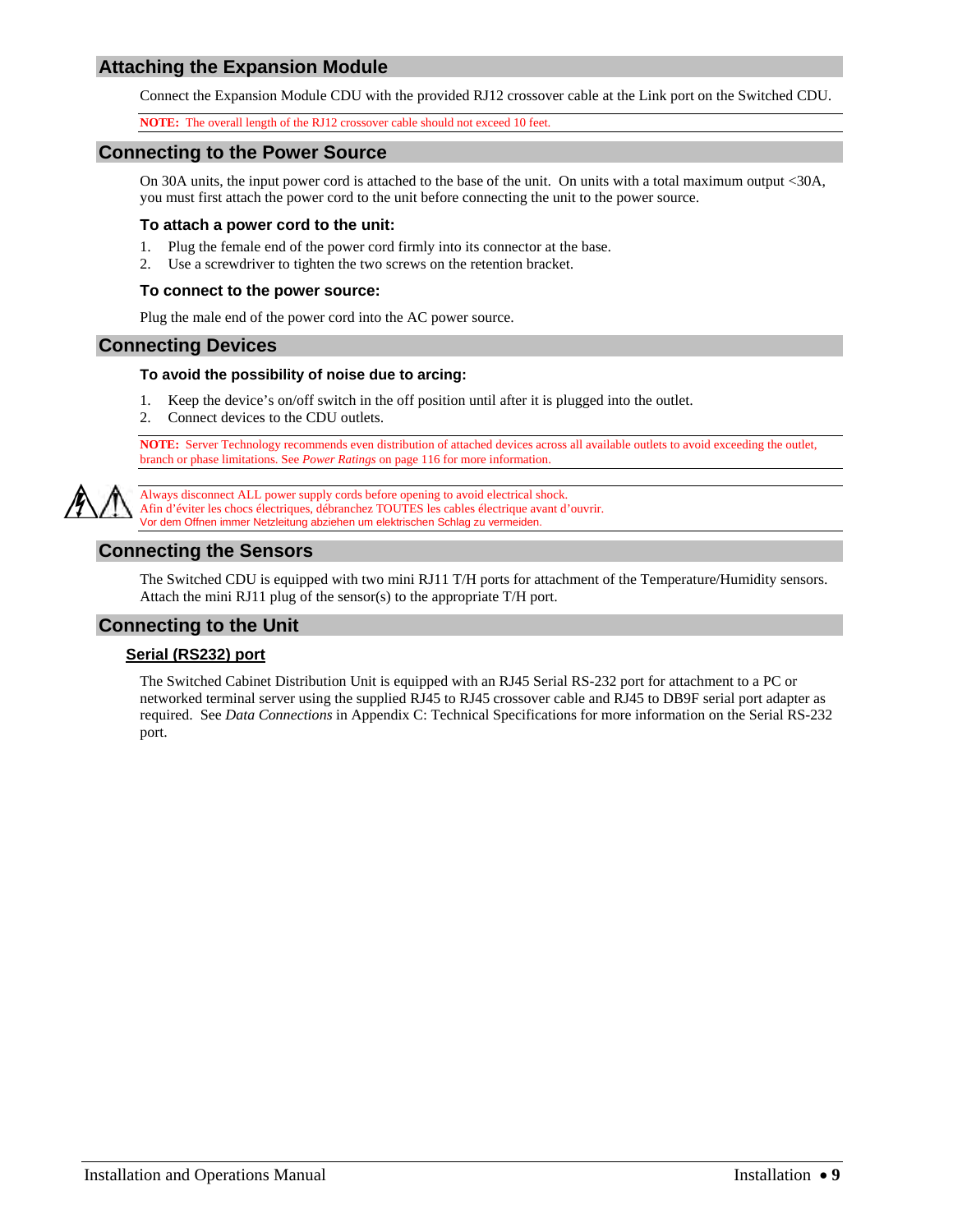# **Ethernet port**

The Switched Cabinet Distribution Unit is equipped with an RJ45 10/100Base-T Ethernet port for attachment to an existing network. This connection allows access to the Switched CDU via Telnet or HTML.

The Switched Cabinet Distribution Unit is configured with the following network defaults to allow unit configuration out-of-the-box through either Telnet or HTML:

**NOTE:** When installed on a DHCP enabled networks, the following network defaults DO NOT apply as the Sentry ships with DHCP support enabled.

- IP address: 192.168.1.254
- Subnet Mask: 255.255.255.0
- Gateway: 192.168.1.1

The local PC network connection must be configured as noted below:

**NOTE:** Contact your system administrator for instructions in reconfiguring the network connection. Reconfiguration of your network connection may require a restart to take effect.

- $\bullet$  IP address: 192.168.1.x (where x is 2-253)
- Subnet Mask: 255.255.255.0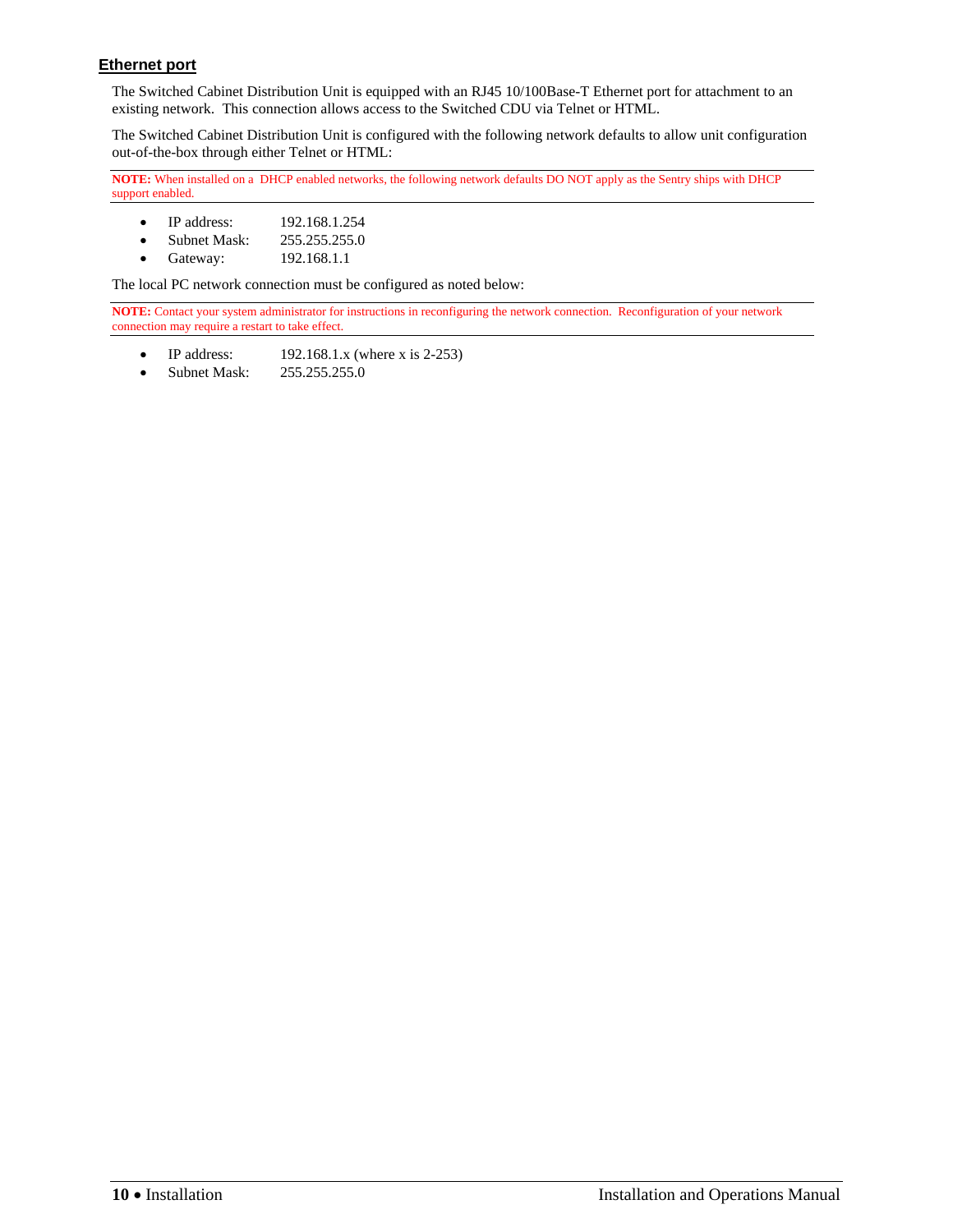# <span id="page-10-0"></span>**Chapter 3: Operations**

| <b>INTERFACES</b>               |    | 13 |
|---------------------------------|----|----|
| Outlet Naming and Grouping      |    | 13 |
|                                 |    |    |
|                                 |    |    |
| <b>Usernames and Passwords</b>  |    | 13 |
| <b>HTML INTERFACE</b>           |    | 14 |
| Logging In                      |    | 14 |
| <b>System Summary</b>           |    | 15 |
| <b>Outlet Control</b>           |    | 18 |
|                                 |    |    |
|                                 |    |    |
| <b>Power Monitoring</b>         |    | 19 |
|                                 |    |    |
|                                 |    |    |
|                                 |    |    |
| <b>Environmental Monitoring</b> |    | 19 |
|                                 |    |    |
| Shutdown                        |    | 20 |
|                                 |    |    |
| Configuration                   |    | 20 |
| System 120                      |    |    |
|                                 |    |    |
|                                 |    |    |
|                                 |    |    |
|                                 |    |    |
|                                 |    |    |
|                                 |    |    |
|                                 |    |    |
|                                 |    |    |
|                                 |    |    |
|                                 |    |    |
|                                 |    |    |
|                                 |    |    |
|                                 |    |    |
|                                 |    |    |
|                                 |    |    |
|                                 |    |    |
|                                 |    |    |
| <i>Features</i><br><b>Tools</b> | 34 | 34 |
|                                 |    |    |
|                                 |    |    |
|                                 |    |    |
|                                 |    |    |
| <b>COMMAND LINE INTERFACE</b>   |    | 36 |
| Logging In                      |    | 36 |
| <b>Operations Commands</b>      |    | 39 |
| <b>Administration Commands</b>  |    | 43 |
|                                 |    |    |
|                                 |    |    |
|                                 |    |    |
|                                 |    |    |
|                                 |    |    |
|                                 |    |    |
|                                 |    |    |
|                                 |    |    |
|                                 |    |    |
|                                 |    |    |
|                                 |    |    |
|                                 |    |    |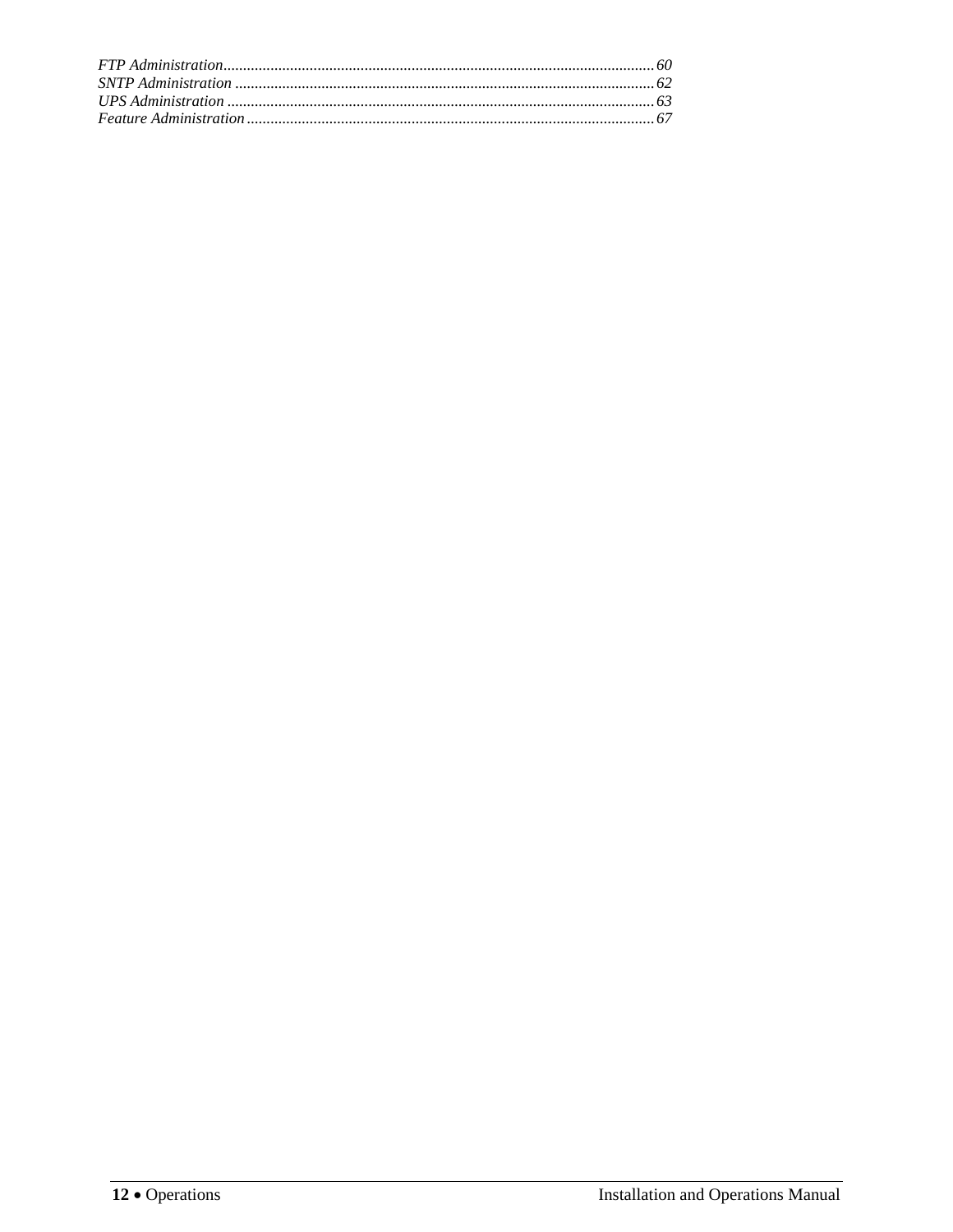# <span id="page-12-0"></span>**Interfaces**

The Switched Cabinet Distribution Unit has two interfaces: the HTML interface accessed via the HTTP enabled Ethernet connections, and the command line for serial and Telnet connections.

#### <span id="page-12-2"></span><span id="page-12-1"></span>**Outlet Naming and Grouping**

#### **Models with a Single Power Infeed**

Absolute names are specified by a period (.) followed by a tower letter and outlet number. The tower letter for the Switched Cabinet Distribution Unit is A and the tower letter for the optional Expansion Module is B.

#### <span id="page-12-3"></span>**Models with Multiple Power Infeeds**

For units with multiple infeed connectors, absolute names are specified by a period (.) followed by the tower letter, *the infeed letter* and outlet number.

*Example:* The absolute name for outlet 8 on the B infeed of tower A is .AB8.

Outlets may also be included in one or more named groups of outlets, enabling you to issue a command that affects all outlets in a named group.

#### <span id="page-12-4"></span>**Usernames and Passwords**

The Switched Cabinet Distribution Unit has one predefined administrative user account (username/password: admn/admn), and supports a maximum of 128 defined user accounts.

**NOTE:** For security, Server Technology recommends removal of the predefined administrative user account after a new account with administrative rights has been created.

Only an administrative-level user may perform operations such as creating/removing user accounts and command privileges, changing passwords and displaying user information. An administrator may also view the status of all sensors and power inputs.

Usernames may contain from 1-16 characters and are not case sensitive; spaces are not allowed. Passwords may contain up to 16 characters, and are case sensitive.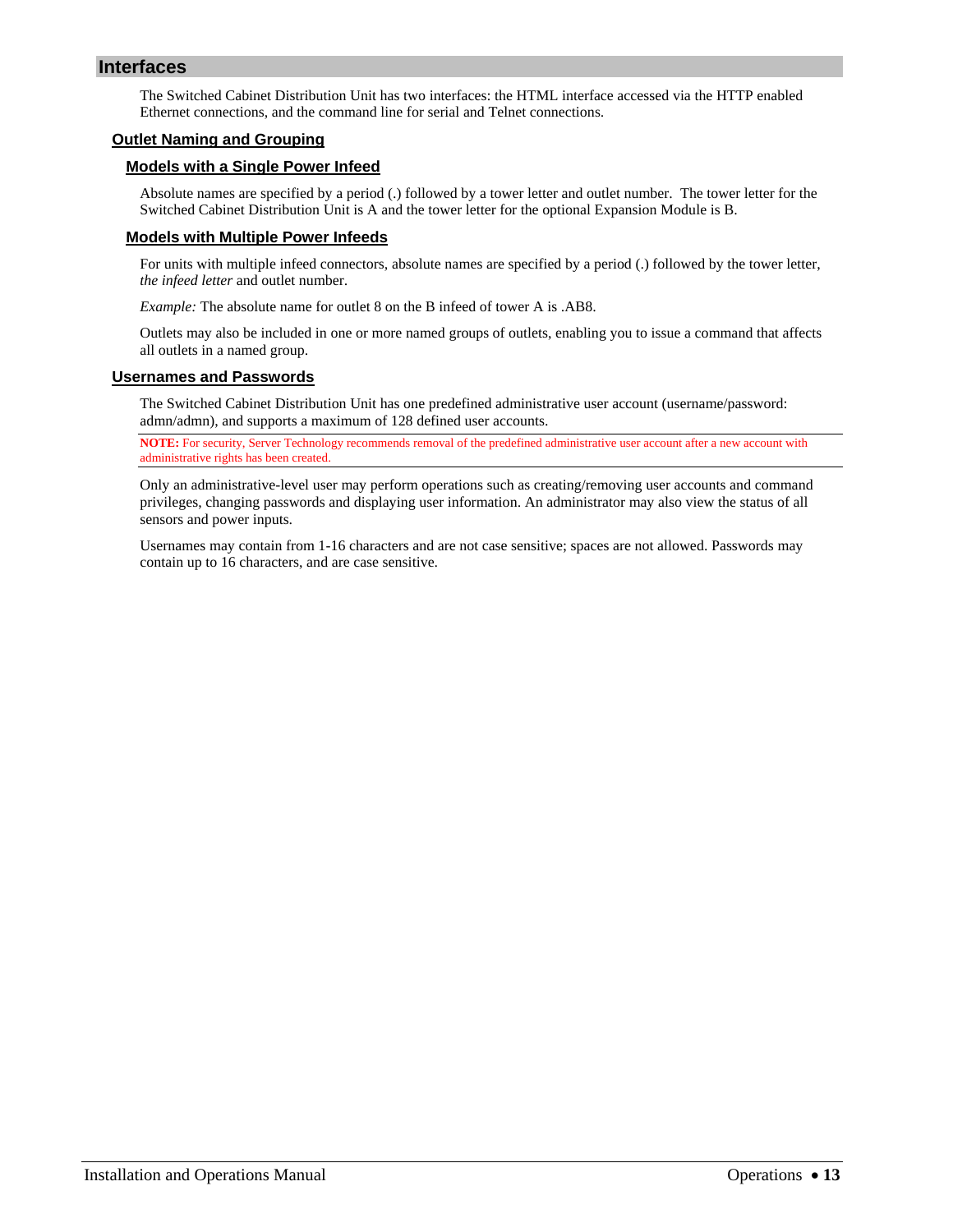# <span id="page-13-0"></span>**HTML Interface**

The HTML Interface provides web-based access to the Sentry Firmware. The interface is designed with three major sections, illustrated below.

- 1. System Header: Shows device description, Sentry location, IP address and user/access information.
- 2. Navigation Bar: Provides access to CDU configuration, control action, or status page.
- 3. Details Window: Current control/status information based on the page selected from the navigation bar.

This example shows the **Outlet Control > Individual** page:

| <b>Server Technology</b>        |                | <b>Sentry Switched CDU</b>              |   |                  |                  | Location:<br>IP Address: 10.1.1.74 n Access: Admin | a User: admn      | $\overline{b}$ |
|---------------------------------|----------------|-----------------------------------------|---|------------------|------------------|----------------------------------------------------|-------------------|----------------|
| System                          |                | <b>Outlet Control - Individual</b>      |   |                  |                  |                                                    |                   |                |
| <b>Outlet Control</b>           |                | <b>Individual Outlet Control</b>        |   |                  |                  |                                                    |                   |                |
| <b>Individual</b>               |                | Control power to individual outlets     |   |                  |                  |                                                    |                   |                |
| Group                           | Outlet<br>ID.  | Outlet<br>Name                          |   | Outlet<br>Status | Control<br>State |                                                    | Control<br>Action |                |
| <b>Power Monitoring</b>         | Apply          | Cancel                                  |   | Refresh          |                  |                                                    |                   |                |
|                                 | A1             | TowerA_Outlet1                          |   | On               | Wake On          |                                                    | None              |                |
| <b>Environmental Monitoring</b> | A2             | TowerA Outlet2                          | з | On               | Wake On          |                                                    | None              |                |
| <b>Smart Load Shedding</b>      | A3             | TowerA_Outlet3                          |   | On               | Wake On          |                                                    | None              |                |
| Configuration                   | A4             | TowerA_Outlet4                          |   | On               | Wake On          |                                                    | None              |                |
|                                 | A5             | TowerA_Outlet5                          |   | On               | Wake On          |                                                    | None              |                |
| <b>Tools</b>                    | A6             | TowerA Outlet6                          |   | On               | Wake On          |                                                    | None              |                |
| 2                               | A7             | TowerA_Outlet7                          |   | On               | Wake On          |                                                    | None              |                |
|                                 | A8             | TowerA_Outlet8                          |   | On               | Wake On          |                                                    | None              |                |
|                                 | B1             | TowerB_Outlet1                          |   | On               | Wake On          |                                                    | None              |                |
|                                 | B <sub>2</sub> | TowerB_Outlet2                          |   | On               | Wake On          |                                                    | None              |                |
|                                 | B <sub>3</sub> | TowerB_Outlet3                          |   | On               | Wake On          |                                                    | None              | ×              |
|                                 | <b>B4</b>      | TowerB_Outlet4                          |   | On               | Wake On          |                                                    | None              |                |
|                                 | <b>B5</b>      | TowerB Outlet5                          |   | On               | Wake On          |                                                    | None              |                |
|                                 | <b>B6</b>      | TowerB_Outlet6                          |   | On               | Wake On          |                                                    | None              |                |
|                                 | <b>B7</b>      | TowerB_Outlet7                          |   | On               | Wake On          |                                                    | None              |                |
|                                 | B8             | TowerB_Outlet8                          |   | On               | Wake On          |                                                    | None              |                |
|                                 | Apply          | Cancel                                  |   | Refresh          |                  |                                                    |                   |                |
|                                 |                | Control power to individual outlets     |   |                  |                  |                                                    |                   |                |
|                                 | <b>Apply</b>   | <b>Global Control Action:</b><br>Cancel |   | None<br>×        |                  |                                                    |                   |                |

**Figure 3.1 Example of Sentry Firmware HTML Page** 

#### <span id="page-13-1"></span>**Logging In**

Logging in through HTML requires directing the HTML client to the configured IP address of the unit.

#### **To log in by HTML:**

In the login window, enter a valid username and password and press **OK**.

If you enter an invalid username or password, you will be prompted again.

You are given three attempts to enter a valid username and password combination. If all three fail, the session ends and a protected page will be displayed.

**NOTE:** The default Sentry username/password is admn/admn.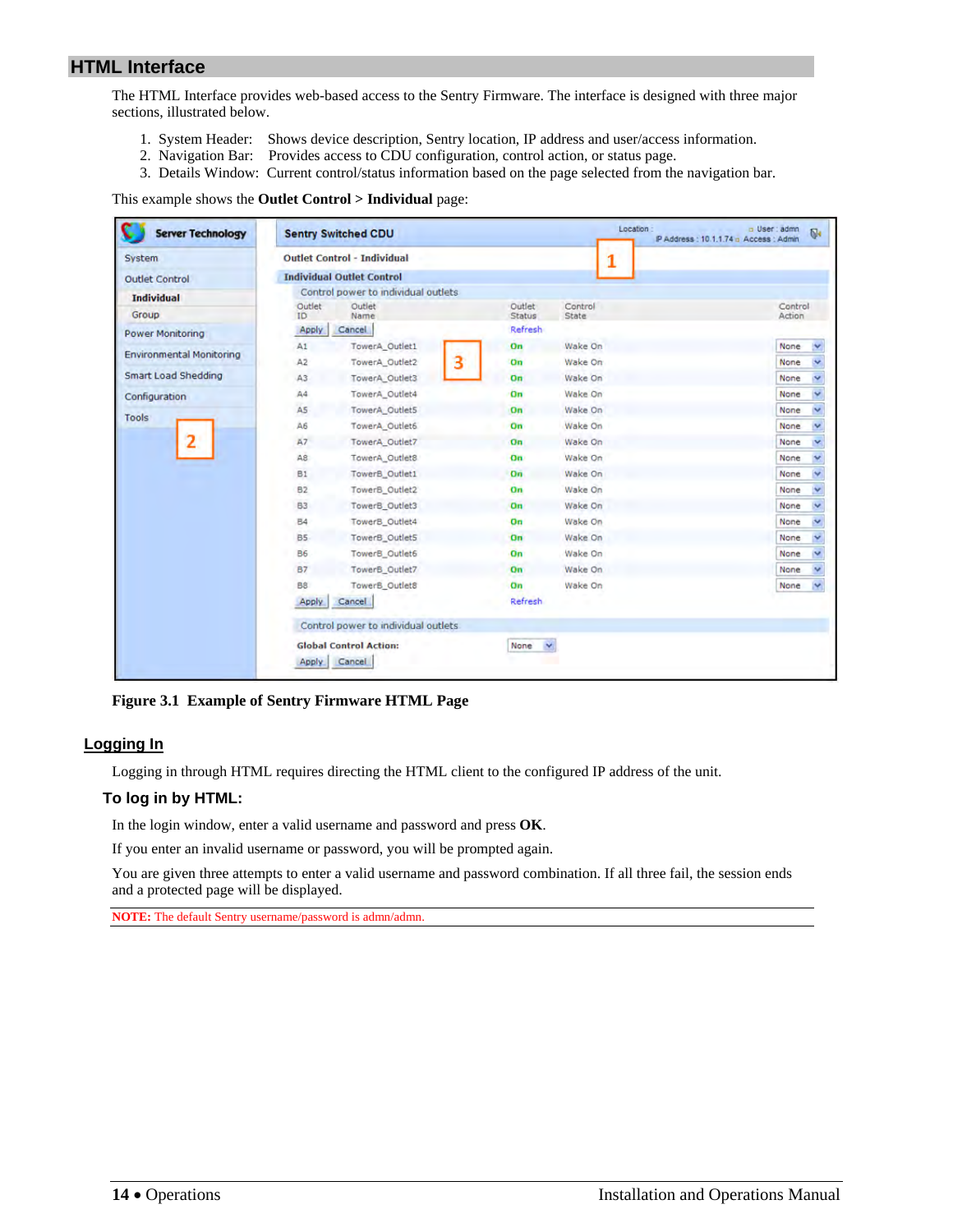# <span id="page-14-0"></span>**System Summary**

The System Summary is typically displayed as the default page at user login to the Sentry firmware HTML Interface. If you do not have environmental monitor access for a CDU, your default page at login will be the Outlet Control page (shown in Figure 3.1 above).

Both the System Summary page and the Outlet Control page display automatically at login and do not require enabling.

The System Summary page contains general system, line, humidity, and temperature status information. The colorcoded sensor graphs shown in the example below provide a quick and efficient real-time view for monitoring environmental conditions in your CDU network.

| <b>Server Technology</b>                                                   | <b>Sentry Switched CDU</b>                                                                                                                                                                                                                                                                                                                                | Location : PIPS 3Ux8 Demo a User : ADMN<br>IP Address: 10.1.2.238 m Access: Admin. | $\mathbb{N}$                                                                                             |
|----------------------------------------------------------------------------|-----------------------------------------------------------------------------------------------------------------------------------------------------------------------------------------------------------------------------------------------------------------------------------------------------------------------------------------------------------|------------------------------------------------------------------------------------|----------------------------------------------------------------------------------------------------------|
| System                                                                     | <b>System - Summary</b>                                                                                                                                                                                                                                                                                                                                   |                                                                                    |                                                                                                          |
| Summary                                                                    | Overview                                                                                                                                                                                                                                                                                                                                                  |                                                                                    |                                                                                                          |
| Outlet Control                                                             | System information                                                                                                                                                                                                                                                                                                                                        |                                                                                    |                                                                                                          |
| Power Monitoring<br><b>Environmental Monitoring</b><br>Smart Load Shedding | 0 days 0 hours 28 minutes 49 seconds<br>Uptime<br><b>Firmware Version:</b><br>Sentry Switched CDU Version 6.1<br>Ethernet NIC S/N:<br>8203475<br><b>Active Users:</b><br>$\mathbf{1}$<br><b>Total Power Consumption</b><br>148 Watts                                                                                                                      |                                                                                    |                                                                                                          |
| Configuration                                                              | Line status                                                                                                                                                                                                                                                                                                                                               |                                                                                    |                                                                                                          |
| Tools                                                                      | <b>RMS Current (Amps)</b><br><b>Input Feed Name</b><br>Load<br>ID                                                                                                                                                                                                                                                                                         |                                                                                    | <b>Status</b>                                                                                            |
|                                                                            | п<br>$\ddot{\mathbf{0}}$<br>A:L1 TowerA InfeedA<br>1.33A<br>ö<br>☑<br>A:L2 TowerA_InfeedB<br>0.00A<br>Ö<br>☑<br>A:L3 TowerA InfeedC<br>0.00A<br>r V<br>$\alpha$<br>П<br>TowerA Neutral<br>1.30A<br>A:N<br>$\blacktriangledown$<br>BA<br>TowerB InfeedA<br>0.00A<br>0<br>Temperature status<br>Temperature (°C)<br><b>Sensor Name</b><br><b>ID</b><br>Temp | 31<br>31<br>31<br>31<br>21                                                         | <b>Load High</b><br><b>Normal</b><br><b>Normal</b><br><b>Load High</b><br><b>Normal</b><br><b>Status</b> |
|                                                                            | $\mathbf{x}$<br>M<br>Temp Humid Sensor A1 25.0 °C<br>A1<br>$\overline{0}$<br>v<br>$\pmb{\times}$<br>Temp Humid Sensor A2 25.0 °C<br>$\Omega$<br>A <sub>2</sub>                                                                                                                                                                                            | 123<br>123                                                                         | <b>Temp High</b><br><b>Temp Low</b>                                                                      |
|                                                                            | $\overline{\mathbf{x}}$<br>Temp Humid Sensor B1 N/A<br><b>B1</b><br>$\mathbf{0}$<br>$\overline{0}$<br>✓<br><b>B2</b><br>Temp_Humid_Sensor_B2 24.0 °C                                                                                                                                                                                                      | 123<br>Lost<br>123                                                                 | <b>Normal</b>                                                                                            |
|                                                                            | Humidity status                                                                                                                                                                                                                                                                                                                                           |                                                                                    |                                                                                                          |
|                                                                            | Humidity Relative Humidity (%)<br>ID<br><b>Sensor Name</b><br>×<br>A1<br>Temp Humid Sensor A1 29 %<br>n<br>U<br>$\boldsymbol{\times}$<br>A2<br>Temp_Humid_Sensor_A2 23 %<br>$\Omega$<br>$\boldsymbol{\mathsf{x}}$<br>Temp_Humid_Sensor_B1_N/A<br><b>B1</b><br>ö.                                                                                          | 100<br>100<br>100<br>Lost                                                          | <b>Status</b><br><b>Humid Low</b><br>Humid High<br><b>Normal</b>                                         |
|                                                                            | ◡<br><b>B2</b><br>Temp Humid Sensor B2 32 %<br>n.                                                                                                                                                                                                                                                                                                         | $100 -$                                                                            |                                                                                                          |

**Figure 3.2 Example of System Summary Page** 

The System Summary page displays precise current and system power consumption in your CDU network. Dynamic updates (without a full page refresh) allow you to assess critical system statistics with close to instantaneous feedback. This performance is useful for monitoring new installation or power distribution changes in high-density computing environments. Power system administrators can also quickly identify thermal and humidity concerns that might otherwise escalate into costly infrastructure repairs if left unchecked.

As long as the System Summary page is active, the sensor graphs are continually updating system statistics and threshold values. The data with the most impact on the system is displayed to reduce your analysis and troubleshooting time. You can quickly analyze and correct a CDU if a sudden operating condition affects your device network.

**NOTE:** Because the System Summary page continually requests updated status information from the CDU, the page does not time-out. You will need to navigate to another page or manually log off.

#### **System Information**

**Uptime:** Displays the cumulative time the CDU has been up and running since the last unit restarted. Uptime shows continuous, real-time system updates with an approximate 5-second automatic refresh. A manual refresh of the System Summary page is not required.

**Firmware Version:** Shows the current Sentry firmware version.

**Ethernet NIC S/N:** Displays the CDU serial number derived from the Ethernet NIC.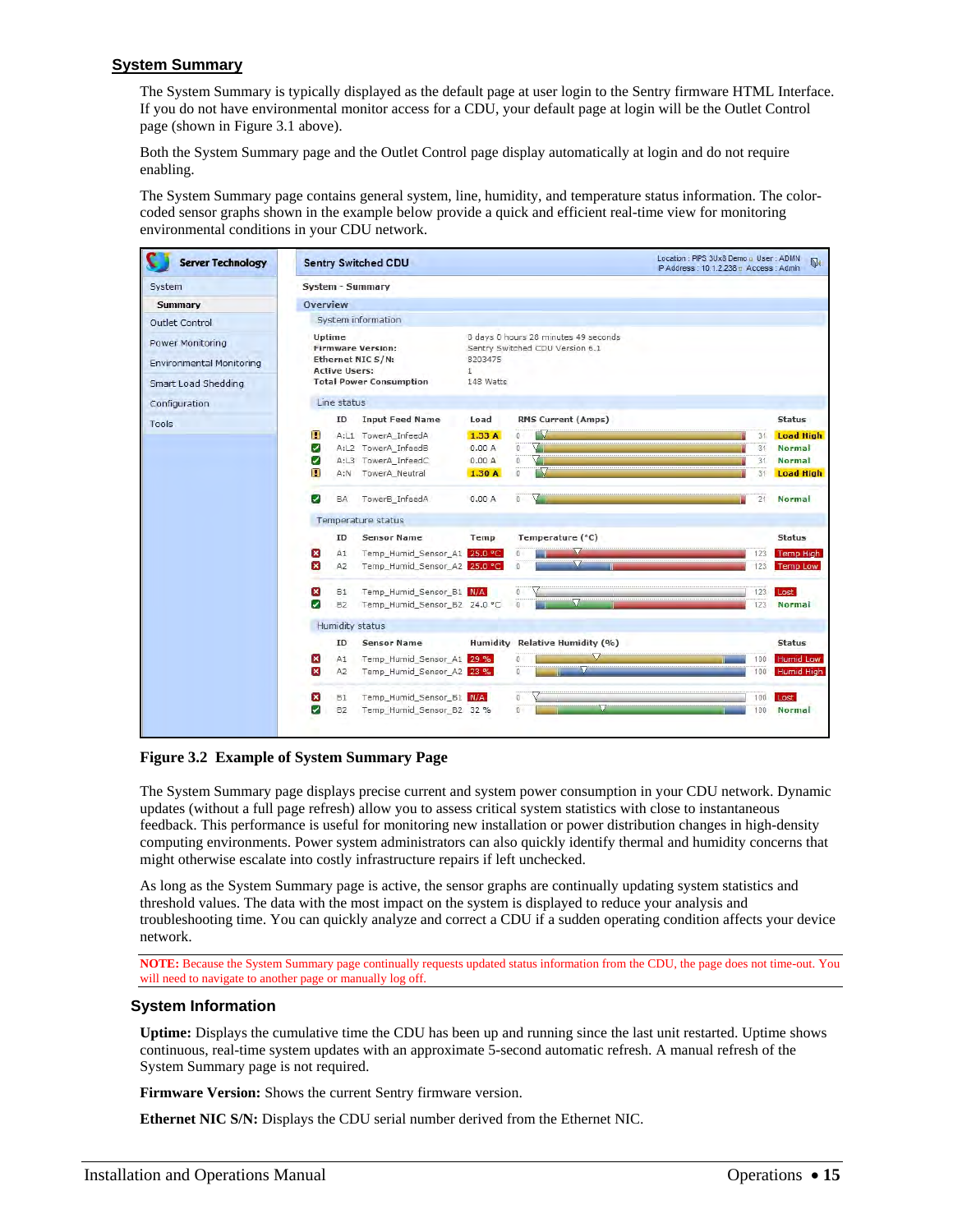**Active Users:** Displays the number of active user sessions accessing the Sentry firmware. These sessions include serial, TELNET, SSH, and Web sessions. Active Users also shows sessions that an unauthorized user may be attempting to access. The number shown in Active Users changes instantly as the number of active user sessions change.

**NOTE:** Depending on your web browser, multiple web accesses from the same machine are often treated as one user.

**Total Power Consumption:** Displays the total system power (in Watts) being distributed by the current Sentry CDU configuration.

#### **Line Status**

The Line Status graph displays a blinking warning (yellow), whenever the total input load on an infeed exceeds the present user set threshold. If an overload occurs, a blinking error condition (red) is displayed. The unit continues to display these yellow and red states until the condition changes or the problem has been resolved.

The default input feed high load threshold is 80% of the input feed maximum load capacity.

**NOTE:** The input feed high threshold is user-defined. You must configure this threshold value on the SNMP/Thresholds page or the Command Line Interface (CLI).

#### **Temperature Status**

The Temperature Status graph displays a blinking error whenever temperature exceeds the low or high threshold. The CDU will continue to display this state until the condition changes or the problem has been resolved.

For the temperature sensor, the default range of low/high temperature values is  $5^{\circ}$ -45° C (41°-115° F).

Up to four sets of dual temperature/humidity sensors can be displayed in this graph for a total of eight possible temperature sensor graphs. A thin blue line separates each set based on the tower or environmental monitor.

**NOTE:** The temperature threshold values are user-defined. You must configure these threshold values on the SNMP/Thresholds page or the Command Line Interface (CLI).

#### **Humidity Status**

The Humidity Status graph displays a blinking error whenever humidity exceeds the low or high threshold. The CDU will continue to display this state until the condition changes or the problem has been resolved.

For the humidity sensor, the default range of low/high humidity percentage is 0-100% (relative humidity).

Up to four sets of dual temperature/humidity sensors can be displayed in this graph for a total of eight possible humidity sensor graphs. A thin blue line separates each set based on the tower or environmental monitor.

**NOTE:** The humidity threshold values are user-defined. You must configure these threshold values on the SNMP/Thresholds page or the Command Line Interface (CLI).

#### **Field Descriptions**

The following fields and icons are viewed left to right for Line Status, Temperature Status, and Humidity Status:

**Icon:** Provides quick viewing of current operational state: Information  $\blacksquare$ , Warning  $\blacksquare$  and Critical  $\blacksquare$ .

**ID:** Device input feed or sensor identifier.

**Name:** Descriptive, user-defined name for each input infeed or sensor.

**Load, Temp, Humidity:** Current state of the reported input load (in amps), current temperature, or current percentage of relative humidity.

**Low Limit:** Displays the user-defined low limit of the load, temperature, or humidity graph. These values depend on

the sensor limited and cannot be set by the user. For example, a 0°C low limit would be displayed as  $\overline{0}$  for a temperature sensor graph in Celsius.

**Sensor Graph and Level Indicator:** The horizontal sensor graph shows current operating conditions in color-coded segments. See the section below, "Sensor Graph Color Coding" for details. The level indicator **a** appears across the graph to indicate the relative position of the current data value with respect to the minimum (low limit) and maximum (high limit) values displayed at the left and right of the graph.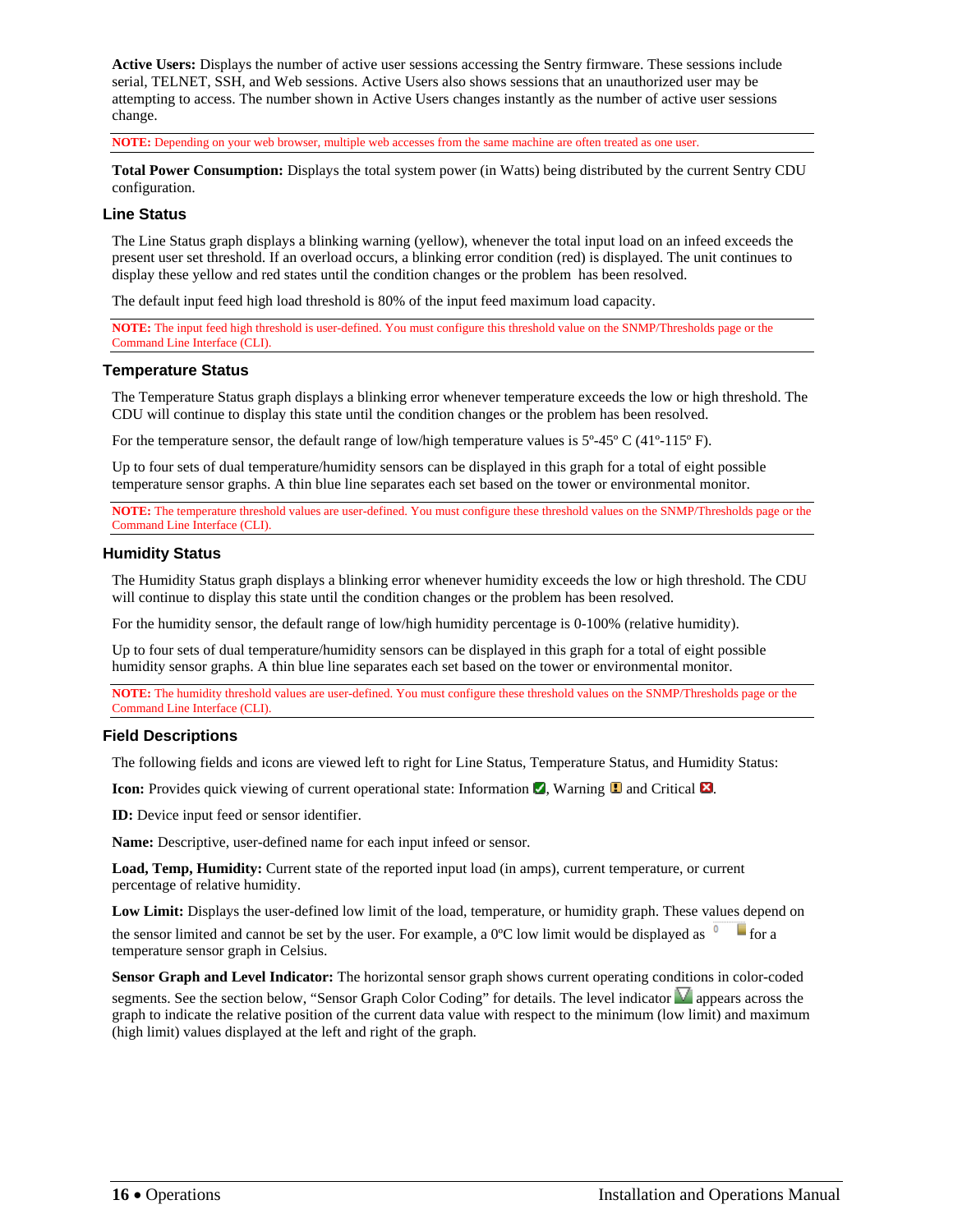**High Limit:** Displays the high limit of the load, temperature, or humidity graph. These values depend on the sensor limits are cannot be set by the user. For example, a 100°C high limit would be displayed as  $\blacksquare$  <sup>100</sup> for a temperature sensor graph in Celsius.

**Status:** One of several operating conditions:

| <b>Icon</b>               | <b>Status</b>    | <b>Description</b>                                                                                                                                                                                                                                                     |
|---------------------------|------------------|------------------------------------------------------------------------------------------------------------------------------------------------------------------------------------------------------------------------------------------------------------------------|
|                           | Reading          | Unit is reading a new or restored sensor.                                                                                                                                                                                                                              |
| $\checkmark$              | Normal           | Indicates normal operation.                                                                                                                                                                                                                                            |
| Π                         | Load High        | Infeed current load exceeds present High threshold.                                                                                                                                                                                                                    |
| ×                         | Over Load        | Infeed current load exceeds the measurable range for the infeed.                                                                                                                                                                                                       |
| ×                         | Temp Low         | Current temperature falls below present Low threshold.                                                                                                                                                                                                                 |
| ×                         | Temp High        | Current temperature exceeds present High threshold.                                                                                                                                                                                                                    |
| ×                         | <b>Humid Low</b> | Current percentage of relative humidity falls below present Low threshold.                                                                                                                                                                                             |
| $\boldsymbol{\mathsf{x}}$ | Humid High       | Current percentage of relative humidity exceeds present High threshold.                                                                                                                                                                                                |
|                           | Lost             | The connection was lost to a sensor that was previously detected and the sensor is pulled from the<br>original environment monitoring statistics. There is no data to report, the graph is meaningless, and<br>the threshold settings remain displayed but are grayed. |

### **System Summary – Status Descriptions**

# **Sensor Graph Color-Coding**

The following colors change dynamically on the sensor graphs to communicate operating conditions:

#### *Line (Load) Status:*

Green = Normal

Yellow = High load (load configured by user)

Red = Overload (based on device characteristics)

User configures load capacity at **Configuration > SNMP/Thresholds > Input Feed Traps and Thresholds**

#### *Temperature Status:*

Blue = cold; low temperature (threshold configured by user)

Green = acceptable temperature range

Red = hot; high temperature (threshold configured by user)

User configures low/high temperature thresholds at **Configuration > SNMP/Thresholds > Sensor Traps and Thresholds**

#### *Humidity Status:*

Blue  $=$  wet; high humidity (threshold configured by user)

Green = acceptable percentage of relative humidity

Yellow = dry; low humidity (threshold configured by user)

User configures low/high relative humidity thresholds at **Configuration > SNMP/Thresholds > Sensor Traps and Thresholds**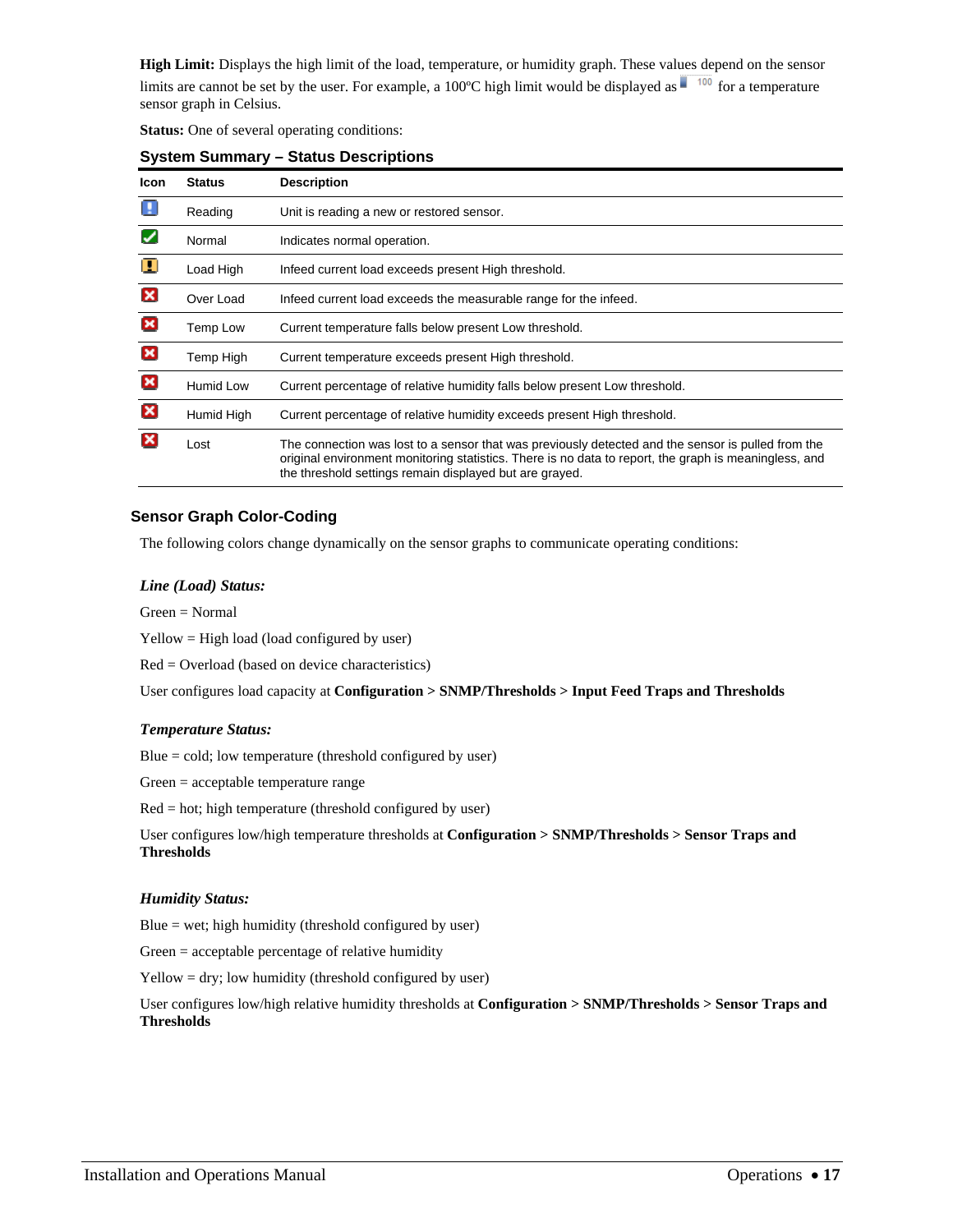# **Logical Group Separators**

Logical groups are separated by a thin blue line on the System Summary page as shown in the following example between Tower A\_InfeedA and Tower B\_InfeedA:

| Line status |                                          |               |                                |                         |
|-------------|------------------------------------------|---------------|--------------------------------|-------------------------|
| ID<br>АΑ    | <b>Input Feed Name</b><br>TowerA_InfeedA | Load<br>0.00A | <b>RMS Current (Amps)</b><br>0 | <b>Status</b><br>Normal |
| <b>BA</b>   | TowerB_InfeedA                           | 0.25A         | <b>************</b><br>0       | Normal                  |

This grouping includes master/link units in addition to some branched units.

Up to three blue line dividers can be displayed on the System Summary page between all sensor groups.

#### <span id="page-17-0"></span>**Outlet Control**

The Outlet Control section offers access to the Individual and Group outlet control pages. From the Individual and Group pages, the user can review and manipulate power control functions for all outlets and groups assigned to the current user. Both pages include the outlet's absolute and descriptive names, the Outlet Status reported to the Sentry by the outlet, the current Control State being applied by the Sentry, and the outlet load in amperes.

Available outlet and group power states may be set to on, off or reboot.

#### <span id="page-17-1"></span>**Individual**

The Individual outlet control page displays all outlets assigned to the current user. The user may apply on, off or reboot actions to individual, multiple or all accessible outlets.

#### **To apply actions to individual or multiple outlets:**

In the Individual Outlet Control section, select the desired action from the Control Action drop-down menu for each individual outlet to be changed, and press **Apply**.

#### **To apply an action to all outlets:**

In the Global Control section, select the desired action from the Control Action drop-down menu and press **Apply**.

#### <span id="page-17-2"></span>**Group**

The Group outlet control page displays all groups assigned to the current user, as well as the outlets for each group.

#### **To select a group:**

Select the group name from the drop-down menu and press **Select**. The page will refresh to display all outlets associated to the selected group name.

#### **To apply an action to a group:**

Select the desired action from the drop-down menu and press **Apply**.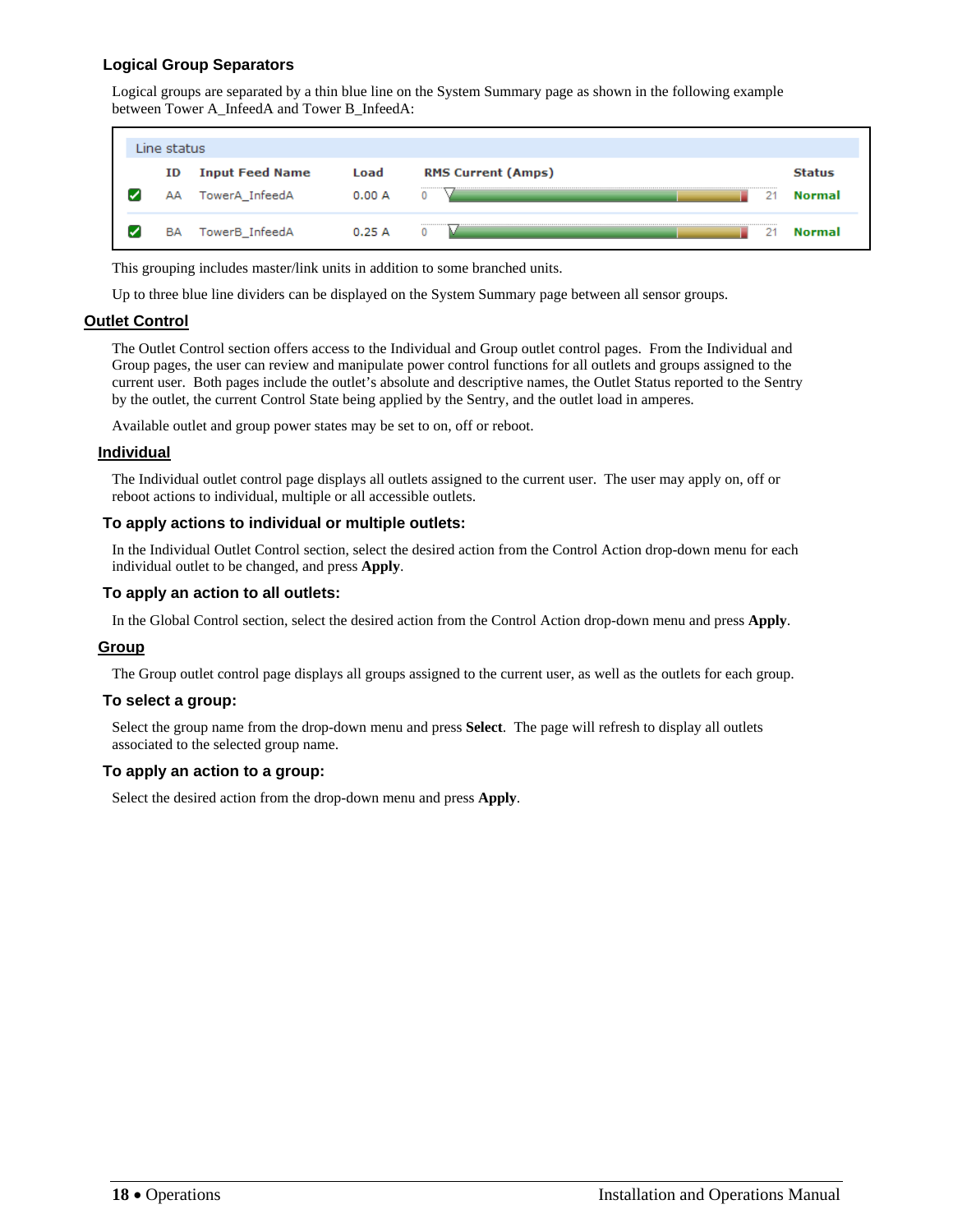#### **Outlet State/Control State Field Values**

| <b>Outlet State</b> | <b>Control State</b> | <b>Description</b>                                                        |
|---------------------|----------------------|---------------------------------------------------------------------------|
| <b>On</b>           | On.                  | Outlet is on                                                              |
| Off                 | Off                  | Outlet is off                                                             |
| Off                 | Pend On              | Outlet is off and about to turn on in response to a sequence timer        |
| Off                 | Reboot               | Outlet is off and a Reboot action has been initiated                      |
| <b>On</b>           | Idle On              | A restart has occurred – Last Control State has been maintained           |
| Off                 | Idle Off             | A restart has occurred – Last Control State has been maintained           |
| <b>On</b>           | Wake On              | A power-loss has occurred – Wakeup State has been applied                 |
| Off                 | Wake Off             | A power-loss has occurred – Wakeup State has been applied                 |
| On/Wait             | Off                  | Outlet state in transition – Requery of outlet status required            |
| Off/Wait            | On                   | Outlet state in transition - Requery of outlet status required            |
| On/Error            | varies               | Error State – Outlet should be off, but current is sensed at the outlet   |
| Off/Error           | varies               | Error State – Outlet should be on, but no current is sensed at the outlet |
| Off/Fuse            | <b>On</b>            | Outlet should be on, but a blown fuse has been detected                   |
| No Comm             | varies               | Communication to the outlet has been lost*                                |
|                     |                      | * Control State will be applied when communication is re-established      |

#### <span id="page-18-1"></span><span id="page-18-0"></span>**Power Monitoring**

# **Input Feeds**

The Input Feeds page displays:

- The absolute and descriptive names of the infeed
- Infeed status
- Input/branch phase load in amperes
- Input Voltage
- Calculated power usage in Watts.

This page will refresh automatically every 10 seconds.

#### <span id="page-18-2"></span>**System**

The System page displays:

- Calculated power usage for ALL infeeds in Watts
- Configured total system area in square feet.
- Calculated power usage in Watts/square foot.

This page will refresh automatically every 10 seconds.

#### <span id="page-18-3"></span>**UPS**

The UPS page displays the following information for each UPS device associated with the Sentry unit:

- Status
- Voltage
- Hostname/IP address

This page will refresh automatically every 10 seconds.

#### <span id="page-18-5"></span><span id="page-18-4"></span>**Environmental Monitoring**

#### **Sensors**

The Sensors page displays:

Temperature/humidity sensor's absolute and descriptive names

Temperature/humidity sensor readings in degrees Celsius and percentage of relative humidity

This page will refresh automatically every 10 seconds.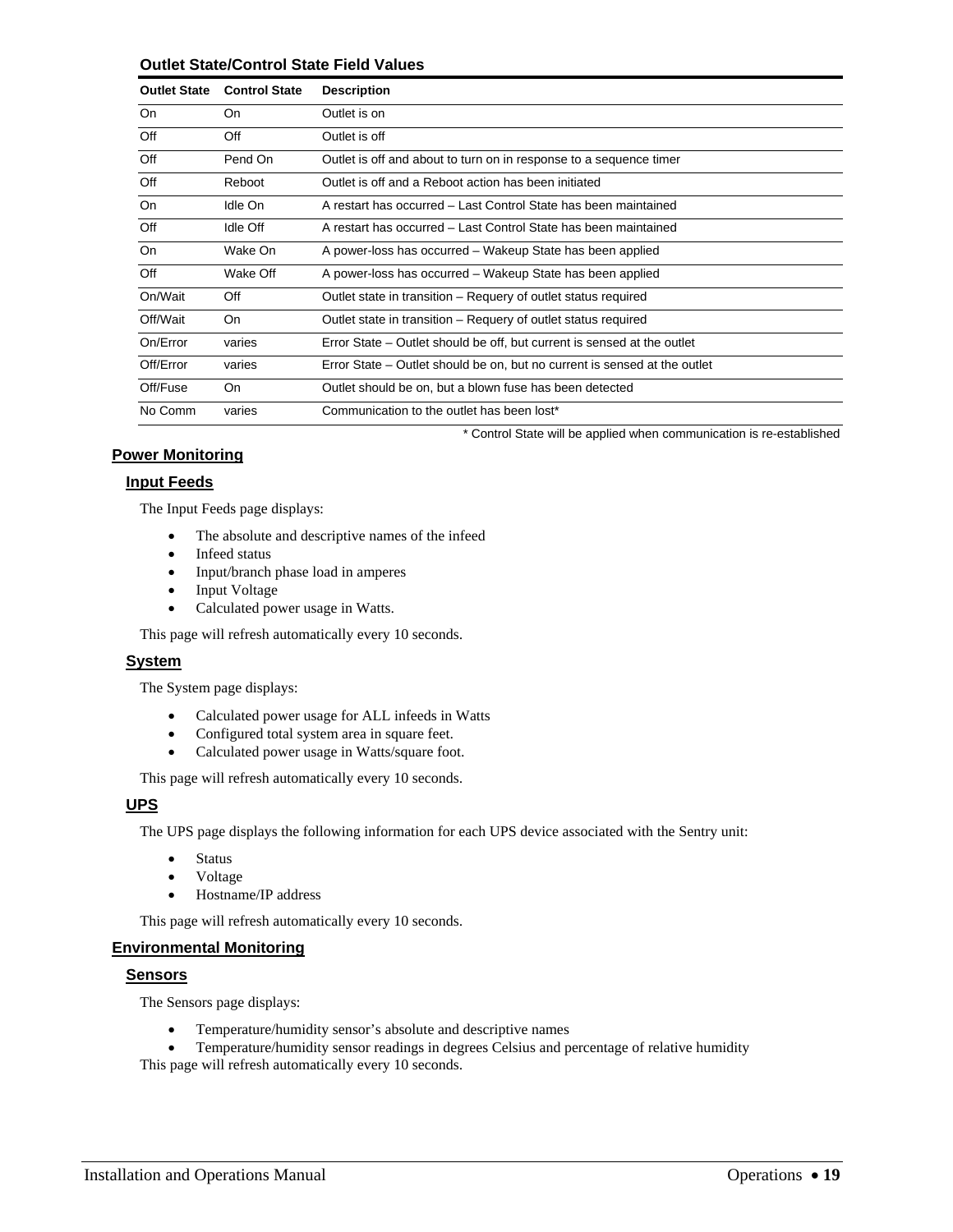# <span id="page-19-1"></span>**Shutdown**

The Shutdown section offers access to all Remote Shutdown configuration options. This section is available to administrative level users only. For additional information and configuration requirements, see *[Remote Shutdown](#page-107-0)* of page [108](#page-107-0).

#### <span id="page-19-2"></span>**Outlets**

#### **Enabling or disabling Remote Shutdown support:**

Select or deselect outlets to enable/disable Remote Shutdown support for in the Shutdown/Delay field and press **Apply**.

#### **Setting the Remote Shutdown delay:**

Enter the shutdown delay (in seconds) in the outlet Shutdown/Delay field and press **Apply**.

#### **Editing the target server's Hostname/IP address:**

In the outlet Hostname/IP field, enter an IP address or Hostname and press **Apply**.

#### **Enabling or disabling shutdown script support:**

Select or deselect outlet to enable/disable shutdown script support for in the Script/Delay column and press **Apply**.

#### **Setting the shutdown script delay:**

Enter the shutdown delay (in minutes) in the outlet Script/Delay field and press **Apply**.

#### <span id="page-19-3"></span>**Configuration**

The Configuration section offers access to all unit configuration options. This section is available to administrative level users only.

#### <span id="page-19-4"></span>**System**

The System configuration page is used for reference of system information such as Ethernet NIC Serial Number, Ethernet MAC address and system firmware and hardware revisions as well as assignment and maintenance of other system wide configurations.

For descriptive names, up to 24 alphanumeric and other typed characters (ASCII 33-126 decimal) are allowed; spaces are not allowed.

**NOTE:** Spaces may be used for the location description only.

#### **Creating a pre-login banner:**

Click the **Login Banner** link. On the subsequent Login Banner page, type pre-login banner text and press **Apply**.

**NOTE:** The pre-login banner can be up to 2069 characters in length and is displayed prior to the login prompt. If left blank, a system banner will not be displayed prior to the login prompt.

<span id="page-19-0"></span>The Login Banner displays the following Characters Remaining box to show you in real-time as you type how many of the 2069 maximum characters are still available for you to complete your banner. The box adjusts dynamically as you type or delete characters.



If you reach the maximum 2069 characters, the box displays "-1". To clear your entry and start over, press **Cancel**.

#### **Creating a descriptive system location name:**

Enter a descriptive name and press **Apply**.

#### **Configuring the Input Current LED display orientation:**

Select **Normal** or **Inverted** from the drop-down menu and press **Apply**.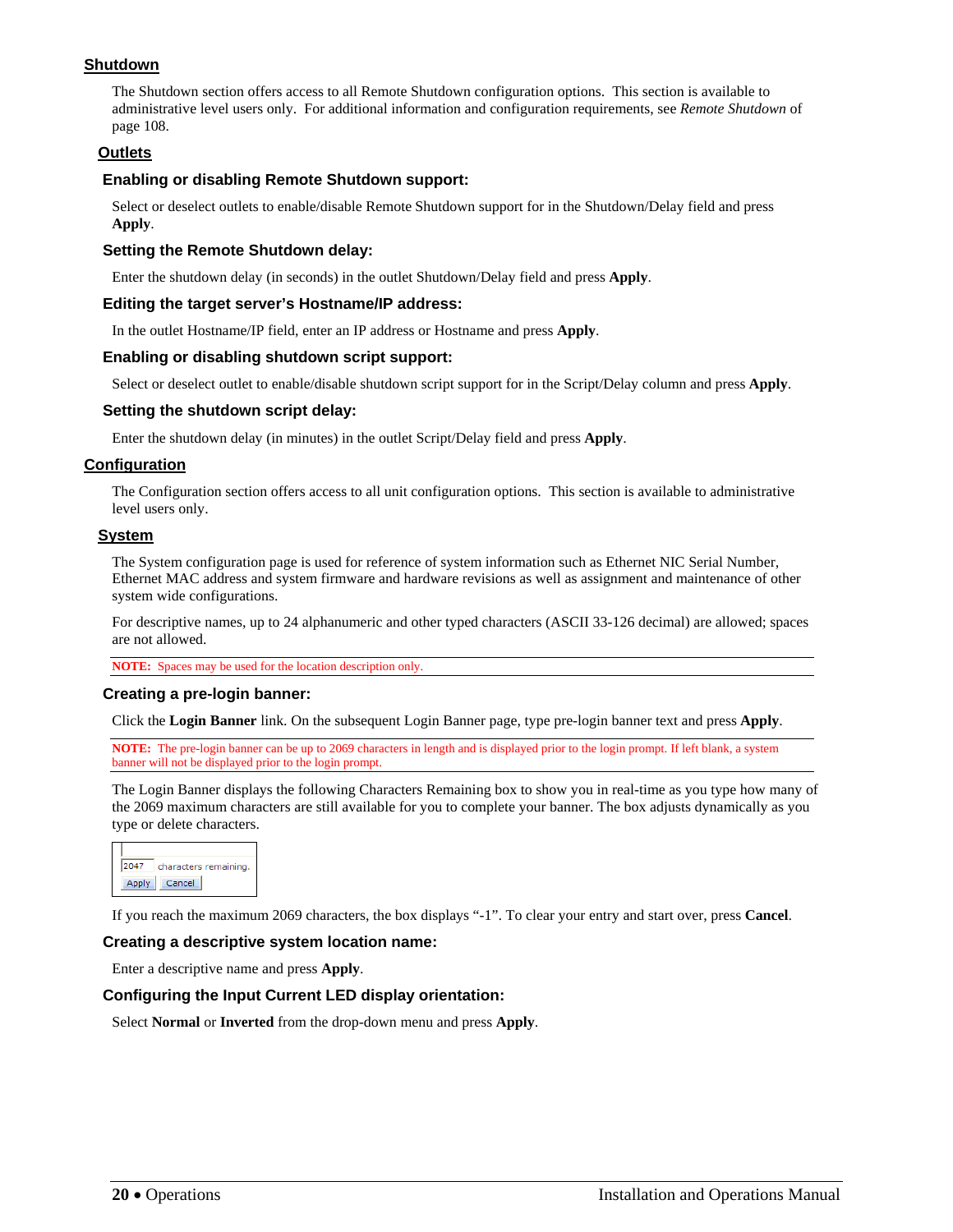#### **Enabling or disabling strong password requirements:**

Sentry supports enforcement of strong passwords for enhanced security. When enabled, all new passwords must be a minimum of 8 characters in length with at least one uppercase letter, one lowercase letter, one number and one special character.

#### *Acceptable strong passwords:*

n0tOnmyw@tch john2STI? H3reUgo!

**NOTE:** Strong password requirements also enforce a minimum change of four character positions when defining new strong passwords.

Select **Enabled** or **Disabled** from the Strong Passwords drop-down menu and press **Apply**.

**NOTE:** The strong password requirement is applied against all new passwords.

#### **Enabling or disabling the external reset button:**

Select **Enabled** or **Disabled** from the External Reset Button drop-down menu and press **Apply**.

#### **Setting the temperature scale:**

Select **Celsius** or **Fahrenheit** from the Temperature Scale drop-down menu and press **Apply**.

#### **Setting the system area:**

Enter a system area value in the Area field and press **Apply**.

#### **Setting the system area unit of measure:**

Select the unit of measure from the Unit of Measure drop-down list and press **Apply**.

#### **Setting the system input power factor:**

The Power Factor value is used to provide calculated power usage displayed in the Power Monitoring pages.

Enter a numeric value in the Power Factor field from .50 to 1.00, and press **Apply**.

#### **Setting the 3-phase load out-of-balance threshold:**

This setting to used for devices with 3-phase input voltages to notify of a system imbalance between the three phases of power.

In the 3-Phase Load Out-of-Bounds Threshold field, enter a value from 0 to 100% and press **Apply**.

#### **Configuring the Command Line Interface (CLI) session timeout:**

Enter a timeout period (in minutes) in the CLI Session Timeout field, and press **Apply**.

The valid timeout range is 1 to 1440 minutes (24 hours); the default is 5 minutes.

#### **Configuring the web session (HTML Interface) timeout:**

Enter a timeout period (in minutes) in the Web Session Timeout field.

The valid timeout range is 1 to 1440 minutes (24 hours); the default is 5 minutes.

#### **Creating a descriptive unit name:**

Click on the **Tower Names** link.

On the subsequent Tower Names page, enter a descriptive name and press **Apply**.

#### **Creating a descriptive input feed name:**

Click on the **Input Feed Names** link.

On the subsequent Input Feed Names page, enter a descriptive name and press **Apply**.

#### **Creating a descriptive outlet name:**

Click on the **Outlet Names** link which will open the Outlets configuration page. See Outlets on page [25](#page-25-5) for additional information on creating descriptive outlet names.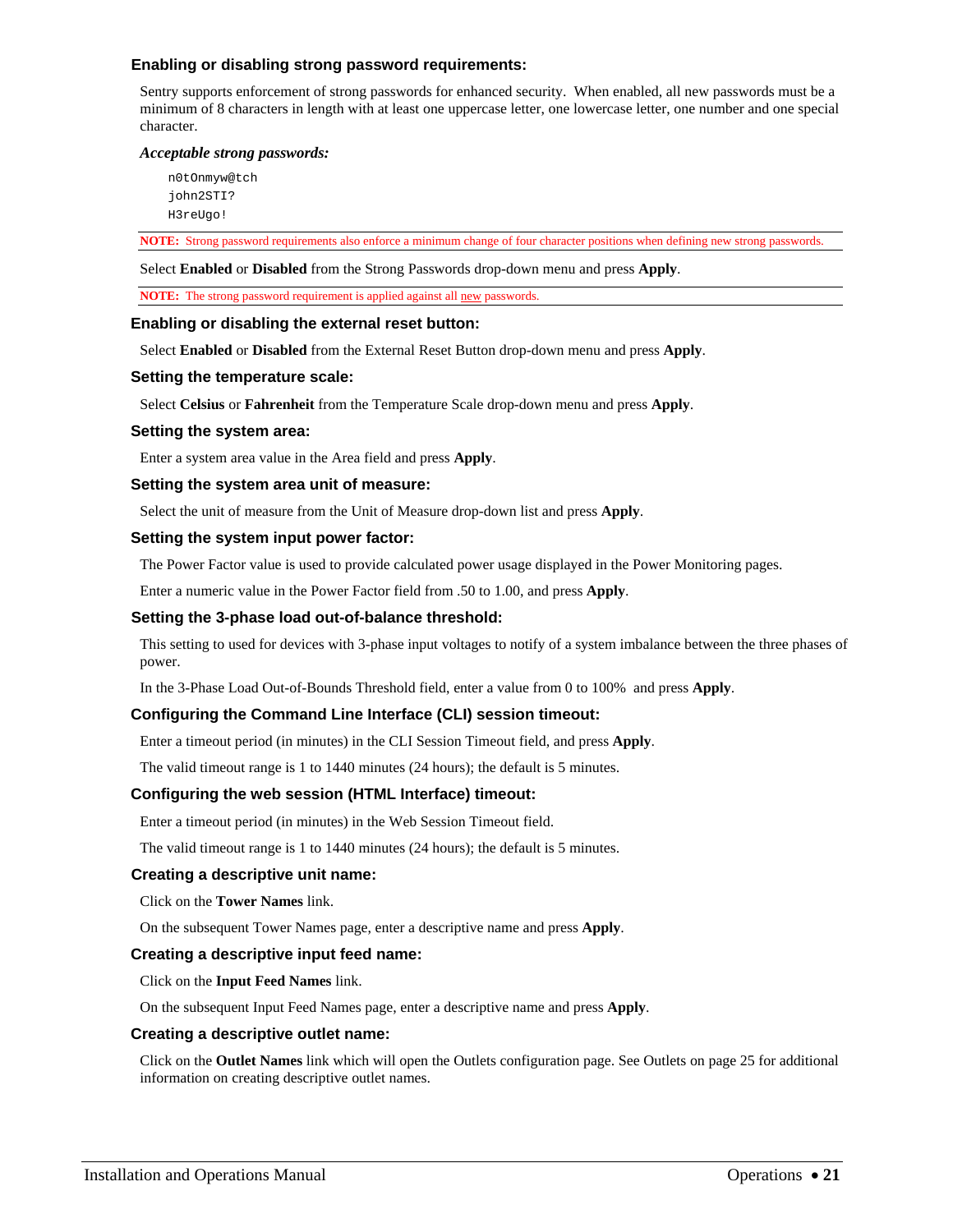#### **Creating a descriptive serial port name:**

Click on the **Serial Port Names** link which will open the Serial Ports configuration page. See *[Serial Ports](#page-23-0)* on page [24](#page-23-0) for additional information on creating descriptive serial port names.

#### **Creating a descriptive Environmental Monitor name:**

Click on the **Environmental Monitor Names** link.

On the subsequent Environmental Monitor Names page, enter a descriptive name and press **Apply**.

#### <span id="page-21-1"></span>**Creating descriptive sensor names:**

Click on the **Sensor Names** link.

On the subsequent Sensor Names page, enter a descriptive name and press **Apply**.

#### <span id="page-21-0"></span>**Network**

The Network configuration page is used for maintenance of the network interface. From this page an administrator may configure the IP address, subnet mask, gateway address, DNS addresses as well as view the link status, speed and duplex value.

#### **Enabling Dynamic Host Configuration Protocol (DHCP):**

From the DHCP drop-down menu, select Enabled, and press **Apply**.

#### **Enabling the DHCP boot delay:**

**NOTE:** DHCP must be enabled to activate the DHCP Boot Delay option.

From the (DHCP) Boot Delay drop-down menu, select Enabled, and press **Apply**.

Enabling the Boot Delay option gives the CDU approximately 90-seconds to establish a connection through a DHCP server. This interval allows various network component activities to occur as the CDU powers up (such as obtaining SNTP time stamps for logging or allowing SNMP traps to be sent as switched outlets power up). This is the default state.

Disabling the Boot Delay option forces the CDU to boot after approximately 5-seconds regardless of the DHCP acquisition state. This speeds up a boot when a DHCP server is connected to one of the CDU's outlets. In this configuration, SNMP traps, SNTP, and other protocols will not be available until a DHCP address has been resolved.

**NOTE:** If the DHCP server boot time is excessive, you may want to disable the next option "DHCP Static Fallback Option".

#### **Enabling the DHCP static address fallback:**

**NOTE:** DHCP must be enabled to activate the DHCP Static Address Fallback option.

From the (DHCP) Status Address Fallback drop-down menu, select Enable, and press **Apply**.

Enabling the Static Address Fallback option informs the CDU to automatically fall back to a static address if a DHCP server does not respond after 90-seconds. This is the default state.

Disabling the Static Address Fallback option generates DHCP server requests until the CDU obtains a dynamic address.

**NOTE:** If the DHCP server boot time is excessive, you may need to disable the DHCP Static Address Fallback option.

#### **Sentry network defaults**

The Sentry is configured with the following network defaults to allow unit configuration out-of-the-box through either Telnet or HTML:

- IP address: 192.168.1.254
- Subnet Mask: 255.255.255.0
- Gateway: 192.168.1.1

The initial local PC network connection must be configured as noted below:

**NOTE:** Contact your system administrator for instructions in reconfiguring the network connection. Reconfiguration of your network connection may require a restart to take effect.

- $\bullet$  IP address: 192.168.1.x (where x is 2-253)
- Subnet Mask: 255.255.255.0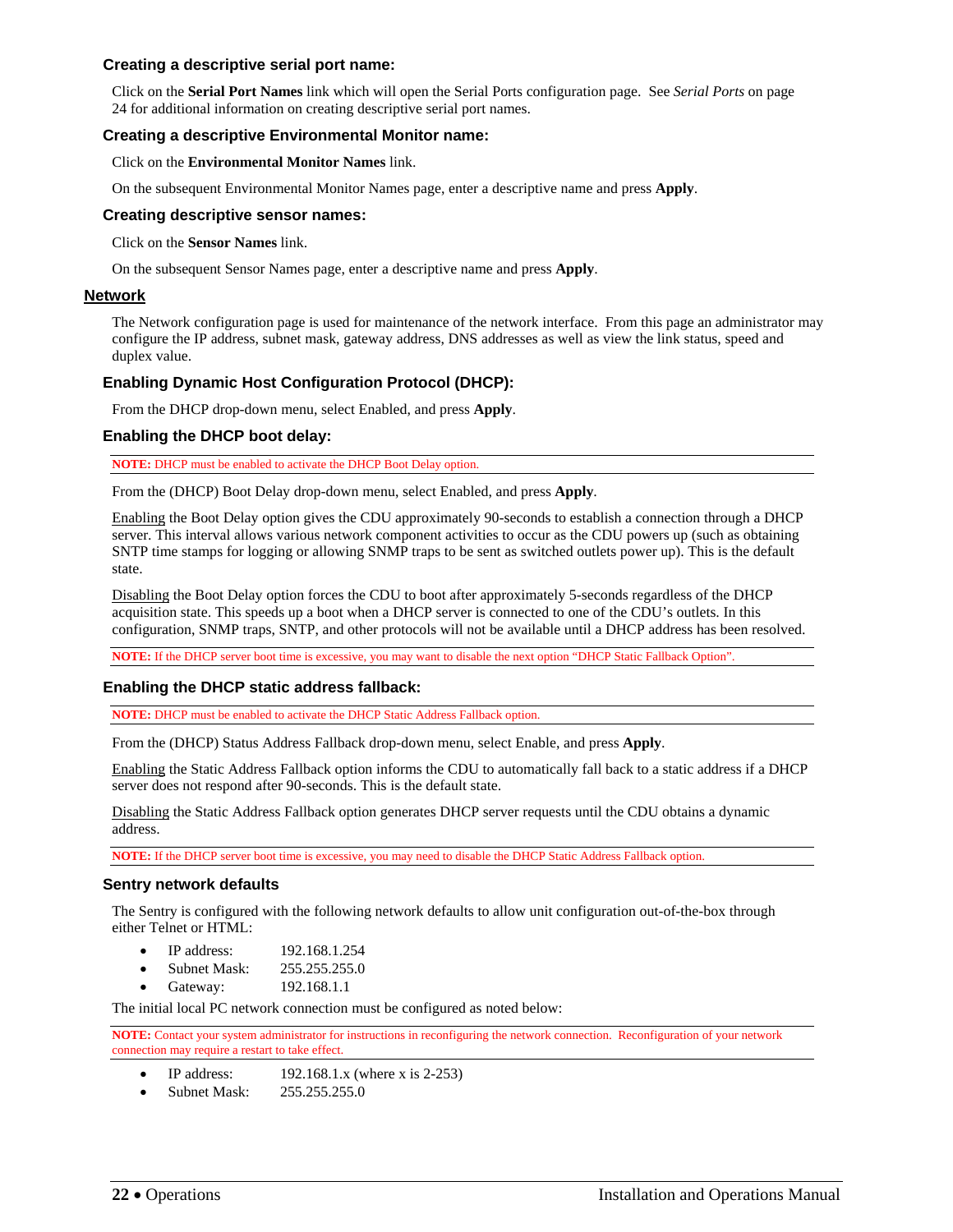#### **Setting the IP address, subnet mask, gateway, or DNS address:**

In the appropriate field, enter the IP address, subnet mask, gateway address or DNS address and press **Apply**.

#### <span id="page-22-0"></span>**Telnet/SSH**

The Telnet/SSH configuration page enables or disables Telnet and SSH support and configures the port number that the Telnet or SSH server watches. For more information on SSH, see page [71.](#page-70-0)

#### **Enabling or disabling Telnet or SSH support:**

Select **Enabled** or **Disabled** from the appropriate Server drop-down menu and press **Apply**.

#### **Changing the Telnet or SSH server port number:**

In the appropriate Port field, enter the port number and press **Apply**.

#### **Enabling or disabling SSH server authentication methods:**

The Sentry SSH server supports the Password and the Keyboard-Interactive authentication methods for security.

Password is an authentication method in which the SSH client gathers username/password credentials and makes the authentication request to the SSH sever with the credentials. The Password method is controlled by the SSH client.

Keyboard-Interactive is an authentication method in which the SSH server controls an information field followed by one or more prompts requesting credential information from the SSH client. The client gathers credential information keyed-in by the user and sends it back to the server. The Keyboard-Interactive method is controlled by the SSH server.

Individual enabling and disabling of the Password and Keyboard-Interactive authentication methods are supported to allow an SSH client to be forced to use a specific method. Although both methods are available, by enabling the Keyboard-Interactive method and disabling the Password method, the SSH client is forced to used Keyboard-Interactive, which is required to display the login banner.

**NOTE:** At least one authentication method must be enabled.

Select the **Password** checkbox and/or the **Keyboard**-**Interactive** checkbox and press **Apply**.

#### <span id="page-22-1"></span>**HTTP/SSL**

The HTTP/SSL configuration page specifies settings that enable or disable HTTP and SSL support, configures the port number that the HTTP server watches and responds to, determines the SSL access level, and sets options for the Sentry Power Manager (SPM) product.

#### **Enabling or disabling HTTP or SSL support:**

Select **Enabled** or **Disabled** from the appropriate Server drop-down menu and press **Apply**.

**NOTE:** HTTPS must be used for secure website connections.

#### **Changing the HTTP server port number:**

In the HTTP Port field, enter the port number and press **Apply**.

#### **Setting SSL access level:**

Sentry SSL supports configuration of SSL connections as being either optional or required. The default access level is set to optional.

- Optional –Both non-secure (HTTP) and SSL encrypted connections (HTTPS) are allowed access.
- Required ONLY SSL encrypted connections (HTTPS) are allowed access.

Select **Optional** or **Required** from the Secure Access drop-down menu and press **Apply**.

#### **Setting the Sentry Power Manager (SPM) options:**

The Sentry Power Manager (SPM) is Server Technology's enterprise management software product for the data center. The configuration options provided allow you to enable/disable SPM and reset the SPM password to its default.

**NOTE:** The SPM options only apply if you are currently using Server Technology's SPM software. In addition, the SPM options are only available on the HTTP/SSL web page. There are no equivalent SPM options on the Command Line Interface (CLI).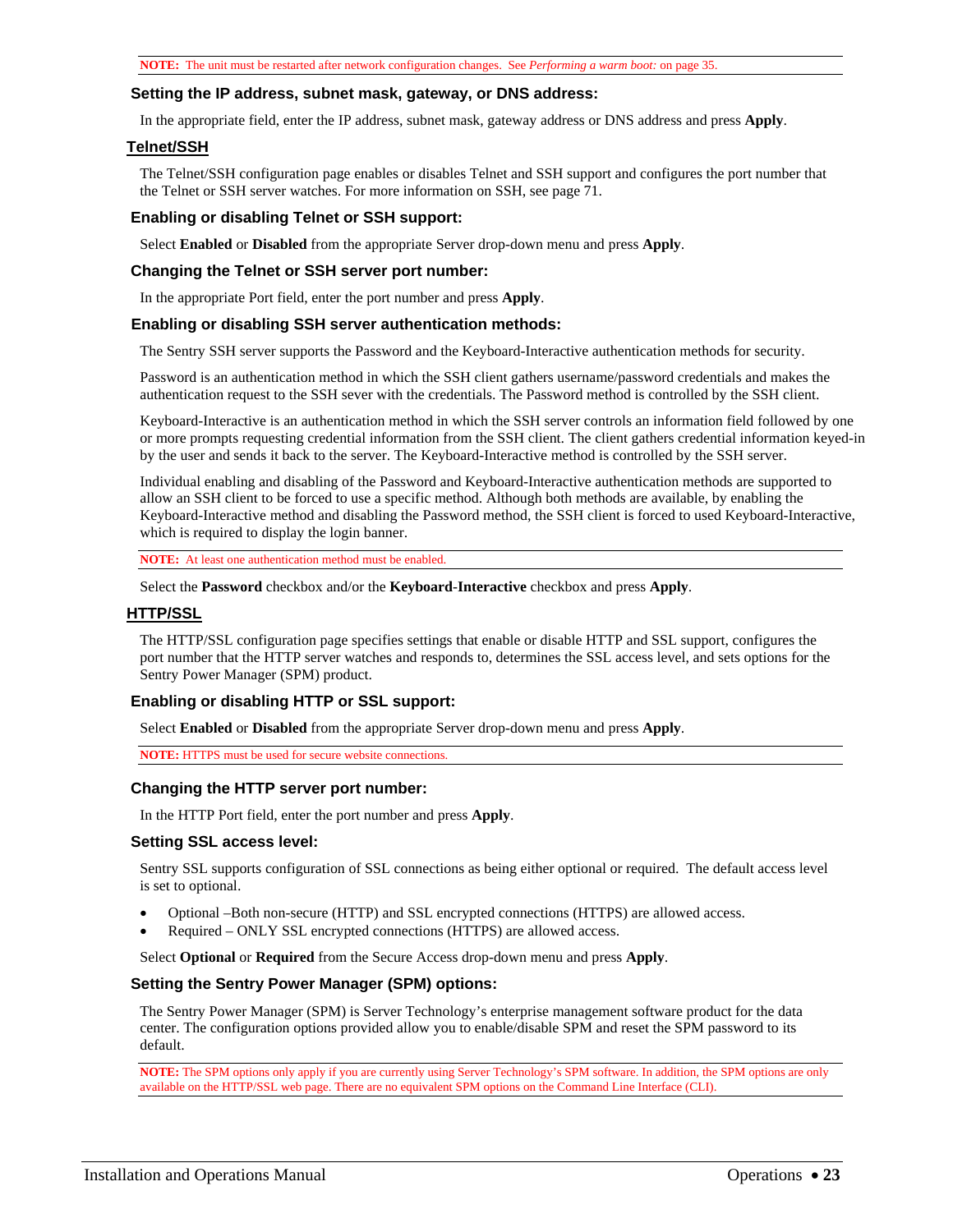#### *SPM Secure Access:*

If your operation does not currently use SPM software, you can disable SPM Secure Access. However, if disabled, the CDU will not be able to use the SPM suite of secure network capabilities or the advanced remote configuration.

Select **Enabled** or **Disabled** from the SPM Secure Access drop-down menu and press **Apply**.

**NOTE:** Both HTTP and SSL must be enabled or the SPM Secure Access option will not be permitted. When SPM Secure Access is permitted, the default is **Enabled**.

#### *SPM Password:*

Each CDU has a default unique SPM password that is used to communicate between SPM and the CDU. When SPM discovers a CDU in the network, SPM changes this password into a different unique password for added security. The SPM then continues to manage or alter these passwords as required for system security.

If a CDU is relocated or swapped from the system after a password was generated, the SPM may not be able to reestablish a connection to the unit. The SPM Password checkbox allows you to reset this back to the CDU's internal default password so the SPM can re-discover the device and add it to the system. Once the unit has been acquired by SPM, no further action is necessary.

To reset the password, check SPM Password and press **Apply.** 

**NOTE:** Do not reset the password if SPM communication has already been established.

#### <span id="page-23-0"></span>**Serial Ports**

The Serial Ports configuration page is used for maintenance of the serial port.

**NOTE:** Pass-Thru connections may only be initiated from the command line interface via a Telnet/SSH session.

#### **Setting the data-rate for all serial ports:**

Select the serial port data-rate from the drop-down menu and press **Apply**.

#### **Setting the serial port timeout value:**

Enter the timeout value (in minutes) in the Connection Timeout field and press **Apply**.

#### **Creating a descriptive serial port name:**

Click on the **Edit** link in the Action column next to the port to be configured.

On the subsequent Serial Port Edit page, enter a descriptive name up to 24 alphanumeric and other typeable characters - (ASCII 33 to 126 decimal) are allowed; spaces are not allowed. Press **Apply**.

#### **Enabling or disabling serial port active signal checking:**

Click on the **Edit** link in the Action column next to the port to be configured.

On the subsequent Serial Port Edit page, select **On** or **Off** from the DSR Check drop-down menu and press **Apply**.

#### <span id="page-23-1"></span>**Towers**

The Towers configuration page is used for assignment and/or editing of:

- Descriptive names
- Serial and Model numbers
- Operation voltage types

**NOTE:** If set at the factory, the serial number, model number and voltage type WILL NOT be user-editable.

#### **Creating a descriptive tower name:**

In the Tower Name field, enter a descriptive name and press **Apply**.

#### **Setting the tower serial number:**

In the Serial Number field, enter the serial number of the unit and press **Apply**.

#### **Setting the tower model number:**

In the Model Number field, enter the model number of the unit and press **Apply**.

#### **Setting the operational AC or DC voltage type:**

From the AC/DC drop-down menu, select **AC** or **DC**, and press **Apply**.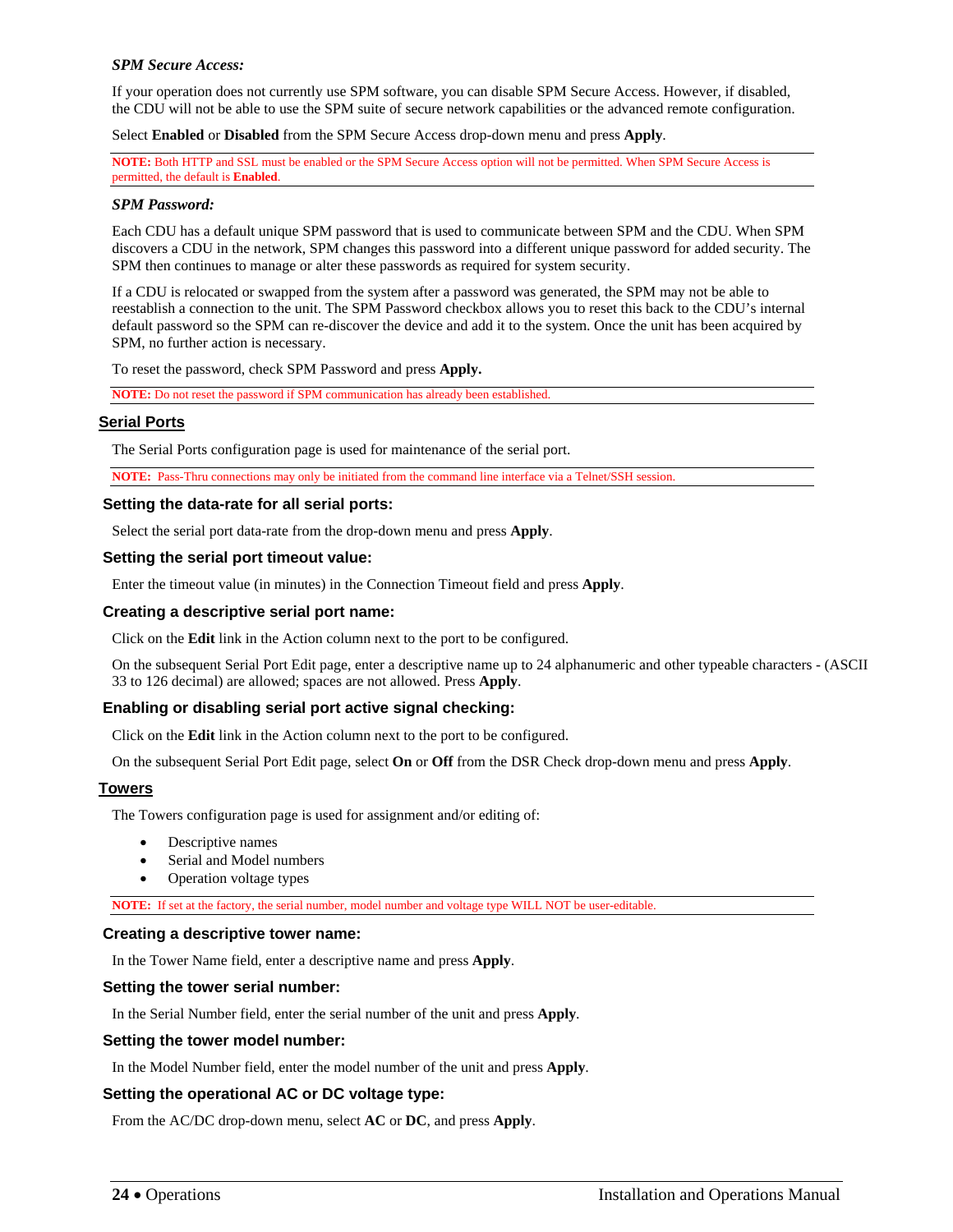#### **Setting the operational AC voltage type:**

From the 3-Phase drop-down menu, select **yes** or **no**, and press **Apply**.

#### <span id="page-24-0"></span>**Input Feeds**

The Input Feeds configuration page is used for assignment and/or editing of input feed descriptive names, operational voltage and maximum load capacity.

#### **Creating a descriptive input feed name:**

In the Input Feed Name field, enter a descriptive name and press **Apply**.

#### **Setting the infeed operational voltage:**

In the Input Feed Voltage field, enter a value from 0 to 480 and press **Apply**.

**NOTE:** If Smart Load-Shedding has been activated and UPS voltage polling configured for an infeed, the polled voltage value will be used for all power calculations.

#### **Setting the infeed maximum load capacity:**

In the Input Feed Load Capacity field, enter a value from 1 to 255 and press **Apply**.

#### <span id="page-24-1"></span>**UPS**

The UPS Configuration page is used for adding a new UPS device and configuring the UPS devices connected to Sentry units.

#### **To add a new UPS:**

Select the UPS manufacturer type from the Type drop-down list, type an IP address (or hostname) for the UPS, and press **Apply**.

#### **To edit the UPS type:**

Under the Action heading, click the **Edit** link for the UPS to be configured. The Configuration UPS page reformats to an edit page where UPS device settings are configured and UPS devices are associated with an infeed.

#### *Selecting the UPS type:*

Select the UPS manufacturer type from the UPS Type drop-down list and press **Apply**.

#### *Editing the UPS Hostname/IP Address:*

In the Hostname/IP field, type an IP Address or Hostname and press **Apply**.

#### *Editing the UPS SNMP GET community string:*

In the SNMP GET Community String field, type the community string configured on the UPS device and press **Apply**.

#### *Enabling/Disabling UPS voltage polling:*

From the Poll UPS Voltage drop-down list, select **Enabled** or **Disabled** and press **Apply**.

#### *Editing the UPS SNMP port number:*

In the Port field, type the port number and press **Apply**.

#### *Associate the UPS with an infeed:*

Select the infeed(s) powered by the UPS and press **Apply**.

#### **To remove a UPS:**

On the Configuration UPS page, under the Action heading, click the **Remove** link for the UPS you want to remove.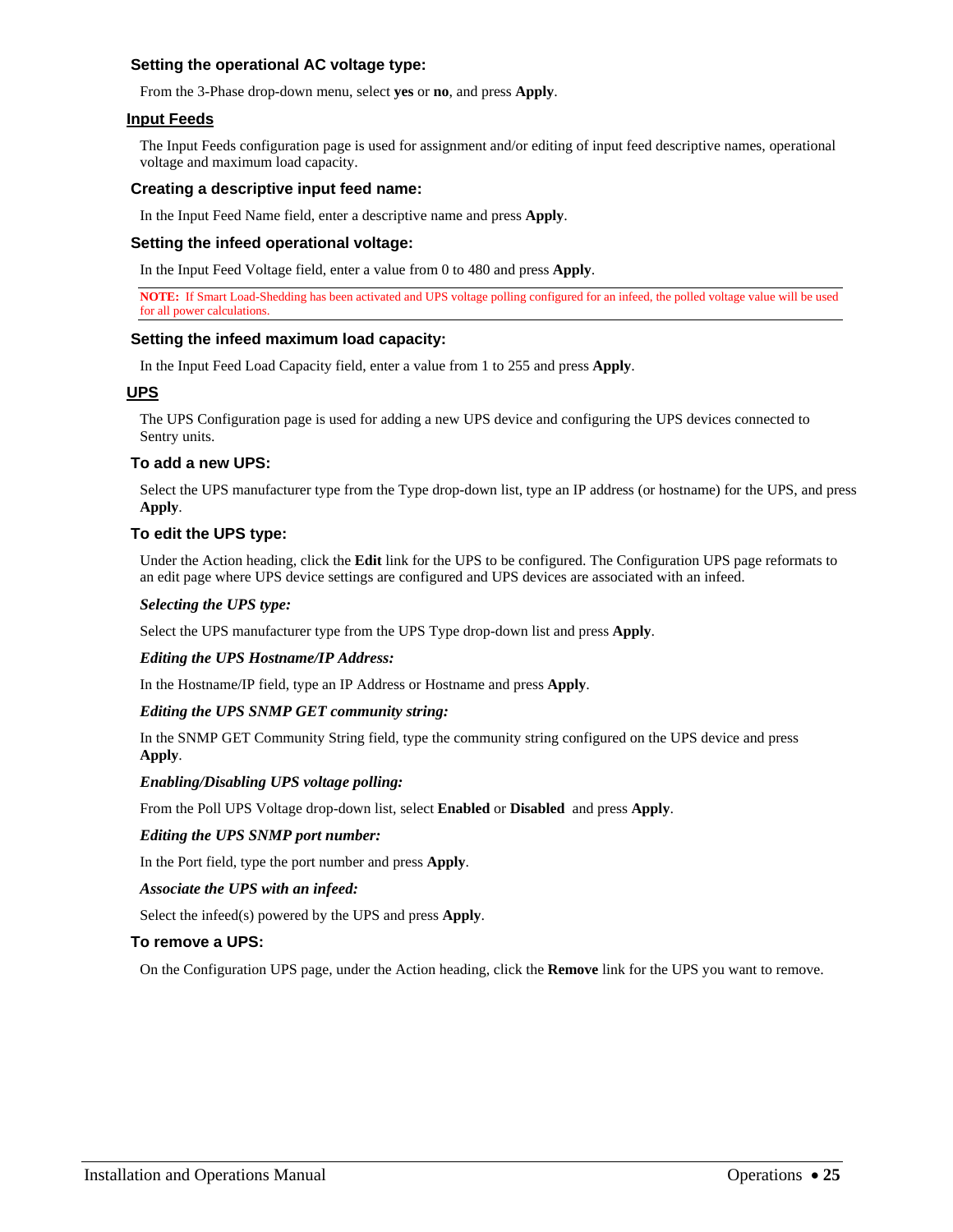# <span id="page-25-2"></span>**Outlets**

The Outlets configuration page is used for assignment and/or editing of outlet sequence and reboot timers, descriptive names and wakeup states.

### **Setting the outlet sequencing interval:**

Enter the sequencing interval (in seconds) in the Sequence Interval field and press **Apply**.

#### **Setting the outlet reboot delay:**

Enter the reboot interval (in seconds) in the Reboot Delay field and press **Apply**.

#### **Editing the outlet descriptive name:**

Click on the **Edit** link in the Action column next to the outlet to be configured.

On the subsequent Outlet Edit page, enter a descriptive name. Up to 24 alphanumeric and other typeable characters (ASCII 33 to 126 decimal) are allowed; spaces are not allowed. Press **Apply**.

#### **Changing the outlet wakeup state:**

Click on the **Edit** link in the Action column next to the outlet to be configured.

<span id="page-25-5"></span>On the subsequent Outlet Edit page, select **On**, **Off** or **Last** from the Wakeup State drop-down menu and press **Apply**.

#### <span id="page-25-0"></span>**Setting the outlet Post-On delay:**

Click on the **Edit** link in the Action column next to the outlet to be configured.

On the subsequent Outlet Edit page, enter the outlet Post-On delay (in seconds) in the Post-On Delay field and press **Apply**.

#### <span id="page-25-3"></span>**Groups**

The Groups configuration page is used for creation and deletion of group and assignment of outlets to groups.

#### **Creating a group:**

Enter a descriptive group name in the Group Name field. Up to 24 alphanumeric and other typeable characters (ASCII 33 to 126 decimal) are allowed; spaces are not allowed. Press **Apply**.

#### **Removing a group:**

Click on the **Remove** link in the Action column for the group to be removed and press **Yes** on the subsequent confirmation window.

#### **Adding and Deleting outlets from a group:**

Press the **Edit** link in the Action column for the associated group.

On the subsequent Group Edit page, select or deselect outlets to be included in that group. Press **Apply**.

#### <span id="page-25-4"></span>**Users**

The Users configuration page is used for creation and removal of usernames, assignment of accessible outlets and group, assignment of privilege levels and the changing of user passwords.

#### **Creating a new user:**

Enter a user name in the Username field. Up to 16 alphanumeric and other typeable characters (ASCII 33 to 126 decimal) are allowed; spaces are not allowed.

Enter a password for the new user and verify in the Password and Verify Password fields. For security, password characters are not displayed. Press **Apply**.

#### <span id="page-25-1"></span>**Removing a user:**

Click on the **Remove** link in the Action column for the user to be removed and press **Yes** on the subsequent confirmation window.

#### **Changing a user password:**

Click on the **Edit** link in the Action column for the associated user.

On the subsequent User Edit page, enter a password and verify the new password for the new user in the Password and Verify Password fields. For security, password characters are not displayed. Press **Apply**.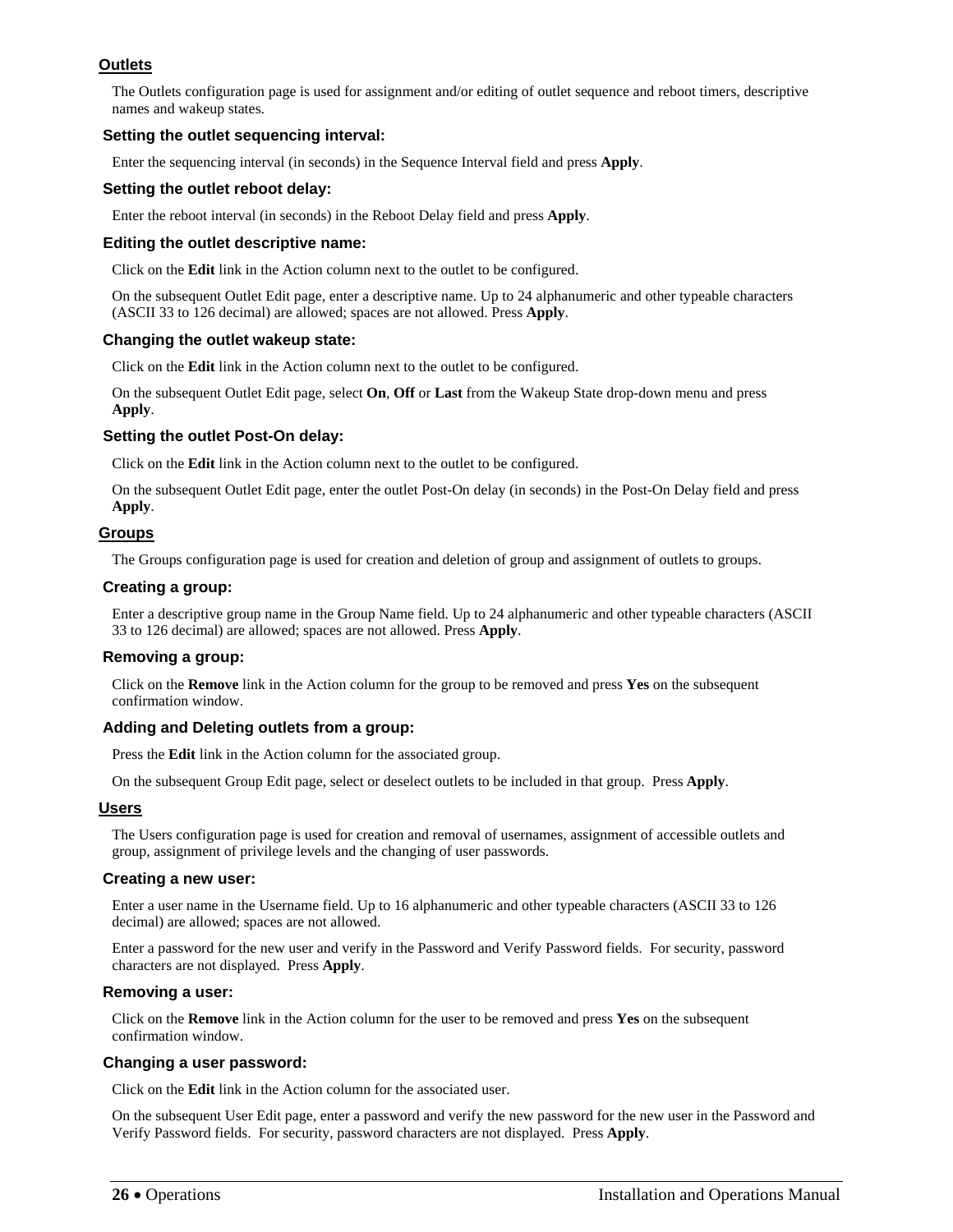#### <span id="page-26-0"></span>**Changing a user's access privilege level:**

The Sentry has the following defined privilege levels:

- Admin: Full-access for all configuration, control (On, Off, Reboot), status and serial/Pass-Thru ports.
- Power User: Full-access for all control (On, Off, Reboot), status and serial/Pass-Thru ports.
- User: Partial-access for control (On, Off, Reboot), status and Pass-Thru of assigned outlets, groups and serial/Pass-Thru ports.
- Reboot-Only: Partial-access for control (Reboot), status and Pass-Thru of assigned outlets, groups and serial/Pass-Thru ports.
- On-Only: Partial-access for control (On), status and Pass-Thru of assigned outlets, groups and serial/Pass-Thru ports.
- View-Only: Partial-access for status and Pass-Thru of assigned outlets, groups and serial/Pass-Thru ports.

The administrator may also grant administrative privileges to other user accounts allowing the Sentry to have more than one administrative-level user.

**NOTE:** You cannot remove administrative privileges from the Admn user unless another user has already been given administrative access level privileges created.

Click on the **Edit** link in the Action column for the associated user.

On the subsequent User Edit page, select **Admin**, **Power-User**, **User**, **Reboot-only**, **On-only**  or **View-only** from the Access Level drop-down menu and press **Apply**.

#### **Granting or removing Environmental Monitoring viewing privileges:**

Click on the **Edit** link in the Action column for the associated user.

On the subsequent User Edit page, select **Yes** or **No** from the Environmental Monitoring drop-down menu and press **Apply**.

#### **Adding and Deleting outlet access:**

Click on the **Outlets** link in the Access column for the associated user.

On the subsequent User Outlets page, select or deselect outlets to be accessed by the user and press **Apply**.

#### **Adding and Deleting group access:**

Click on the **Groups** link in the Access column for the associated user.

On the subsequent User Groups page, select or deselect group to be accessed by the user and press **Apply**.

#### **Adding and Deleting serial port access:**

Click on the **Ports** link in the Access column for the associated user.

On the subsequent User Ports page, select or deselect ports to be accessed by the user and press **Apply**.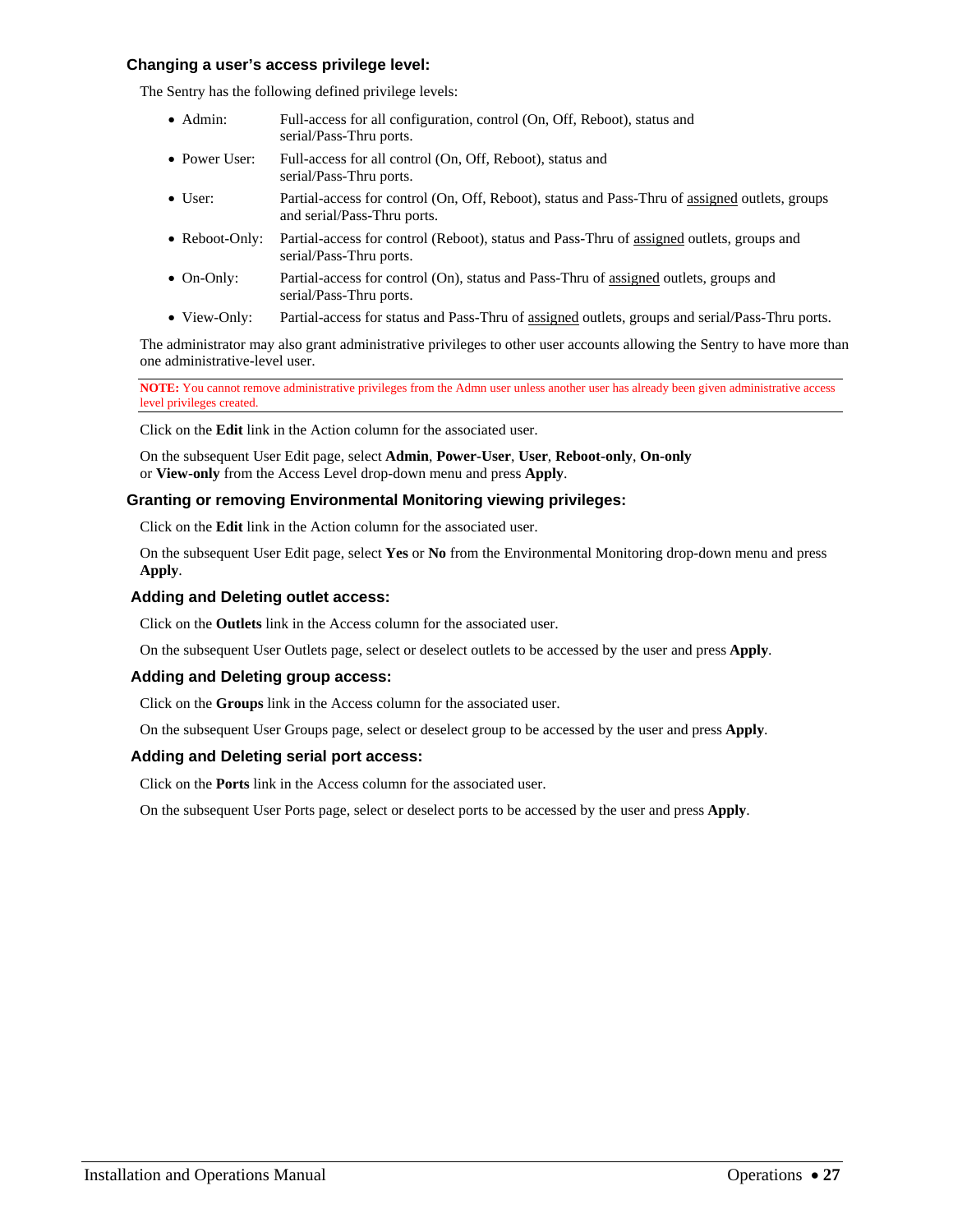# <span id="page-27-0"></span>**FTP**

The FTP configuration page is used for setup and maintenance of all settings required to perform an FTP firmware upload, configure automatic FTP updates or system configuration uploads/downloads. See [Appendix B: F](#page-111-2)irmware for more information on uploading firmware.

#### **Setting the FTP Host Address:**

Enter the IP address or hostname in the Host field and press **Apply**.

#### **Setting the FTP username:**

Enter the FTP server username in the Username field, and press **Apply**.

### **Setting the FTP password:**

Enter the FTP server password in the Password field, and press **Apply**.

#### **Setting the filepath:**

Enter the path of the file to be uploaded in the Directory field, and press **Apply**.

#### **Setting the filename for upload:**

Enter the filename of the file to be uploaded in the Filename field, and press **Apply**.

#### **Testing the FTP upload configuration:**

This test validates that the unit is able to contact and log onto the specified FTP server, download the firmware file and verify that the firmware file is valid for this unit.

Press **Test**.

#### **Enabling or disabling automatic updates:**

The Sentry features the ability to schedule automatic firmware updates. When enabled and configured, the Sentry will regularly check the FTP server for a new firmware image and upload it.

Select **Enabled** or **Disabled** from the drop-down menu and press **Apply**.

#### **Setting the automatic update scheduled day:**

Select the desired day for the automatic update from the drop-down menu and press **Apply**.

#### **Setting the automatic update scheduled hour:**

Select the desired hour for the automatic update from the drop-down menu and press **Apply**.

#### **Enabling or disabling the FTP server:**

The Sentry features the ability to upload and download system configuration files to ease implementation across multiple Sentry devices. See [Chapter 4: Advanced Operations](#page-68-0) - [Upload/Download](#page-105-0) for more information on configuration upload and download.

Select **Enabled** or **Disabled** from the drop-down menu and press **Apply**.

**NOTE:** The FTP server must be enabled for configuration upload or download.

#### <span id="page-27-1"></span>**SNTP/Syslog**

The SNTP/Syslog configuration page is used for setup and maintenance of SNTP and Syslog support. For more information and configuration requirements for Syslog support, see Logging on page [102](#page-101-1).

#### **Setting the SNTP server address:**

Enter the IP address or hostname in the Primary and/or Secondary Host field and press **Apply**.

#### **Setting the Local GMT offset:**

Select the local offset from GMT value from the drop-down menu and press **Apply**.

#### **Setting the Syslog server address:**

Enter the IP address or hostname in the Primary and/or Secondary Host field and press **Apply**.

#### **Changing the Syslog server port number:**

In the Syslog Port field, enter the port number and press **Apply**.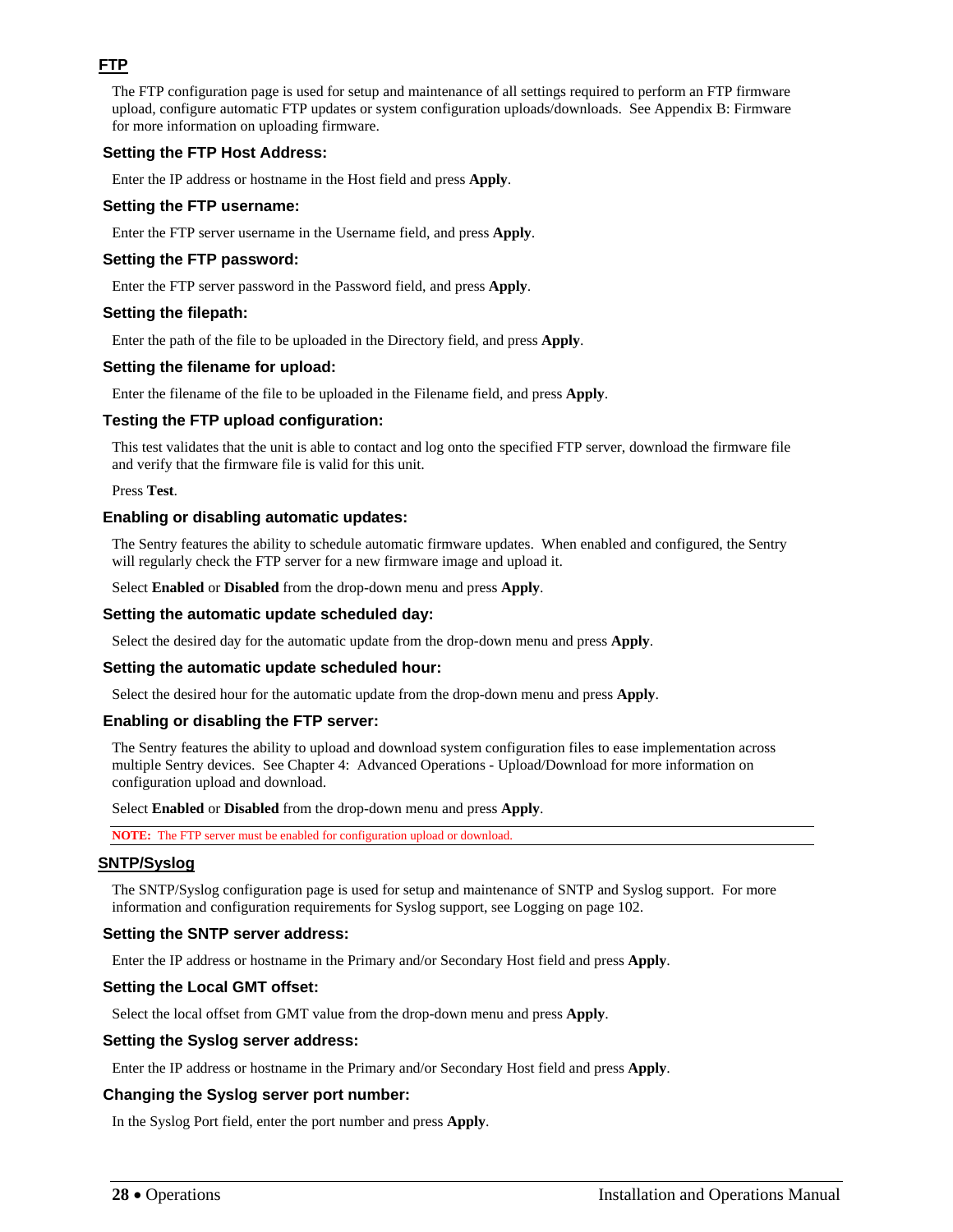#### <span id="page-28-0"></span>**SNMP/Thresholds**

The SNMP/Thresholds configuration page is used for setup and maintenance of all settings required to enable SNMP support and to provide access to the trap configuration pages. For additional information on SNMP support and detailed descriptions of available traps, see *SNMP/Thresholds* on page [73](#page-72-0).

**NOTE:** Traps are generated according to a hierarchical architecture; for example, if a Tower Status enters a trap condition, only the Tower Status trap is generated. Infeed and Outlet Status traps are suppressed until the Tower Status returns to Normal.

#### **Enabling or disabling SNMP support:**

Select **Enabled** or **Disabled** from the drop-down menu and press **Apply**.

**NOTE:** The default for SNMP support is **Enabled**.

#### **Setting the community strings:**

Enter the community string in the appropriate field and press **Apply**. Community strings may be 1 to 24 characters

#### **Setting the trap timer:**

Enter a trap timer value in the Error Trap Repeat Time field and press **Apply**. The Error Trap Repeat Time value may be 1 to 65535 (in seconds).

#### **Setting trap destinations:**

Enter an IP address or hostname in the appropriate Trap Destination field and press **Apply**.

#### **Setting IP Restrictions:**

Select **No Restrictions** or **Trap Destinations Only** from the IP Restrictions drop-down menu and press **Apply**.

**NOTE:** When Trap Destinations Only is selected, SNMP Manager GET and SET requests are only allowed from the IP addresses of the defined traps destinations.

#### **Setting the SNMP SysName, SysLocation or SysContact objects:**

In the appropriate field, enter the SysName, SysLocation or SysContact objects and press **Apply**.

#### **Enabling or disabling tower traps:**

Click on the **Tower Traps** link.

On the subsequent Tower Traps page, select or deselect the desired traps and press **Apply**.

#### **Configuring input feed traps and thresholds:**

#### Click on the **Input Feed Traps and Thresholds** link.

On the subsequent Input Feed Traps page, select or deselect the desired traps and press **Apply**.

For Load traps, enter a maximum load value for the infeed in the High Load Threshold field and press **Apply**. The default input feed high load threshold is 80% of the input feed maximum load capacity.

#### **Configuring outlet traps:**

Click on the **Outlet Traps and Thresholds** link.

On the subsequent Outlet Traps and Thresholds page, select or deselect the desired traps and press **Apply**.

#### **Enabling or disabling Environmental Monitor traps:**

Click on the **Environmental Monitor Traps** link.

On the subsequent page, select or deselect the desired traps and press **Apply**.

#### **Configuring Temperature and Relative Humidity sensor traps:**

Click the **Sensor Traps and Thresholds** link.

On the subsequent Sensor Traps and Thresholds page, select or deselect the desired trap checkboxes and press **Apply**.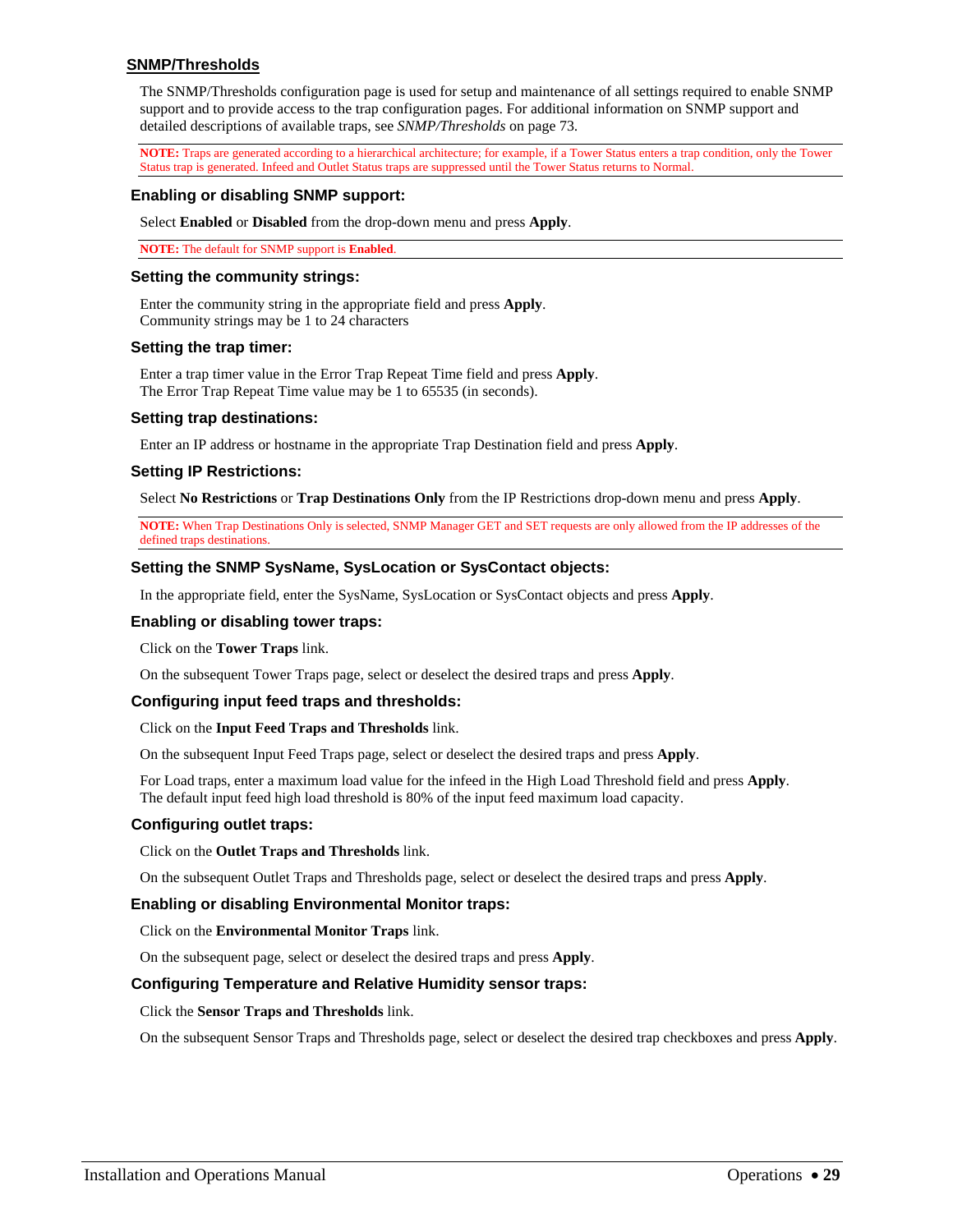### **Configuring Temperature and Relative Humidity sensor thresholds:**

Click the **Sensor Traps and Thresholds** link.

For temperature thresholds, type a low and high temperature value in the Low Temp and High temp fields and press **Apply**.

For relative humidity thresholds, type a low and high humidity percentage in the Low Humid and High Humid fields, and press **Apply**.

**NOTE:** For temperature thresholds, the valid range is 0 to 123 in degrees Celsius or 32 to 254 in degrees Fahrenheit. For relative humidity, the valid range is 0 to 100 (in percentage of relative humidity).

#### **Configuring Temperature Recovery Delta:**

Click the **Sensor Traps and Thresholds** link.

The Recovery Delta field allows configuration of the number of degrees of change needed to recover from a temperature alarm. After exceeding the high-temperature threshold, the temperature value must fall below the hightemperature threshold by the number of degrees specified in the Recovery Delta field before the sensor recovers.

For example, if the High Temp value is 80 degrees Fahrenheit, and the Recovery Delta field is 2 degrees Fahrenheit, the sensor will not recover until a temperature value of 78 degrees Fahrenheit is reported.

To configure a temperature recovery delta, type a value (in degrees) in the Recovery Delta field and press **Apply**.

**NOTE:** The acceptable value range for the Recovery Delta field is 0-10 degrees for Celsius and 0-18 degrees for Fahrenheit. The default value for the Recovery Delta field is 1 degree Celsius and 2 degrees Fahrenheit.

#### <span id="page-29-0"></span>**LDAP**

The LDAP configuration page is used for setup and maintenance of all settings required to enable LDAP support. For additional information and configuration requirements, see *[LDAP](#page-81-0)* on page [82.](#page-81-0)

#### **Enabling or disabling LDAP support:**

Select **Enabled** or **Disabled** from the LDAP drop-down menu and press **Apply**.

#### **Changing the LDAP server port:**

Enter the port number in the LDAP Port field and press **Apply**.

#### **Setting the LDAP server address:**

Enter the IP address or hostname in the Primary and/or Secondary Host field and press **Apply**.

#### **Enabling or disabling LDAP over TLS/SSL:**

Select **Yes** or **No** from the Use TLS/SSL drop-down menu and press **Apply**.

**NOTE:** If LDAP over TLS/SSL is enabled, MD5 binding is disabled.

# **Setting the LDAP bind password type:**

Select **Simple** from the Bind Type drop-down menu and press **Apply**.

**NOTE:** If MD5 binding is enabled, LDAP over TLS/SSL is disabled.

#### **Setting the search bind Distinguished Name (DN):**

Enter the fully-qualified distinguished name (FQDN) in the Search Bind field and press **Apply**.

#### **Setting the search bind password for Distinguished Name (DN):**

Enter the Search Bind Password in the Search Bind Password field and press **Apply**.

#### **Setting the user search base Distinguished Name (DN):**

Enter the User Search Base DN in the User Search Base DN field and press **Apply**.

#### **Setting the user search filter:**

Enter the User Search Filter in the User Search Filter field and press **Apply**.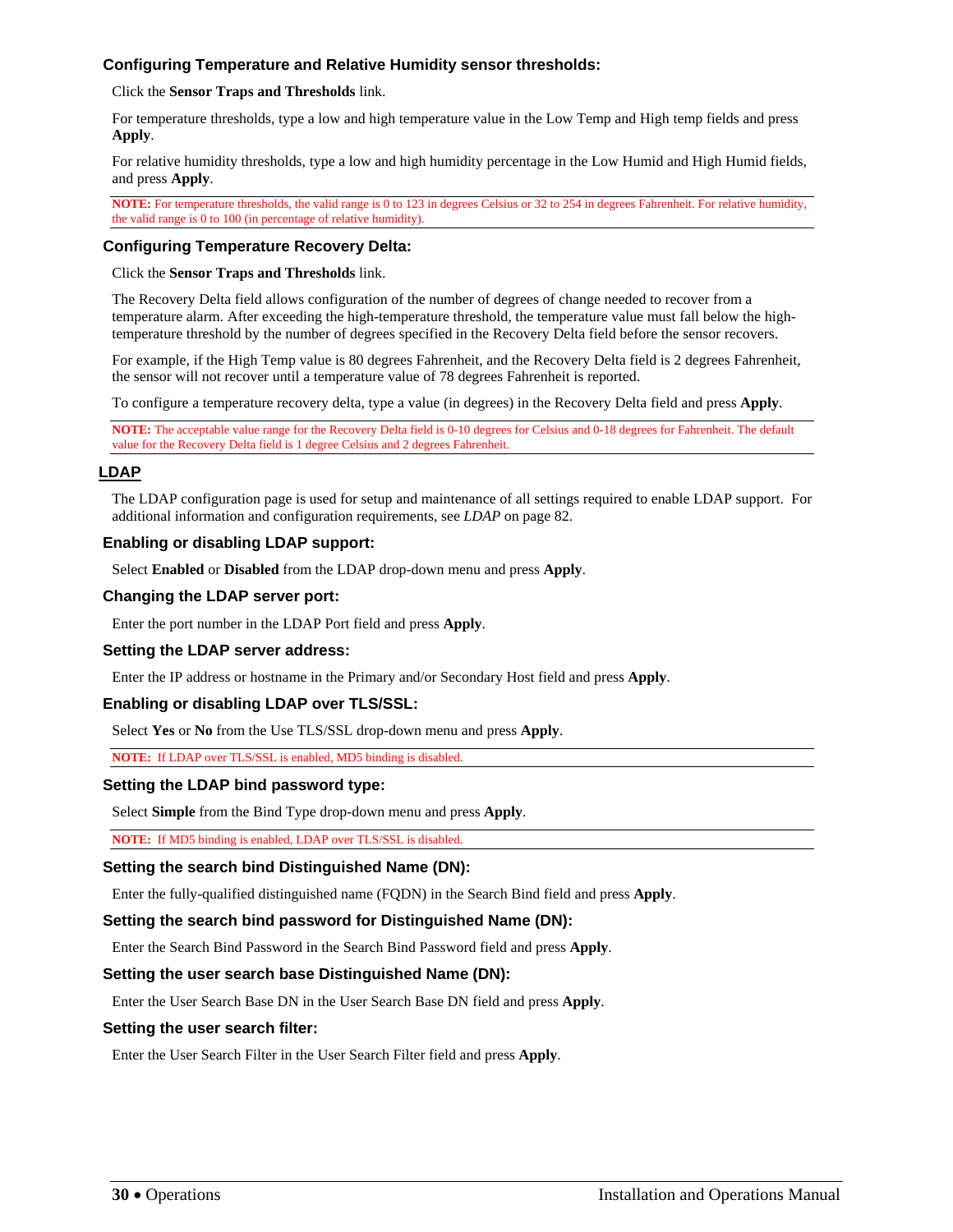#### **Setting the group membership attribute:**

Enter the group membership attribute in the Group Membership Attribute Field and press **Apply**.

#### **Setting the group membership value type:**

Select the appropriate value from the drop-down menu and press **Apply**.

#### **Configuring the authentication order:**

Select **Remote -> Local** or **Remote Only** from the drop-down menu and press **Apply**.

For more information on remote authentication order, see *[Setting the authentication order](#page-85-0)* on page [86](#page-85-0)*.*

**NOTE:** Server Technology recommends NOT setting the authentication order to Remote Only until the LDAP has been fully configured and tested.

#### **Setting the DNS IP address:**

See *[Network](#page-21-0)* on page [22](#page-21-0) for information on how to set the DNS IP address.

#### **Configuring LDAP groups:**

Click on the **LDAP Groups** link at the bottom of the page.

#### *Creating an LDAP group:*

Enter a descriptive group name in the LDAP Group Name field. Up to 24 alphanumeric and other typeable characters (ASCII 33 to 126 decimal) are allowed; spaces are not allowed. Press **Apply**.

#### *Removing an LDAP group:*

Click on the **Remove** link in the Action column for the group to be removed and press **OK** on the subsequent confirmation window.

#### *Changing an LDAP group's access privilege level:*

Click on the **Edit** link in the Action column for the associated LDAP Group.

On the subsequent LDAP Group - Edit page, select **Admin**, **User**, **On-only** or **View-only** from the Access Level drop-down menu and press **Apply**.

For more information on access privilege levels, see *[Changing a user's access privilege level:](#page-26-0)* on page [27.](#page-26-0)

#### *Granting or removing Environmental Monitoring viewing privileges:*

Click on the **Edit** link in the Action column for the associated LDAP Group.

On the subsequent LDAP Group - Edit page, select **Yes** or **No** from the Environmental Monitoring drop-down menu and press **Apply**.

#### *Adding and Deleting outlet access:*

Click on the **Outlets** link in the Access column for the associated LDAP Group.

On the subsequent LDAP Group - Outlets page, select or deselect outlets to be accessed by the LDAP Group and press **Apply**.

#### *Adding and Deleting outlet group access:*

Click on the **Groups** link in the Access column for the associated LDAP Group.

On the subsequent LDAP Group - Groups page, select or deselect outlet groups to be accessed by the LDAP Group and press **Apply**.

#### *Adding and Deleting serial port access:*

Click on the **Ports** link in the Access column for the associated LDAP Group.

On the subsequent LDAP Group - Ports page, select or deselect ports to be accessed by the LDAP Group and press **Apply**.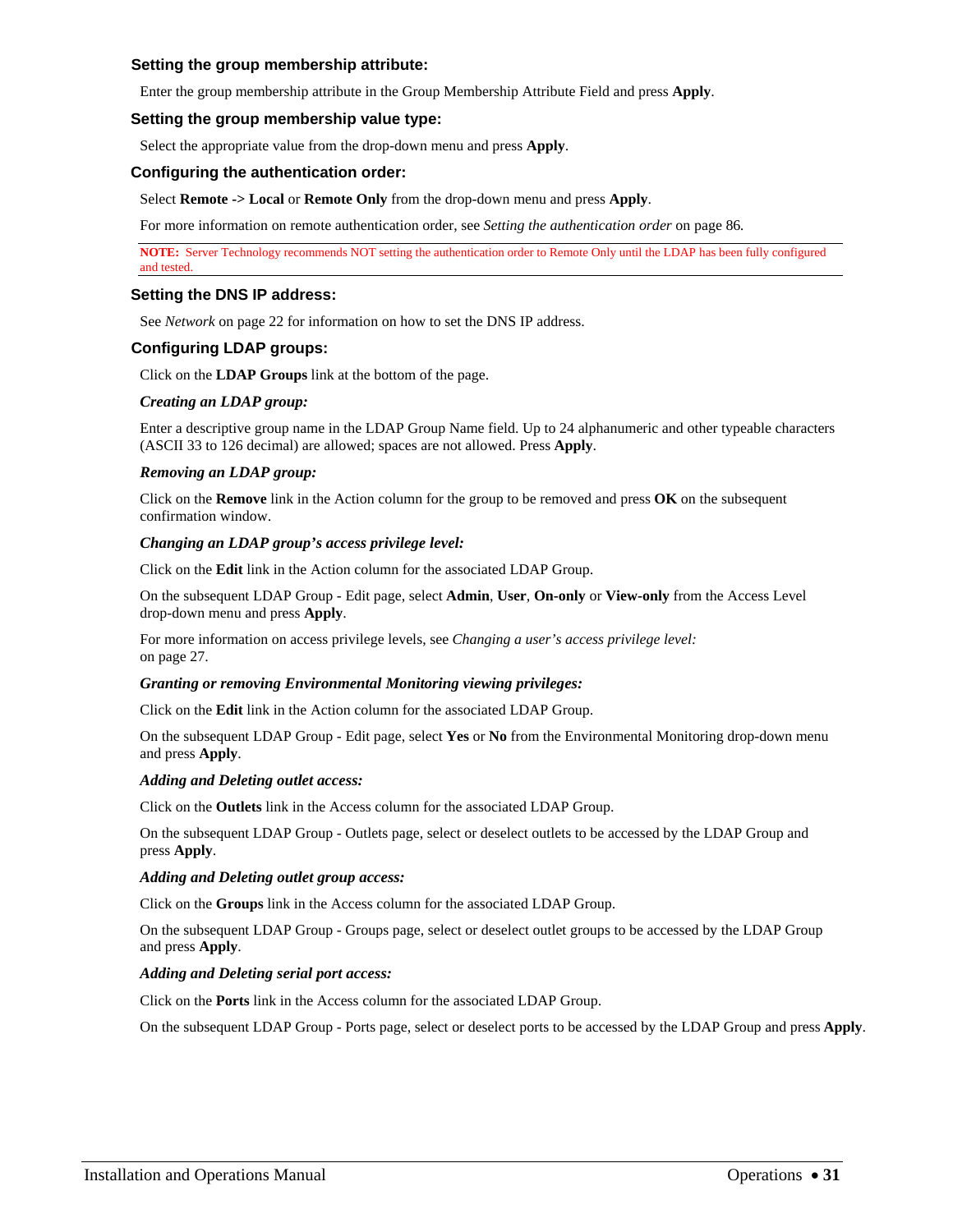# <span id="page-31-0"></span>**TACACS+**

The TACACS+ configuration page is used for setup and maintenance of all settings required to enable TACACS+ support. For additional information and configuration requirements, see *[TACACS+](#page-91-0)* on page [92](#page-91-0).

# **Enabling or disabling TACACS+ support:**

Select **Enabled** or **Disabled** from the TACACS+ drop-down menu and press **Apply**.

#### **Changing the TACACS+ server port:**

Enter the port number in the Port field and press **Apply**.

### **Setting the TACACS+ server address:**

Enter the IP address or hostname in the Primary and/or Secondary Host field and press **Apply**.

### **Configuring the authentication order:**

Select **Remote > Local** or **Remote Only** from the drop-down menu and press **Apply**.

For more information on remote authentication order, see *[Setting the authentication order:](#page-93-0)* on page [94](#page-93-0)*.*

**NOTE:** Server Technology recommends NOT setting the authentication order to Remote Only until TACACS has been fully configured and tested.

#### **Setting the TACACS+ encryption key:**

Enter a key and verify the new key the Encryption Key and Verify Encryption Key fields. Press **Apply**.

For security, key characters are not displayed.

#### **Configuring TACACS+ privilege levels:**

Click on the **TACACS+ Privilege Levels** link at the bottom of the page.

#### *Changing an TACACS+ Privilege Level's access privilege level:*

Click on the **Edit** link in the Action column for the associated TACACS+ Privilege Level.

On the subsequent TACACS+ Privilege Level - Edit page, select **Admin**, **User**, **On-only** or **View-only** from the Access Level drop-down menu and press **Apply**.

For more information on access levels, see *[Changing a user's access privilege level:](#page-26-0)* on page [27.](#page-26-0)

#### *Granting or removing Environmental Monitoring viewing privileges:*

Click on the **Edit** link in the Action column for the associated TACACS+ privilege level.

On the subsequent TACACS+ Privilege Level - Edit page, select **Yes** or **No** from the Environmental Monitoring drop-down menu and press **Apply**.

#### *Adding and Deleting outlet access:*

Click on the **Outlets** link in the Access column for the associated TACACS+ Privilege Level.

On the subsequent LDAP Group - Outlets page, select or deselect outlets to be accessed by the TACACS+ Privilege Level and press **Apply**.

#### *Adding and Deleting outlet group access:*

Click on the **Groups** link in the Access column for the associated TACACS+ Privilege Level.

On the subsequent LDAP Group - Groups page, select or deselect outlet groups to be accessed by the TACACS+ Privilege Level and press **Apply**.

#### *Adding and Deleting serial port access:*

Click on the **Ports** link in the Access column for the associated TACACS+ Privilege Level.

On the subsequent LDAP Group - Ports page, select or deselect ports to be accessed by the TACACS+ Privilege Level and press **Apply**.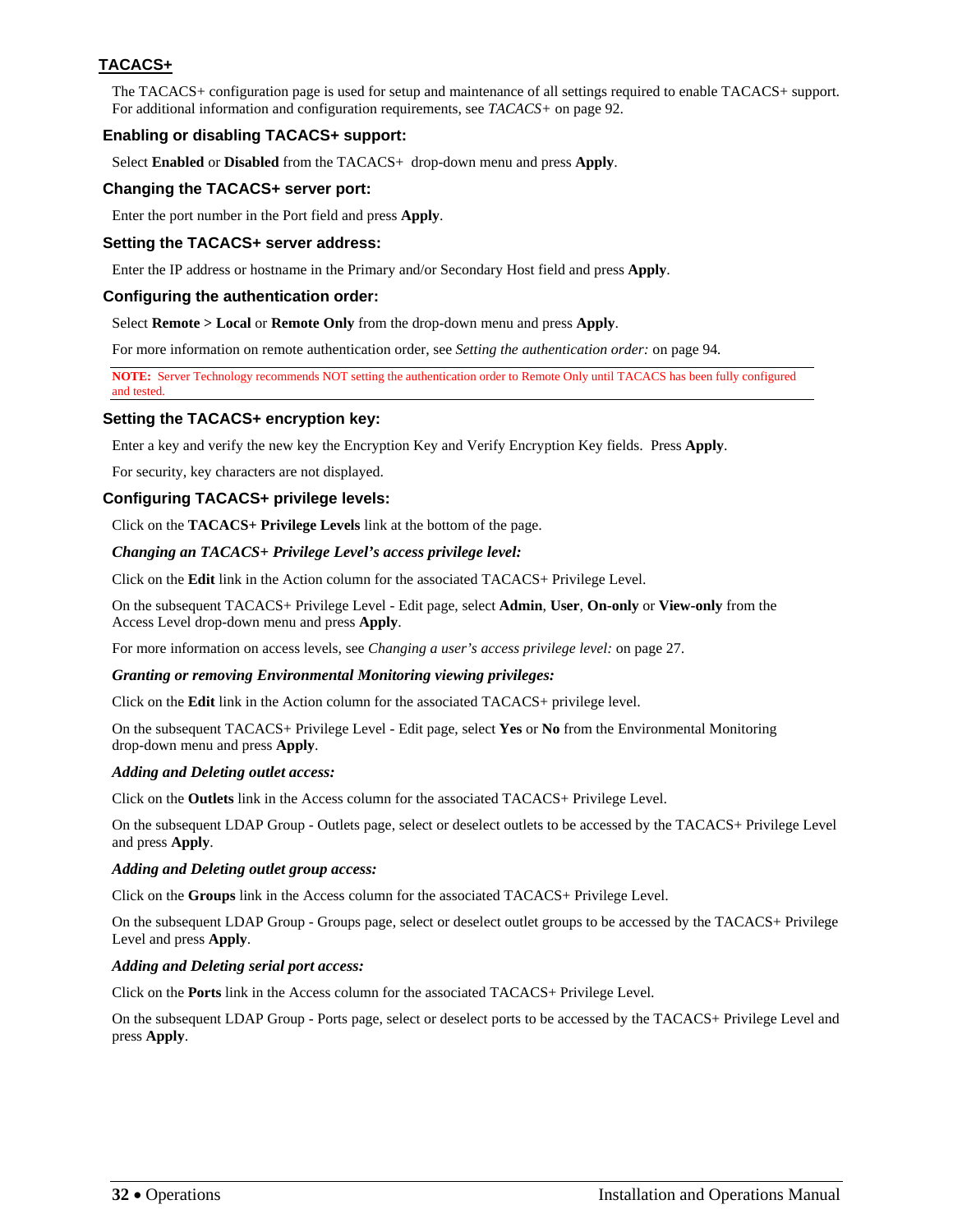# <span id="page-32-0"></span>**RADIUS**

The Remote Authentication Dial-in User Service (RADIUS) configuration page is used for setup and maintenance of all settings required to enable RADIUS support. For additional information and configuration requirements, see *RADIUS* on page [98.](#page-97-0)

### **Enabling or disabling RADIUS support:**

Select Enabled or Disabled from the RADIUS drop-down menu and press **Apply**.

#### **Configuring the authentication order:**

Select **Remote > Local** or **Remote Only** from the drop-down menu and press **Apply**.

For more information about remote authentication order, see *Setting the authentication order* on page [94.](#page-93-0)

**NOTE:** Server Technology recommends NOT setting the authentication order to Remote Only until the RADIUS has been fully configured and tested.

#### **Changing the RADIUS server address:**

Enter the IP address or hostname in the Primary and/or Secondary Server field and press **Apply**.

#### **Setting the RADIUS shared secret:**

The shared secret is the RADIUS authentication key.

Enter the shared secret in the Primary and Secondary Shared Secret field. Up to 48 upper and lowercase alphanumeric and other typed characters (ASCII 33 to 126 decimal) and spaces are allowed; control characters are not allowed. Press **Apply**.

To change the shared secret, check the Change checkbox to clear the Shared Secret field, enter the new shared secret, and press **Apply**.

#### **Changing the RADIUS server port:**

This field specifies the port number used by the RADIUS server for incoming RADIUS authentication requests.

Enter the port number in the Primary and/or Secondary Port field and press **Apply**.

The valid port number range is 1-65535; default is 1812.

#### **Setting the RADIUS server timeout value:**

The Timeout field specifies the time interval (in seconds) to wait for a reply from the RADIUS server before resending an authentication request.

Enter the timeout value (in seconds) in the Primary and/or Secondary Timeout field and press **Apply**.

The valid timeout range is 1-30 seconds; default is 5 seconds.

#### **Setting the number of RADIUS server retries:**

The Set RADIUS Retries command specifies the number of times an authentication request is sent to the RADIUS server. The Sentry will attempt authentication with the primary server until the number of retries is reached, then will attempt authentication with the secondary server. If the Sentry does not receive a response from these attempts, the authentication request will be rejected.

#### *Setting the number of retries:*

At the Switched CDU: prompt, type **set radius**, followed by **primary** or **secondary**, followed by **retries**, and followed by the number of retries (0-10). Press **Enter**.

#### *Examples*

The following command sets the retries for the primary RADIUS server to 5:

Switched CDU: set radius primary retries 5<Enter>

The following command sets the retries for the secondary RADIUS server to 2:

Switched CDU: set radius secondary retries 2<Enter>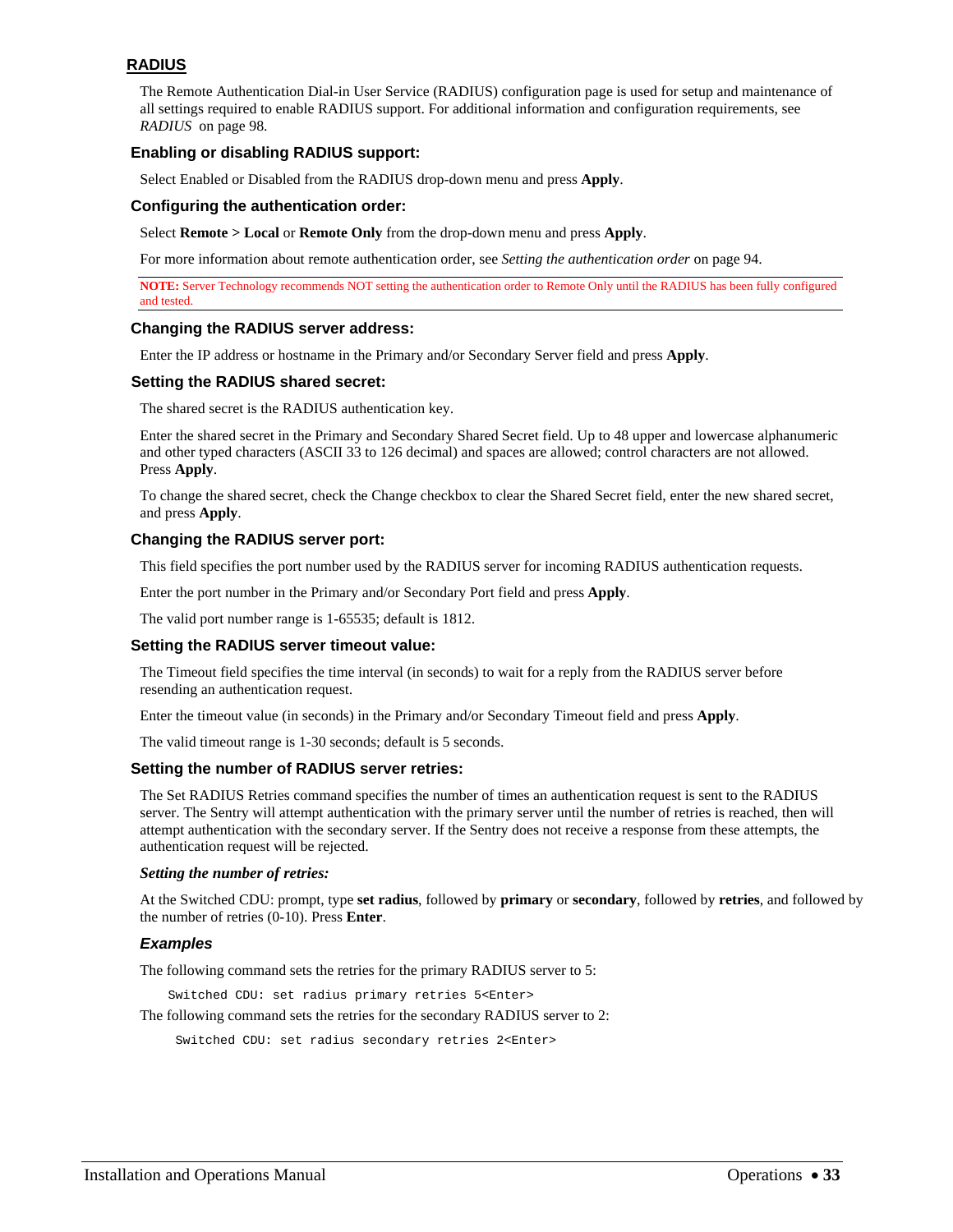# <span id="page-33-0"></span>**Email**

The Email configuration page is used for setup and maintenance Email log support. For additional information and configuration requirements for Email support, see Email on page [103](#page-102-0).

#### **Enabling or disabling Email support:**

Select **Enabled** or **Disabled** from the Email Notifications drop-down menu and press **Apply**.

#### **Setting the SMTP server address:**

Enter the IP address or hostname in the SMTP Host field and press **Apply**.

#### **Changing the SMTP server port:**

Enter the port number in the SMTP Port field and press **Apply**.

#### **Setting the 'From' email address:**

Enter the 'from' email address in the 'From' Address field and press **Apply**.

#### **Setting the 'To' email address:**

Enter the 'to' email address in the Primary or Secondary 'Send To' Address field and press **Apply**.

#### **Enabling or disabling event type notifications:**

Select **Enabled** or **Disabled** from the Include…Messages drop-down menus and press **Apply**.

#### <span id="page-33-1"></span>**Features**

The Features configuration page is used for activation and maintenance of special features purchased from Server Technology. From this page an administrator may review all activated features as well as activate newly purchased features.

#### **To activate a special feature:**

In the Feature Key Value field, enter the activation key provided by Server Technology and press **Apply**.

**NOTE**: A restart of the Sentry is required after activating new special features.

#### <span id="page-33-2"></span>**Tools**

The Tools section contains access to rebooting the unit, uploading new firmware as well as resetting the unit to factory defaults. This section is available to administrative level users only.

#### <span id="page-33-3"></span>**Ping**

The Ping feature may be used to test the Sentry's ability to contact another Ethernet enabled device's IP address. For LDAP support, it may also be used to test the configuration of the Domain Name server IP address by testing for proper name resolution.

#### <span id="page-33-4"></span>**Change Password**

The Change Password feature allows users to change their own password.

**NOTE:** An administrator can always assign a new password.

# **Changing a password:**

Enter the current password, enter a new password and verify the new password. Press **Apply**.

# <span id="page-33-5"></span>**View Log**

The View Log feature enables viewing of the internal system log. This features logs all authentication attempts, power actions, configuration changes and other system events. The system memory stores more than 4000 entries in a continuously aging log. For permanent off-system log storage, the Syslog protocol is supported. For additional information and configuration requirements for the system log and Syslog support, see Logging on page [98.](#page-101-0)

**NOTE:** The system log is viewable only by users with administrative privileges.

# **Reviewing the system log:**

Click on the **Previous 100 entries** or **Next 100 entries** link to navigate through the log.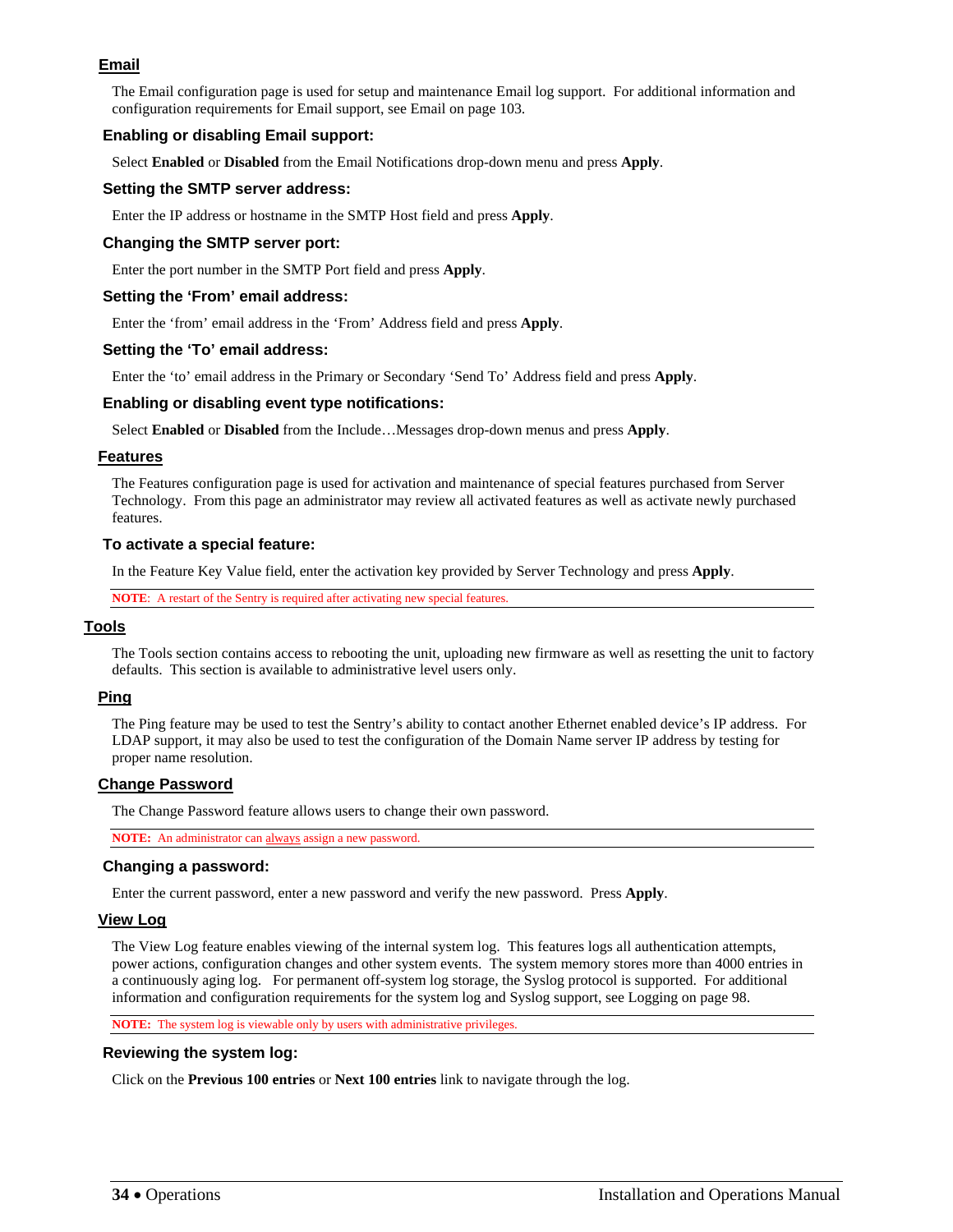## <span id="page-34-1"></span><span id="page-34-0"></span>**Performing a warm boot:**

Select the **Restart** from the Action drop-down menu and press **Apply**.

**NOTE:** System user/outlet/group configuration or outlet states are NOT changed or reset with this command.

#### **Resetting to factory defaults:**

See Appendix A for more information on resetting a Sentry to factory defaults from the HTML interface.

#### **Uploading new firmware:**

See Appendix B for more information about uploading new firmware from the HTML interface.

# **Generating a new SSL X.509 certificate:**

Select the **Restart and generate a new X.509 certificate** from the Action drop-down menu and press **Apply**.

#### **Computing new SSH security keys:**

Select the **Restart and compute new SSH keys** from the Action drop-down menu and press **Apply**.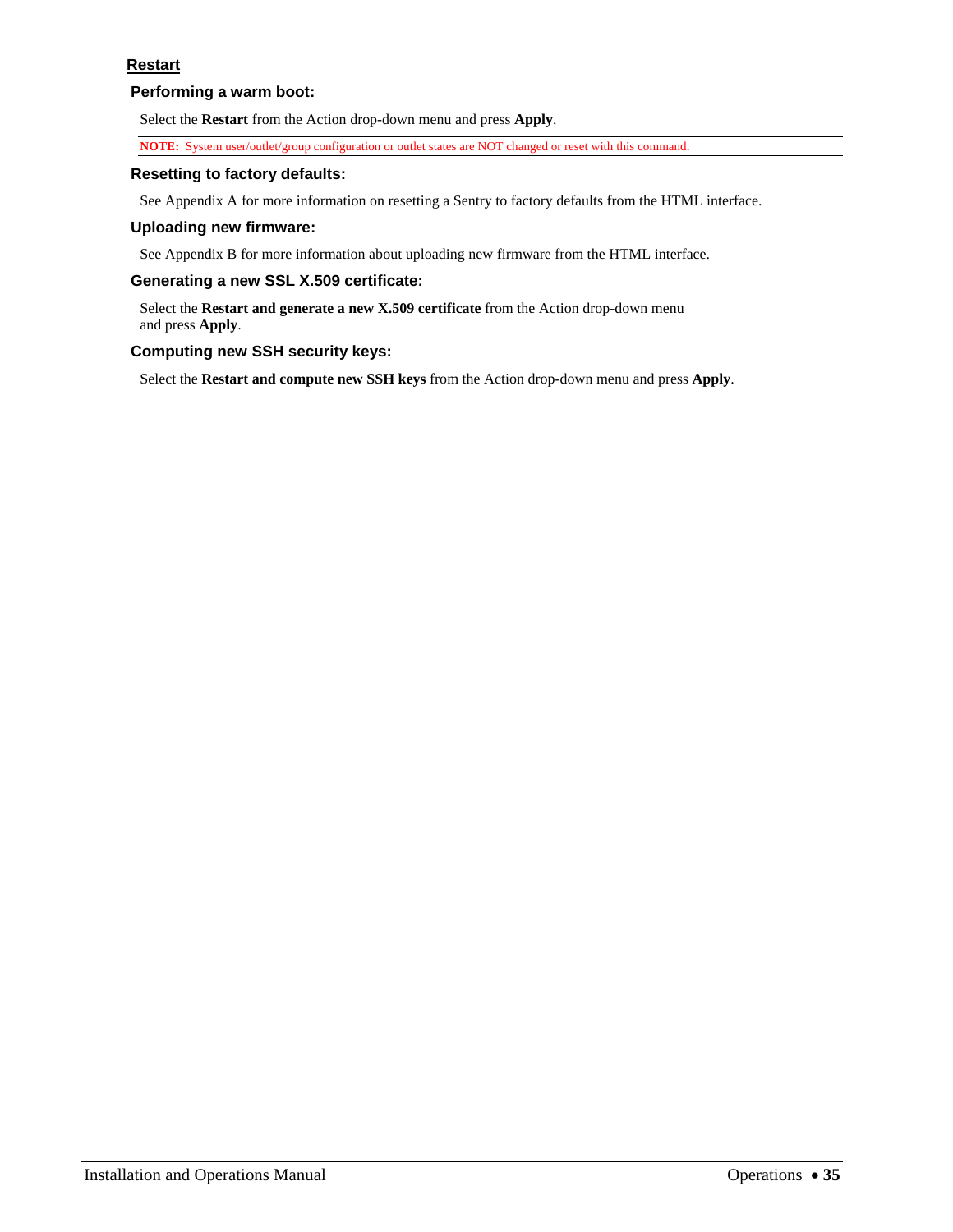# <span id="page-35-1"></span><span id="page-35-0"></span>**Command Line Interface**

#### **Logging In**

Logging in through Telnet requires directing the Telnet client to the configured IP address of the unit.

Logging in through the Console (RS232) port requires the use of a terminal or terminal emulation software configured to support ANSI or VT100 and a supported data rate (300, 1200, 2400, 4800, 9600, 19200, 38400, 57600, or 115200 BPS) - 8 data bits-no parity-one stop bit and Device Ready output signal (DTR or DSR). The default data rate is 9600.

### **To log in by RS-232 or Telnet:**

1. Press **Enter**. The following appears, where **x.xx** is the firmware version: Sentry Version x.xx Username:

**NOTE:** Logging in by Telnet will automatically open a session. It is not necessary to press Enter.

2. At the Username: and Password: prompts, enter a valid username and password. And press **Enter**.

You are given three attempts to enter a valid username and password combination. If all three fail, the session ends.

**NOTE:** The default Sentry username/password is admn/admn.

When you enter a valid username and password, the command prompt (Switched CDU:) appears. If a location identifier was defined, it will be displayed before the Switched CDU: prompt. See [Creating a location description:](#page-52-1) on page [53](#page-52-1) for more information.

Commands may be entered in any combination of uppercase and lowercase. All command characters must be entered correctly; there are no command abbreviations. A user must have administrative privileges to use the administration commands. The following tables list and briefly describe each command.

| Command                 | <b>Description</b>                                               |
|-------------------------|------------------------------------------------------------------|
| Connect                 | Connects to a serial/Pass-Thru port                              |
| Envmon                  | Displays the status of the integrated Environmental Monitor      |
| <b>IStat</b>            | Displays the status of the infeeds                               |
| List Group              | Lists all assigned outlets for a group name                      |
| <b>List Groups</b>      | Lists all accessible groups for the current user                 |
| <b>List Outlets</b>     | Lists all accessible outlets for the current user                |
| <b>List Ports</b>       | Lists all accessible serial/Pass-Thru ports for the current user |
| Login                   | Ends the current session and brings up the Username: prompt      |
| Logout                  | Ends a session                                                   |
| Off                     | Turns one or more outlets off                                    |
| On                      | Turns one or more outlets on                                     |
| Password                | Changes the password for the current user                        |
| Quit                    | Ends a session                                                   |
| Reboot                  | Reboots one or more outlets                                      |
| <b>Status</b>           | Displays the on/off status of one or more outlets                |
| <b>UPSStat</b>          | Displays the status of the associated UPSs                       |
| <b>Add Grouptouser</b>  | Grants a user access to one or more groups                       |
| Add Outlettogroup       | Adds an outlet to a group name                                   |
| <b>Add Outlettouser</b> | Grants a user access to one or all outlets                       |
| <b>Add Porttouser</b>   | Grants a user access to one or all serial/Pass-Thru ports        |
| Create Group            | Adds a group name                                                |
| Create UPS              | Adds a UPS association                                           |

#### **Operations Command Summary**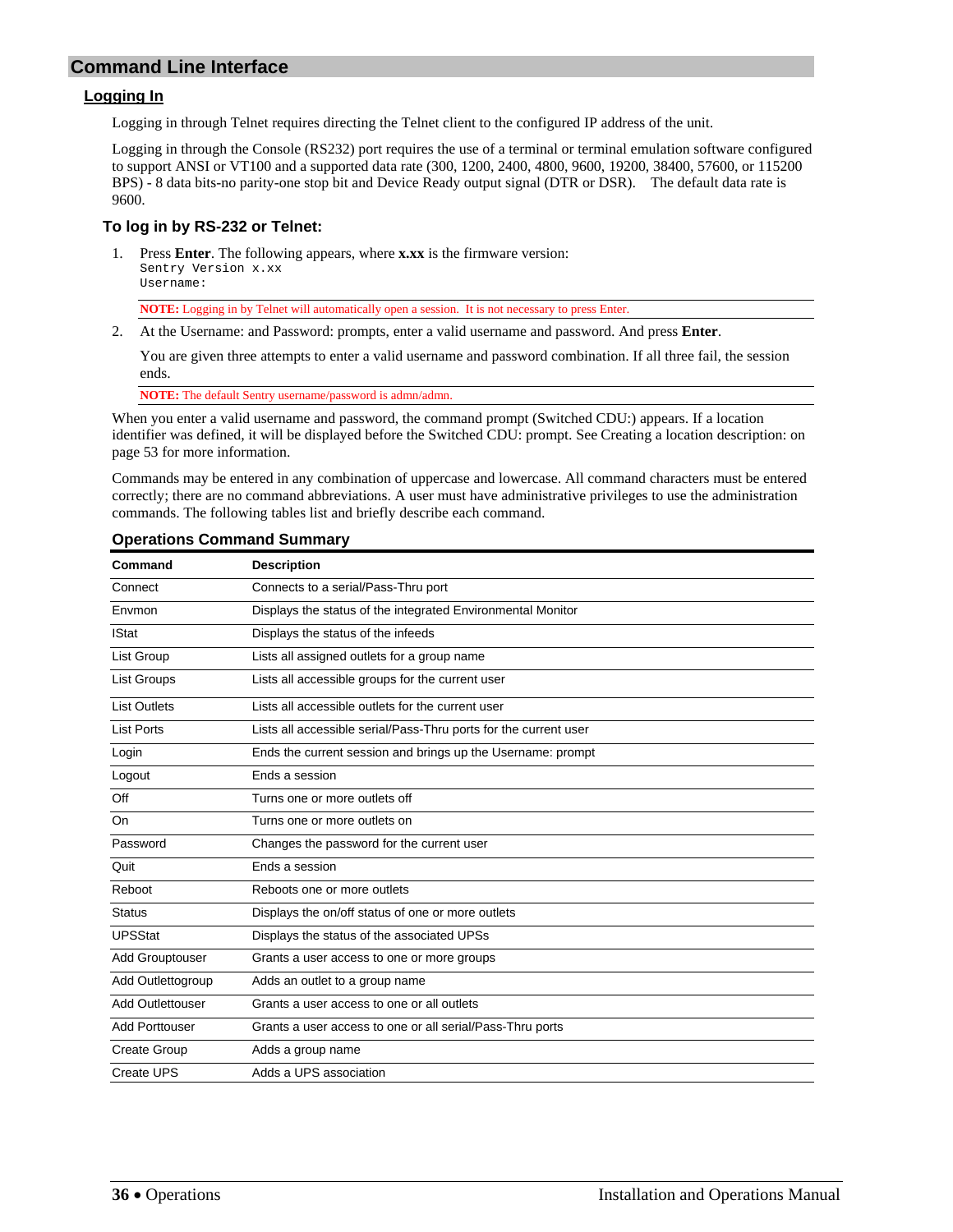# **Administrative Command Summary**

| <b>Create User</b>         | Adds a user account                                                                       |
|----------------------------|-------------------------------------------------------------------------------------------|
| Delete Groupfromuser       | Removes access to one or more groups for a user                                           |
| Delete Outletfromgroup     | Deletes an outlet from a group name                                                       |
| Delete Outletfromuser      | Removes access to one or all outlets for a user                                           |
| Delete Portfromuser        | Removes access to one or all serial/Pass-Thru ports                                       |
| List User                  | Displays all accessible outlets/groups/ports for a user                                   |
| <b>List Users</b>          | Displays privilege levels for all users                                                   |
| <b>Remove Group</b>        | Deletes a group name                                                                      |
| <b>Remove UPS</b>          | Deletes a UPS association                                                                 |
| Remove User                | Deletes a user account                                                                    |
| Restart                    | Performs a warm boot                                                                      |
| Set Banner                 | Set the pre-login banner text                                                             |
| Set DHCP                   | Enables or disables DHCP support                                                          |
| Set DHCP Boot Delay        | Enables or disables a 90-second boot delay between CDU and DHCP server                    |
|                            | Set DHCP Static Address Fallback Enables or disables DHCP fallback to a static IP address |
| Set DNS                    | Sets the IP address of the Domain Name server                                             |
| Set Envmon Name            | Specifies a descriptive field fro the integrated Environmental Monitor                    |
| Set Envmon THS Name        | Specifies a descriptive field for a temperature-humidity sensor                           |
| Set FTP Autoupdate Day     | Sets the automatic FTP update day                                                         |
| Set FTP Autoupdate Hour    | Sets the automatic FTP update hour                                                        |
| Set FTP Autoupdate         | Enables or disables automatic FTP update support                                          |
| Set FTP Directory          | Specifies the directory for the file to be uploaded                                       |
| Set FTP Filename           | Specifies the file to be uploaded via FTP                                                 |
| Set FTP Filepath           | Specifies the directory for the file to be uploaded                                       |
| Set FTP Host               | Sets the FTP Host IP address or hostname                                                  |
| Set FTP Password           | Sets the password for the FTP Host                                                        |
| Set FTP Server             | Enables or disables the FTP server                                                        |
| Set FTP Username           | Sets the username for the FTP Host                                                        |
| Set Gateway                | Sets the Gateway of the Sentry                                                            |
| Set HTTP                   | Enables or disables HTTP access and sets the HTTP target port.                            |
| Set HTTP Port              | Specifies the target port for HTTP access                                                 |
| Set Infeed Loadmax         | Specifies the maximum load capacity for the infeed                                        |
| Set Infeed Name            | Specifies a descriptive field for the infeed                                              |
| Set Infeed Voltage         | Specifies the nominal input voltage for the infeed                                        |
| Set Ipaddress              | Sets the IP address of the Sentry                                                         |
| Set LDAP UseTLS            | Enables or disables LDAP over TLS/SSL support                                             |
| Set Location               | Specifies a descriptive field for the HTML control screen and login banner                |
| Set Option Button          | Enables or disables the external configuration reset button                               |
| Set Option Coldboot Alert  | Enables or disables the Coldboot Alert feature using a serial protocol                    |
| Set Option Display         | Sets the LED orientation for external Current displays                                    |
| Set Option More            | Enables or disables the 'more' prompt                                                     |
| Set Option StrongPasswords | Enables or disables strong password requirements                                          |
| Set Option Tempscale       | Sets the Environmental Monitor temperature scale                                          |
| Set Option CLI Timeout     | Sets the Command Line Interface (CLI) session timeout period                              |
| Set Option Web Timeout     | Sets the web session (HTML Interface) timeout period                                      |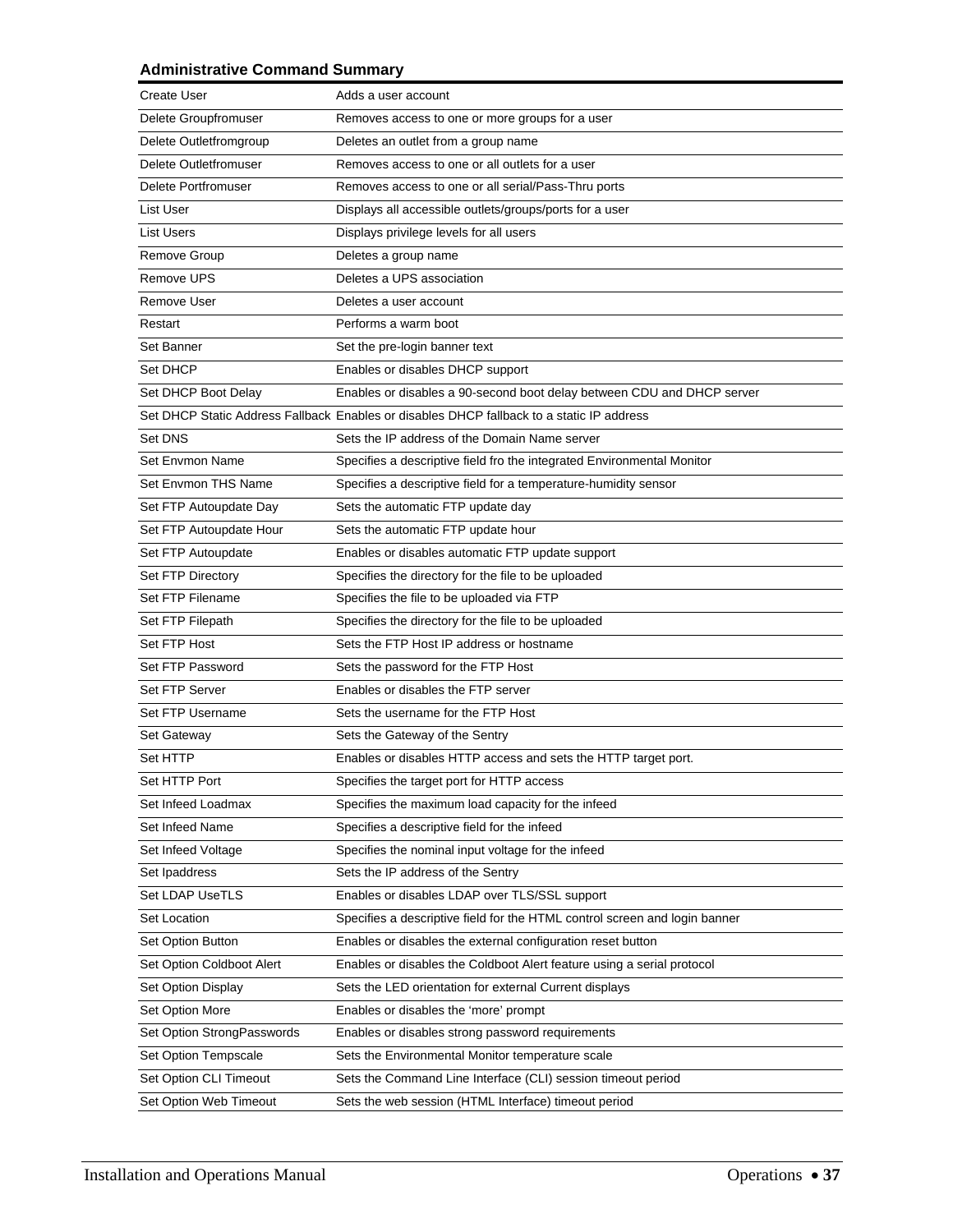# **Administrative Command Summary (continued…)**

| <b>Set Outlet Name</b>    | Specifies a descriptive field for a device attached to an outlet           |
|---------------------------|----------------------------------------------------------------------------|
| Set Outlet PostOnDelay    | Sets the Post-On delay for an outlet                                       |
| Set Outlet RebootDelay    | Sets the reboot delay for all outlets                                      |
| Set Outlet SeqInterval    | Sets the sequencing interval for all outlets                               |
| <b>Set Outlet Wakeup</b>  | Sets the wakeup state for an outlet                                        |
| <b>Set Port DSRCheck</b>  | Sets the DSR active signal checking for a serial/Pass-Thru port            |
| Set Port Name             | Specifies a descriptive field for a serial/Pass-Thru port                  |
| Set Port Speed            | Set the connection speed for all serial/Pass-Thru ports                    |
| <b>Set Port Timeout</b>   | Sets the inactivity timer for Pass-Thru sessions                           |
| Set SNMP IP Restrict      | Allows SNMP GET and SET requests from defined traps destinations only      |
| Set SNTP                  | Sets the IP address or hostname of the SNTP servers                        |
| <b>Set SNTP GMTOffset</b> | Sets the local GMT offset applied to the SNTP date/time                    |
| Set Subnet                | Sets the Subnet Mask of the Sentry                                         |
| Set System Area           | Specifies to total system area for the system                              |
| Set System Area Unit      | Specifies the system area (footprint) unit of measure                      |
| Set System Balance        | Sets the percentage load out-of-balance threshold for 3-phase systems      |
| Set System PF             | Sets the power factor used in the total system power calculation           |
| Set Telnet Port           | Sets the Telnet server port number                                         |
| <b>Set Telnet</b>         | Enables or disables Telnet access                                          |
| Set Tower 3Phase          | Specifies the AC voltage type for the tower                                |
| <b>Set Tower Model</b>    | Specifies the model number for the tower                                   |
| <b>Set Tower Name</b>     | Specifies a descriptive field for the tower                                |
| <b>Set Tower ProdSN</b>   | Specifies the serial number for the tower                                  |
| <b>Set Tower</b>          | Specifies the AC or DC voltage type for the tower                          |
| Set UPS AddInfeed         | Adds an infeed association to a UPS                                        |
| Set UPS DelInfeed         | Deletes an infeed association from a UPS                                   |
| Set UPS GETComm           | Sets the UPS 'get' community string                                        |
| Set UPS Host              | Sets the UPS Host IP address or hostname                                   |
| Set UPS Port              | Specifies the target port for a UPS                                        |
| Set UPS Type              | Sets the UPS type                                                          |
| Set UPS VPoll             | Enables or disables UPS voltage polling                                    |
| Set User Access           | Sets the access level for a user                                           |
| Set User Envmon           | Grants or removes privileges to view input/environmental monitoring status |
| Set User Password         | Changes the password for a user                                            |
| Show FTP                  | Displays FTP configuration information                                     |
| Show Infeeds              | Displays infeed configuration information                                  |
| <b>Show Network</b>       | Displays network configuration information                                 |
| Show Options              | Displays system option information                                         |
| <b>Show Outlets</b>       | Displays configuration information for all outlets                         |
| <b>Show Ports</b>         | Displays serial/Pass-Thru port configuration information                   |
| Show SNTP                 | Displays SNTP configuration information                                    |
| Show System               | Displays system configuration information                                  |
| <b>Show Towers</b>        | Displays tower configuration information                                   |
| Show UPS                  | Displays UPS configuration information                                     |
| <b>System Status</b>      | Displays system status configuration information                           |
| Version                   | Displays the Sentry firmware version                                       |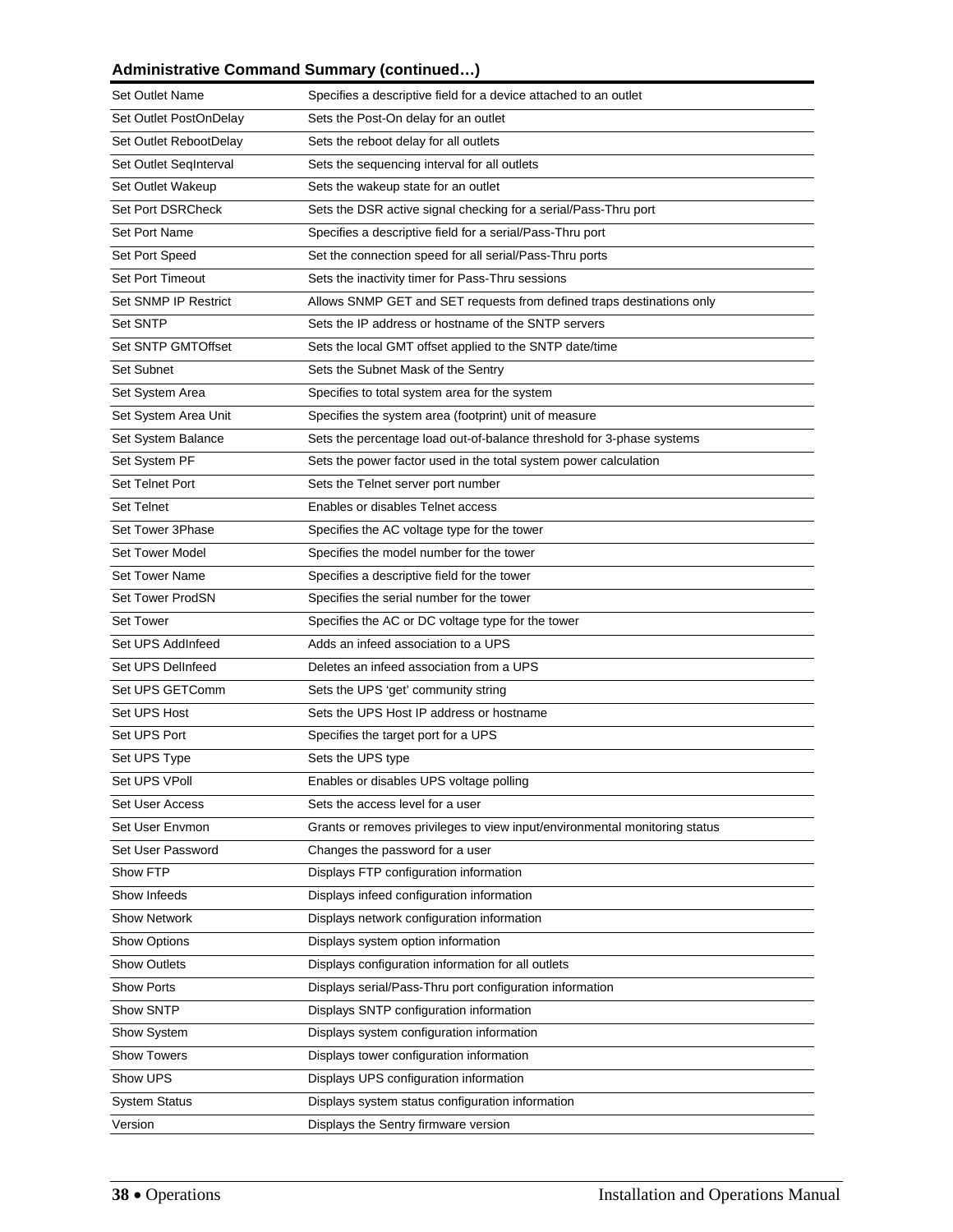## **To display the names of commands that you may execute:**

At the command prompt, press **Enter**. A list of valid commands for the current user appears.

### **Operations Commands**

Operations commands manage outlet states, provide information about the Sentry environment and control session operations.

## **Turning outlets on:**

The On command turns on one or more outlets. When the command completes, a display indicating all outlets affected and their current states will be displayed.

### *To turn outlets on:*

At the Switched CDU: prompt, type **on**, followed by an outlet name, and press **Enter**, or

Type **on**, followed by a group name, and press **Enter**, or

Type **on all** and press **Enter**.

### *Examples*

The following command turns the second outlet on, using the outlet's absolute name:

Switched CDU: on .a2<Enter>

The following command turns on all the outlets in the group named ServerGroup\_1:

Switched CDU: on ServerGroup\_1<Enter>

## **Turning outlets off:**

The Off command turns off one or more outlets. When the command completes, a display indicating all outlets affected and their current states will be displayed.

### *To turn outlets off:*

At the Switched CDU: prompt, type **off**, followed by an outlet name, and press **Enter**, or

Type **off**, followed by a group name, and press **Enter**, or

Type **off all** and press **Enter**

## *Examples*

The following command turns off the outlet named FileServer\_1:

Switched CDU: off FileServer\_1<Enter>

The following command turns off all outlets:

Switched CDU: off all<Enter>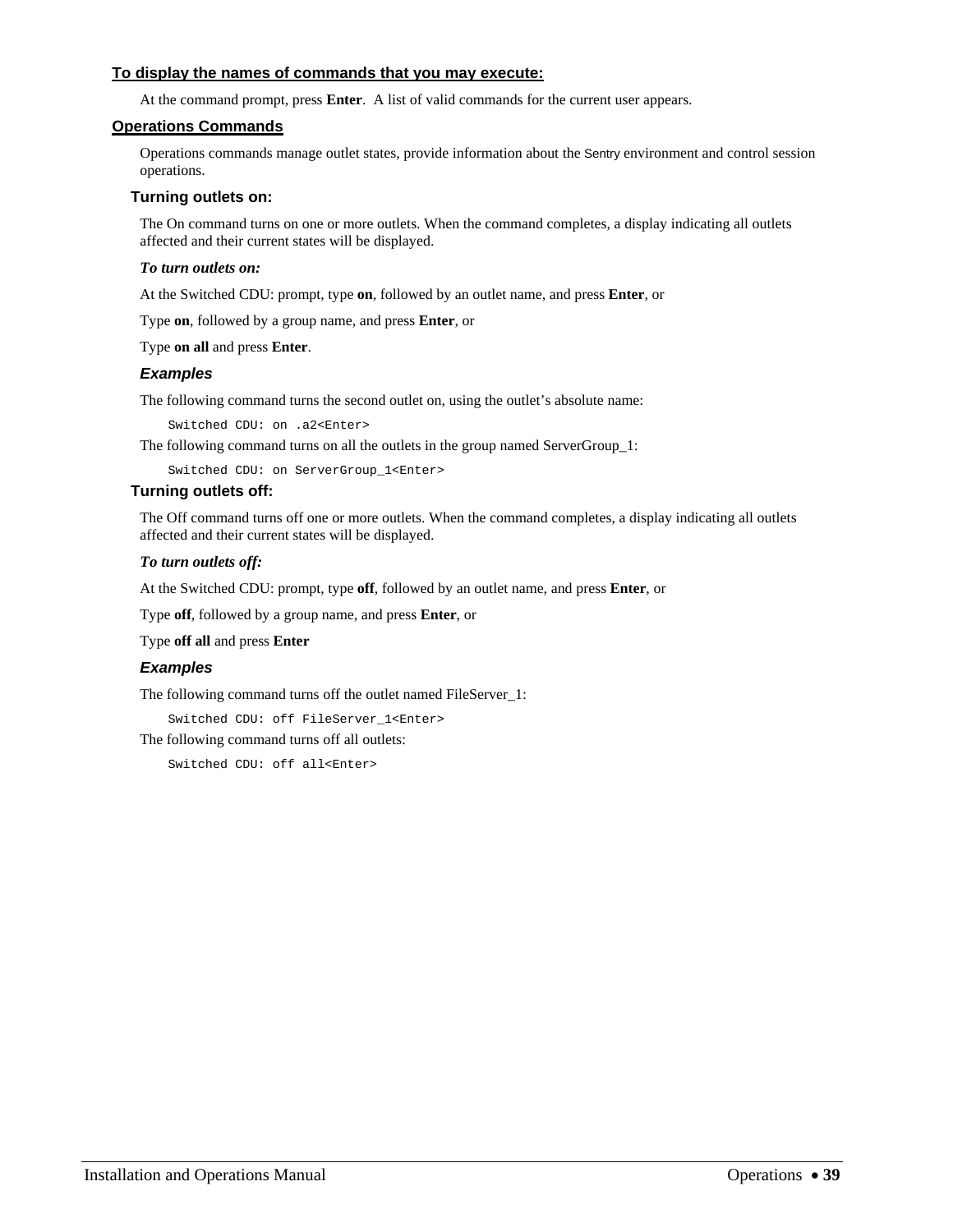## **Rebooting outlets:**

The Reboot command reboots one or more outlets. This operation turns the outlet(s) off, delays for a user configurable period and then turns the outlet(s) on. When the command completes, a display indicating all outlets affected and their current states will be displayed.

**NOTE:** It is necessary to reissue the Status command to verify that the outlets have rebooted. See *[Displaying outlet status](#page-39-0)* for more information.

#### *To reboot one or more outlets:*

At the Switched CDU: prompt, type **reboot**, followed by an outlet name, and press **Enter**, or

Type **reboot**, followed by a group name, and press **Enter**, or

Type **reboot all** and press **Enter**.

### *Example*

The following command reboots all the outlets in the group named ServerGroup\_1:

Switched CDU: reboot ServerGroup\_1<Enter>

#### <span id="page-39-0"></span>**Displaying outlet status:**

The Status command displays the on/off status of one or more outlets. The command displays the status of only those outlets for which the current username has power control access.

This display includes the outlet absolute and descriptive names, the Outlet State reported to the Sentry by the outlet and the current Control State being applied by the Sentry. If you do not specify any parameter with this command, the status of all accessible outlets is displayed.

**NOTE:** If the user has access to more than 16 total outlets, the Status command will display the first 16 outlets with a prompt to view the remaining outlets.

*To display on/off status of one or more outlets:* 

At the Switched CDU: prompt, type **status**, followed by an outlet name, and press **Enter**, or

Type **status**, followed by a group name, and press **Enter**, or

Type **status** and press **Enter**.

### *Examples*

The following command displays the on/off status of the outlet named FileServer\_1:

|               |              | Switched CDU: status FileServer 1 <enter></enter> |                |       |
|---------------|--------------|---------------------------------------------------|----------------|-------|
| Outlet Outlet |              |                                                   | Outlet Control |       |
| TD.           | Name         |                                                   | State          | State |
| .A3           | FileServer 1 |                                                   | On.            | 0n.   |

The following command displays the on/off status of all accessible outlets:

Switched CDU: status<Enter>

| Outlet<br>ΙD | Outlet<br>Name | Outlet<br>State | Control<br>State |
|--------------|----------------|-----------------|------------------|
| . A 1        | DataServer 1   | On              | On               |
| . A2         | WebServer 1    | On              | On               |
| .A3          | FileServer 1   | On              | On               |
| . A4         | TowerA Outlet4 | On              | On               |
| .A5          | TowerA Outlet5 | On              | On               |
| . A6         | TowerA Outlet6 | ωn              | Ω'n              |

The following command displays the on/off status for outlets in the group ServerGroup\_1:

Switched CDU: status ServerGroup\_1<Enter>

| Group: ServerGroup 1 |              |                |                 |                  |
|----------------------|--------------|----------------|-----------------|------------------|
|                      | Outlet<br>TD | Outlet<br>Name | Outlet<br>State | Control<br>State |
|                      | . A 1        | DataServer 1   | On              | On               |
|                      | . A 2.       | WebServer 1    | On              | On               |
|                      | . A3         | FileServer 1   | 0'n             | On               |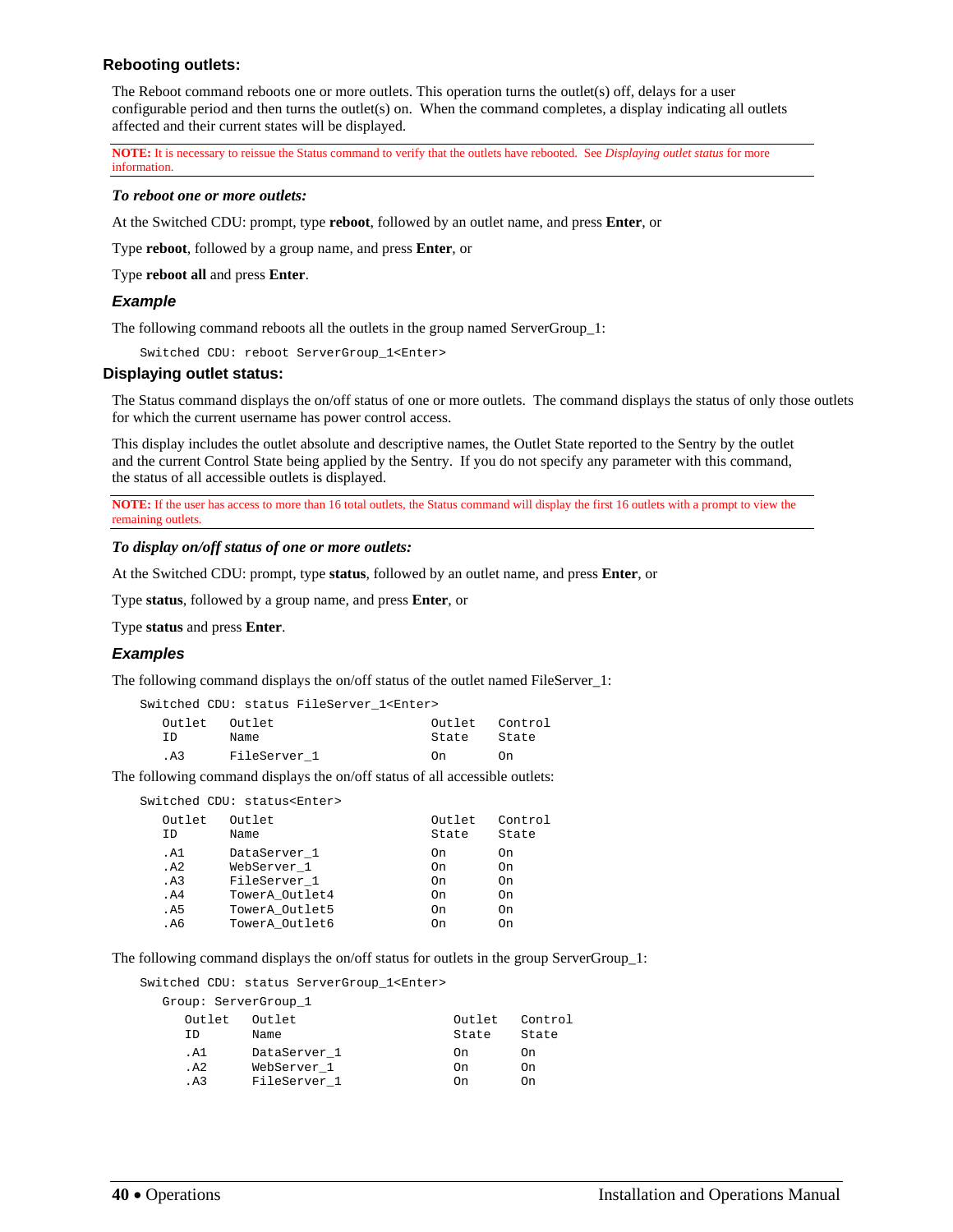### **Displaying accessible outlets:**

The List Outlets command displays accessible outlets for the current user. The display includes the absolute and descriptive name of all outlets assigned to the current user.

### *To display accessible outlets:*

At the Switched CDU: prompt, type **list outlets** and press **Enter**.

## *Example*

The follow command displays all accessible outlets for the current user:

Switched CDU: list outlets<Enter> Outlet Outlet<br>ID Name Name .A1 DataServer\_1 .A2 WebServer\_1

## **Displaying accessible groups:**

The List Groups command displays accessible groups for the current user.

### *To display accessible groups:*

At the Switched CDU: prompt, type **list groups** and press **Enter**.

## *Example*

The follow command displays all accessible groups for the current user:

```
Switched CDU: list groups<Enter> 
    Groups: 
       ServerGroup_1 
       RouterGroup_1
```
### **Displaying outlets assigned to a group:**

The List Group command displays outlets assigned to the specified group name.

### *To display outlets assigned to a group:*

At the Switched CDU: prompt, type **list group**, followed by the group name and press **Enter**.

### *Example*

The follow command displays the outlets assigned to the group ServerGroup\_1:

```
Switched CDU: list group ServerGroup_1<Enter>
```
 Group: ServerGroup\_1 Outlet Outlet ID Name .A1 DataServer\_1 .A2 WebServer\_1 .A3 FileServer\_1

### **Displaying accessible serial ports:**

The List Ports command displays accessible serial ports for the current user.

### *To display accessible serial ports:*

At the Switched CDU: prompt, type **list ports** and press **Enter**.

### *Example*

The follow command displays all accessible serial ports for the current user:

Switched CDU: list ports<Enter> Port Port<br>ID Name Name Console Console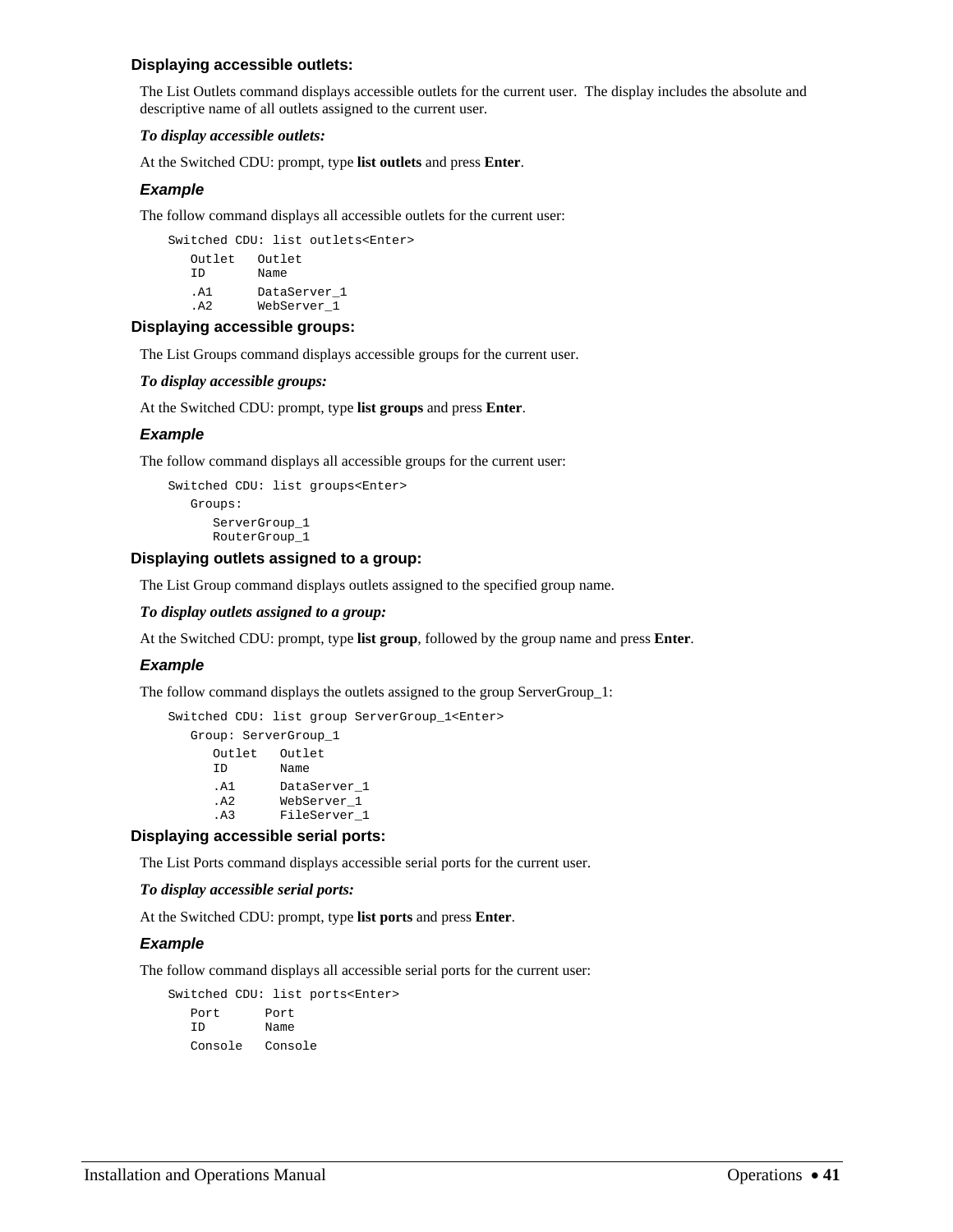## **Displaying infeed status:**

The Istat command displays the status of one or more infeeds.

This display includes the infeed absolute and descriptive names and the Input Status and current Load reported to the Sentry by the infeed, branch or phase.

### *To display status of one or more infeeds:*

Type **istat** and press **Enter**.

## *Examples*

The following command displays the infeed status:

| Switched CDU: istat |                            |                 |               |
|---------------------|----------------------------|-----------------|---------------|
| Input               | Input<br>Feed ID Feed Name | Input<br>Status | Input<br>Load |
| . AA                | HO 1 Infeed A              | On              | $10.5$ Amps   |

## **Connecting to a serial device:**

The Connect command allows Pass-Thru serial connection to devices attached to the standard serial port (Console).

## *To connect to a serial device:*

At the Switched CDU: prompt, type **connect console** and press **Enter**.

### *To disconnect from a serial device:*

Type **!\*break** and press **Enter**.

## **Displaying the status of the Environmental Monitor:**

The Envmon command displays the status of the integrated Environmental Monitor.

By default, only administrative user accounts are allowed access to the Envmon command. An administrator may user the Set User Envmon command to enable and disable access for other user accounts.

## *To display the status of the Environmental Monitor:*

At the Switched CDU: prompt, type **envmon** and press **Enter**.

## *Example*

The following command displays the status of the Environmental Monitor.

```
Switched CDU: envmon<Enter> 
Environmental Monitor .A 
 Name: Florida_HQ_1 Status: Normal
   Temperature/Humidity Sensors 
 ID Name Temperature Humidity 
 .A1 Temp_Humid_Sensor_A1 Not Found Not Found 
 .A2 T/H2_Florida_HQ_1 23.5 Deg. C 22 % RH
```
## **Changing a password:**

The Password command changes the current user's password. For security, when you type a password, the characters are not displayed on the screen. See *[Usernames and Passwords](#page-12-0)* for more information.

### *To change a password:*

At the Switched CDU: prompt, type **password** and press **Enter**.

At the Enter Current Password: prompt, type the current password and press **Enter**.

At the Enter New Password: prompt, type the new password and press **Enter**. Passwords may contain 1-16 characters.

At the Verify Password: prompt, retype the new password and press **Enter**.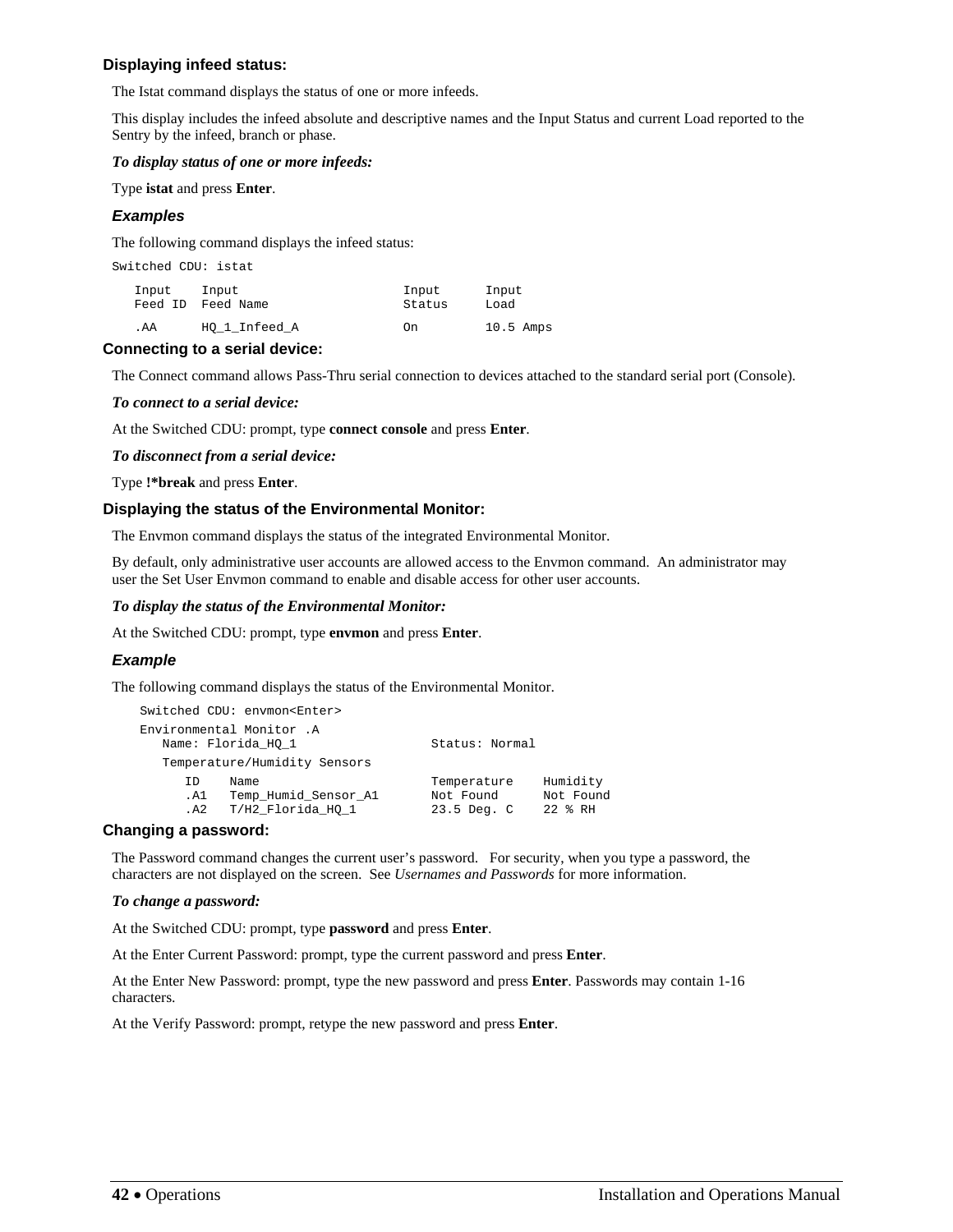### **Starting a new session:**

The Login command activates the Username: prompt. The current session ends, allowing a user to log in and start a new session under a different username.

## *To start a new session:*

At the Switched CDU: prompt, type **login** and press **Enter**. The Username: prompt appears.

## **Ending a session:**

The Quit or Logout commands ends a session. A session ends automatically when no activity is detected for five minutes, or upon loss of connection.

## *To end a session:*

At the Switched CDU: prompt, type **quit** and press **Enter**, or

Type **logout** and press **Enter**.

## **Displaying UPS status:**

The UPSStat command displays the status of one or more UPS devices associated with the Sentry unit.

The display includes UPS index number, type, line/battery status, and reported voltage.

**NOTE:** Access to this command requires enabling user privileges for environmental monitoring using the Set User Envmon command.

### *To display status of one or more UPS devices:*

At the Switched CDU: prompt, type **upsstat** and press **Enter**.

## *Example*

The following command displays the UPS status:

|                     | Switched CDU: upsstat <enter></enter> |                      |                       |
|---------------------|---------------------------------------|----------------------|-----------------------|
| <b>UPS</b><br>Index | UPS<br>Type                           | <b>UPS</b><br>Status | <b>UPS</b><br>Voltage |
| 1                   | Generic(RFC1628) N/A                  |                      | N/A                   |
| 2                   | Liebert                               | On Battery           | 120.0                 |
| ς                   | MGE                                   | On Utility           | 119.9                 |

## **Administration Commands**

Administration commands may only be issued by a user with administrative privileges, such as the predefined Admn user or another user who has been granted administrative privileges with the Set User Admnpriv command.

## **User Administration**

### **Creating a user account:**

The Create User command creates a user account with the specified username and password. See *Usernames and Passwords* in this chapter for more information.

### *To create a user account:*

At the Switched CDU: prompt, type **create user**, optionally followed by a 1-16 character username (Spaces are not allowed, and usernames are not case sensitive). Press **Enter**.

At the Password: prompt, type a password of 1-16 alphanumeric and other typeable characters - (ASCII 33 to 126 decimal) are allowed; passwords are case sensitive. Press **Enter**.

At the Verify Password: prompt, retype the password. Press **Enter**.

### *Example*

The following command creates the user account JaneDoe:

Switched CDU: create user JaneDoe<Enter> Password: <Enter> Verify New Password: <Enter>

For security, password characters are not displayed.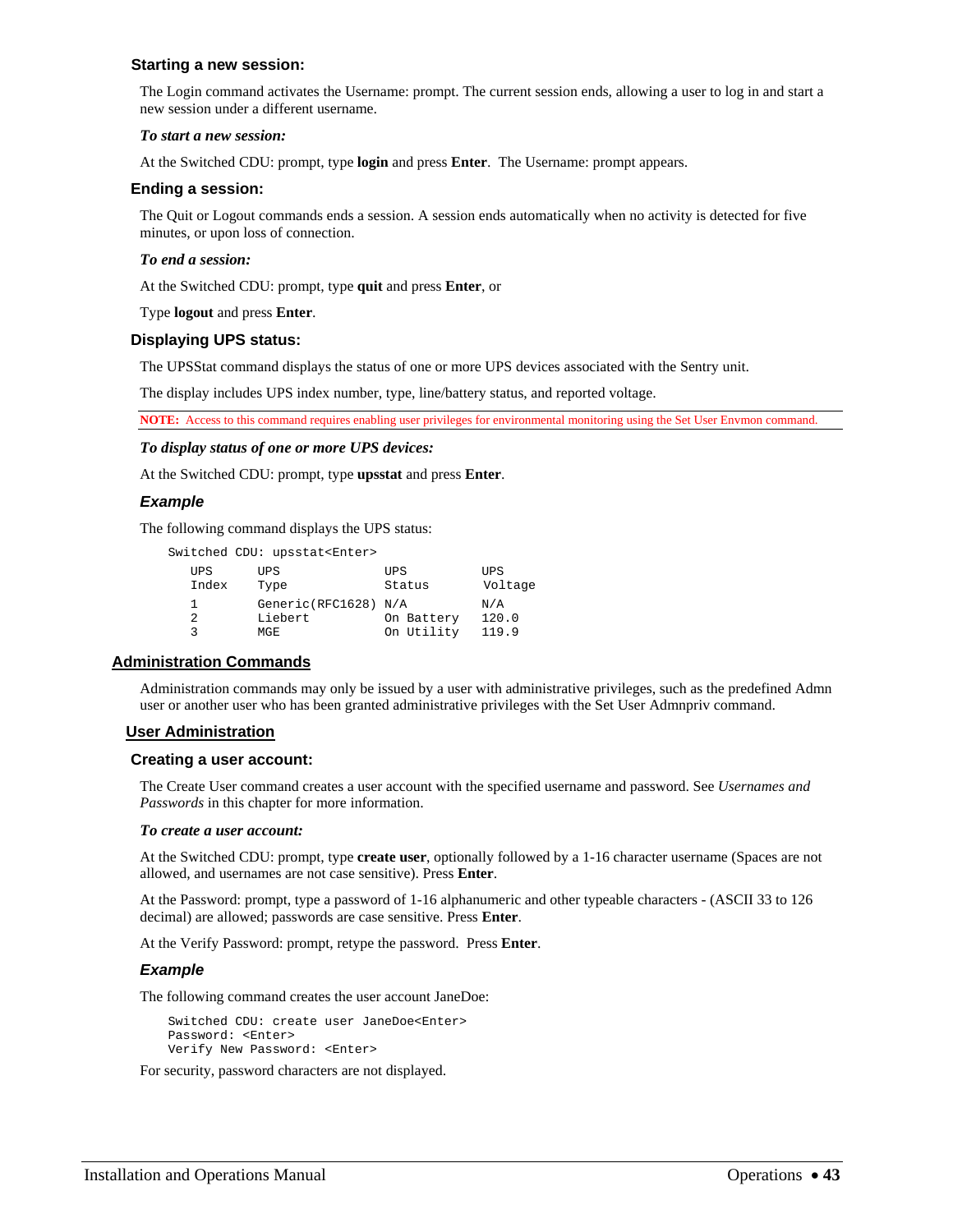### **Removing a user account:**

The Remove User command removes a user account.

**NOTE:** You may remove the predefined user account Admn only if another user account has been granted administrative privileges using the Set User Admnpriv command.

#### *To remove a user account:*

At the Switched CDU: prompt, type **remove user**, optionally followed by a username. Press **Enter**.

### **Changing a password:**

The Set User Password command changes a user's password. For security, when you type a password, the characters are not displayed on the screen. See *[Usernames and Passwords](#page-12-0)* for more information.

### *To change a password:*

At the Switched CDU: prompt, type **set user password**, followed by a username and press **Enter**.

At the Password: prompt, type the new password and press **Enter**. Passwords may contain 1-16 characters.

At the Verify Password: prompt, retype the new password and press **Enter**.

## *Example*

The following command changes the password for the user JohnDoe:

Switched CDU: set user password johndoe<Enter> Password: <Enter> Verify Password: <Enter>

For security, password characters are not displayed.

## **Setting user access level privileges:**

The Set User Access command sets the access level privileges for a user. The Sentry has the following defined access privilege levels; Admin, Power User, User, Reboot-Only, On-Only and View-Only. For more information on user access levels, see *[Changing a user's access privilege level:](#page-26-0)* on page [27](#page-26-0).

The administrator may also grant administrative privileges to other user accounts allowing the Sentry to have more than one administrative-level user.

**NOTE:** You cannot remove administrative privileges from the Admn user unless another user has already been given administrative access level privileges created.

### *To set the access level privilege for a user:*

At the Switched CDU: prompt, type **set user access**, followed by **admin**, **poweruser**, **user**, **rebootonly**, **ononly** or **viewonly**, optionally followed by a username and press **Enter**.

## *Examples*

The following command sets the user access level for JohnDoe to Admin:

Switched CDU: set user access admin johndoe<Enter>

The following command sets the user access level for JaneDoe to User:

Switched CDU: set user access user janedoe<Enter>

## **Granting and removing input load viewing privileges:**

The Set User Envmon command grants or removes input status viewing privileges to/from a user.

### *To grant or remove input load viewing privileges for a user:*

At the Switched CDU: prompt, type **set user envmon** followed by **on** or **off**, optionally followed by a username and press **Enter**.

### *Example*

The following command grants input load privileges to the user JohnDoe:

Switched CDU: set user envmon on johndoe<Enter>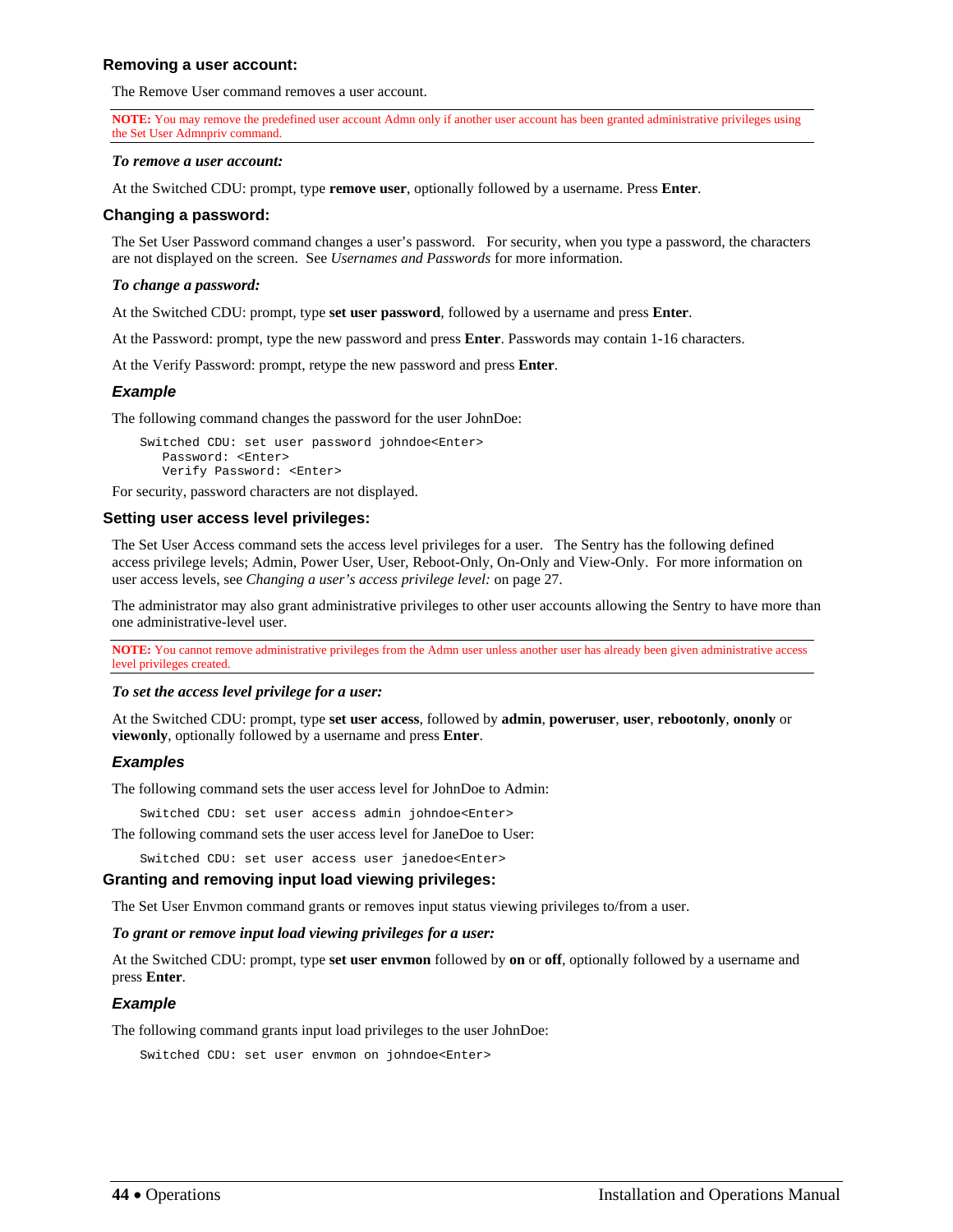### **Displaying the access privilege levels:**

The List Users command displays all defined users with their access privilege level.

### *To display user access privilege levels:*

At the Switched CDU: prompt, type **list users** and press **Enter**.

## *Example*

The following command displays all users with their access privilege level:

Switched CDU: list users<Enter>

| User<br>Name    | Privilege<br>Level | Environmental<br>Monitoring |
|-----------------|--------------------|-----------------------------|
| <b>JOHNDOE</b>  | Admin              | Allowed                     |
| <b>JILLDOE</b>  | Power-User         | Allowed                     |
| <b>JANEDOE</b>  | User               | Allowed                     |
| <b>JAKEDOE</b>  | Reboot-Only        | Not Allowed                 |
| <b>JOSEYDOE</b> | On-Only            | Not Allowed                 |
| <b>JOEDOE</b>   | View-Only          | Not Allowed                 |

## **Adding outlet access to a user:**

The Add OutletToUser command grants a user access to one or all outlets. To grant access for more than one outlet, but not all outlets, you must use multiple Add OutletToUser commands.

#### *To grant outlet access to a user:*

At the Switched CDU: prompt, type **add outlettouser**, optionally followed by an outlet name and a username. Press **Enter**, or

Type **add outlettouser all**, followed by a username and press **Enter**.

## *Examples*

The following commands grant the user JaneDoe access to outlets A1 and Webserver\_1:

```
Switched CDU:add outlettouser .a1 janedoe<Enter> 
Switched CDU:add outlettouser WebServer_1 janedoe<Enter>
```
### **Deleting outlet access for a user:**

The Delete OutletFromUser command removes a user's access to one or all outlets. You cannot remove access to any outlet for an administrative level user.

#### *To delete outlet access for a user:*

At the Switched CDU: prompt, type **delete outletfromuser**, optionally followed by an outlet name and a username. Press **Enter**, or

Type **delete outletfromuser all**, followed by a username and press **Enter**.

### **Adding group access to a user:**

The Add GroupToUser command grants a user access to a group. To grant access for more than one group, you must use multiple Add GroupToUser commands.

#### *To grant group access to a user:*

At the Switched CDU: prompt, type **add grouptouser**, optionally followed by a group name and a username. Press **Enter**.

### *Examples*

The following commands grants to user JaneDoe access to the groups ServerGroup\_1 and ServerGroup\_2:

Switched CDU:add GroupToUser ServerGroup\_1 janedoe<Enter> Switched CDU:add GroupToUser ServerGroup\_2 janedoe<Enter>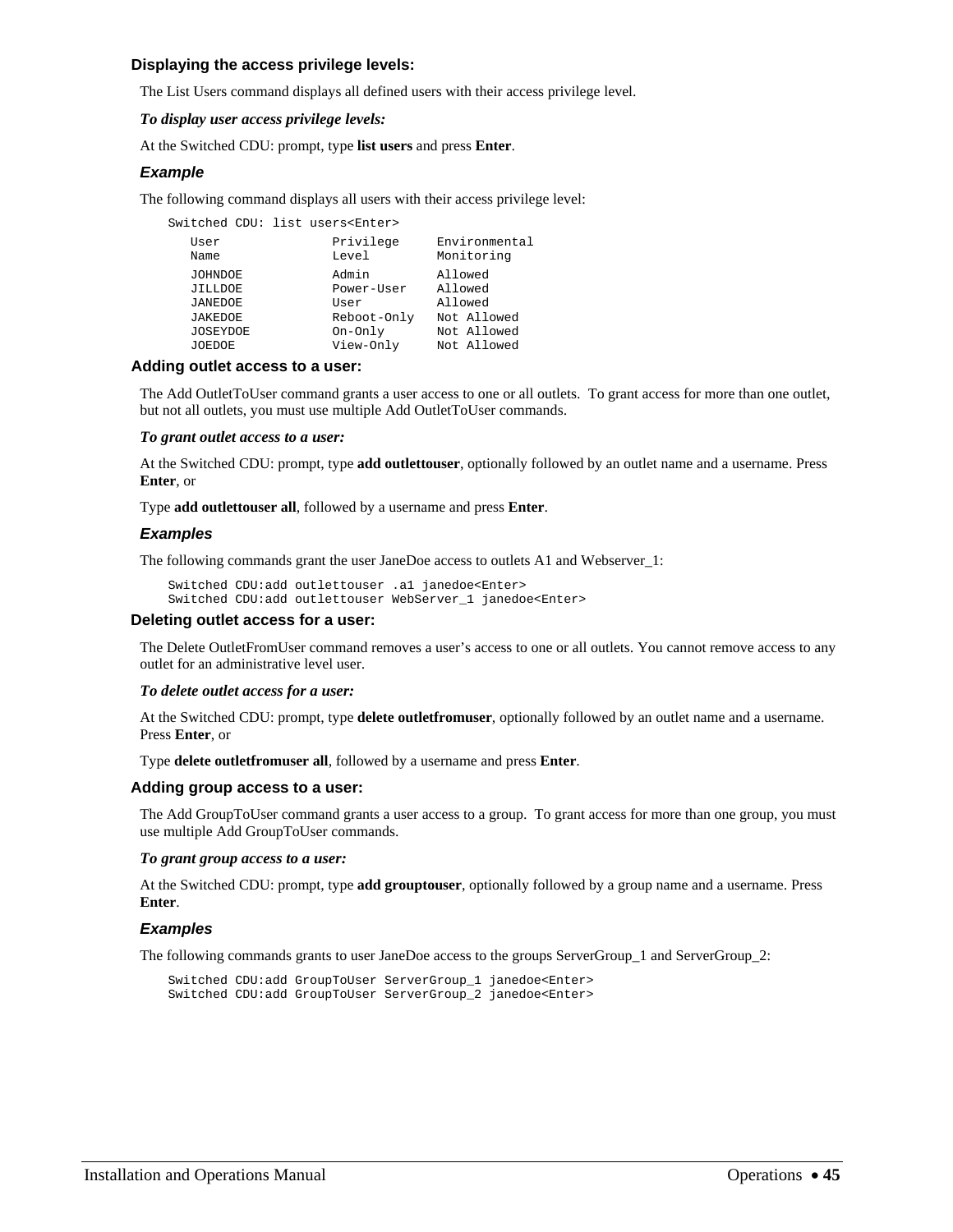## **Deleting group access for a user:**

The Delete GroupFromUser command removes a user's access to a group. You cannot remove access to any group for an administrative level user.

### *To delete group access for a user:*

At the Switched CDU: prompt, type **delete GroupFromUser**, optionally followed by a group name and a username. Press **Enter**.

## **Adding serial port access to a user:**

The Add PortToUser command grants a user access to the serial port.

### *To grant serial port access to a user:*

At the Switched CDU: prompt, type **add porttouser console** and a username. Press **Enter**.

### **Deleting serial port access for a user:**

The Delete PortFromUser command removes a user's access to the serial port. You cannot remove access to the serial port for an administrative level user.

### *To delete serial port access for a user:*

At the Switched CDU: prompt, type **delete portfromuser console** and a username. Press **Enter**.

### **Displaying user outlet, group and serial port access:**

The List User command displays all accessible outlets, groups and serial ports for a user.

### *To display user outlet, group and serial port access:*

At the Switched CDU: prompt, type **list user**, optionally followed by a username. Press **Enter**.

## *Example*

The following command displays information about the user JaneDoe:

```
Switched CDU: list user janedoe<Enter> 
   Username: JANEDOE 
      Outlet Outlet 
      ID Name 
      .A1 DataServer_1 
      .A2 WebServer_1 
      Groups: 
         ServerGroup_1 
         ServerGroup_2 
   More (Y/es N/o): Y 
      Ports: 
         Port Port 
         ID Name 
         Console Console
```
JaneDoe may access the following outlets, groups and serial ports: outlet A1 which has a descriptive name of DataServer\_1, outlet A2 which has a descriptive name of WebServer\_1, group ServerGroup\_1 group ServerGroup\_2, and Console serial port.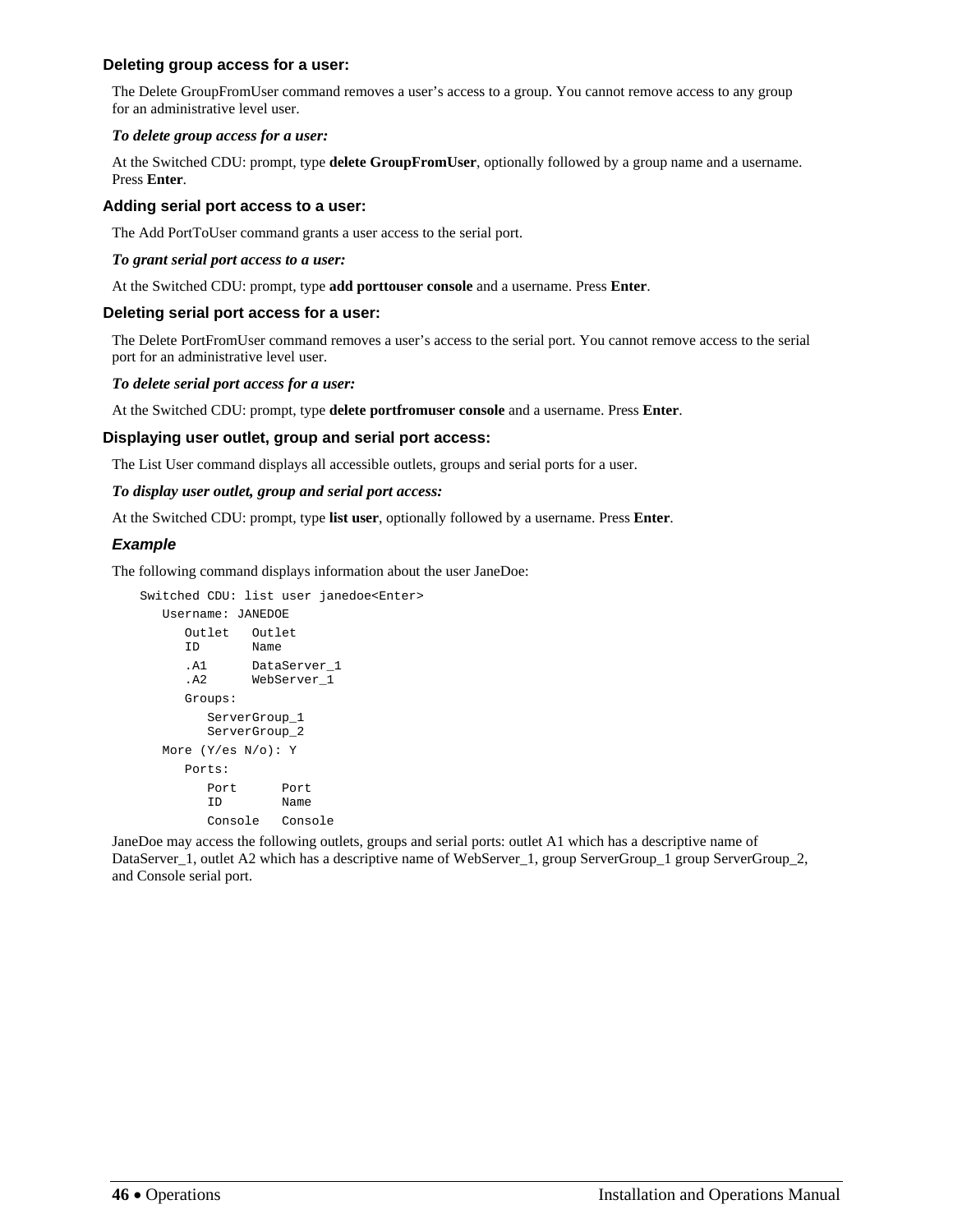## **Outlet Administration**

### **Setting the sequencing interval:**

The Set Outlet SeqInterval commands sets the power on sequencing interval for all outlets.

### *To set the sequencing interval:*

At the Switched CDU: prompt, type **set outlet seqinterval all**, followed by a value from 0 to 15 (in seconds) and press Enter.

### **Setting the reboot delay:**

The Set Outlet RebootDelay commands sets the reboot delay for all outlets.

### *To set the sequencing interval:*

At the Switched CDU: prompt, type **set outlet rebootdelay all**, followed by a value from 5 to 60 (in seconds) and press Enter.

### **Creating a descriptive outlet name:**

The Set Outlet Name command assigns a descriptive name to an outlet. You may use this name in commands that require an outlet name as an alternative to using the outlet's absolute name.

#### *To create an outlet name:*

At the Switched CDU: prompt, type **set outlet name** followed by the absolute outlet name, then a descriptive name of up to 24 alphanumeric and other typeable characters - (ASCII 33 to 126 decimal) are allowed; spaces are not allowed; outlet names are not case sensitive. Press **Enter**.

### *Example*

The following command adds the descriptive name DataServer\_1 to outlet .a1:

Switched CDU: set outlet name .a1 DataServer\_1<Enter>

#### **Setting the outlet wakeup state:**

The Set Outlet Wakeup command set the default wakeup state for that outlet. In the event of a system-wide power loss, this state will be applied to the outlet when power is restored.

The wakeup state may be set to On, Off or Last. Upon restoration of system power; If set to On, the Sentry will apply power to that outlet. If set to Off, the Sentry will not apply power to that outlet. If set to Last, the Sentry will apply the last known power state.

### *To set the wakeup state:*

At the Switched CDU: prompt, type **set outlet wakeup**, followed by **on**, **off** or **last** and the outlet name. Press **Enter**.

### *Example*

The following command sets the wakeup state for outlet .a1 to off:

Switched CDU: set outlet wakeup off .a1<Enter>

### **Setting the outlet Post-On delay:**

The Set Outlet PostOnDelay command is used set the Post-On delay for an outlet. This feature allows the administrator to manage boot dependencies during power-on sequencing or group commands by delaying the sequencing of subsequent outlets after an outlet has been powered on.

**NOTE:** This delay is applied *in addition* to the general sequencing interval.

#### *To set the outlet Post-On delay*

At the Switched CDU: prompt, type **set outlet postondelay**, followed by a value from 0 to 900 (in seconds) and press **Enter**.

### *Example*

The following command set the Post-On delay for outlet .a5 to 90 seconds:

```
Switched CDU: set outlet postondelay .a5 90<Enter>
```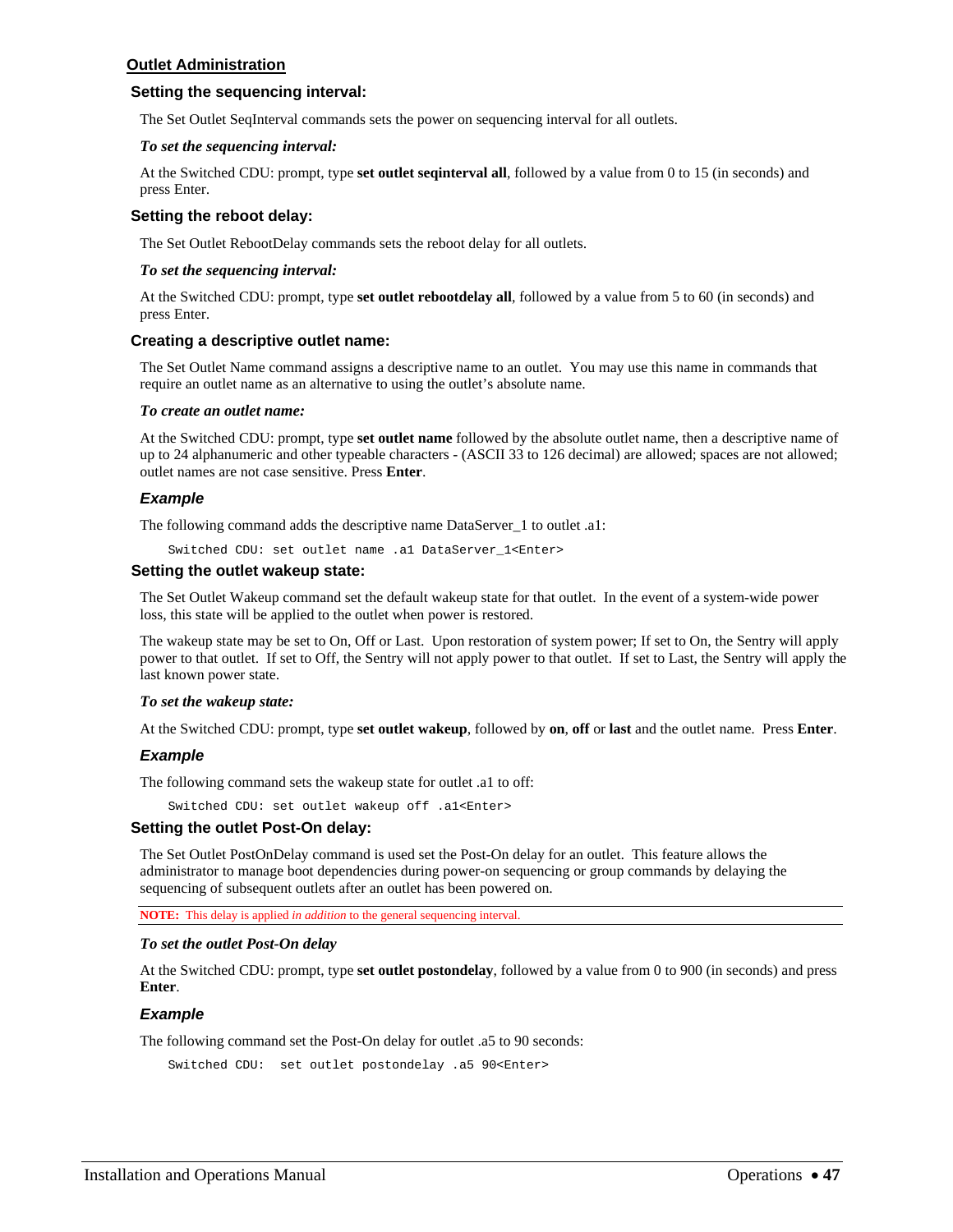## **Displaying outlet information:**

The Show Outlets command displays information about all outlets. This information includes:

- Sequencing and reboot timer values
- Descriptive outlet name, if applicable
- Outlet wakeup state and Post-On settings

## *To display outlet information:*

At the Switched CDU: prompt, type **show outlets** and press **Enter**.

## *Example*

The following command displays all outlet information:

| Switched CDU: show outlets <enter></enter> |                                                             |        |                 |  |
|--------------------------------------------|-------------------------------------------------------------|--------|-----------------|--|
| Outlet                                     | Outlet                                                      | Wakeup | Post-On         |  |
| ID                                         | Name                                                        | State  | Delay (seconds) |  |
| .A1                                        | DataServer_1                                                | On.    | $\Omega$        |  |
| .A2                                        | WebServer_1                                                 | On.    | $\Omega$        |  |
| .A3                                        | FileServer 1                                                | 0n     | $\Omega$        |  |
| . A4                                       | TowerA Outlet4                                              | On.    | $\Omega$        |  |
| . A5                                       | TowerA Outlet5                                              | 0n     | 90              |  |
| .A6                                        | TowerA Outlet6                                              | On.    | $\Omega$        |  |
| .A7                                        | TowerA_Outlet7                                              | On.    | $\Omega$        |  |
| . A8                                       | TowerA_Outlet8                                              | On.    | $\Omega$        |  |
| . A9                                       | TowerA_Outlet9                                              | On.    | $\Omega$        |  |
| .A10                                       | TowerA_Outlet10                                             | On.    | $\Omega$        |  |
| . A11                                      | TowerA Outlet11                                             | On.    | $\Omega$        |  |
| .A12                                       | TowerA Outlet12                                             | On.    | $\Omega$        |  |
| .A13                                       | TowerA Outlet13                                             | On.    | $\Omega$        |  |
| .A14                                       | TowerA_Outlet14                                             | On.    | $\mathbf 0$     |  |
| .A15                                       | TowerA_Outlet15                                             | On.    | $\Omega$        |  |
| .A16                                       | TowerA_Outlet16                                             | On.    | $\Omega$        |  |
| More $(Y/\text{es } N/\text{o})$ :         |                                                             |        |                 |  |
| Outlet Options:                            |                                                             |        |                 |  |
|                                            | Sequence Interval: 2 seconds<br>Reboot Delay:<br>15 seconds |        |                 |  |

## **Input Feed Administration**

### **Creating a descriptive infeed name:**

The Set Infeed Name command assigns a descriptive name to an infeed. This descriptive name is displayed when the Show Traps command is issued. See *[Displaying trap configuration information](#page-80-0)* on page [48](#page-48-0) for more information on the Show Traps command.

### *To create a infeed name:*

At the Switched CDU: prompt, type **set infeed name** followed by the absolute infeed name, then a descriptive name of up to 24 alphanumeric and other typeable characters - (ASCII 33 to 126 decimal) are allowed; spaces are not allowed. Press **Enter**.

## *Example*

The following command adds the descriptive name HQ\_1\_Infeed\_A to the infeed on the Switched CDU:

Switched CDU: set infeed name .aa HQ\_1\_Infeed\_A<Enter>

### **Setting the infeed operational voltage**

The Set Infeed Voltage command is use to edit the input operational voltage.

### *To set the infeed operational voltage:*

At the Switched CDU: prompt, type **set infeed voltage**, followed by the absolute infeed name, and a value from 0 to 480. Press **Enter**.

### *Example*

The following commands sets the operational voltage for input .AA to 100V:

```
Switched CDU: set infeed voltage .aa 100<Enter>
```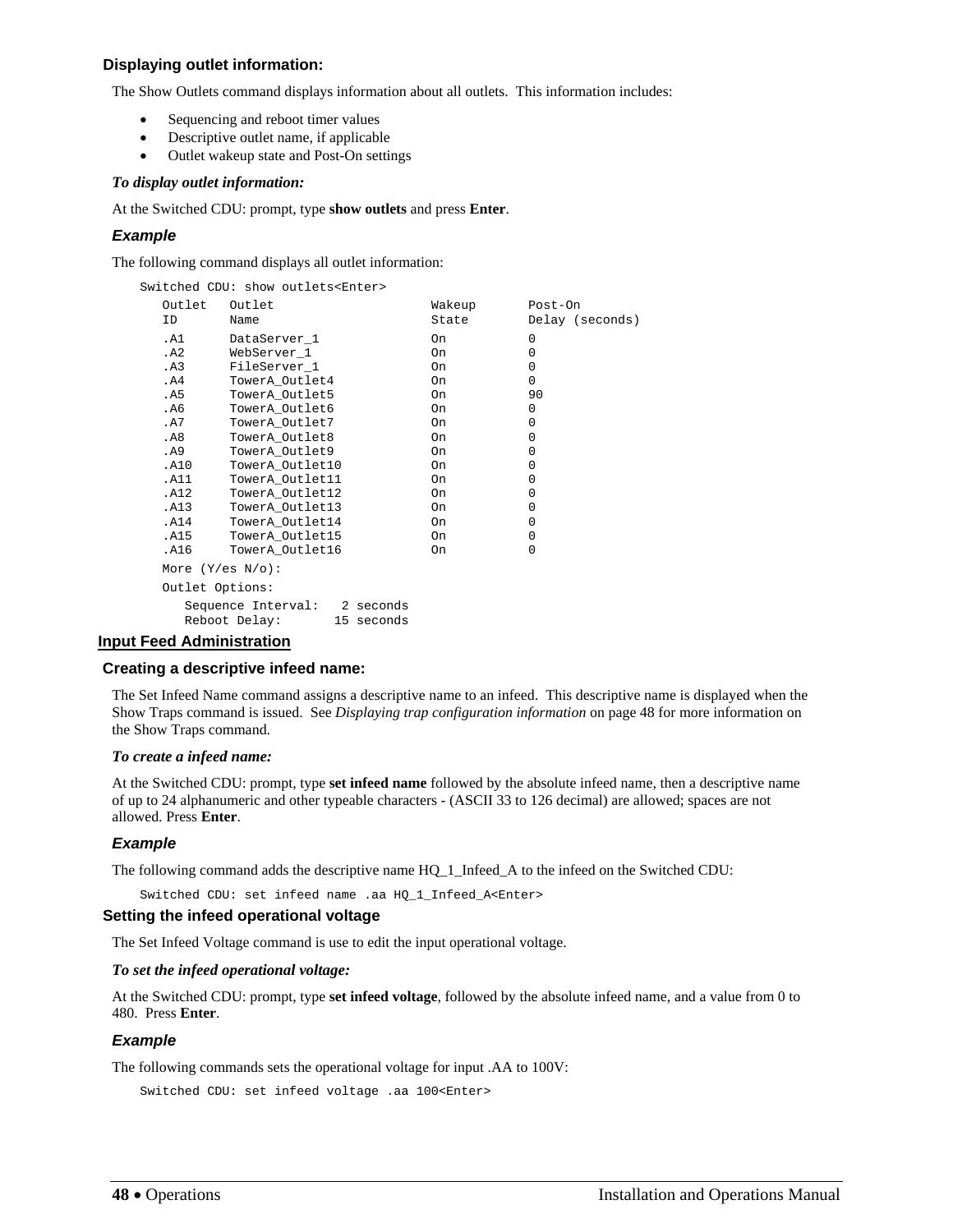## **Setting the infeed maximum load capacity**

The Set Infeed LoadMax command is use to edit the input maximum load capacity.

### *To set the infeed maximum load capacity:*

At the Switched CDU: prompt, type **set infeed loadmax**, followed by the absolute infeed name, and a value from 1 to 255 (in amperes). Press **Enter**.

### *Example*

The following commands sets the maximum load capacity for input .AA to 15 amperes:

Switched CDU: set infeed loadmax .aa 15<Enter>

## **Displaying infeed information:**

The Show Infeeds command displays information about all infeeds. This information includes the absolute and descriptive infeed names, operational voltages and maximum load capacities.

#### *To display tower information:*

At the Switched CDU: prompt, type **show infeeds** and press **Enter**.

### *Example*

Switched CDU: show infeeds<Enter>

| Input   | Input         | Input | Input                             |
|---------|---------------|-------|-----------------------------------|
| Feed ID | Feed Name     |       | Feed Voltage Feed Capacity (Amps) |
|         |               |       |                                   |
| . AA    | HO 1 Infeed A | 100   | 15                                |
| AB      | HO 1 Infeed B | 120   | 20                                |
| . BA    | HO 2 Infeed A | 120   | 30                                |
| . BB    | HO 2 Infeed B | 120   | 30                                |
|         |               |       |                                   |

## **Tower Administration**

#### **Creating a descriptive tower name:**

The Set Tower Name command assigns a descriptive name to a tower. This descriptive name is displayed when the Show Traps command is issued. See *[Displaying trap configuration information](#page-80-0)* on page [48](#page-48-0) for more information on the Show Traps command.

#### <span id="page-48-0"></span>*To create a tower name:*

At the Switched CDU: prompt, type **set tower name** followed by the absolute tower name, then a descriptive name of up to 24 alphanumeric and other typeable characters - (ASCII 33 to 126 decimal) are allowed; spaces are not allowed. Press **Enter**.

### *Example*

The following command adds the descriptive name Florida\_HQ\_1 to tower .a:

Switched CDU: set tower name .a Florida\_HQ\_1<Enter>

#### **Setting the tower serial number:**

The Set Tower ProdSN command is use to set the product serial number.

**NOTE:** If set at the factory, the serial number WILL NOT be user-editable.

### *To set the tower serial number:*

At the Switched CDU: prompt, type **set tower prodsn**, followed by the absolute tower name, and the tower serial number. Press **Enter**.

### *Example*

The following command sets the serial number for tower .A to 'AA06F011157':

Switched CDU: set tower prodsn .a AA06F011157<Enter>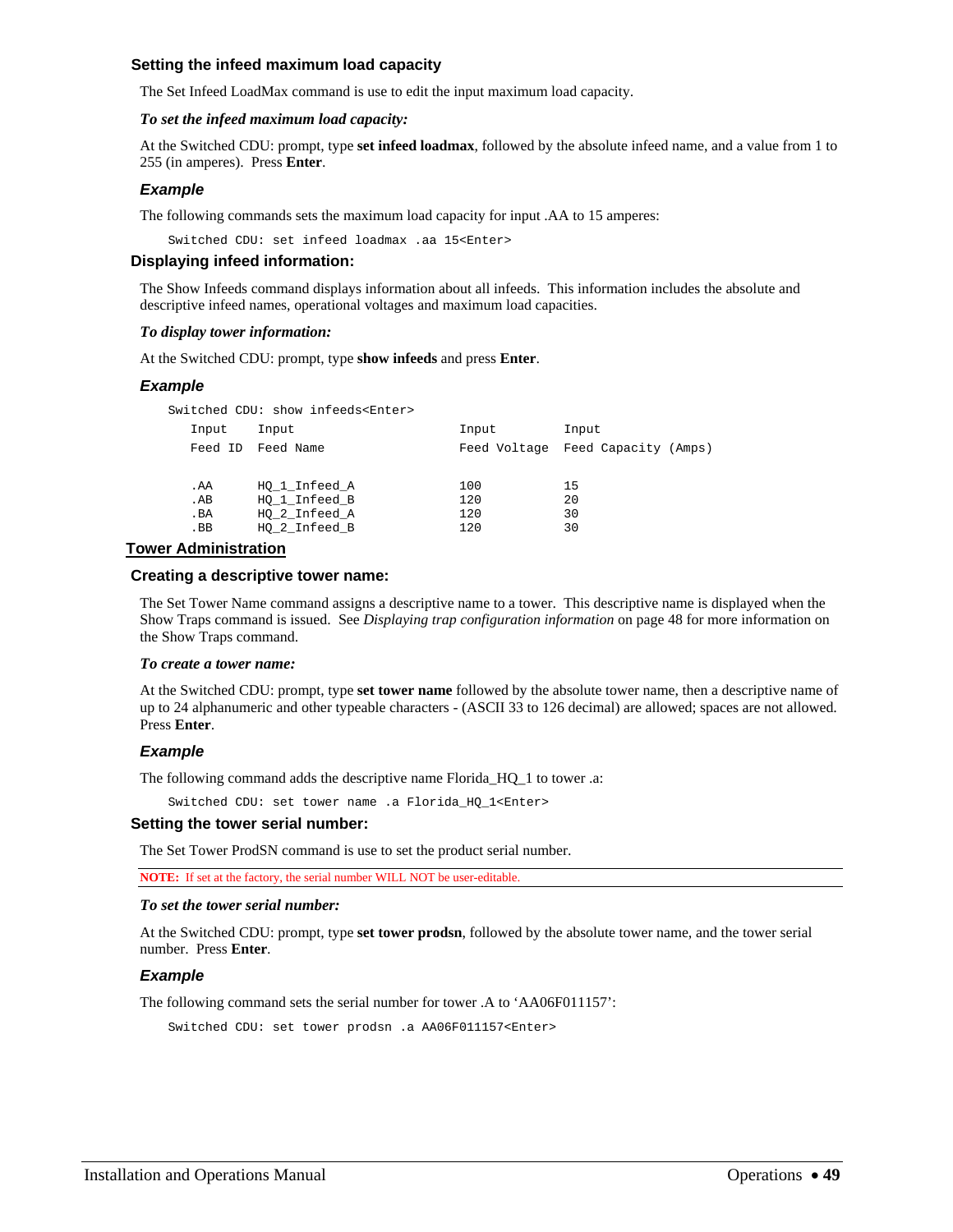## **Setting the tower model number:**

The Set Tower Model command is use to set the product model number.

**NOTE:** If set at the factory, the model number WILL NOT be user-editable.

#### *To set the tower model number:*

At the Switched CDU: prompt, type **set tower model**, followed by the absolute tower name, and the tower model number. Press **Enter**.

### *Example*

The following command sets the model number for tower .A to 'CW-8H1-C20':

Switched CDU: set tower prodsn .a CW-8H1-C20<Enter>

### **Setting the tower AC or DC voltage type:**

The Set Tower command is used to set the product input AC or DC voltage type.

**NOTE:** If set at the factory, the voltage type WILL NOT be user-editable.

### *To set the tower AC/DC voltage type:*

At the Switched CDU: prompt, type **set tower**, followed by **ac** or **dc**, and the absolute tower name. Press **Enter**.

## *Example*

The following command sets the AC/DC voltage type for tower .A to AC:

Switched CDU: set tower ac.a<Enter>

#### **Setting the tower AC voltage type:**

The Set Tower 3phase command is used to set the product input AC voltage type.

**NOTE:** If set at the factory, the voltage type WILL NOT be user-editable.

### *To set the tower AC voltage type:*

At the Switched CDU: prompt, type **set tower 3phase**, followed by the absolute tower name and **yes** or **no**. Press **Enter**.

### *Example*

The following command sets the AC voltage type for tower .A to non-3-phase:

Switched CDU: set tower 3phase.a no<Enter>

### **Displaying tower information:**

The Show Towers command displays information about the Sentry. This information includes the absolute and descriptive Sentry names, serial and model numbers, and voltage types.

### *To display tower information:*

At the Switched CDU: prompt, type **show towers** and press **Enter**.

### *Example*

```
Switched CDU: show towers<Enter> 
     Tower ID: .A<br>Name: . TowerA
 Name: TowerA 
 Product S/N: AA06F011157 
        Model No.: CW-8H1-C20 
        3-Phase: No 
        Power Type: AC
```
More (Y/es N/o):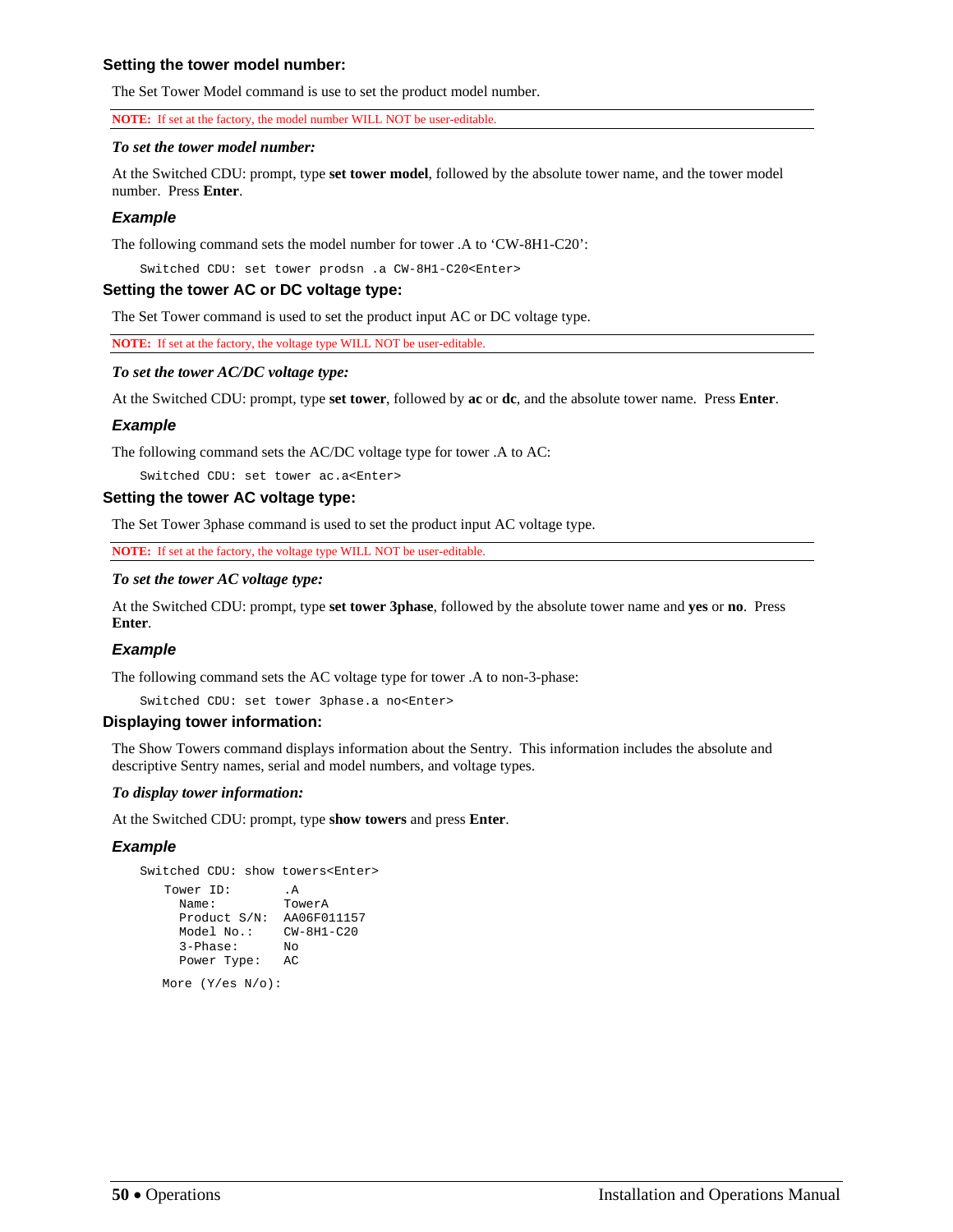## **Group Administration**

### **Creating a group name:**

The Create Group command creates a new group name.

#### *To create a group name:*

At the Switched CDU: prompt, type **create group** optionally followed by a descriptive name of up to 24 alphanumeric and other typed characters - (ASCII 33 to 126 decimal) are allowed; spaces are not allowed. Group names are not case sensitive. Press **Enter**.

### *Example*

The following command creates group name ServerGroup\_1:

Switched CDU: create group ServerGroup\_1<Enter>

#### **Removing a group name:**

The Remove Group command removes a group name.

#### *To remove a group name:*

At the Switched CDU: prompt, type **remove group**, optionally followed by a username. Press **Enter**.

### *Example*

The following command removes group name ServerGroup\_1:

Switched CDU: remove group ServerGroup\_1<Enter>

### **Adding an outlet to a group:**

The Add OutletToGroup command adds an outlet to a group. To add more than one outlet, but not all outlets, you must use multiple Add OutletToGroup commands.

#### *To add an outlet to a group:*

At the Switched CDU: prompt, type **add outlettogroup**, optionally followed by an outlet name and group name. Press **Enter**, or

Type **add OutletToGroup**, followed by **all** and the group name. Press **Enter**.

### *Examples*

The following commands uses absolute outlet names to add outlets A1 and A2 to group name ServerGroup\_1:

```
Switched CDU:add OutletToGroup .a1 ServerGroup_1<Enter> 
Switched CDU:add OutletToGroup .a2 ServerGroup_1<Enter>
```
The following commands use the outlets' descriptive names to add outlets DataServer\_1 and WebServer\_1 to group name ServerGroup\_1:

Switched CDU:add OutletToGroup DataServer\_1 ServerGroup\_1<Enter> Switched CDU:add OutletToGroup WebServer\_1 ServerGroup\_1<Enter>

The following command add all outlets to group name ServerGroup\_1:

Switched CDU: add OutletToGroup<Enter> Outletname: all<Enter> Groupname: ServerGroup\_1<Enter>

### **Deleting an outlet from a group:**

The Delete OutletFromGroup command deletes an outlet from a group. To delete more than one outlet, but not all outlets, you must use multiple Delete OutletToGroup commands.

### *To delete an outlet from a group:*

At the Switched CDU: prompt, type **delete outletfromgroup**, optionally followed by an outlet name and a group name. Press **Enter**, or

Type **delete outletfromgroup**, followed by **all** then the group name. Press **Enter**.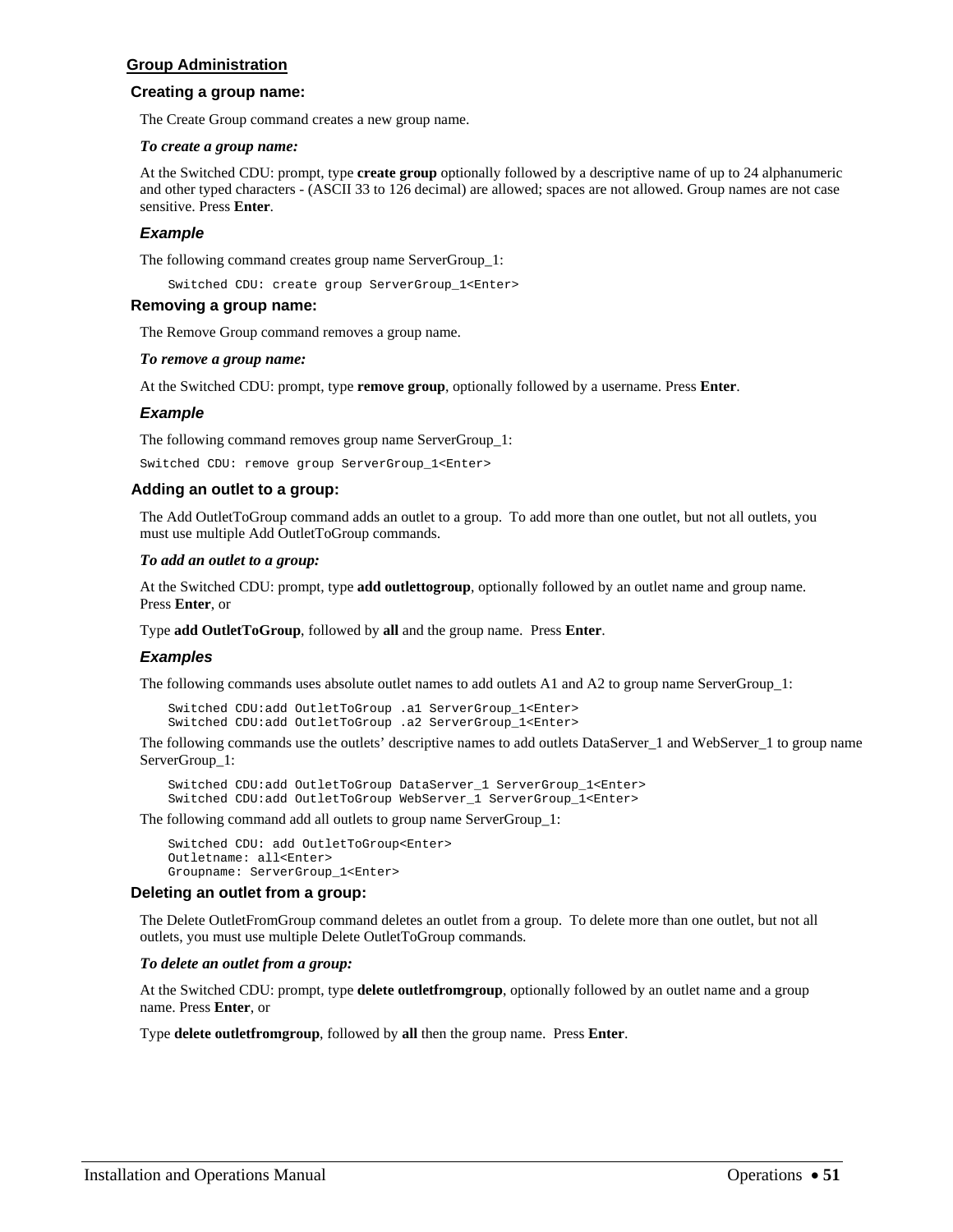## **Environmental Monitor Administration**

## **Creating a descriptive Environmental Monitor name:**

The Set Envmon Name command assigns a descriptive name to the integrated Environmental Monitor. This descriptive name is displayed when the Evnmon command is issued.

#### *To create an Environmental Monitor name:*

At the Switched CDU: prompt, type **set envmon name** followed by the absolute environmental monitor name, then the descriptive name of up to 24 alphanumeric and other typeable characters - (ASCII 33 to 126 decimal) are allowed; spaces are not allowed. Press **Enter**.

### *Example*

The following command adds the descriptive name Florida\_HQ\_1to the Environmental Monitor:

Switched CDU: set envmon name .a Florida\_HQ\_1<Enter>

#### **Creating a descriptive temperature/humidity sensor name:**

The Set Envmon THS Name command assigns a descriptive name to a temperature/humidity sensor. This descriptive name is displayed when the Evnmon command is issued.

#### *To create an temperature/humidity sensor name:*

At the Switched CDU: prompt, type **set envmon ths name** followed by the absolute name of the temperature/humidity sensor, then the descriptive name of up to 24 alphanumeric and other typeable characters - (ASCII 33 to 126 decimal) are allowed; spaces are not allowed. Press **Enter**.

### *Example*

The following command adds the descriptive name T/H2\_Florida\_HQ\_1 to the second temperature/humidity sensor:

Switched CDU: set envmon ths name .a2 T/H2\_Florida\_HQ\_1<Enter>

### **Serial Port Administration**

#### **Creating a descriptive serial port name:**

The Set Port Name command assigns a descriptive name to a serial port. You may use this name in commands that require a port name as an alternative to using the port's absolute name.

### *To create an port name:*

At the Switched CDU: prompt, type **set port name** followed by the absolute outlet name, then a descriptive name of up to 24 alphanumeric and other typeable characters - (ASCII 33 to 126 decimal) are allowed; spaces are not allowed; port names are not case sensitive. Press **Enter**.

## *Example*

The following command adds the descriptive name Rack1 to Console port:

Switched CDU: set port name console Rack1<Enter>

### **Setting the serial ports data-rate:**

The Set Port Speed command sets the default data-rate for the serial port. Valid data-rates are 1200, 2400, 4800, 9600, 19200, 38400, 57600 and 115200.

### *To set the serial port data-rate:*

At the Switched CDU: prompt, type **set port speed**, follow by the data-rate and press **Enter**.

### *Example*

The following command sets the serial ports data-rate to 38400 BPS:

Switched CDU: set port speed 38400<Enter>

### **Enabling or disabling active signal checking for serial connections:**

The Set Port DSRCheck command enables or disables active signal checking for serial connections to devices attached to any of the available serial ports.

### *To enable or disable active signal checking for serial connections:*

At the Switched CDU: prompt, type **set port dsrchk console**, **on** or **off,** and press **Enter**.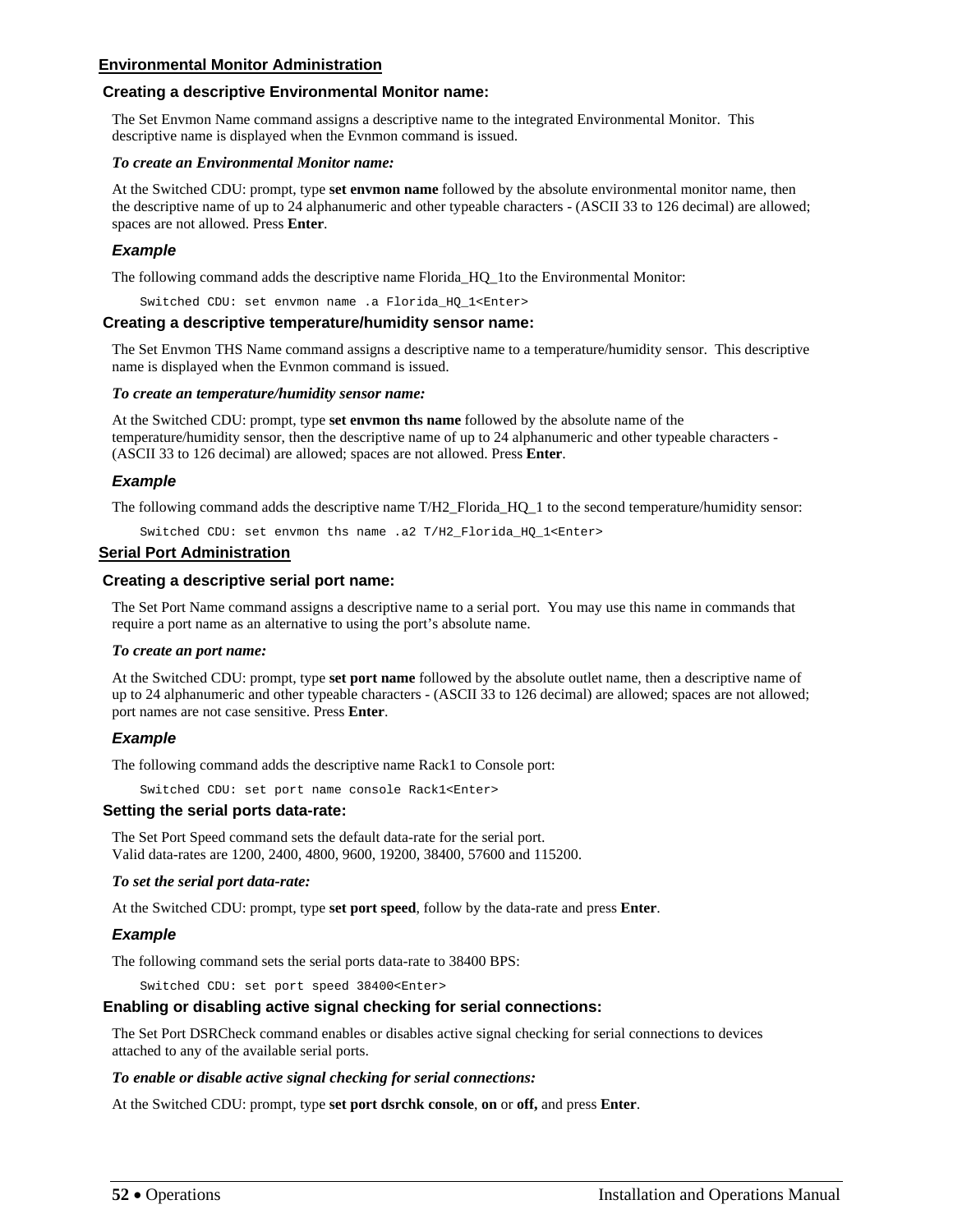### **Setting the serial port timeout value:**

The Set Port Timeout command is used to set the serial port inactivity timeout period. The timeout period defines the maximum period of inactivity before automatically closing the Pass-Thru session. The valid range for the period parameter is 0 to 5 (in minutes). The default period is 5.

**NOTE:** Setting the timeout to '0' disables the timer.

### *To set the serial port timeout value:*

At the Switched CDU: prompt, type **set port timeout**, followed by a value from 0 to 5 (in minutes) and press **Enter.** 

## **Displaying serial port information:**

The Show Ports command displays information about all serial ports. This information includes:

- Serial port data rate
- Descriptive port name, if applicable
- DSR signal checking settings

## *To display serial port information:*

At the Switched CDU: prompt, type **show ports** and press **Enter**.

## *Example*

The following command displays all serial port information:

```
Switched CDU: show ports<Enter> 
   Serial Port Configuration 
      ALL Ports: 
         Baud Rate: 38400 Connection Timeout: 5 minutes 
     Port ID: Console Port Name: CONSOLE
         DSR Check: ON
```
## **System Administration**

## **Creating a pre-login banner:**

The Set Banner command specifies text that appears prior to the login authentication. This feature allows administrators to configure a message up to 2069 characters for display of legal, disclaimer or other text as required by application. If left blank, the user will be taken directly to the login prompt.

**NOTE:** For SSH sessions, the "keyboard-interactive" authentication method must be used for the banner to display.

### *To create a pre-login banner:*

At the Switched CDU: prompt, type **set banner** and press **Enter**. Type the desired pre-login banner text and when finished type **Ctrl-z**.

## **Creating a location description:**

The Set Location command specifies text that appears in the HTML control screen's Location field. The text is also appended to a Welcome to banner that appears when a user successfully logs in serially or through a Telnet session.

If you do not issue this command, or if you issue this command without specifying any text, the control screen's Location field will be blank and no Welcome to banner will be displayed.

### *To create a location description:*

At the Switched CDU: prompt, type **set location** followed by a descriptive name of up to 24 alphanumeric and other typed characters - (ASCII 33 to 126 decimal) are allowed; spaces are allowed. Press **Enter**.

Omitting any characters after typing 'set location' deletes any previously specified text.

### *Examples*

The following command specifies Florida HQ as the descriptive location for the control screen and the login banner:

Switched CDU: set location Florida HQ<Enter>

The following command deletes any previously specified location description:

Switched CDU: set location<Enter>

In this case, the control screen's Location field will be blank, and no welcome banner will be displayed after a successful login.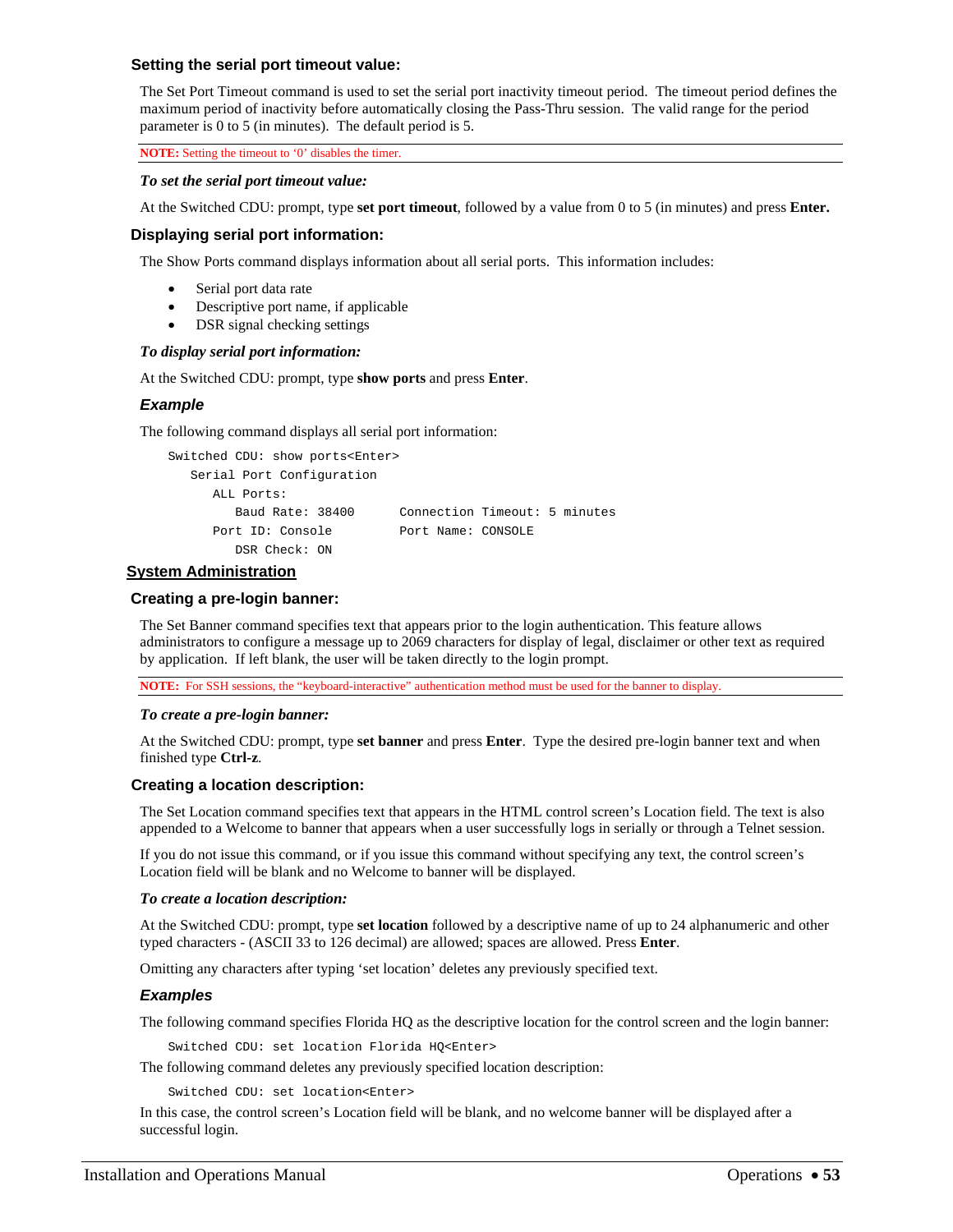## **Setting the system area:**

The Set System Area command is used to set the total area for the system. This value is used for total system power calculations.

## *To set the system area:*

At the Switched CDU: prompt, type **set system area**, followed by the system area (in square feet) and press **Enter**.

## *Example*

The following command sets the total system area to 6.3 square feet:

Switched CDU: set system area 6.3<Enter>

## **Setting the system area unit of measure:**

The Set System Area Unit command sets the value for the system area footprint in either square meters or square feet.

The default unit of area is a square meter.

## *To set the system area unit of measure:*

At the Switched CDU: prompt, type **set system areaunit**, followed by **squaremeter** or **squarefoot,** and press **Enter**.

## **Setting the system input power factor:**

The Set System PF command is used to set the input power factor for the system. This value is used for system power calculations.

## *To set the system input power factor:*

At the Switched CDU: prompt, type **set system pf**, followed a value from .50 to 1.00 and press **Enter**.

## *Example*

The following command sets the system input power factor to 0.8:

Switched CDU: set system pf .8<Enter>

## **Setting the system 3-phase load out-of-balance threshold:**

The Set System Balance command is used to set the percentage out-of-balance threshold for loads on 3-phase input voltage devices.

## *To set the system 3-phase load out-of-balance threshold:*

At the Switched CDU: prompt, type **set system balance**, followed a value from 0 to 100 (in percentage) and press **Enter**.

## *Example*

The following command sets the system 3-phase load out-of-balance threshold to 20 percent:

Switched CDU: set system balance 20<Enter>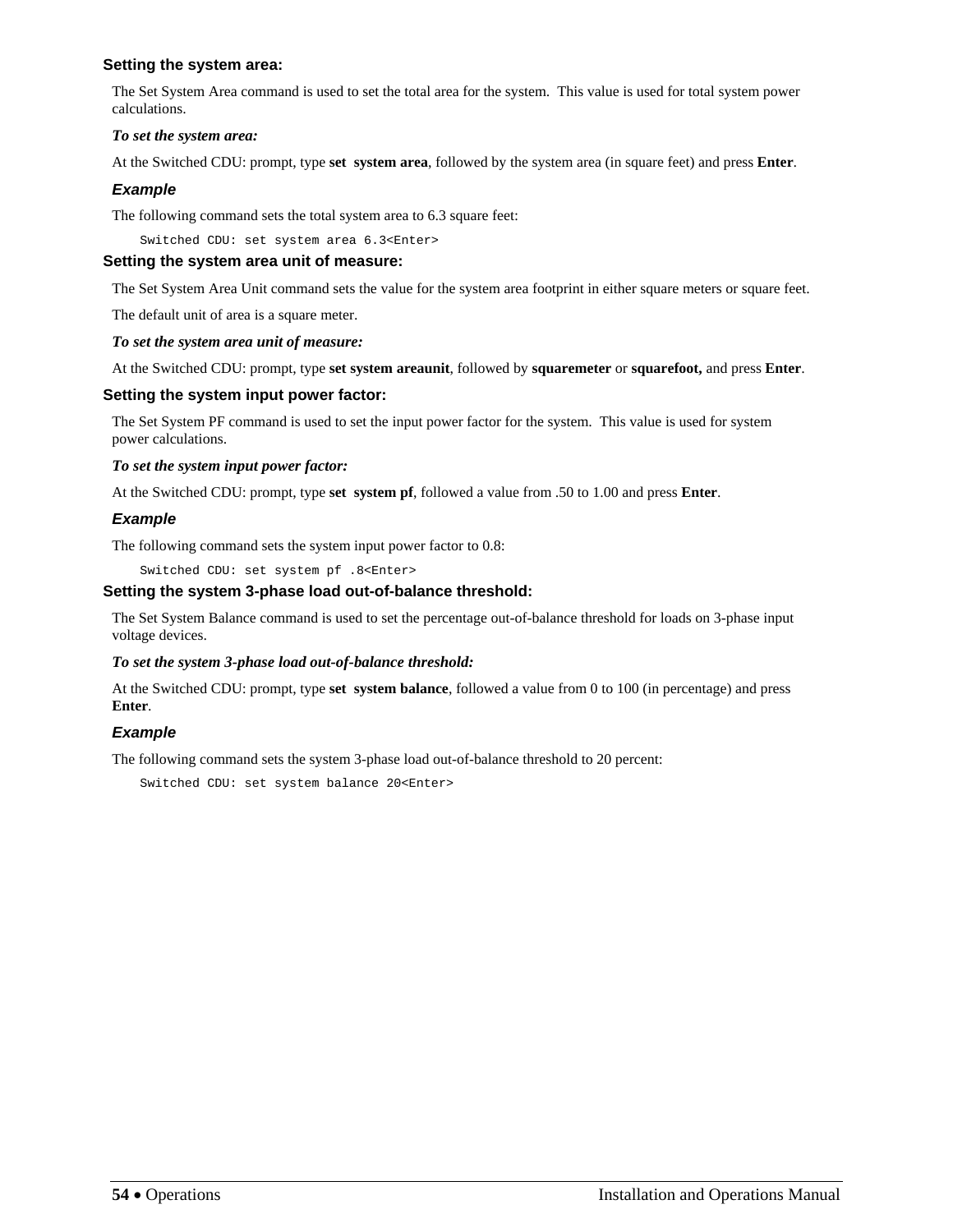### **Displaying system configuration information:**

The Show System command displays all system configuration information.

- Firmware version
- NIC module serial number and MAC address
- Hardware revision code and Flash size
- Uptime since last system restart
- System location description
- System area, input power factor and 3-phase load out-of-balance threshold.

See [Chapter 4: Advanced Operations](#page-68-0) on page [69](#page-68-0) for more information on SNMP.

#### *To display system configuration information:*

At the Switched CDU: prompt, type **show system** and press **Enter**.

#### *Example*

```
 System Information 
   F/W Version: Sentry Version 6.0a<br>NIC S/N: 1600001
  NIC S/N:
  MAC Address: 00-0a-9c-10-00-01<br>
H/W Rev Code: 0<br>
Flash Size: 2 MB
    H/W Rev Code: 0 
  Flash Size:
   Uptime: 0 days 6 hours 14 minutes 1 second
   Location: Florida HQ 
    Area <Footprint>: 6.3 square feet 
    Power Factor: 0.80 
    3-Phase Load 
      Out-of-Balance 
      Threshold: 20 percent
```
### **Displaying system power status:**

The System Status command displays all power status information.

#### *To display system power status:*

At the Switched CDU: prompt, type **sysstat** and press **Enter**.

#### *Example*

| Switched CDU: sysstat         |                          |
|-------------------------------|--------------------------|
| System Power Status           |                          |
| Total Power Consumption:      | 170 Watts                |
| Area <footprint>:</footprint> | 100.0 Square Meters      |
| Watts Per Area Unit:          | 2 Watts Per Square Meter |

### **Setting the LED display orientation:**

The Set Option Display command is used to configure the Current LED(s) display orientation.

#### *To set the LED display orientation:*

At the Switched CDU: prompt, type **set option display**, followed by **normal** or **inverted** and press **Enter**.

### *Example*

The following set the LED display orientation to Inverted:

Switched CDU: set option display inverted<Enter>

**NOTE:** When set to Inverted, the load will be reported in whole ampere increments

#### **Enabling or disabling strong passwords:**

The Set Option Strong Password command is used to enable or disable the requirements for strong passwords. When enabled, all new passwords must be a minimum of 8 characters in length with at least one uppercase letter, one lowercase letter, one number and one special character.

#### *To enable or disable strong passwords:*

At the Switched CDU: prompt, type **set option strong password**, followed by **enabled** or **disabled** and press **Enter**.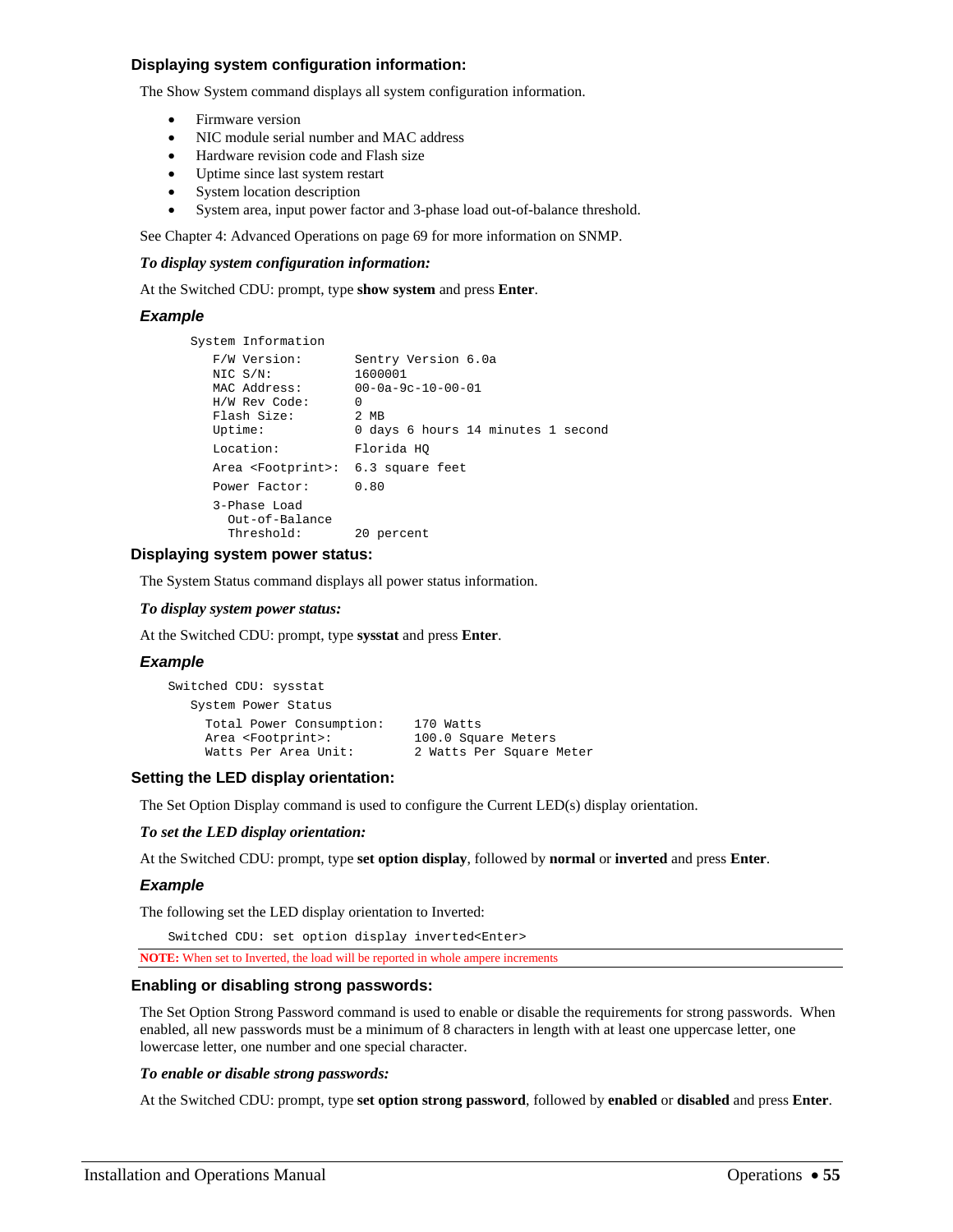## **Enabling or disabling the external configuration reset button:**

The Set Option Button command enables or disables the external configuration reset button. This feature can enhance system security by protecting the Sentry configurations from being reset locally.

**NOTE:** If this feature has been enabled and the administrative account username/password has been lost, then the Sentry must be returned to the factory for non-warranty reset of the configuration.

### *To enable or disable the configuration reset button:*

At the Switched CDU: prompt, type **set option button**, followed by **enabled** or **disabled** and press **Enter**.

## **Enabling or disabling the 'more' prompt:**

The Set Option More command enables or disables the 'more' prompt for display of data larger than the terminal window.

## *To enable or disable 'more':*

At the Switched CDU: prompt, type **set option more**, followed by **enabled** or **disabled** and press **Enter**.

## **Setting the temperature scale:**

The Set Option TempScale command sets the temperature scale that the Sentry will report in.

### *To set the temperature scale:*

At the Switched CDU: prompt, type **set option tempscale**, followed by **celsius** or **fahrenheit** and press **Enter**.

## **Configuring the Command Line Interface (CLI) session timeout:**

The Set Option CLI Timeout command configures the CLI session timeout in minutes.

The valid timeout range is 1 to 1440 minutes (24 hours). The default session timeout is 5 minutes.

### *To configure the CLI Session Timeout:*

At the Switched CDU: prompt, type **set option clitimeout**, followed by the session timeout (in minutes), and press **Enter**.

### *Example:*

The following command sets the CLI session timeout to 15 minutes:

Switched CDU: set option clitimeout 15<Enter>

## **Configuring the web session (HTML Interface) timeout:**

The Set Option Web Timeout command configures the Web session timeout in minutes.

The valid timeout range is 1 to 1440 minutes (24 hours). The default session timeout is 5 minutes.

### *To configure the web session timeout:*

At the Switched CDU: prompt, type **set option webtimeout**, followed by the session timeout (in minutes), and press **Enter**.

### *Example:*

The following command sets the web session (HTML Interface) timeout to 10 minutes:

Switched CDU: set option webtimeout 10<Enter>

### **To enable or disable coldboot alert:**

Upon a coldboot of the system (if the Coldboot Alert feature is enabled), the system sends a ½ second RS-232 break out on any serial ports that are also enabled.

The Set Option Coldboot Alert command enables or disables the Coldboot Alert feature.

### *To enable or disable coldboot alert:*

At the Switched CDU: prompt, type **set option cbalert**, followed by **enabled** or **disabled**, and press **Enter**.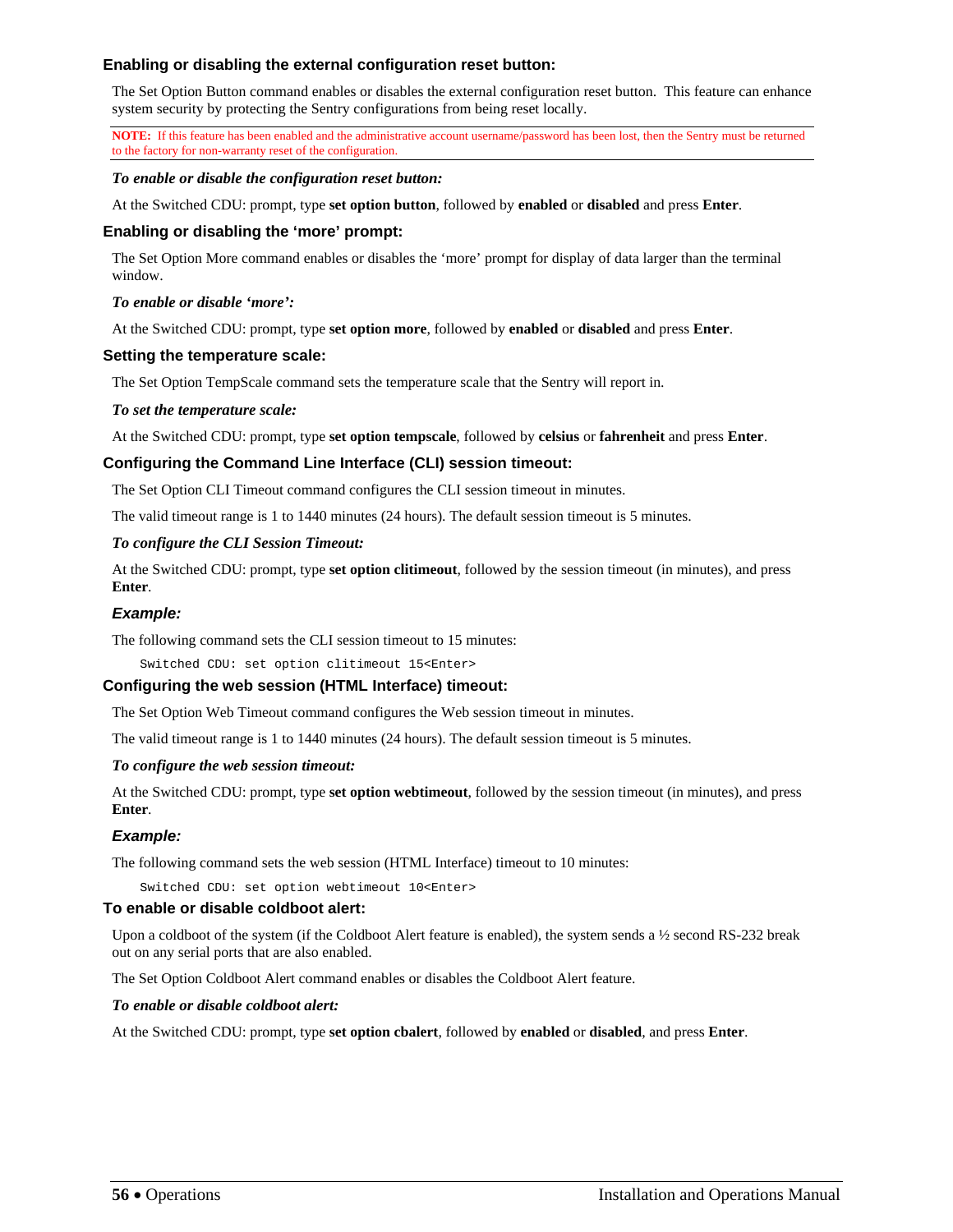## **Displaying system options:**

The Show Options command displays all system option information.

### *To display system option information:*

At the Switched CDU: prompt, type **show options** and press **Enter**.

### *Example*

```
Sentry: show options 
   System Options 
 Display Orientation: NORMAL 
 Strong Passwords: DISABLED 
     Configuration Reset Button: ENABLED 
More Prompt: ENABLED
 Temperature Scale: CELSIUS 
 CLI Session Timeout: 10 minutes 
 Web Session Timeout: 10 minutes 
 Coldboot Alert <SCP>: DISABLED
```
## **Displaying the Sentry firmware version:**

The Version command displays the Sentry firmware version.

#### *To display the firmware version:*

At the Switched CDU: prompt, type **version** and press **Enter**.

#### <span id="page-56-0"></span>**Performing a warm boot:**

The Restart command performs a warm boot of the Sentry.

**NOTE:** System user/outlet/group/port configuration or outlet states are NOT changed or reset with this command.

#### *To perform a warm boot:*

At the Switched CDU: prompt, type **restart** and press **Enter**.

### **TCP/IP Administration**

**NOTE:** A restart of the Sentry is required after setting or changing ANY TCP/IP configurations. See *[Performing a warm boot](#page-56-0)* on page [57](#page-56-0) for more information.

### **Enabling or disabling DHCP support:**

The Set DHCP command enables or disables DHCP support.

#### *To enable or disable DHCP support:*

At the Switched CDU: prompt, type **set dhcp**, followed by **enabled** or **disabled**, and press **Enter**.

### **Enabling or disabling DCHP boot delay:**

**NOTE:** DHCP must be enabled to activate the DHCP Boot Delay option.

The Set DHCP Boot Delay command enables or disables the DHCP boot delay option.

Enabling the Boot Delay option gives the CDU approximately 90-seconds to establish a connection through a DHCP server This interval allows various network component activities to occur as the CDU powers up (such as obtaining SNTP time stamps for logging or allowing SNMP traps to be sent as switched outlets power up). This is the default state.

Disabling the Boot Delay option forces the CDU to boot after approximately 5-seconds regardless of the DHCP acquisition state. This speeds up a boot when a DHCP server is connected to one of the CDU's outlets. In this configuration, SNMP traps, SNTP and other protocols will not be available until a DHCP address has been resolved.

### *To enable the boot delay:*

At the Switched CDU: prompt, type **set dhcp**, followed by **bootdelay**, followed by **enabled** or **disabled**, and press **Enter**.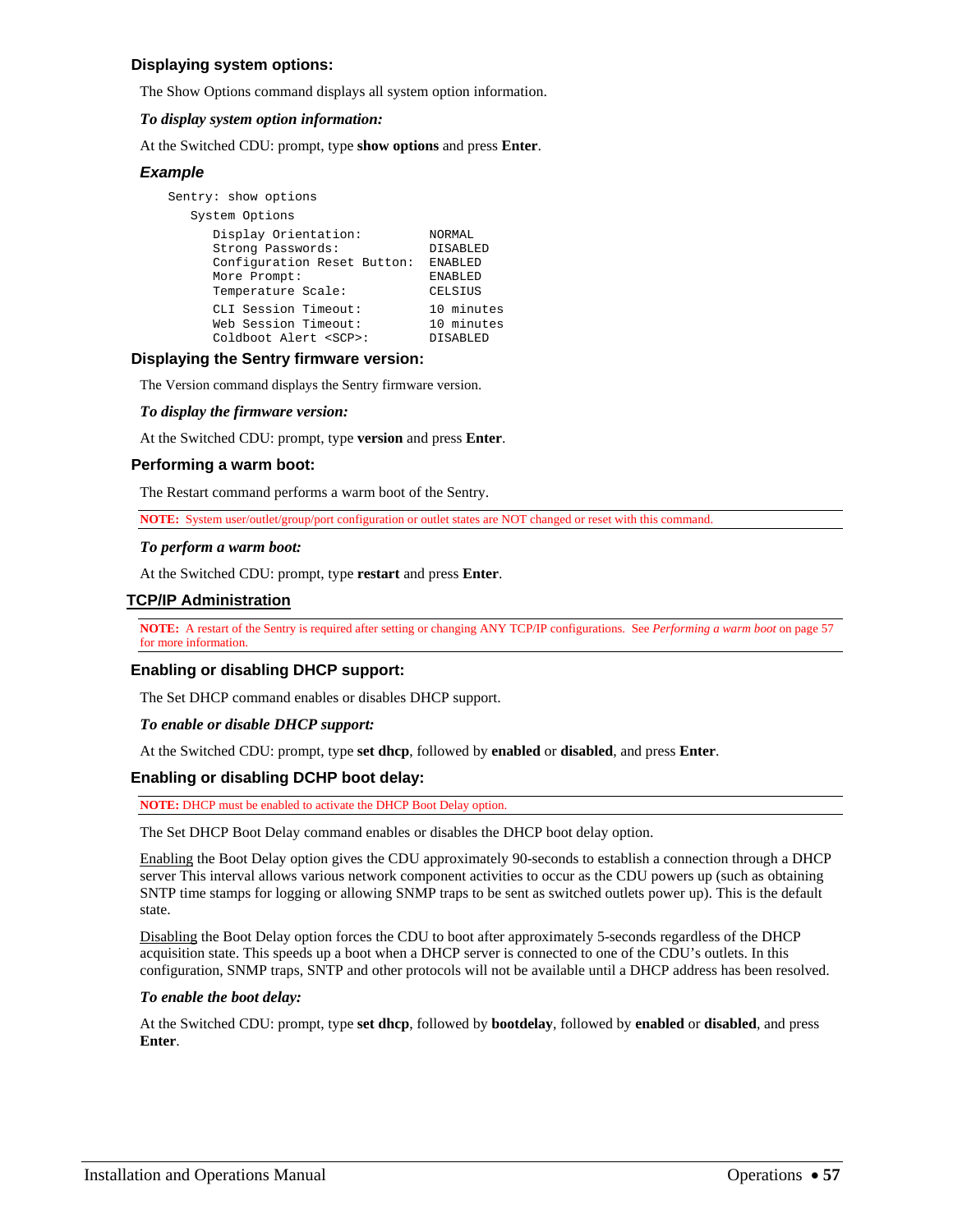## **Enabling or disabling DCHP static address fallback:**

**NOTE:** DHCP must be enabled to activate the DHCP Static Address Fallback option.

The Set DHCP Static Address Fallback command enables or disables the DHCP static address fallback option.

Enabling the Static Address Fallback option informs the CDU to automatically fall back to a static address if a DHCP server does not respond after 90-seconds. This is the default state.

Disabling the Static Address Fallback option generates periodic DHCP server requests until the CDU obtains a dynamic address.

#### *To enable the static address fallback:*

At the Switched CDU: prompt, type **set dhcp**, followed by **staticfallback**, followed by **enabled** or **disabled**, and press **Enter**.

**NOTE:** If the DHCP server boot time is excessive, you may need to disable the DHCP Static Address Fallback option.

#### **Setting the IP address:**

The Set Ipaddress command sets the TCP/IP address of the network interface controller.

#### *To set the IP address:*

At the Switched CDU: prompt, type **set ipaddress**, followed by the IP address and press **Enter**.

### *Example*

The following command sets the IP address to 12.34.56.78:

Switched CDU: set ipaddress 12.34.56.78<Enter>

## **Setting the subnet mask:**

The Set Subnet command sets the subnet mask for the network the PT40 will be attached to.

#### *To set the subnet mask:*

At the Switched CDU: prompt, type **set subnet**, followed by the subnet mask and press **Enter**.

### *Example*

The following command sets the subnet mask to 255.0.0.0

Switched CDU: set subnet 255.0.0.0<Enter>

### **Setting the gateway:**

The Set Gateway command sets the IP address of the default gateway the Sentry uses to access external networks.

#### *To set the gateway IP address:*

At the Switched CDU: prompt, type **set gateway**, followed by the gateway IP address and press **Enter**.

### *Example*

The following command set the gateway IP address to 12.34.56.1:

Switched CDU: set gateway 12.34.56.1<Enter>

### **Setting the DNS IP address:**

The Set DNS command sets the TCP/IP address of the Domain Name server (DNS).

### *To set the DNS IP address:*

At the Switched CDU: prompt, type **set**, followed by **dns1** or **dns2** and the Domain Name server's IP address. Press **Enter**.

### *Example*

The following command sets the primary Domain Name server IP address to 98.76.54.254:

Switched CDU: set dns1 98.76.54.254<Enter>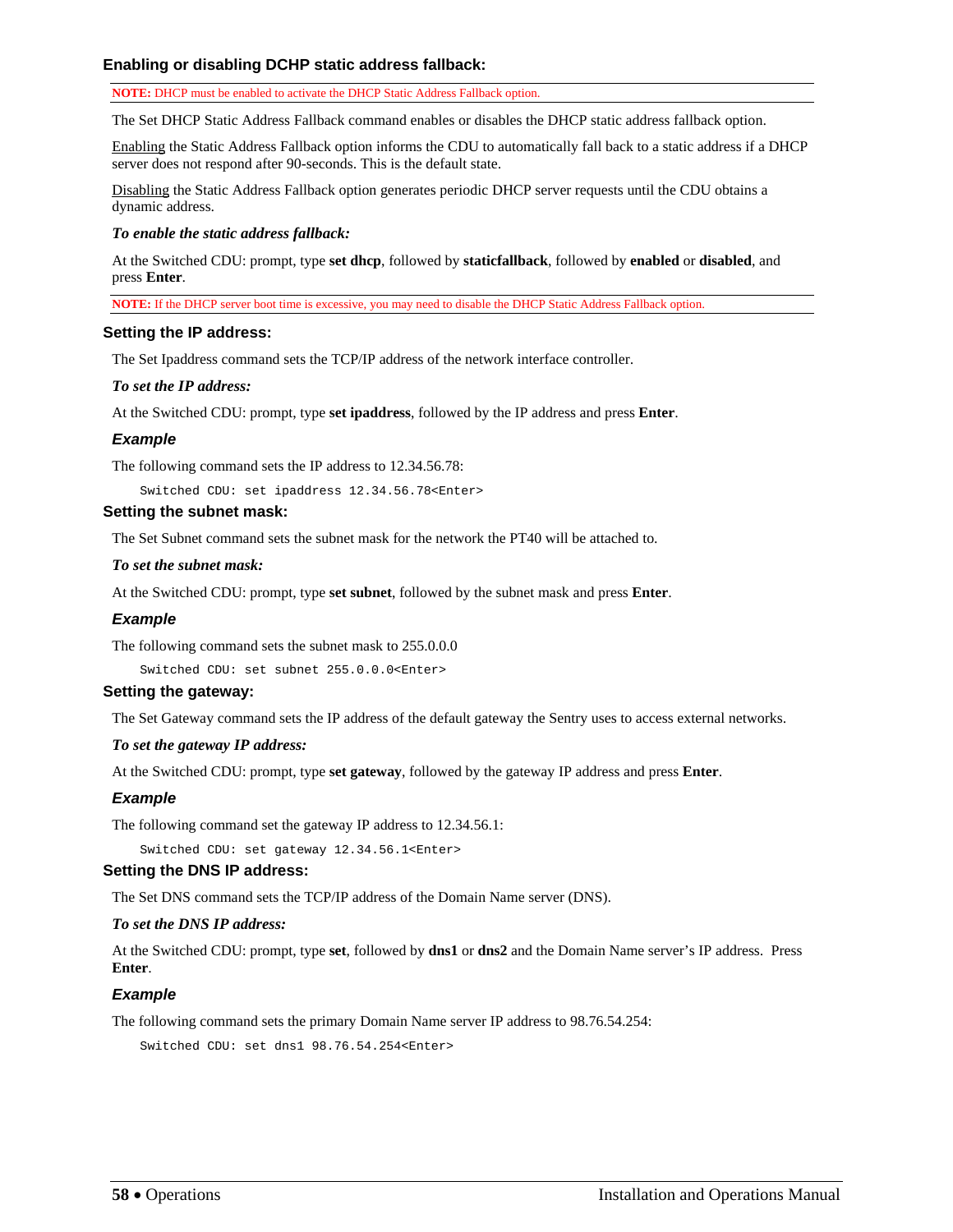## **Displaying network configuration information:**

The Show Network command displays TCP/IP, Telnet, SSH, Web, SSL, SNMP, and DHCP options (when DHCP is enabled) configuration information.

- Network configuration: IP address, subnet mask, gateway and DNS IP addresses.
- Enabled-disabled status and port numbers for Telnet, SSH, HTTP, SSL, SNMP, and FTP Server support.
- Network status: Link, speed, duplex, and negotiation.
- DHCP boot delay and DHCP static address fallback options (when DHCP is enabled).

#### *To display network configuration information:*

At the Switched CDU: prompt, type **show network** and press **Enter**.

### *Example*

The following command displays the network configuration information:

| Switched CDU: show network <enter></enter>                               |                                                     |                                                                   |                                                      |                              |
|--------------------------------------------------------------------------|-----------------------------------------------------|-------------------------------------------------------------------|------------------------------------------------------|------------------------------|
| Network Configuration                                                    |                                                     |                                                                   |                                                      |                              |
| IP Address: 12.34.56.78<br>Subnet Mask: 255.0.0.0<br>Gateway: 12.34.56.1 |                                                     | DHCP Options: Static address fallback enabled, boot delay enabled | DNS1: 98.76.54.254<br>DNS2: 0.0.0.0<br>DHCP: Enabled |                              |
| Telnet:<br>SSH:<br>HTTP:<br>SSL:<br>SNNP:                                | Enabled<br>Enabled<br>Enabled<br>Enabled<br>Enabled | -23<br>Port:<br>Port: 65535<br>Port: 8                            | Auth:<br>Access:                                     | Password, Kb-Int<br>Optional |
| FTP Server:                                                              | Enabled                                             |                                                                   |                                                      |                              |
| Network Status                                                           |                                                     |                                                                   |                                                      |                              |
| Link:<br>Speed:<br>Duplex:<br>Negotiation:                               | Up<br>100 Mbps<br>Full<br>Auto                      |                                                                   |                                                      |                              |

### **HTTP Administration**

**NOTE:** A restart is required after setting or changing any Telnet/Web configurations. See *[Performing a warm boot](#page-56-0)* on page [57](#page-56-0) for more information.

### **Enabling and disabling HTTP support:**

The Set HTTP command is used to enable or disable HTTP support.

#### *To enable or disable HTTP support:*

At the Switched CDU: prompt, type **set http**, followed by **enabled** or **disabled** and press **Enter**.

### **Changing the HTTP server port:**

With HTTP support enabled, the HTTP server watches and responds to requests on the default HTTP port number 80. This port number may be changed using the Set HTTP Port command.

#### *To change the HTTP port:*

At the Switched CDU: prompt, type **set http port**, followed by the port number and press **Enter**.

### *Example*

The following changes the HTTP port number to 2048:

Switched CDU: set HTTP port 2048<Enter>

### **Sentry Power Manager (SPM) Administration:**

The Sentry Power Manager (SPM) is Server Technology's enterprise management software product for the data center. The configuration options provided allow you to enable/disable SPM and reset the SPM password to its default.

**NOTE:** The SPM options only apply if you are currently using Server Technology's SPM software. In addition, the SPM options are only available on the HTTP/SSL web page. There are no equivalent SPM options on the Command Line Interface (CLI). To configure the SPM options, see the HTML interface [HTTP/SSL](#page-22-0) web page.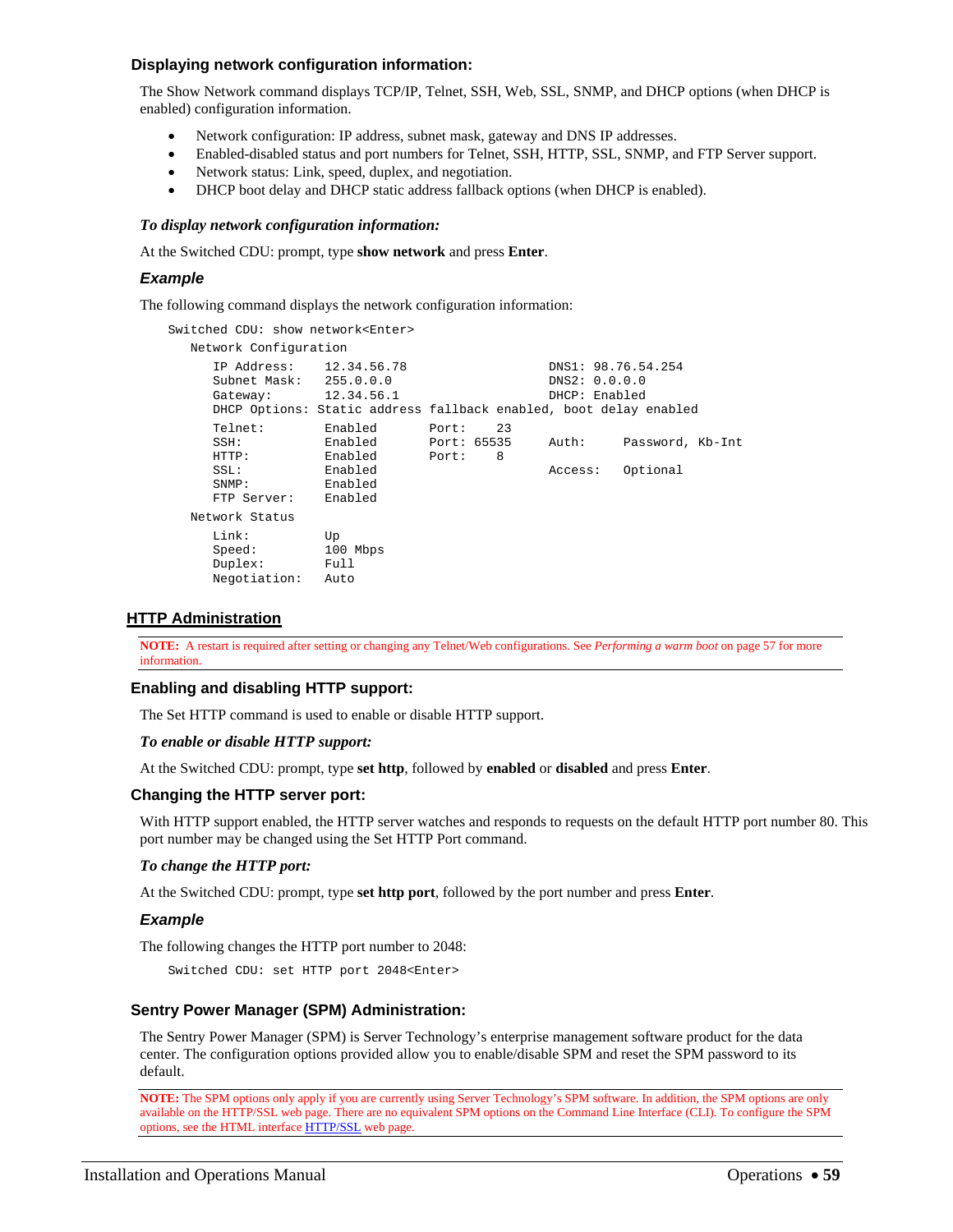## **Telnet Administration**

**NOTE:** A restart of the Sentry is required after setting or changing ANY Telnet/Web configurations. See *[Performing a warm boot](#page-56-0)* on page [57](#page-56-0) for more information.

### **Enabling and disabling Telnet support:**

The Set Telnet command is used to enable or disable Telnet support.

### *To enable or disable Telnet support:*

At the Switched CDU: prompt, type **set telnet**, followed by **enabled** or **disabled** and press **Enter**.

### **Changing the Telnet port:**

With Telnet support enabled, the Telnet server watches and responds to requests on the default Telnet port number 23. This port number may be changed using the Set Telnet Port command.

#### *To change the Telnet socket:*

At the Switched CDU: prompt, type **set telnet port**, followed by the port number and press **Enter**.

#### *Example*

The following changes the Telnet port number to 7001:

Switched CDU: set telnet port 7001<Enter>

## **FTP Administration**

You may upload new versions of firmware into the Sentry using File Transfer Protocol (FTP). This allows access to new firmware releases for firmware improvements and new features additions. The following commands are used to configure the Sentry for an FTP firmware upload. See [Appendix B: Uploading Firmware](#page-111-0) for more information on initiating a FTP firmware upload.

#### **Setting the FTP host address:**

The Set FTP Host command sets the FTP host IP address or hostname allowing for firmware file uploads.

### *To set the FTP Host address:*

At the Switched CDU: prompt, type **set ftp host**, followed by the IP address or hostname and press **Enter**.

#### *Examples*

The following command sets the FTP host IP address to 12.34.56.99:

Switched CDU: set ftp host 12.34.56.99<Enter>

The following command sets the FTP hostname to ftp.servertech.com:

Switched CDU: set ftp host ftp.servertech.com<Enter>

#### **Setting the FTP username:**

The Set FTP Username command sets the username as required by the FTP Host.

#### *To set the FTP username:*

At the Switched CDU: prompt, type **set ftp username**, followed by the FTP username and press **Enter**.

#### *Example*

The following command sets the FTP username to Guest:

Switched CDU: set ftp username guest<Enter>

## **Setting the FTP Password:**

The Set FTP Password command sets the password as required by the FTP Host.

## *To set the FTP password:*

At the Switched CDU: prompt, type **set ftp password**, followed by the FTP password and press **Enter**.

## *Example*

The following command sets the FTP password to OpenSesame:

Switched CDU: set ftp password OpenSesame<Enter>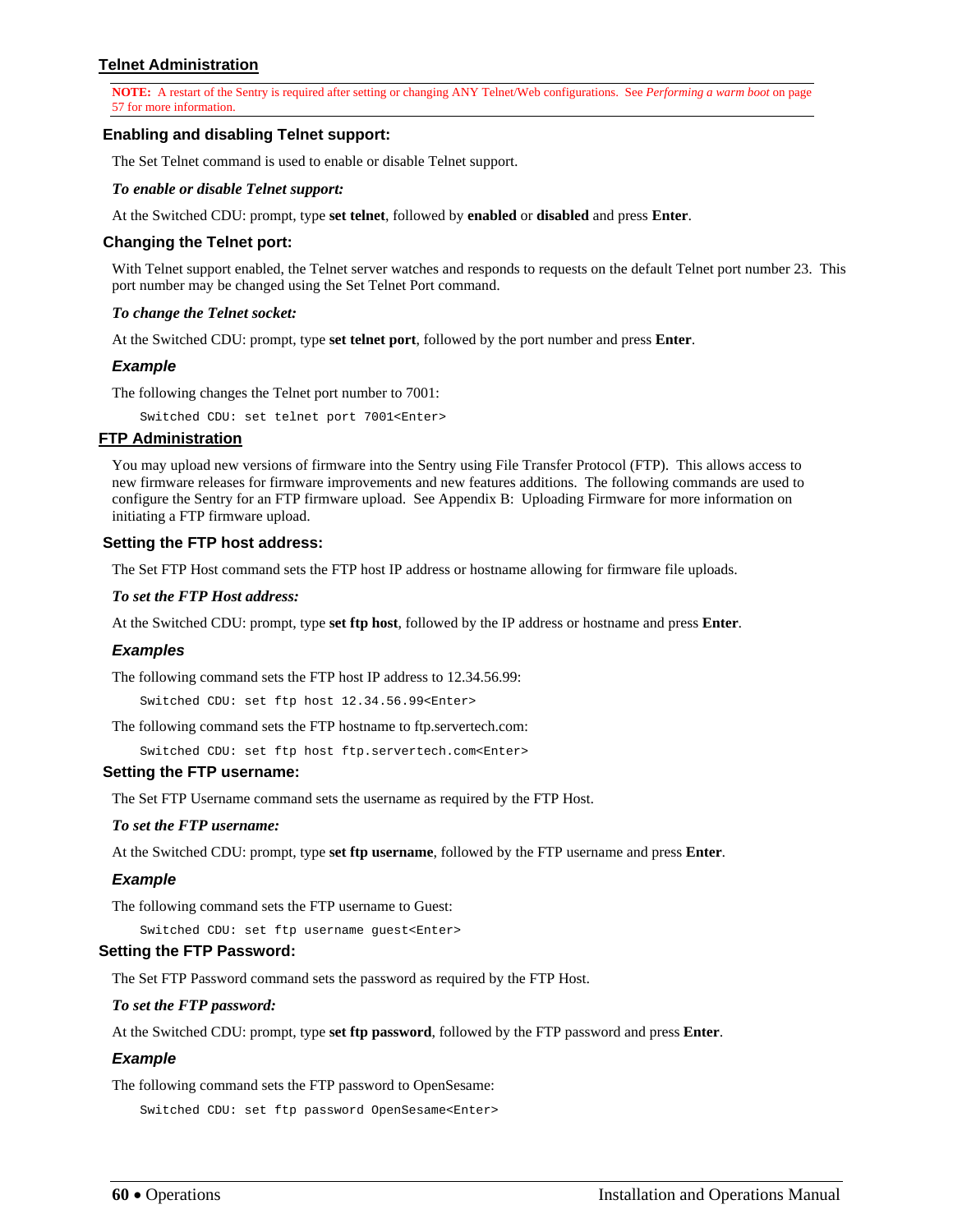## **Setting the filename to be uploaded:**

The Set FTP Filename command sets the filename of the firmware file to be uploaded.

## *To set the FTP filename:*

At the Switched CDU: prompt, type **set ftp filename**, followed by the firmware filename and press **Enter**.

## *Example*

The following command sets the FTP filename to snb\_s50a.bin:

Switched CDU: set ftp filename swcdu-v60g.bin<Enter>

## **Setting the directory for the file to be uploaded:**

The Set FTP Directory or Set FTP Filepath commands set the directory for the firmware file to be uploaded.

### *To set the FTP directory:*

At the Sentry: prompt, type **set ftp directory**, followed by the directory and press **Enter**.

Or, type **set ftp filepath**, followed by the directory and press **Enter**

## *Example*

The following command sets the FTP directory to ftp://Sentry:

Sentry: set ftp directory ftp://sentry<Enter>

### **Enabling or disabling automatic updates:**

The Set FTP Autoupdate command is used to enable or disable automatic firmware update support.

### *To enable or disable automatic updates:*

At the Switched CDU: prompt, type **set ftp autoupdate**, followed by **enabled** or **disabled** and press **Enter**.

### **Setting the automatic update scheduled day:**

The Set FTP Autoupdate Day command is used to set the day when automatic updates occur.

### *To set the automatic update day:*

At the Switched CDU: prompt, type **set ftp autoupdate day**, followed by a day of the week or **everyday** and press **Enter**.

### *Example*

The following command sets the automatic update day to Sunday:

Switched CDU: set ftp autoupdate day sunday<Enter>

### **Setting the automatic update scheduled hour:**

The Set FTP Autoupdate Hour command sets the hour of the day when automatic updates occur.

### *To set the automatic update hour:*

At the Switched CDU: prompt, type **set ftp autoupdate hour**, followed by an hour of the day and press **Enter**.

### *Examples*

The following command sets the automatic update hour to 12 AM:

Switched CDU: set ftp autoupdate hour 12am<Enter> The following command sets the automatic update hour to 3 PM:

Switched CDU: set ftp autoupdate hour 3pm<Enter>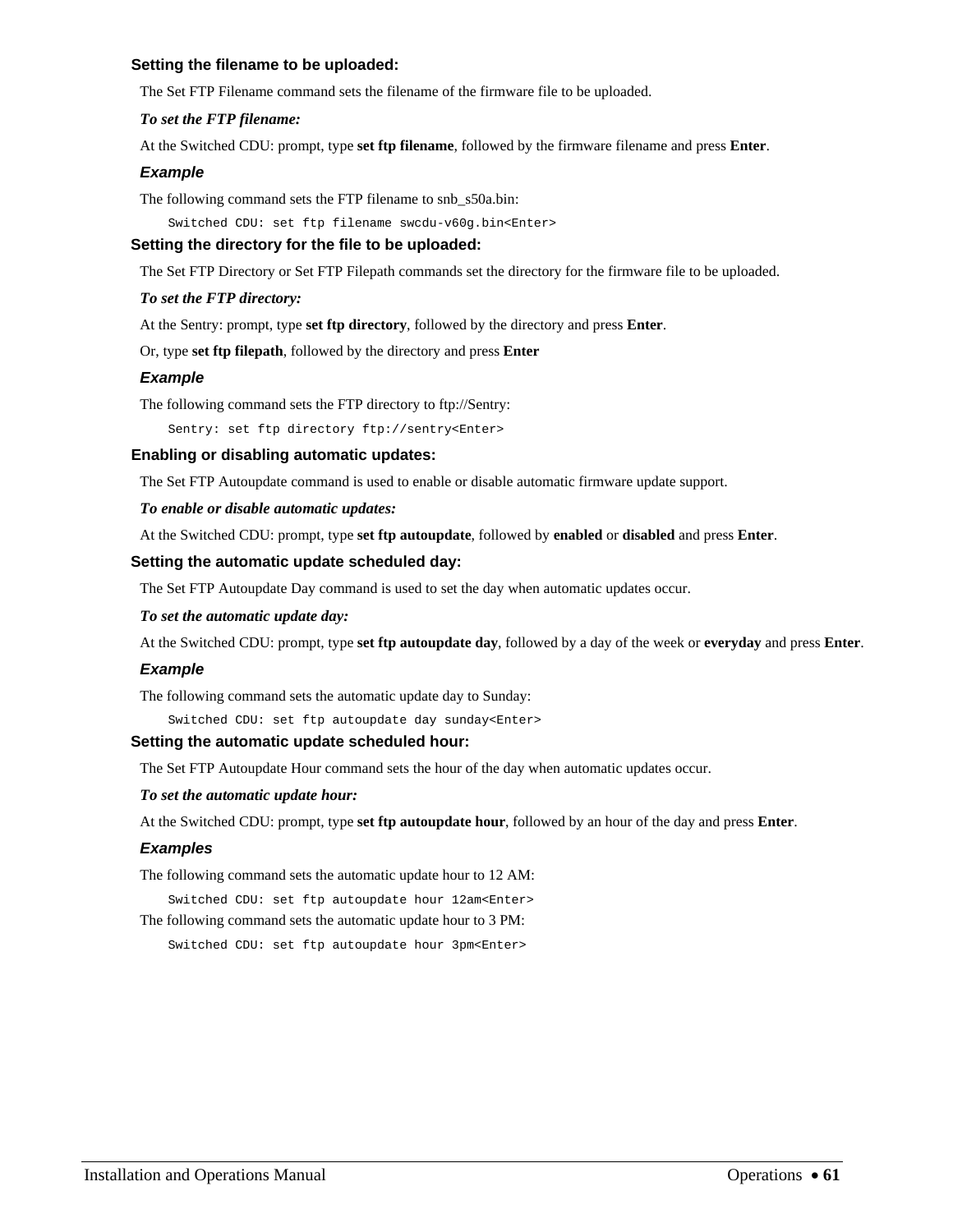## **Displaying FTP configuration information:**

The Show FTP command displays all FTP configuration information.

- FTP Host IP address
- FTP Host username and password
- Firmware filepath and filename

# *To display FTP configuration information:*

At the Switched CDU: prompt, type **show ftp** and press **Enter**.

# *Example*

The following command displays the FTP configuration information:

```
Switched CDU: show ftp<Enter>
   FTP Configuration 
      Host: ftp.servertech.com 
 Username: guest 
 Password: OpenSesame 
      Directory: ftp://sentry 
      Filename: swcdu-v60g.bin 
   FTP Automatic Updates Configuration 
      Automatic Updates: 12.34.56.99 
      Scheduled Day: Sunday 
      Scheduled Hour: 3 PM
```
# **SNTP Administration**

Sentry supports the use of a network time service to provide a synchronized time reference.

# **Setting the SNTP server address:**

The Set SNTP command is used to set the primary and secondary SNTP server addresses.

# *To set the SNTP server address:*

At the Switched CDU: prompt, type **set sntp**, followed by **primary** or **secondary**, and the SNTP server IP address or hostname. Press **Enter**.

# *Examples*

The following command sets the primary SNTP server address to 204.152.184.72:

Switched CDU: set sntp primary 204.152.184.72<Enter>

The following command sets the secondary SNTP server address to cuckoo.nevada.edu:

Switched CDU: set sntp secondary cuckoo.nevada.edu<Enter>

# **Setting the local GMT offset:**

The Set SNTP GMToffset command is used to set the offset from GMT for the date/time returned by SNTP. The offset can be configured in whole hours between -12 and 12 hours.

**NOTE:** The Sentry does not support automatic adjustment for daylight savings.

# *To set the local GMT offset:*

At the Switched CDU: prompt, type **set sntp gmtoffset**, followed by the offset value, and press **Enter**.

# *Examples*

The following command sets the local GMT offset to -12:

Switched CDU: set sntp gmtoffset -12<Enter>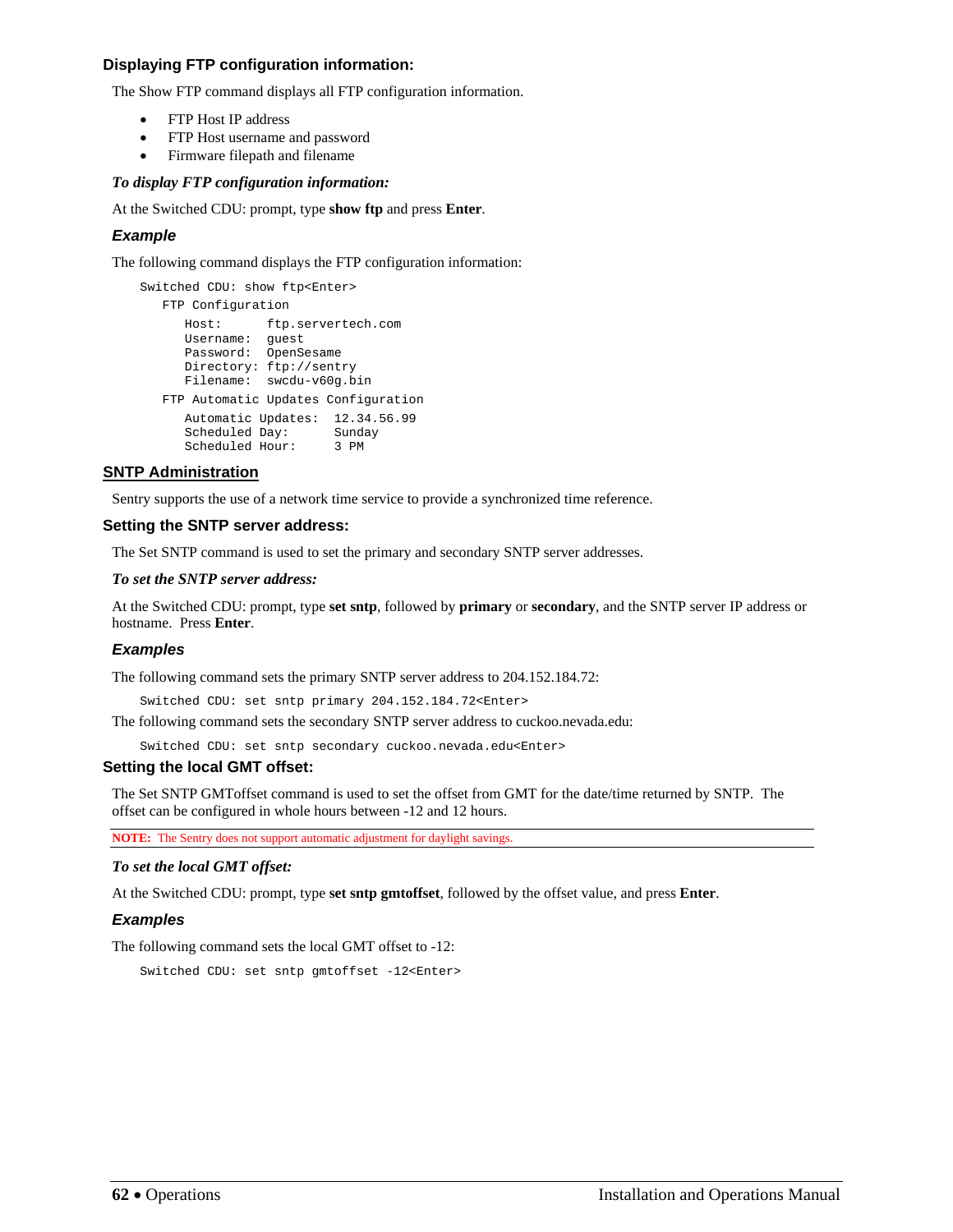## **Displaying SNTP configuration information:**

The Show SNTP command displays all SNTP configuration information.

## *To display SNTP configuration information*

At the Switched CDU: prompt, type **show sntp** and press **Enter**.

## *Example*

The following command displays the SNTP configuration information:

```
Switched CDU: show sntp <Enter> 
   Date/Time (Local GMT Offset -12): 2006-02-21 21:32:48 
   Primary Host: 204.152.184.72 
   Secondary Host: cuckoo.nevada.edu
```
### **UPS Administration**

### **Creating a UPS record:**

The Create UPS command adds a new UPS device to the Sentry unit.

### *To create a UPS record:*

At the Switched CDU: prompt, type **create UPS** and press **Enter**.

At the prompt, type the corresponding number from the list of the UPS types and press **Enter**.

At the Host Name: prompt, type the UPS's IP address or hostname and press **Enter**.

## *Example*

The following command creates a UPS record for a Toshiba UPS with the hostname 'DC1Toshiba1':

```
Switched CDU: create ups<Enter> 
    UPS types: 
      1 -- APC 
       2 -- Liebert 
       3 -- MGE 
       4 -- Tripp Lite 
       5 -- Generic (RFC1628) 
       6 –- Hewlett Packard 
       7 -- Minuteman 
      8 -- Mitsubishi 
      9 -- Powerware 
      10 -- Toshiba 
    Select type(1-10): 10<Enter> 
    Host/IP: DC1Toshiba1<Enter>
```
### **Removing a UPS record:**

The Remove UPS command removes a UPS record.

### *To remove a UPS record:*

At the Switched CDU: prompt, type **remove ups** and press **Enter**.

At the prompt, type the index number of the UPS to be removed and press **Enter**.

### *Example*

The following command removes the UPS record at index 3:

```
Switched CDU: remove ups<Enter> 
   1 Type: Liebert 
      Host/IP: DC1Liebert1 
   2 Type: Powerware 
      Host/IP: DC1Powerware1 
   3 Type: Toshiba 
      Host/IP: DC1Toshiba1 
   Select UPS(1-8): 3<Enter>
```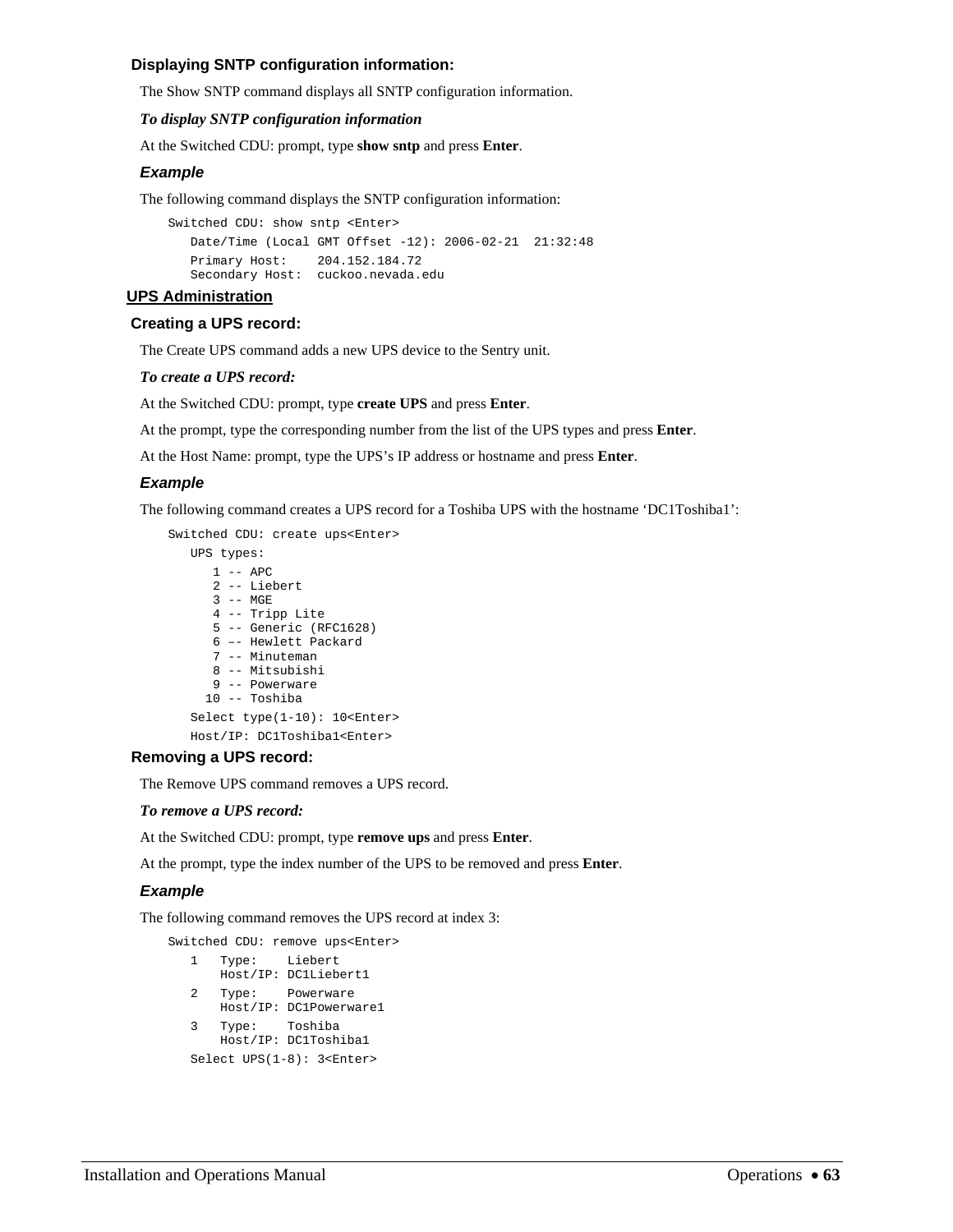## **Changing the UPS type:**

The Set UPS Type command is used to change the type of UPS for each UPS record.

## *To change a UPS record:*

At the Switched CDU: prompt, type **set ups type** and press **Enter**.

At the prompt, type the index number for the UPS record to be changed and press **Enter**.

At the prompt, type the corresponding number from the list of the UPS types and press **Enter**.

## *Example*

The following command changes UPS type for the record at index number 2 to 'MGE':

```
Switched CDU: set ups type<Enter> 
    1 Type: Liebert 
       Host/IP: DC1Liebert1 
    2 Type: Powerware 
        Host/IP: DC1Powerware1 
    Select UPS(1-8): 2<Enter> 
    UPS types: 
      1 -- APC 
       2 -- Liebert 
       3 -- MGE 
       4 -- Tripp Lite 
       5 -- Generic (RFC1628) 
       6 –- Hewlett Packard 
       7 -- Minuteman 
      8 -- Mitsubishi 
       9 -- Powerware 
      10 -- Toshiba 
    Select type(1-10): 3<Enter>
```
## **Changing the UPS host address:**

The Set UPS Host command is used to change the IP address or hostname for each UPS record. Hostnames may be up to 60 characters long.

### *To change a UPS host address:*

At the Switched CDU: prompt, type **set ups host** and press **Enter**.

At the prompt, type the index number for the UPS record to be changed and press **Enter**.

At the prompt, type IP address or hostname for the UPS and press **Enter**.

## *Example*

The following command changes UPS hostname for the record at index number 2 to 'DC1MGE1':

```
Switched CDU: set ups host<Enter> 
    1 Type: Liebert 
       Host/IP: DC1Liebert1 
    2 Type: MGE 
       Host/IP: DC1Powerware1 
    Select UPS(1-8): 2<Enter> 
    Host/IP: DC1MGE1<Enter>
```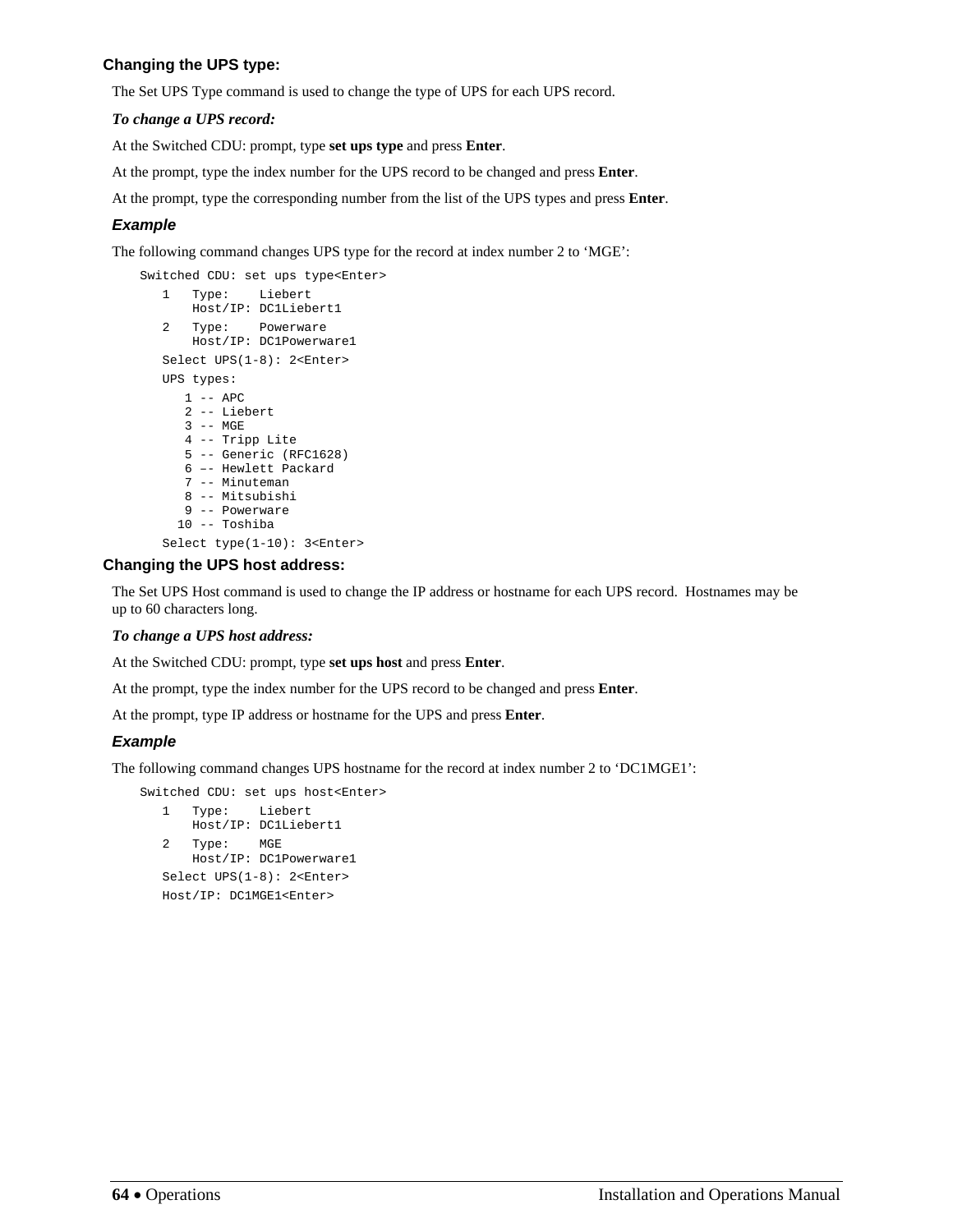## **Changing the UPS SNMP port:**

With a UPS record configured, the Sentry sends data requests to the default UPS SNMP port number 161. This port number may be changed using the Set UPS Port command.

### *To change the UPS SNMP port:*

At the Switched CDU: prompt, type **set ups port** and press **Enter**.

At the prompt, type the index number for the UPS record to be changed and press **Enter**.

At the prompt, type the desired port number and press **Enter**.

### *Example*

The following command changes port for the UPS record at index number 1 to '162':

```
Switched CDU: set ups port<Enter> 
   UPS UPS 
   Index Type Port 
   1 Liebert 161<br>2 MGE 161
  2 MGE
   Select UPS(1-8): 1<Enter> 
   Port: 162<Enter>
```
## **Changing the UPS SNMP Get community string:**

With a UPS record configured, the Sentry sends data requests to the UPS using the default Get community string of 'public'. This string may be changed using the Set UPS Port command.

**NOTE:** The GET community string configured on the Sentry MUST match the read-only community string configured on the UPS.

#### *To change a UPS record:*

At the Switched CDU: prompt, type **set ups getcomm** and press **Enter**.

At the prompt, type the index number for the UPS record to be c and press **Enter**.

At the prompt, type the Get community string for the UPS and press **Enter**.

### *Example*

The following command changes Get community string for the record at index number 2 to 'readonly':

|                     |                    | Switched CDU: set ups getcomm <enter></enter> |  |
|---------------------|--------------------|-----------------------------------------------|--|
| UPS<br>Index        | <b>UPS</b><br>Type | Community<br>String                           |  |
| 1<br>$\mathfrak{D}$ | Liebert<br>MGE     | public<br>public                              |  |
|                     |                    | Select UPS(1-8): 2 <enter></enter>            |  |
|                     |                    | Community String: readonly <enter></enter>    |  |

### **Enabling/disabling UPS voltage polling:**

With a UPS record configured, the Sentry by default enables voltage polling of the UPS. This feature may be enabled or disabled using the Set UPS VPoll command.

### *To enable/ disable UPS voltage polling:*

At the Switched CDU: prompt, type **set ups vpoll** and press **Enter**.

At the prompt, enter the index number for the UPS record to be changed and press **Enter**.

At the prompt, type **on** or **off**, and press **Enter**.

### *Example*

The following command disables voltage polling for the record at index number 2:

```
Switched CDU: set ups vpoll<Enter> 
 UPS UPS Voltage 
 Index Type Polling 
  1 Liebert On<br>2 MGE On
        MGE On
   Select UPS(1-8): 2<Enter>
```
Voltage Polling: Off<Enter>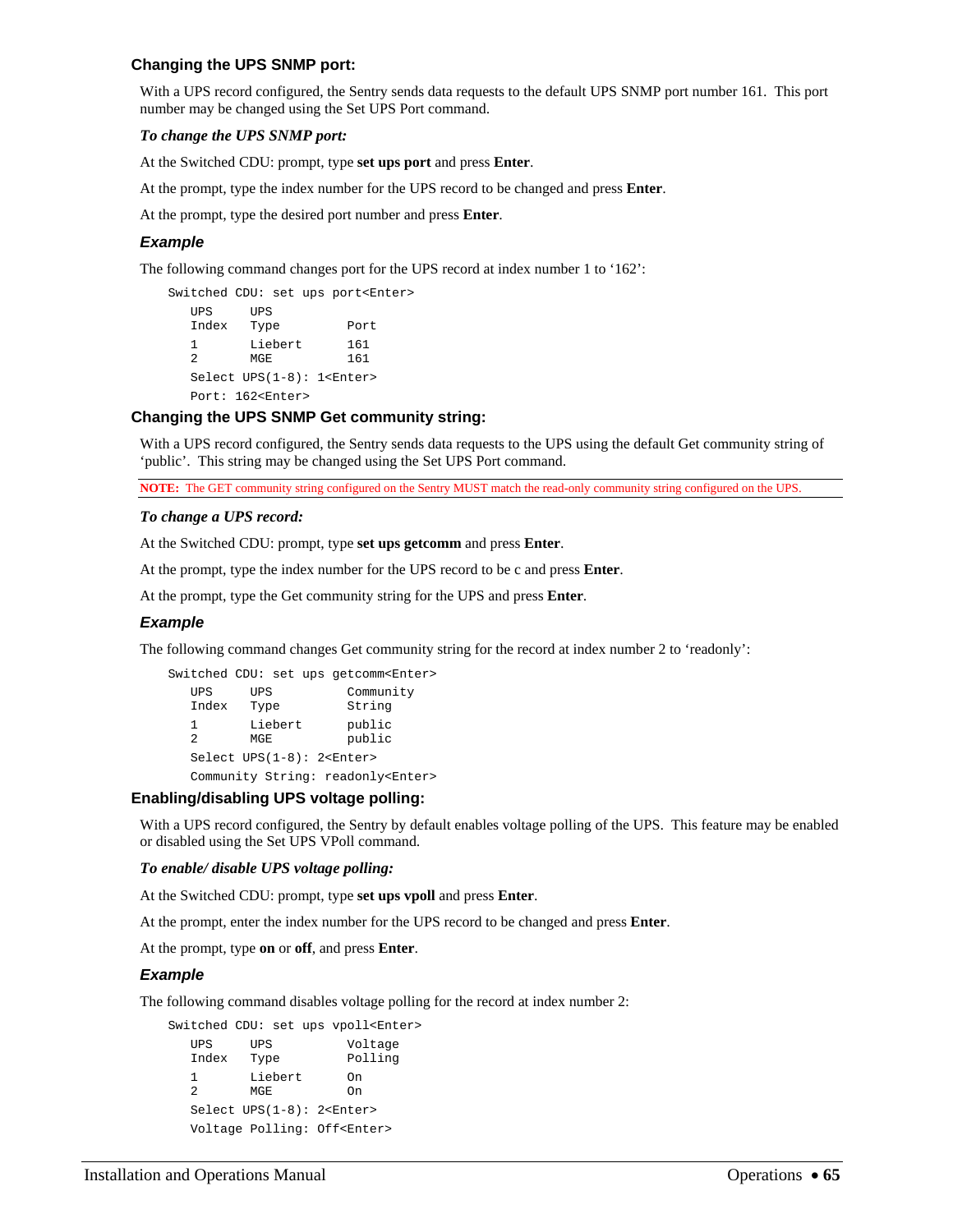## **Adding an infeed to a UPS:**

The Set UPS AddInfeed command adds a logical association of an infeed to a UPS.

## *To add an infeed to a UPS:*

At the Switched CDU: prompt, type **set ups addinfeed** and press **Enter**.

At the prompt, enter the index number for the UPS record to be changed and press **Enter**.

At the prompt, type the absolute infeed ID of the desired infeed, and press **Enter**.

## *Example*

The following command associates infeed .aa to UPS record at index number 1:

```
Switched CDU: set ups addinfeed<Enter> 
 UPS UPS Infeed 
 Index Type IDs 
  1 Liebert<br>2 MGE
        MGE .AA
   Select UPS(1-8): 1<Enter> 
   Infeed ID: .aa<Enter>
```
## **Removing an infeed from a UPS:**

The Set UPS DelInfeed command removes a logical association of an infeed from a UPS.

## *To remove an infeed from a UPS:*

At the Switched CDU: prompt, type **set ups delinfeed** and press **Enter**.

At the prompt, enter the index number for the UPS record to be changed and press **Enter**.

At the prompt, type the absolute infeed ID of the desired infeed, and press **Enter**.

## *Example*

The following command removes the association of infeed .aa from UPS record at index number 2:

Switched CDU: set ups addinfeed<Enter>

UPS UPS Infeed<br>
Index Type IDs Index Type 1 Liebert .AA 2 MGE .AA Select UPS(1-8): 2<Enter> Infeed ID: .aa<Enter>

## **Displaying UPS configuration:**

The Show UPS command displays information about all UPS devices.

- UPS Type and Host/IP address
- UPS SNMP port and community string
- SNMP Objects OID values and expected return values

### *To display UPS configuration information:*

At the Switched CDU: prompt, type **show ups** and press **Enter**.

## *Example*

The following command displays UPS configuration information:

```
Switched CDU: show ups<Enter> 
   1 Type: Liebert 
      Host/IP: DC1Liebert1 
      Voltage Polling: ON 
       SNMP Configuration 
         Community String: public 
         SNMP Port: 162 
         SNMP Objects/Expected Values 
            Voltage: .1.3.6.1.2.1.33.1.4.4.1.2.1 
 Utility Status: .1.3.6.1.2.1.33.1.4.1.0 
 On Battery: 0x5 
              On Utility: 0x3 
   More (Y/es N/o):
```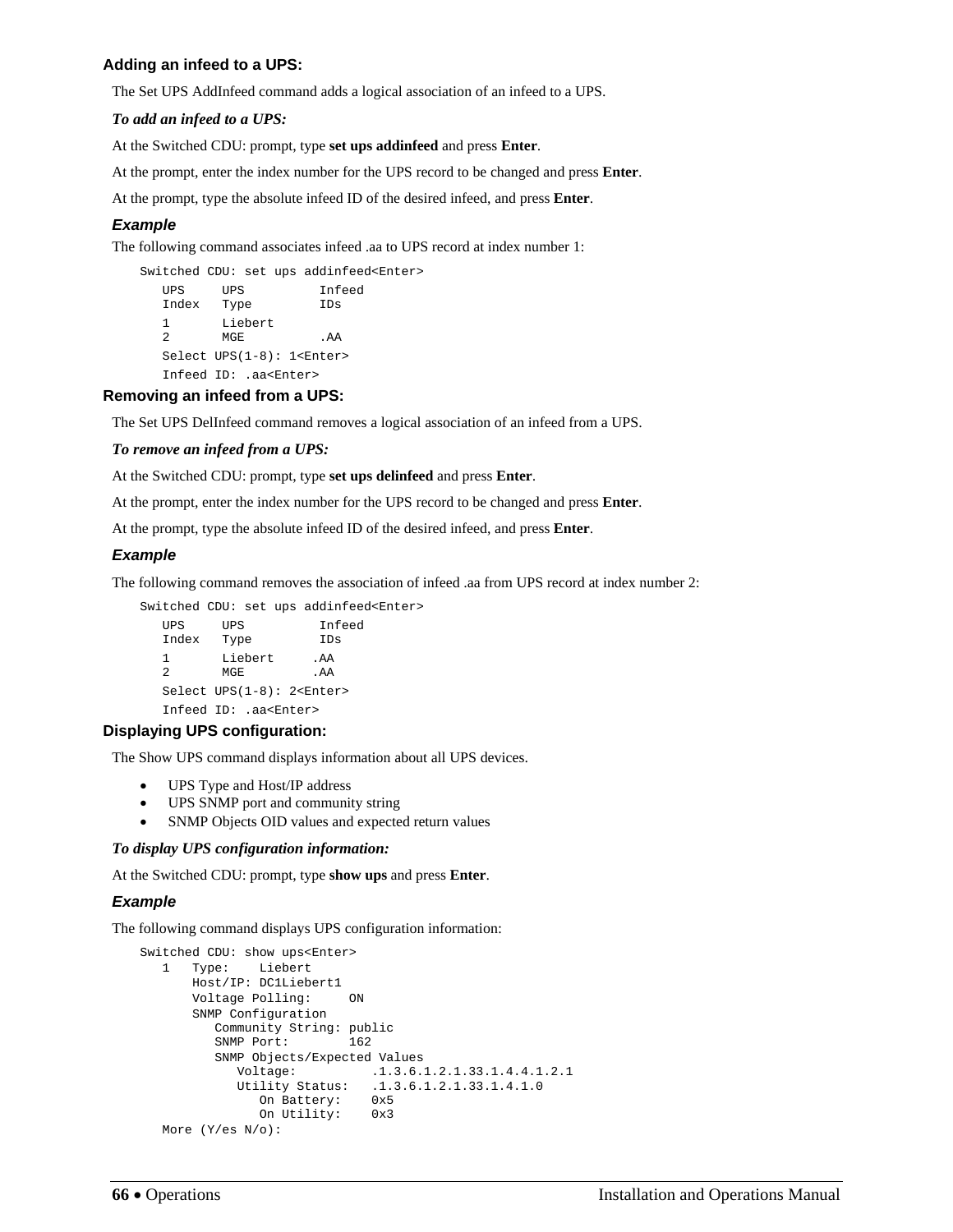## **Feature Administration**

## **Displaying activated special features:**

The Show Features command displays all activated special features for the device.

## *To display activated special features:*

At the Switched CDU: prompt, type **show features** and press **Enter**.

## *Example*

The following command displays all activated special features:

Switched CDU: show features<Enter> Activated Features: Smart Load Shedding

**NOTE:** A restart of the Sentry is required after activating new special features.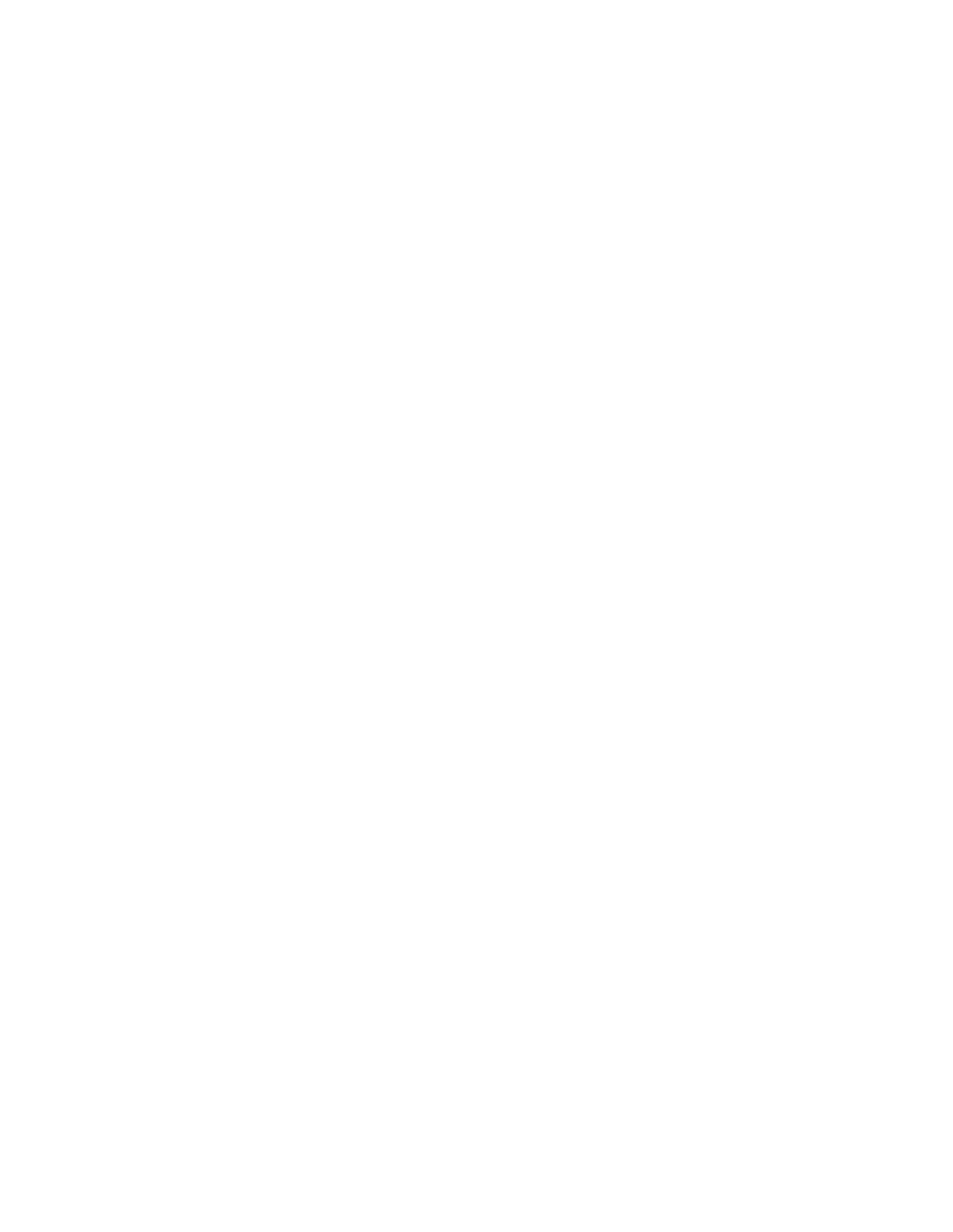<span id="page-68-0"></span>

| <b>Chapter 4: Advanced Operations</b>           |     |
|-------------------------------------------------|-----|
| <b>SSL</b>                                      | 70  |
| Enabling and Setting up SSL Support             | 70  |
| <b>SSL Technical Specifications</b>             | 70  |
| <b>SSH</b>                                      | 71  |
| Enabling and Setting up SSH Support             | 71  |
| <b>SSH Technical Specifications</b>             | 72  |
| <b>SNMP/THRESHOLDS</b>                          | 73  |
| MIB, OID and Support                            | 73  |
| Enabling and Setting up SNMP Support            | 73  |
| <b>SNMP</b> Traps                               | 75  |
| <b>Configuring Traps</b>                        | 78  |
| <b>LDAP</b>                                     | 82  |
| Enabling and Setting up LDAP Support            | 83  |
| Configuring LDAP Groups                         | 87  |
| <b>LDAP</b> Technical Specifications            | 91  |
| TACACS+                                         | 92  |
| Enabling and Setting up TACACS+ Support         | 92  |
| Configuring TACACS+ Privilege Levels            | 94  |
| TACACS+ Technical Specifications                | 97  |
| <b>RADIUS</b>                                   | 98  |
| Enabling and Setting Up RADIUS Support          | 98  |
| Vendor-Specific Attributes (VSA):               | 101 |
| LOGGING                                         | 102 |
| Internal System Log                             | 102 |
| Syslog                                          | 102 |
| Email                                           | 103 |
| <b>UPLOAD/DOWNLOAD</b>                          | 106 |
| Sentry Integrated FTP Server                    | 106 |
| FTP Configuration Files                         | 106 |
| <b>Upload/Download Process</b>                  | 107 |
| <b>REMOTE SHUTDOWN</b>                          | 108 |
| <b>Supported Operating Systems</b>              | 109 |
| <b>Shutdown Agent Installation</b>              | 109 |
| Enabling and Setting up Remote Shutdown Support | 110 |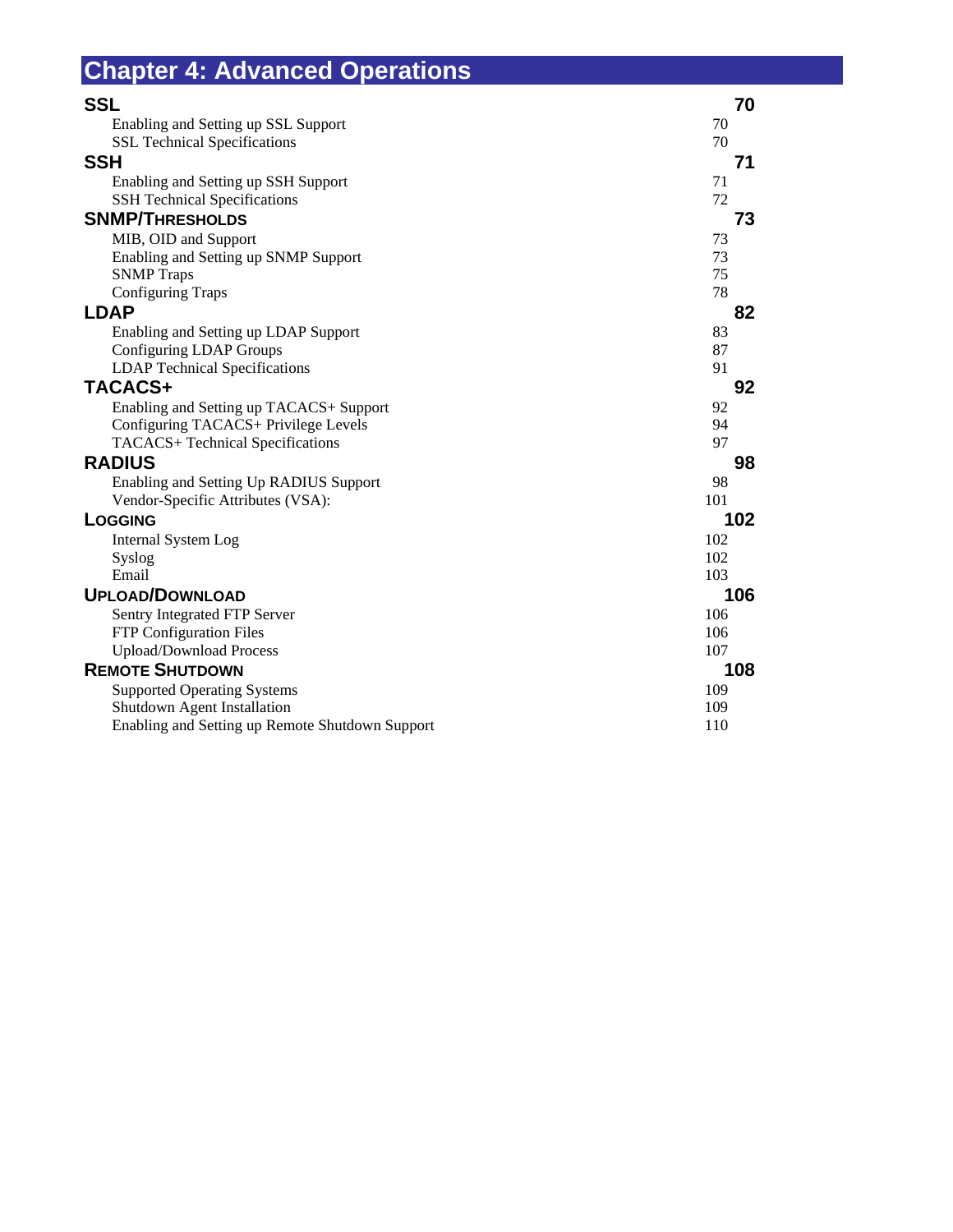<span id="page-69-0"></span>Secure Socket Layers (SSL) version 3 enables secure HTML sessions between a Sentry Remote Power Manager and a remote user. SSL provides two chief features designed to make TCP/IP (Internet) transmitted data more secure:

- Authentication The connecting client is assured of the identity of the server.
- Encryption All data transmitted between the client and the server is encrypted rendering any intercepted data unintelligible to any third party.

SSL uses the public-and-private key encryption system by RSA, which also requires the use of digital certificates. An SSL Certificate is an electronic file uniquely identifying individuals or websites and enables encrypted communication; SSL Certificates serve as a kind of digital passport or credential. The Sentry product's SSL Certificate enables the client to verify the Sentry's authenticity and to communicate with the Sentry securely via an encrypted session, protecting confidential information from interception and hacking.

## **SSL Command Summary**

| Command        | <b>Description</b>                      |
|----------------|-----------------------------------------|
| Set SSL        | Enables/disables SSL support            |
| Set SSL Access | Sets SSL access as optional or required |
|                |                                         |

### <span id="page-69-1"></span>**Enabling and Setting up SSL Support**

**NOTE:** A restart of the Sentry is required after setting or changing ANY SSL configurations. See *[Performing a warm boot](#page-56-0)* on page [57](#page-56-0) for more information.

## **Enabling or disabling SSL support:**

The Set SSL command is used to enable or disable SSL support.

### *To enable or disable SSL support:*

At the Switched CDU: prompt, type **set ssl**, followed by **enabled** or **disabled** and press **Enter**.

### **Setting SSL access level:**

The Set SSL Access command is used to assign use of SSL as optional or required. The default access level is set to optional.

### *To change the access level:*

At the Switched CDU: prompt, type **set ssl access**, followed **optional** or **required**, and press **Enter**.

## *Example*

The following changes the access level to required:

Switched CDU: set ssl access required<Enter>

## <span id="page-69-2"></span>**SSL Technical Specifications**

Secure Socket Layer (SSL) version 3

Transport Layer Security (TLS) version 1 (RFC 2246)

SSL/TLS-enabled HTTPS server (RFC 2818)

Self-Signed X.509 Certificate version 3 (RFC 2459)

Asymmetric Cryptography: 1024-bit RSA Key Exchange

Symmetric Cryptography Ciphers: TLS\_RSA\_WITH\_AES\_128\_CBC\_SHA TLS\_RSA\_WITH\_DES\_CBC\_SHA

TLS\_RSA\_WITH\_AES\_256\_CBC\_SHA TLS\_RSA\_WITH\_3DES\_EDE\_CBC\_SHA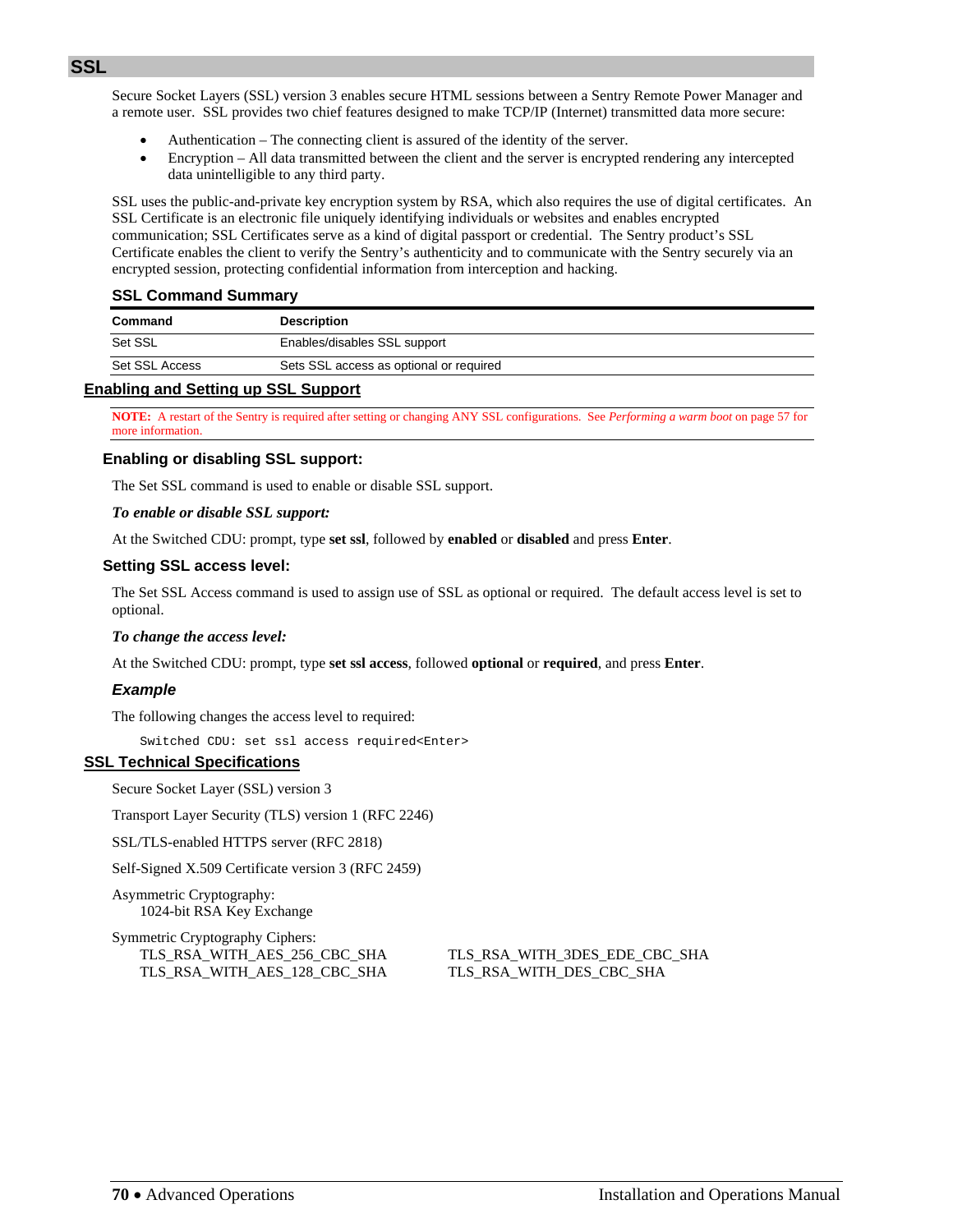<span id="page-70-0"></span>

Secure Shell (SSH) version 2 enables secure network terminal sessions between a Sentry Remote Power Manager and a remote user over insecure network. SSH provides an encrypted terminal sessions with strong authentication of both the server and client, using public-key cryptography and is typically used as a replacement for unencrypted Telnet. In addition to enabling secure network terminal sessions to the Sentry for configuration and power management, the SSH session may be used for secure Pass-Thru connections to attached devices.

SSH requires the configuration and use of a client agent on the client PC. There are many freeware, shareware or forpurchase SSH clients available. Two examples are the freeware client PuTTY and the for-purchase client SecureCRT<sup>®</sup> by VanDyke<sup>®</sup> Software. For configuration and use of these clients, please refer to the applicable software documentation.

## **SSH Command Summary**

| Command            | <b>Description</b>                                     |
|--------------------|--------------------------------------------------------|
| Set SSH            | Enables/disables SSH support                           |
| Set SSH AuthMethod | Enables/disables the SSH server authentication methods |
| Set SSH Port       | Sets the SSH server port number                        |

### <span id="page-70-1"></span>**Enabling and Setting up SSH Support**

**NOTE:** A restart of the Sentry is required after setting or changing ANY SSH configurations. See *[Performing a warm boot](#page-56-0)* on page [57](#page-56-0) for more information.

### **Enabling or disabling SSH support:**

The Set SSH command is used to enable or disable SSH support.

### *To enable or disable SSH support:*

At the Switched CDU: prompt, type **set ssh**, followed by **enabled** or **disabled** and press **Enter**.

### **Changing the SSH server port:**

With SSH support enabled, the SSH server watches and responds to requests on the default SSH port number 22. This port number may be changed using the Set SSH Port command.

### *To change the SSH port:*

At the Switched CDU: prompt, type **set ssh port**, followed by the port number and press **Enter**.

### *Example*

The following changes the SSH port number to 65535:

Switched CDU: set ssh port 65535<Enter>

### **Enabling or disabling SSH server authentication methods:**

The Set SSH Authentication Method command is used to set the method of SSH server authentication. The Sentry SSH server supports two authentication methods for security and validation: Password and Keyboard-Interactive.

For more information on the SSH server authentication methods, see *[Enabling or disabling SSH server authentication](#page-22-1)  [methods:](#page-22-1)* on page [23.](#page-22-1)

### *To enable the SSH authentication methods:*

At the Switched CDU: prompt, type **set ssh authmethod**, followed by **password** or **kbint**, followed by **enabled** or **disabled**, and press **Enter**.

### *Example*

The following example sets the SSH authentication method to keyboard-interactive:

Switched CDU: set ssh authmethod kbint enabled<Enter>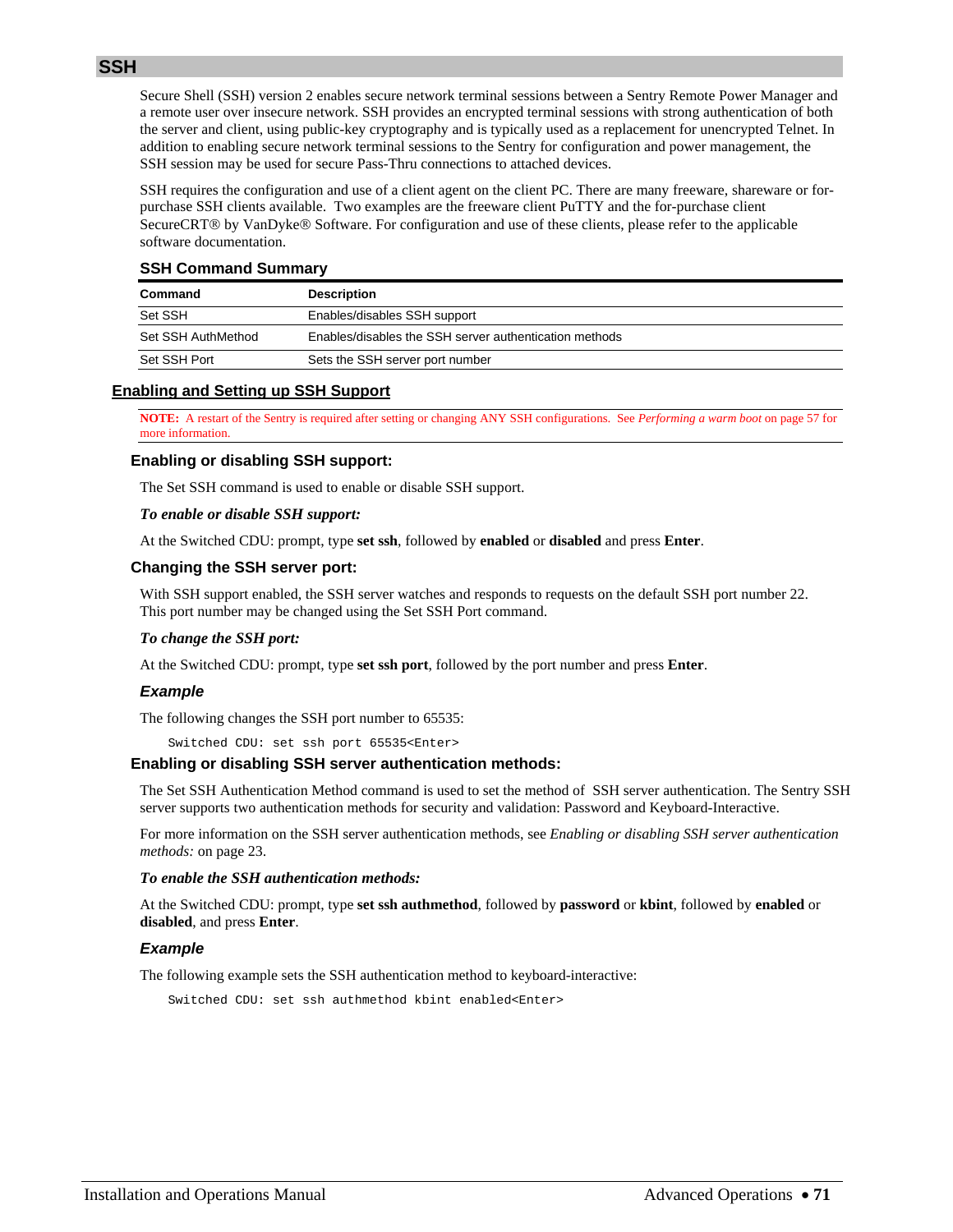# <span id="page-71-0"></span>**SSH Technical Specifications**

Secure Shell (SSH) version 2

Asymmetric Cryptography:

Diffie-Hellman DSA/DSS 512-1024 (random) bits per NIST specification

| AES256-CBC              | RIJNDAEL256-CBC | 3DES-192-CBC     |
|-------------------------|-----------------|------------------|
| $AES192-CBC$            | RIJNDAEL192-CBC | BLOWFISH-128-CBC |
| AES <sub>128</sub> -CBC | RIJNDAEL128-CBC | ARCFOUR-128      |
| Message Integrity:      |                 |                  |
| $HMAC-SHA1-160$         | HMAC-SHA1-96    |                  |
| $HMAC-MD5-128$          | HMAC-MD5-96     |                  |

 Authentication: Username/Password

Session Channel Break Extension (for RS232 Break)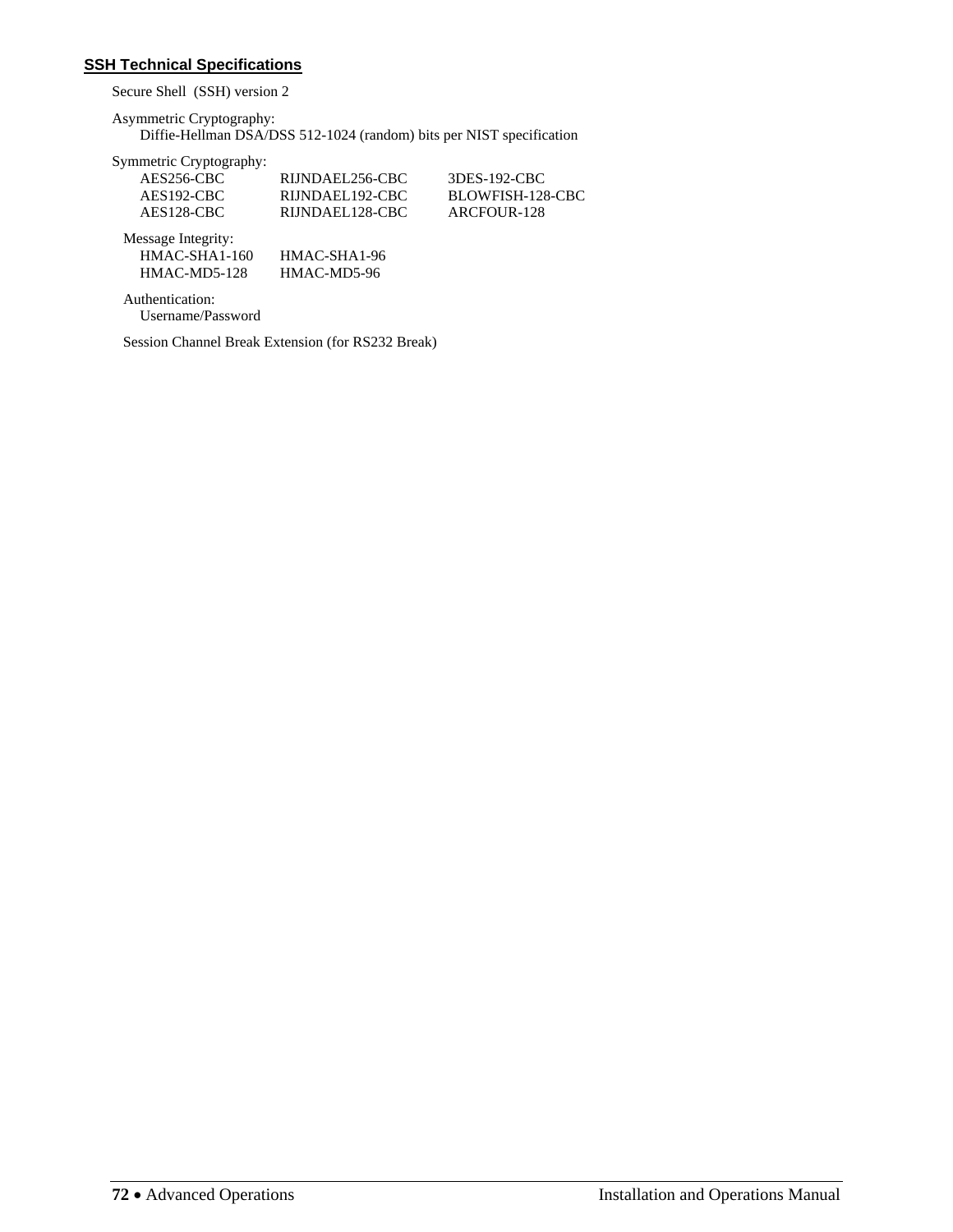## **SNMP/Thresholds**

The Sentry family of products supports the Simple Network Management Protocol (SNMP). This allows network management systems to use SNMP requests to retrieve information and control power for the individual outlets.

The Sentry includes an SNMP v2c agent supporting standard MIB I and MIB II objects. A private enterprise MIB extension (Sentry3 MIB) is also supported to provide remote power control.

See *[SNMP](#page-28-0)* on page [29,](#page-28-0) for information on enabling and configuring SNMP.

### **NOTE:** The default for SNMP support is **Enabled**.

#### **SNMP Command Summary**

| Command             | <b>Description</b>                                                    |
|---------------------|-----------------------------------------------------------------------|
| Set SNMP            | Enables or disables SNMP support                                      |
| Set SNMP Getcomm    | Sets the 'get' community string                                       |
| Set SNMP Setcomm    | Sets the 'set' community string                                       |
| Set SNMP Trapdest   | Sets a destination IP address or hostname for traps                   |
| Set SNMP Traptime   | Sets the delay for steady state condition traps                       |
| Set SNMP IPRestrict | Allows SNMP GET and SET requests from defined traps destinations only |
| Show SNMP           | Displays all SNMP configuration information                           |

### **MIB, OID and Support**

The Sentry SNMP MIB and OID are available on the Server Technology website:

ftp://ftp.servertech.com/pub/SNMP/sentry3

Technical support is available 8:00AM to 5:00 PM Pacific Time, Monday-Friday.

For SNMP Support, email: mibmaster@servertech.com

### **Enabling and Setting up SNMP Support**

Sentry SNMP support must be enabled and configured for access to Sentry3 MIB objects and generation of all Sentry3 traps.

## **Enabling/disabling SNMP support:**

The Sentry SNMP command is used to enable or disable SNMP support.

### *To enable SNMP support:*

At the Switched CDU: prompt, type **set snmp**, followed by **enabled** or **disabled** and press **Enter**.

**NOTE:** A restart of the Sentry is required after enabling or disabling SNMP support. See *[Performing a warm boot](#page-56-0)* on page [57](#page-56-0) for more information.

### **Setting trap destinations:**

The Set SNMP Trapdest1 and Trapdest2 commands are used to set the IP addresses or hostname of SNMP management stations receiving all traps. Sentry supports a maximum of two trap destinations; one must be defined to enable trap generation.

### *To set the trap destination:*

At the Switched CDU: prompt, type **set snmp, trapdest1** or **trapdest2**, the Ipaddress or hostname and press **Enter**.

## *Examples*

The following sets the trap destination 1 to 64.42.31.208:

Switched CDU: set snmp trapdest1 64.42.31.208<Enter>

The following sets the trap destination 2 to snmp.servertech.com:

Switched CDU: set snmp trapdest2 snmp.servertech.com<Enter>

### *To reset the trap destination:*

At the Switched CDU: prompt, type **set snmp, trapdest1** or **trapdest2, 0.0.0.0** and press **Enter**.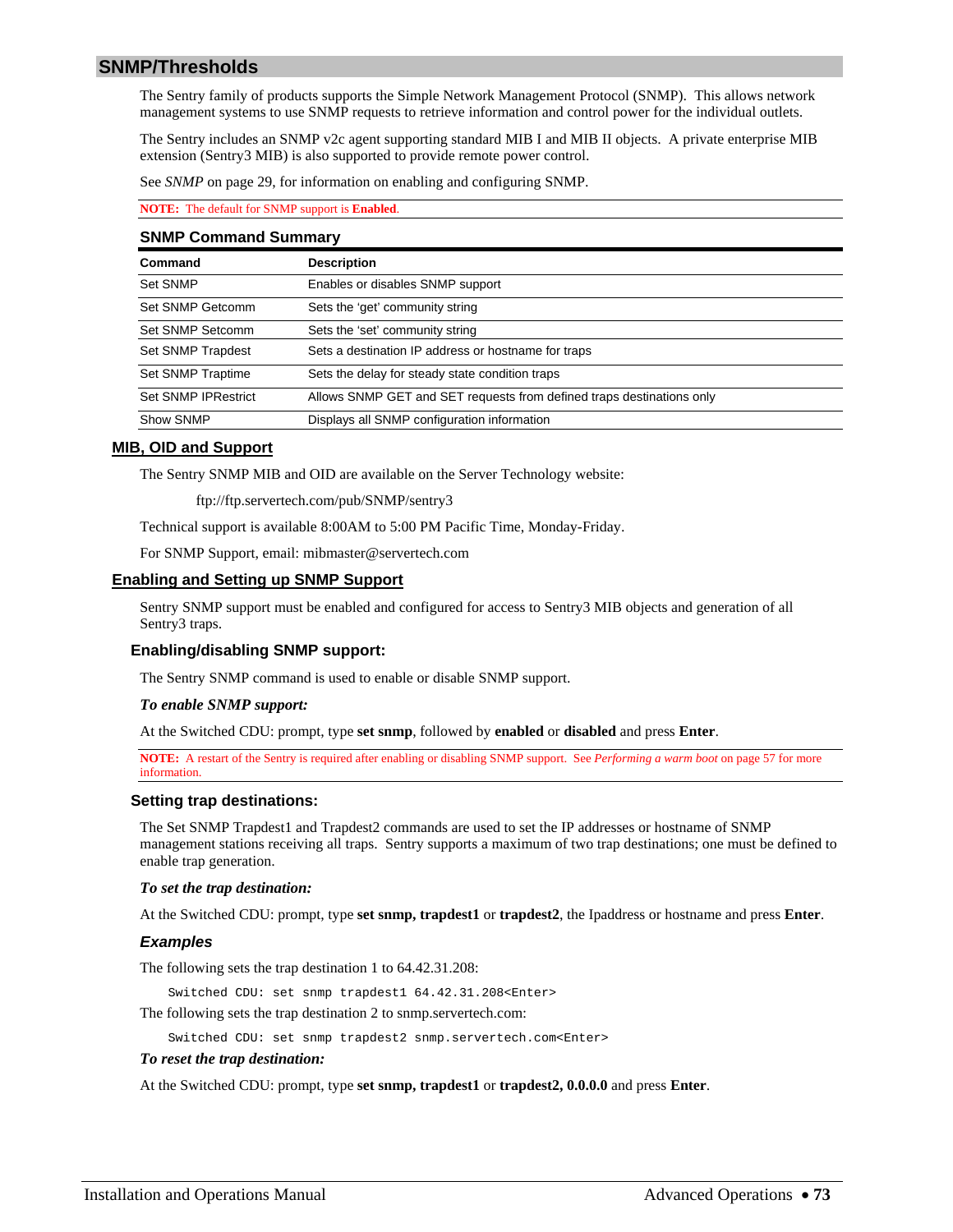## **Setting the trap timer:**

The Set SNMP Traptime command sets the timer period between repeated error-condition traps. The valid range for the timer period is 1 to 65535 (in seconds). The default value for the timer period is 60 seconds.

## *To set the trap timer:*

At the Switched CDU: prompt, type **set snmp traptime**, followed by the timer period and press **Enter**.

## *Example*

The following sets the timer period to 180 seconds:

Switched CDU: set snmp traptime 180<Enter>

### **Setting the Get/Set community strings:**

Sentry supports two SNMP community strings that provide varying levels of access to objects defined in the Sentry3 MIB.

Community strings may be 1 to 24 characters.

## *Setcomm:*

The Setcomm string provides read-write access to sentry3 MIB objects. The default Setcomm string is "private"

## *To set the Setcomm community string:*

At the Switched CDU: prompt, type **set snmp setcomm**, followed by the string and press **Enter**.

## *Getcomm:*

The Getcomm string provides read-only access to sentry3 MIB objects. The default Getcomm string is "public".

## *To set the Getcomm community string:*

At the Switched CDU: prompt, type **set snmp getcomm**, followed by the string and press **Enter**.

## **Setting SNMP IP Restrictions:**

The Set SNMP IP Restrictions command supports SNMP Manager GET and SET requests to only be allowed from the IP addresses of the defined traps destinations.

## *To set SNMP IP Restrictions:*

At the Switched CDU: prompt, type **set snmp iprestrict trapdests** and press **Enter**.

## *To remove SNMP IP Restrictions:*

At the Switched CDU: prompt, type **set snmp iprestrict none** and press **Enter**.

## **Setting the SNMP SysName:**

The Set SNMP SysName command is used to set the SNMP MIB-II SysName object.

## *To set the SysName object:*

At the Switched CDU: prompt, type **set snmp sysname**, followed by the object name and press **Enter**.

## **Setting the SNMP SysLocation:**

The Set SNMP SysLocation command is used to set the SNMP MIB-II SysLocation object.

### *To set the SysLocation object:*

At the Switched CDU: prompt, type **set snmp syslocation**, followed by the object location and press **Enter**.

## **Setting the SNMP SysContact:**

The Set SNMP SysContact command is used to set the SNMP MIB-II SysContact object.

## *To set the SysContact object:*

At the Switched CDU: prompt, type **set snmp syscontact**, followed by the object contact and press **Enter**.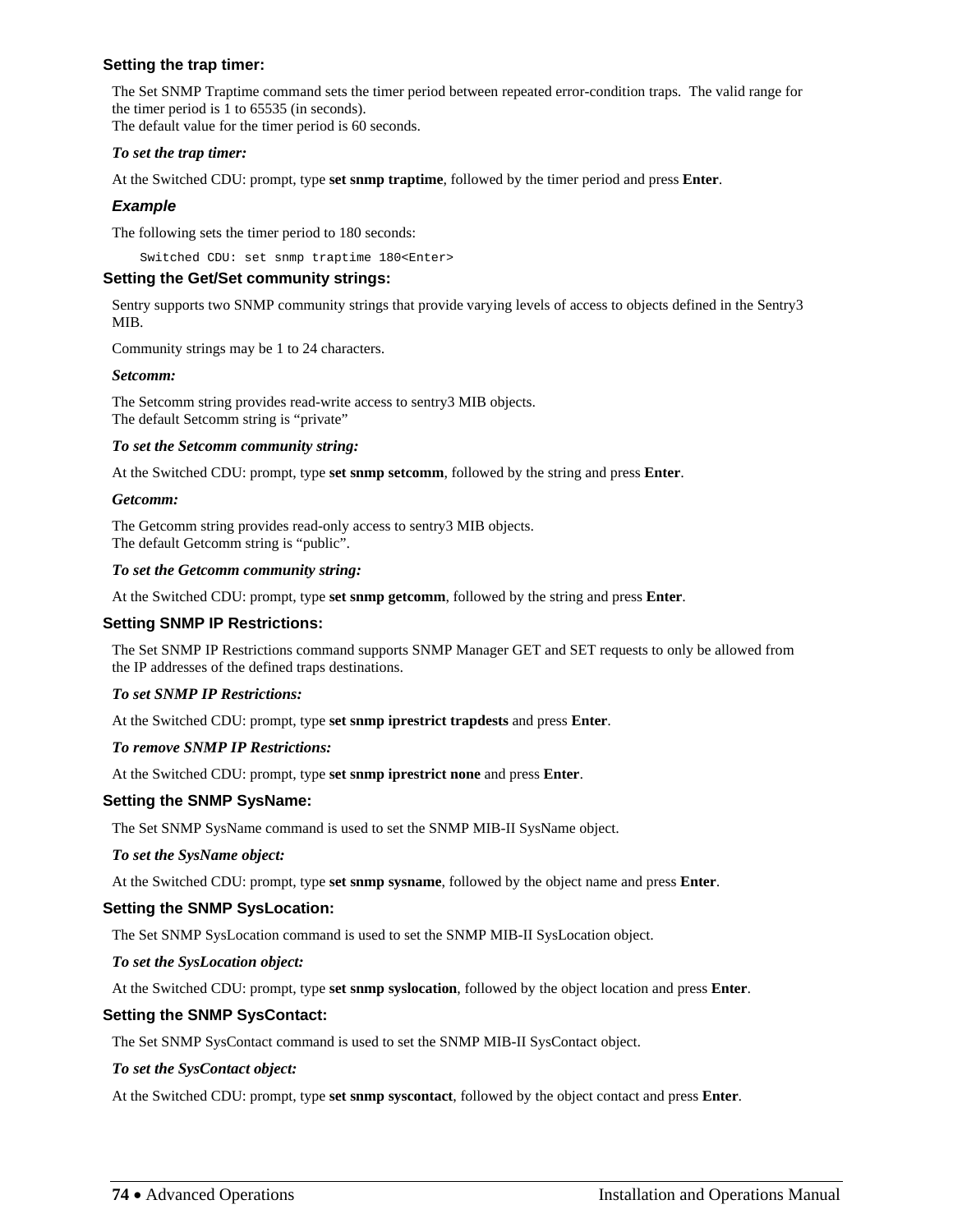## **Setting the Trap community string:**

The Set SNMP Trapcomm command is used to set the community string that is included with all generated traps. This string must be defined to enable trap generation.

The trap community string may be 1 to 24 characters. The default Trapcomm string is "trap".

## *To set the Trapcomm community string:*

At the Switched CDU: prompt, type **set snmp trapcomm**, followed by the string and press **Enter**.

## **Displaying SNMP configuration information:**

The Show SNMP command displays all SNMP configuration information.

- SNMP support status
- SNMP community strings
- Trap timer value
- Trap destinations

## *To display SNMP configuration information:*

At the Switched CDU: prompt, type **show snmp** and press **Enter**.

## *Example*

The following command displays the SNMP configuration information:

```
Switched CDU: show snmp<Enter> 
   SNMP Configuration 
       SNMP: Enabled 
     GET Community String: public<br>SET Community String: private<br>TRAP Community String: trap
      SET Community String:
     TRAP Community String:
     Error Trap Repeat Time (seconds): 180 seconds<br>Trap Destination 1: 64.42.31.208
     Trap Destination 1: 64.42.31.208<br>Trap Destination 2: snmp.servertech.com
      Trap Destination 2:
      IP Restrictions: Trap Destinations Only 
      SysName: No Name
      SysLocation: No Location<br>SysContact: No Contact
      SysContact:
```
## **SNMP Traps**

The Switched CDU supports five types of SNMP traps. Traps are enabled at the Tower (T), Infeed (I), outlet (O), Environmental Monitor (E) or sensor (S) level.

|               | <b>Trap Summary</b> |                                   |  |
|---------------|---------------------|-----------------------------------|--|
| <b>Name</b>   | Level(s)            | <b>Description</b>                |  |
| <b>Status</b> | T, I, O, E, S       | Operational status change         |  |
| Change        | O                   | Control status change             |  |
| Load          |                     | Input load out of limit           |  |
| Temp          | S                   | Temperature is out of range       |  |
| Humid         | S                   | Relative Humidity is out of range |  |

All traps include the Location of the Sentry as defined with the Set Location command.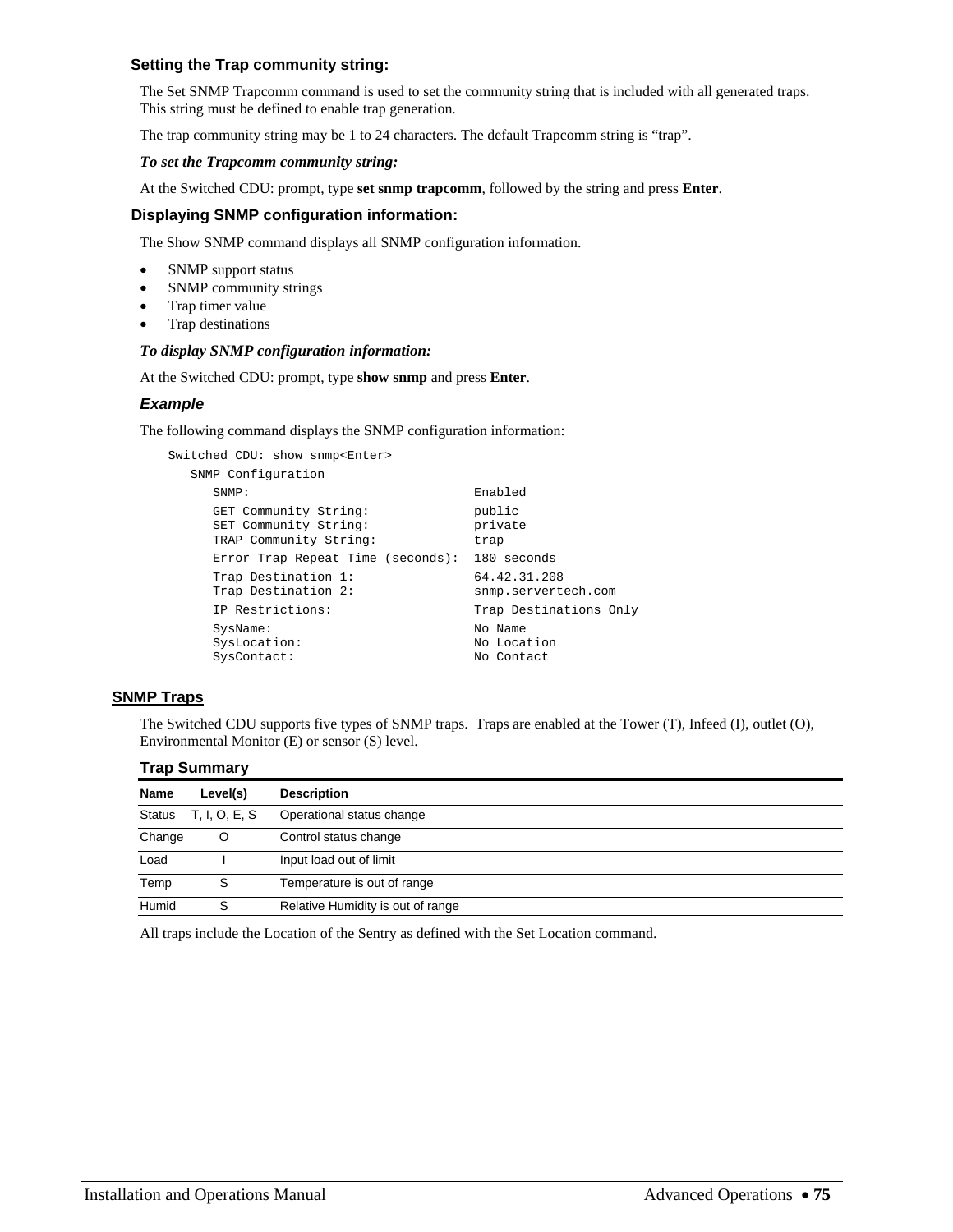## **Status trap**

A Status trap is generated when an error condition occurs on a tower, infeed, Environmental Monitor or individual sensor. Status traps include the reported Status, the Location of the Sentry and identifier and name of the affected tower, infeed, outlet, environmental monitor or sensor.

Any error state generates a Status trap and triggers the trap timer. A new trap is generated at the end of every timer period until the Status returns to a non-error status. All status traps are enabled by default.

## **Tower Status traps**

| <b>Status</b> | Error | <b>Description</b>                       |
|---------------|-------|------------------------------------------|
| Normal        |       | Tower is working correctly               |
| NoComm        | x     | Communication to the tower has been lost |

#### **Infeed Status traps**

| <b>Status</b> | Error | <b>Description</b>                                         |
|---------------|-------|------------------------------------------------------------|
| On            |       | Infeed is on                                               |
| OffError      | x     | Infeed should be on but no current is sensed at the infeed |
| <b>NoComm</b> | x     | Communication to the infeed has been lost                  |

### **Outlet Status traps**

| <b>Status</b> | Error | <b>Description</b>                                         |
|---------------|-------|------------------------------------------------------------|
| On            |       | Outlet is on                                               |
| Off           |       | Outlet is off                                              |
| OnWait        |       | Outlet Status in transition                                |
| OffWait       |       | Outlet Status in transition                                |
| OnError       | x     | Outlet should be off but current is sensed at the outlet   |
| OffError      | x     | Outlet should be on but no current is sensed at the outlet |
| OffFuse       | x     | Outlet should be on but a blown fuse has been detected     |
| <b>NoComm</b> | x     | Communication to the outlet has been lost                  |

### **Environmental Monitor Status traps**

| <b>Status</b> | <b>Description</b><br>Error |                                                          |
|---------------|-----------------------------|----------------------------------------------------------|
| Normal        |                             | Environmental Monitor is working correctly               |
| NoComm        |                             | Communication to the Environmental Monitor has been lost |

## **Temperature/Humidity Sensor Status traps**

| <b>Status</b>                                                       | Error                                                                   | <b>Description</b> |
|---------------------------------------------------------------------|-------------------------------------------------------------------------|--------------------|
| Found                                                               | The sensor has been detected                                            |                    |
| NotFound                                                            | No sensor has been detected                                             |                    |
| Lost                                                                | Sensor initially detected but communication to the sensor has been lost |                    |
| NoComm<br>Communication to the sensor has been lost<br>$\mathsf{x}$ |                                                                         |                    |

**NOTE:** Traps are generated according to a hierarchical architecture, for example, if a Tower Status enters a trap condition, only the Tower Status trap will be generated. Infeed, Outlet, Environmental Monitor or Sensor Status and Temp and Humid traps will be suppressed until the Tower Status returns to Normal.

### **Change trap**

The Change trap is generated for all outlet status changes between any on/off conditions. Change traps include the outlet status, Location of the Sentry, and identifier and name of the affected outlet. For descriptions of the outlet status types, please refer to the prior table.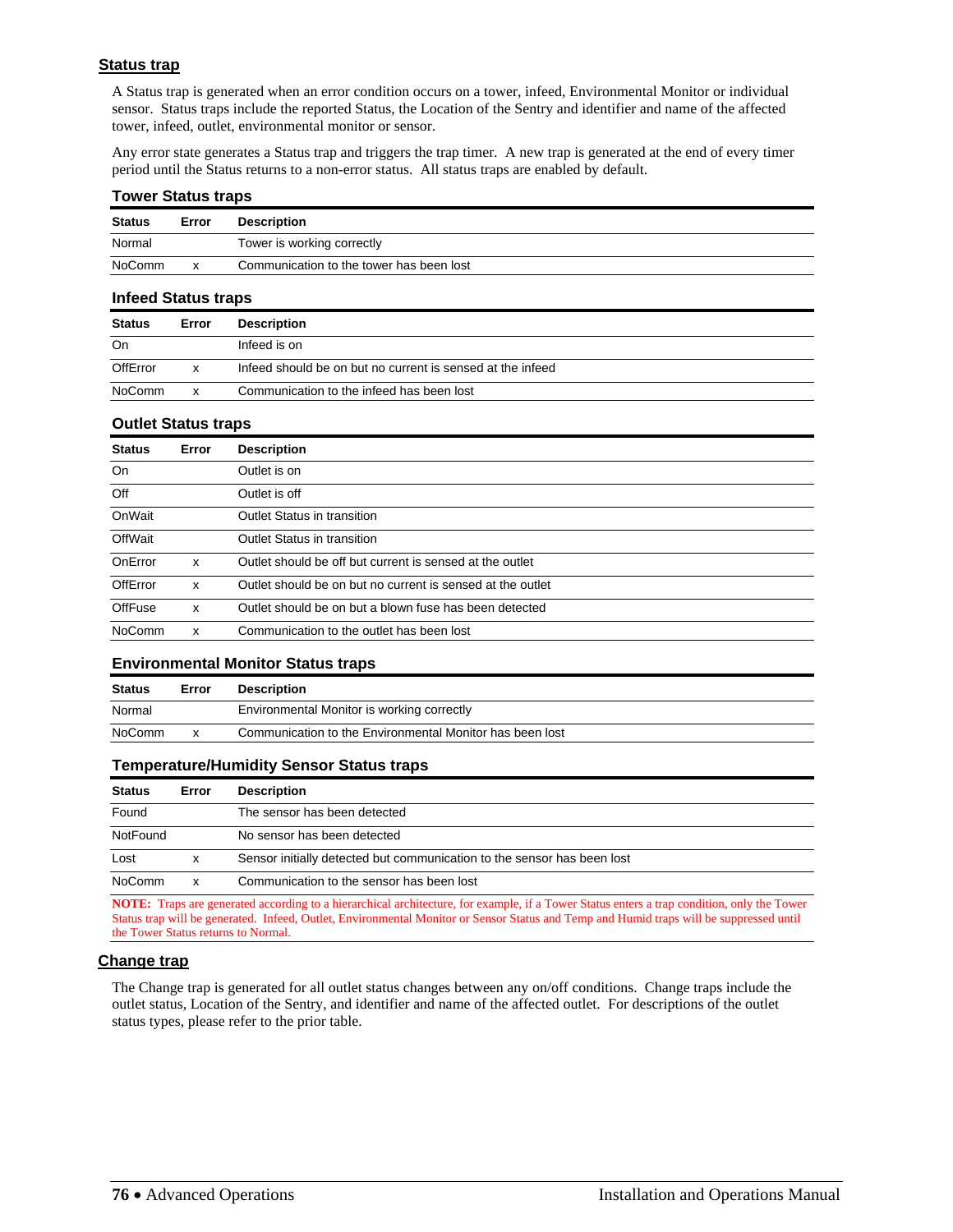## **Load Trap**

The Load trap is generated whenever the total input load on an infeed exceeds a preset threshold. Load traps include the reported input load, load status, Location of the Sentry, and identifier and name of the affected infeed.

Any error state generates a Load trap and triggers the trap timer. A new trap is generated at the end of every timer period until the Load returns to a non-error status.

## **Load traps**

| <b>Status</b> | Error | <b>Description</b>                                              |
|---------------|-------|-----------------------------------------------------------------|
| Normal        |       | Infeed is on and within preset thresholds                       |
| <b>NotOn</b>  |       | Infeed is off                                                   |
| Reading       |       | Non-error state – Load status currently being read              |
| LoadHigh      | x     | Infeed current load exceeds preset threshold                    |
| OverLoad      | x     | Infeed current load exceeds the measurable range for the infeed |
| ReadError     | x     | Unable to read Load status                                      |
| <b>NoComm</b> | x     | Communication to the infeed has been lost                       |

## **Temp Trap**

The Temp trap is generated whenever the temperature on a temperature/humidity sensor is beyond preset thresholds. Temp traps include the reported temperature, temp status, Location of the Sentry, and identifier and name of the affected sensor.

Any error state generates a Temp trap and triggers the trap timer. A new trap is generated at the end of every timer period until the Temp returns to a non-error status.

## **Temp traps**

| <b>Status</b> | Error                                                                           | <b>Description</b>                                                      |  |
|---------------|---------------------------------------------------------------------------------|-------------------------------------------------------------------------|--|
| Normal        | The sensor is working correctly and the temperature is within preset thresholds |                                                                         |  |
| NotFound      |                                                                                 | No sensor has been detected                                             |  |
| Reading       |                                                                                 | Temp status currently being read                                        |  |
| TempLow       | x                                                                               | Temperature at the sensor below preset low threshold                    |  |
| TempHigh      | x                                                                               | Temperature at the sensor exceeds preset high threshold                 |  |
| ReadError     | x                                                                               | Unable to read Temp status                                              |  |
| Lost          | x                                                                               | Sensor initially detected but communication to the sensor has been lost |  |
| <b>NoComm</b> | x                                                                               | Communication to the sensor has been lost                               |  |

## **Humidity Trap**

The Humidity trap is generated whenever the humidity on a temperature/humidity sensor is beyond preset thresholds. Humidity traps include the reported relative humidity, humidity status, Location of the Sentry, and identifier and name of the affected sensor.

Any error state generates a Humidity trap and triggers the trap timer. A new trap is generated at the end of every timer period until the Humidity returns to a non-error status.

### **Humidity traps**

| <b>Status</b> | Error | <b>Description</b>                                                                    |  |
|---------------|-------|---------------------------------------------------------------------------------------|--|
| Normal        |       | The sensor is working correctly and the relative humidity is within preset thresholds |  |
| NotFound      |       | No sensor has been detected                                                           |  |
| Reading       |       | Humidity status currently being read                                                  |  |
| HumidLow      | x     | Relative humidity at the sensor below preset low threshold                            |  |
| HumidHigh     | x     | Relative humidity at the sensor exceeds preset high threshold                         |  |
| ReadError     | x     | Unable to read Humidity status                                                        |  |
| Lost          | x     | Sensor initially detected but communication to the sensor has been lost               |  |
| <b>NoComm</b> | x     | Communication to the sensor has been lost                                             |  |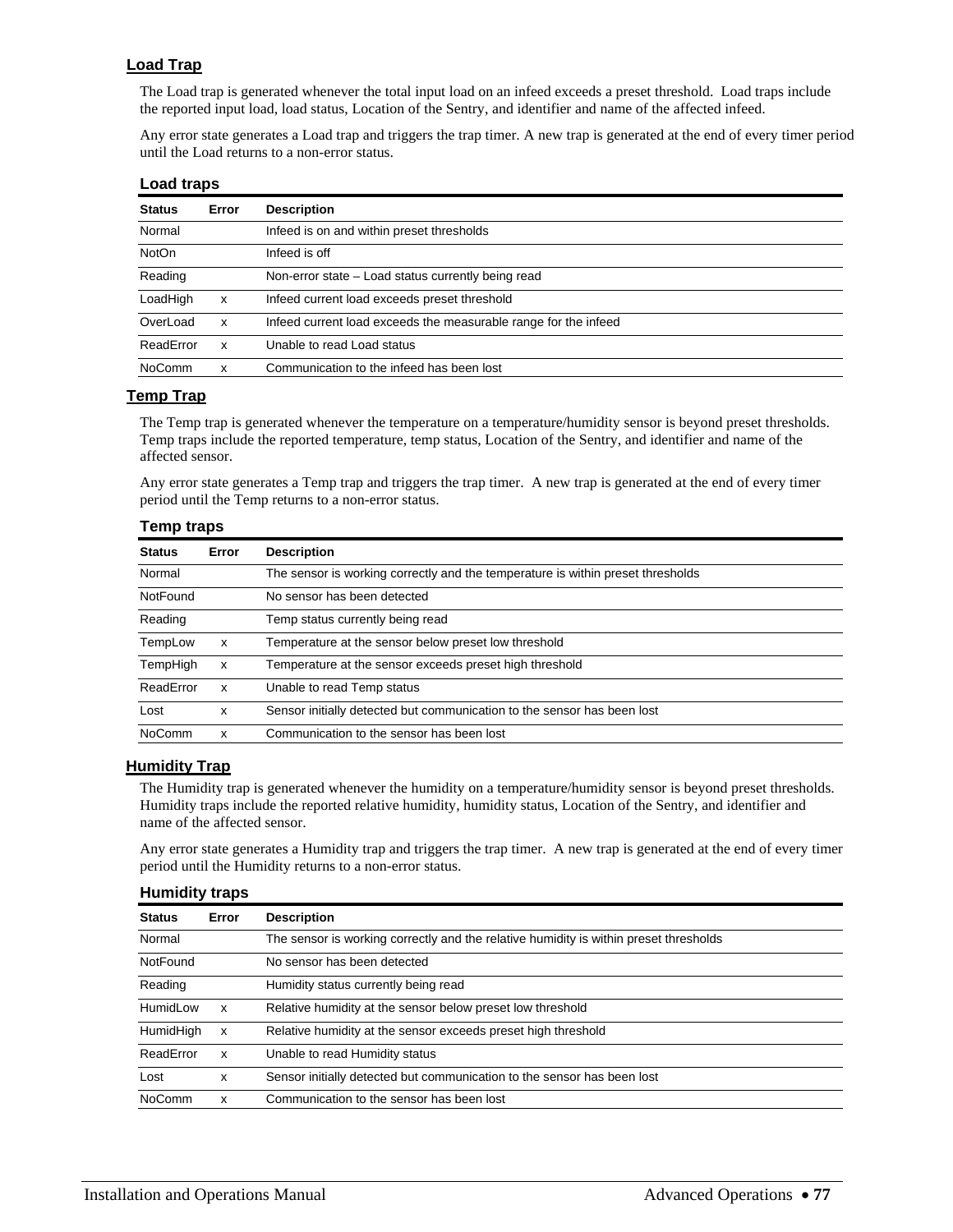# **Configuring Traps**

## **SNMP Trap Command Summary**

| Command                    | <b>Description</b>                                            |
|----------------------------|---------------------------------------------------------------|
| Set Trap Tower Status      | Enables or disables the Tower Status trap                     |
| Set Trap Infeed Status     | Enables or disables the Infeed Status trap off                |
| Set Trap Infeed Load       | Enables or disables the Infeed Load trap                      |
| Set Trap Infeed HighThresh | Sets the Infeed Load trap high limit                          |
| Set Trap Outlet Change     | Enables or disables the Outlet Change trap                    |
| Set Trap Outlet Status     | Enables or disables the Outlet Status trap                    |
| Set Trap EM Status         | Enables or disables the Environmental Monitor Status trap     |
| Set Trap THS Status        | Enables or disables a temperature/humidity sensor Status trap |
| Set Trap THS Temp          | Enables or disables a temperature/humidity sensor Temp trap   |
| Set Trap THS Temp Delta    | Sets temperature recovery delta                               |
| Set Trap THS Temphigh      | Sets a temperature/humidity sensor Temp trap high limit       |
| Set Trap THS Templow       | Sets a temperature/humidity sensor Temp trap low limit        |
| Set Trap THS Humid         | Enables or disables a temperature/humidity sensor Humid trap  |
| Set Trap THS Humidhigh     | Sets a temperature/humidity sensor Humid trap high limit      |
| Set Trap THS Humidlow      | Sets a temperature/humidity sensor Humid trap low limit       |
| <b>Show Traps</b>          | Displays trap configurations                                  |

## **Enabling or Disabling a Status trap:**

The Set Trap … Status command is used to enable or disable Status traps for a Tower, Infeed or Outlet.

#### *To Enable or Disable a Status trap:*

At the Switched CDU: prompt, type **set trap** (**tower**, **infeed, outlet**, **em** or **ths**) **status**, followed by the tower, infeed or outlet name, and **on** or **off**.Press **Enter**, or\

Type **set trap** (**tower**, **infeed, outlet**, **em** or **ths**) **Status all**, followed by **on** or **off** and press **Enter**.

#### *Examples*

The following command enables the Status trap for the first tower, using the tower's absolute name:

Switched CDU: set trap tower status .a on<Enter>

The following command enables the Status trap for the tower named Florida\_HQ\_1:

Switched CDU: set trap tower status Florida\_HQ\_1 on<Enter>

**NOTE:** Enabling lower hierarchical traps automatically enables traps of higher hierarchical value: i.e. enabling an Outlet Status trap automatically enables the Infeed and Tower Status traps for that outlet. Conversely, if a Tower Status trap is disabled, all associated Infeed Status & Load and Outlet Status traps will be disabled.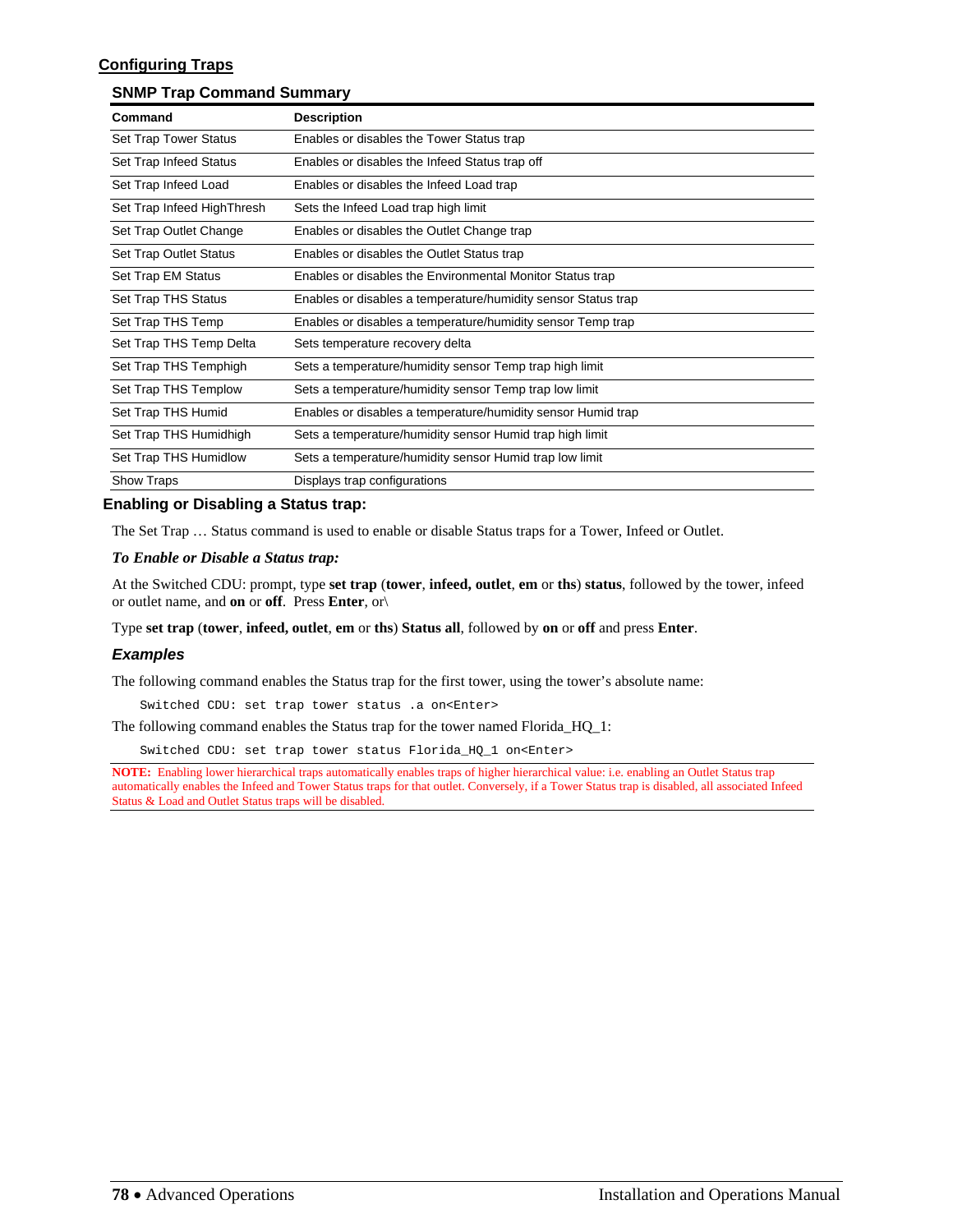## **Enabling or Disabling a Load trap:**

The Set Trap Infeed Load command is used to enable or disable an Infeed Load trap.

### *To Enable or Disable a Load trap:*

At the Switched CDU: prompt, type **set trap infeed load**, followed by the infeed name, and **on** or **off**.Press **Enter**, or

Type **set trap infeed load all**, followed by **on** or **off** and press **Enter**.

## *Examples*

The following command enables the Load trap for second infeed on the first tower, using the infeed's absolute name:

Switched CDU: set trap infeed load .AB on<Enter>

The following command disables the Load trap for all infeeds:

Switched CDU: set trap infeed load all off<Enter>

**NOTE:** Enabling lower hierarchical traps automatically enables traps of higher hierarchical value: i.e. enabling an Infeed Load trap automatically enables the Infeed and Tower Status traps for that infeed.

### **Setting the Infeed Load limit:**

The Set Trap Infeed Loadhigh command is used to set the upper load limits for an input feed.

#### *To set the infeed load limit:*

At the Switched CDU: prompt, type **set trap infeed loadhigh**, followed by the infeed name, and a value from 0 to 255 in amperes. Press **Enter**.

## *Example*

The following command sets the infeed load limit for the second infeed on the first tower to 25 amperes, using the infeed's absolute name:

Switched CDU: set trap infeed loadhigh .ab 25<Enter>

## **Enabling or Disabling a Change trap:**

The Set Trap Outlet Change command is used to enable or disable an Outlet Change trap.

#### *To Enable or Disable a Change trap:*

At the Switched CDU: prompt, type **set trap outlet change**, followed by the outlet name and **on** or **off**.Press **Enter**, or

Type **set trap outlet change all**, followed by **on** or **off** and press **Enter**.

### *Example*

The following command enables the Change trap for the third outlet on the first infeed of the second tower, using the outlet's absolute name:

Switched CDU: set trap outlet change .ba3 on<Enter>

## **Enabling or Disabling the Temp trap:**

The Set Trap THS Temp command is used to enable or disable the Temp trap.

#### *To Enable or Disable the Temp trap:*

At the Switched CDU: prompt, type **set trap ths temp**, followed by the sensor name and **on** or **off**. Press **Enter**.

### *Example*

The following command enables the Temp trap for the first temperature-humidity sensor:

Switched CDU: set trap ths temp .al on<Enter>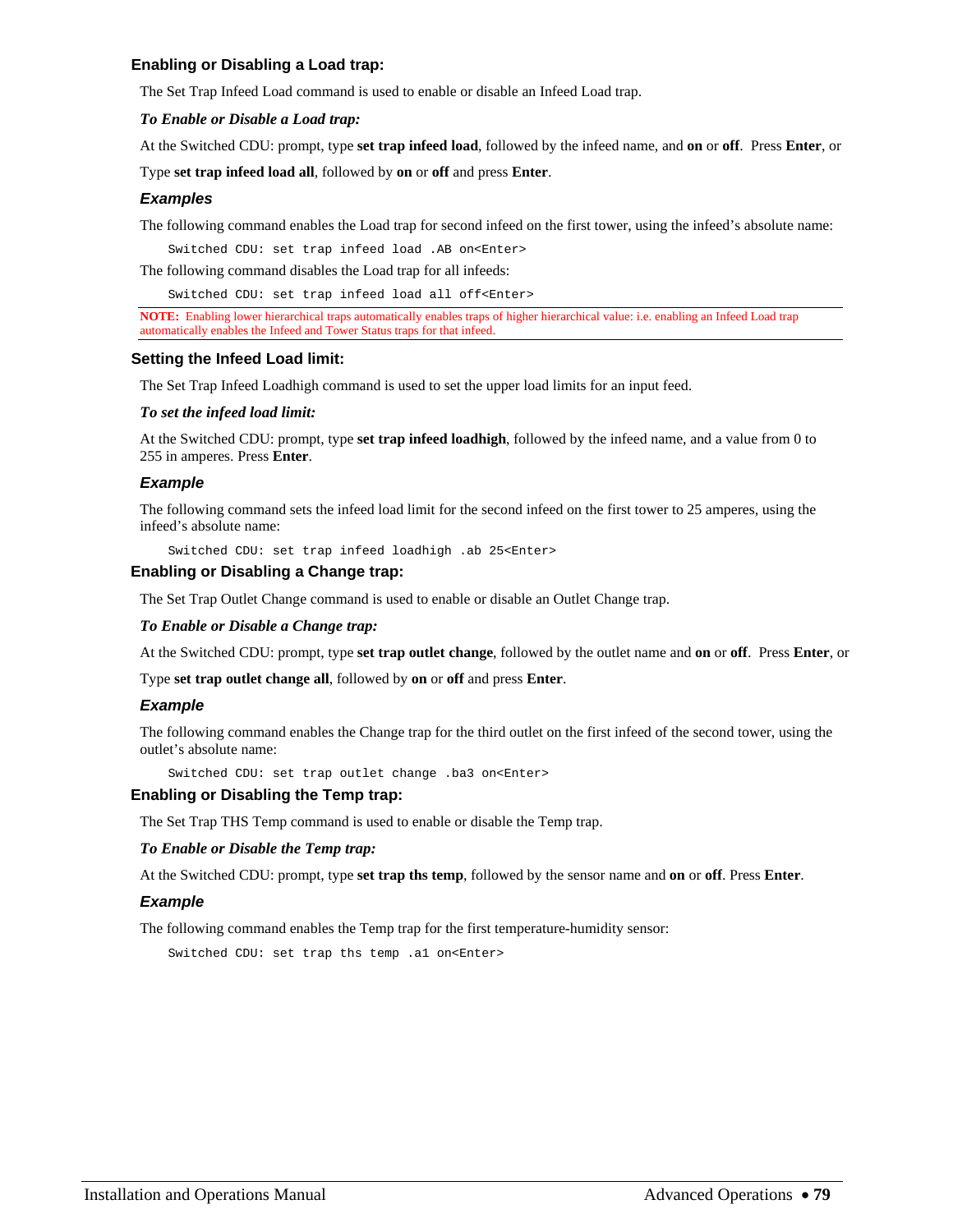## **Setting the Temperature sensor threshold limits:**

The Set Trap THS Templow and Set Trap THS Temphigh commands are used to set the lower and upper threshold limits for the Temperature sensor.

## *To set the Temperature threshold limits:*

At the Switched CDU: prompt, type **set trap ths**, **templow** or **temphigh**, followed by the sensor name and a value from 0 to 123 in degrees Celsius. Press **Enter**.

## *Example*

The following command sets the second temperature high threshold limit to 95:

Switched CDU: set trap ths temphigh .a2 95<Enter>

## **Configuring Temperature Recovery Delta:**

The Temperature Recovery Delta command allows configuration of the number of degrees of change needed to recover from a temperature alarm.

For more information about the Temperature Recovery Delta, see *[Configuring Temperature Recovery Delta:](#page-29-0)* on page [30](#page-29-0).

## *To configure the temperature recovery delta:*

At the Switched CDU: prompt, type **set event temp tempdelta**, followed by the sensor name, the number of degrees for the recovery delta, and press **Enter**.

## *Example*

The following command configures the recovery delta at 2 degrees Fahrenheit for temperature/humidity sensor .A1:

Switched CDU: event temp tempdelta temp\_humid\_sensor\_A1 2<Enter>

## **Enabling or Disabling the Humid trap:**

The Set Trap THS Humid command is used to enable or disable the Humid trap.

### *To Enable or Disable the Humid trap:*

At the Switched CDU: prompt, type **set trap ths humid**, followed by the sensor name and **on** or **off**. Press **Enter**.

### *Example*

The following command enables the Humid trap for the first temperature-humidity sensor:

Switched CDU: set traps ths humid .a1 on<Enter>

### **Setting the Humidity sensor threshold limits:**

The Set Trap THS Humidlow and Set Trap THS Humidhigh commands are used to set the lower and upper threshold limits for the Humidity sensor.

### *To set the Humidity threshold limits:*

At the Switched CDU: prompt, type **set trap ths**, **humidlow** or **humidhigh**, followed by the sensor name and a value from 0 to 100 in percentage of relative humidity. Press **Enter**.

## *Example*

The following command sets the first humidity sensor low threshold limit to 5:

Switched CDU: set trap ths humidlow .a1 5<Enter>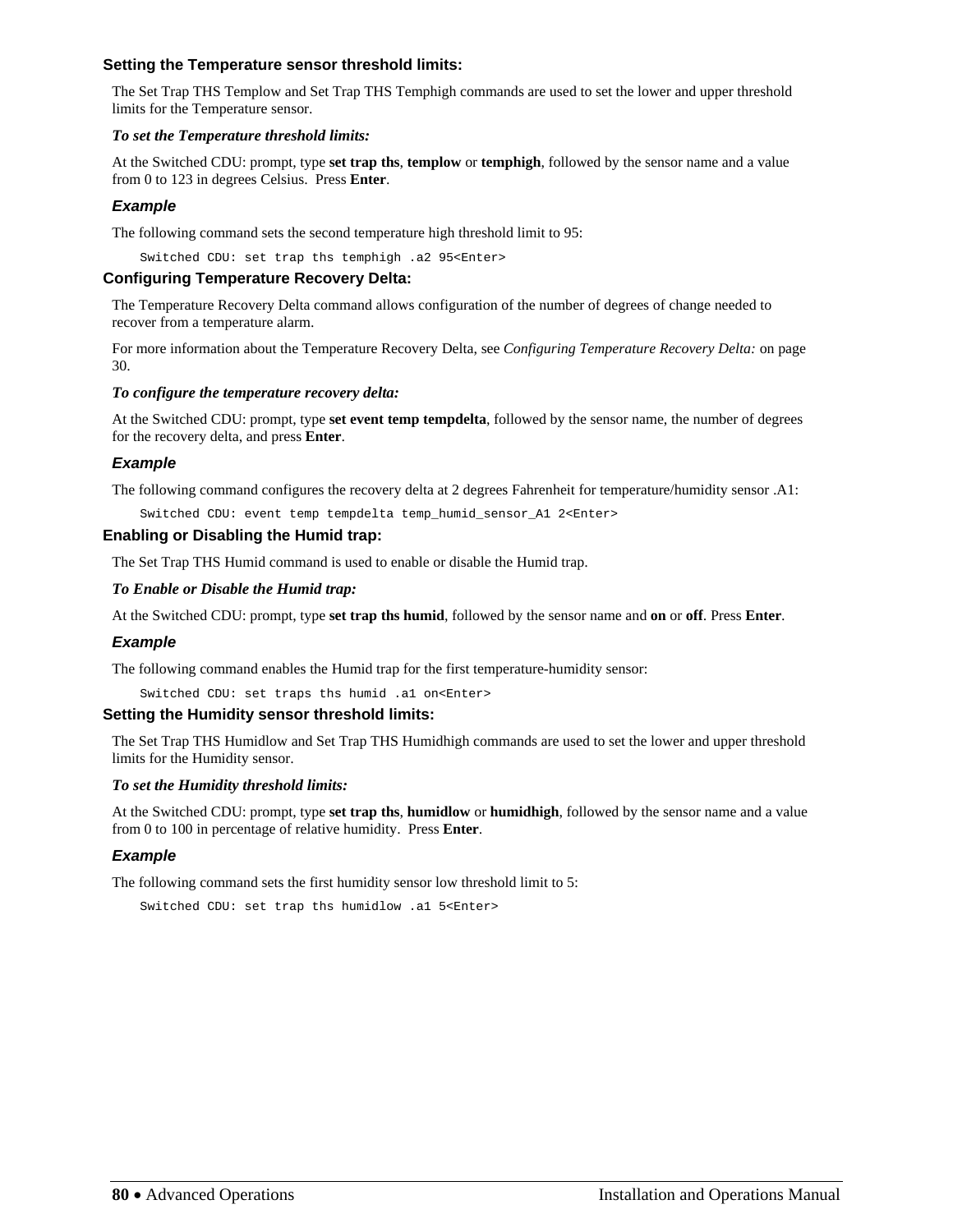# **Displaying trap configuration information:**

The Show Traps command displays information about all traps.

## *To display trap information:*

At the Switched CDU: prompt, type **show traps** and press **Enter**.

## *Example*

The following command requests trap configuration information:

| Switched CDU: show traps <enter></enter>                                                                             |                                                                                                                                              |                                                                                                                   |                                                                                                              |                                                                                                                             |  |
|----------------------------------------------------------------------------------------------------------------------|----------------------------------------------------------------------------------------------------------------------------------------------|-------------------------------------------------------------------------------------------------------------------|--------------------------------------------------------------------------------------------------------------|-----------------------------------------------------------------------------------------------------------------------------|--|
| Tower trap configuration:                                                                                            |                                                                                                                                              |                                                                                                                   |                                                                                                              |                                                                                                                             |  |
| Tower<br>ΙD                                                                                                          | Tower<br>Name                                                                                                                                | Status<br>Trap                                                                                                    |                                                                                                              |                                                                                                                             |  |
| . A<br>. В                                                                                                           | Florida_HQ_1<br>Florida_HQ_2                                                                                                                 | ON<br>ON                                                                                                          |                                                                                                              |                                                                                                                             |  |
|                                                                                                                      | More $(Y/\text{es } N/\text{o})$ : y                                                                                                         |                                                                                                                   |                                                                                                              |                                                                                                                             |  |
|                                                                                                                      | Input feed trap configuration:                                                                                                               |                                                                                                                   |                                                                                                              |                                                                                                                             |  |
| Input<br>Feed ID                                                                                                     | Input<br>Feed Name                                                                                                                           | Status<br>Trap                                                                                                    | Load<br>Trap                                                                                                 | High<br>Load                                                                                                                |  |
| . AA<br>. $BA$                                                                                                       | HQ_1_Infeed_A<br>HQ_2_Infeed_A                                                                                                               | ON<br>ON                                                                                                          | ON<br>ON                                                                                                     | 255 A<br>255 A                                                                                                              |  |
|                                                                                                                      | More (Y/es $N$ /o): y                                                                                                                        |                                                                                                                   |                                                                                                              |                                                                                                                             |  |
|                                                                                                                      | Outlet trap configuration:                                                                                                                   |                                                                                                                   |                                                                                                              |                                                                                                                             |  |
| Outlet<br>ΙD                                                                                                         | Outlet<br>Name                                                                                                                               | Stats<br>Trap                                                                                                     | Change<br>Trap                                                                                               |                                                                                                                             |  |
| .AA1<br>.AA2<br>.AA3<br>.AA4<br>.AA5<br>.AA6<br>.AA7<br>.AA8<br>AB1<br>AB2<br>AB3<br>AB4<br>AB5<br>AB6<br>AB7<br>AB8 | DataServer 1<br>WebServer 1<br>FileServer_1<br>More $(Y/\text{es } N/\text{o})$ : y                                                          | ON<br><b>ON</b><br>ON<br>ON<br>ON<br>ON<br>ON<br>ON<br>ON<br>ON<br>ON<br><b>ON</b><br>ON<br>ON<br>ON<br><b>ON</b> | OFF<br>OFF<br>OFF<br>OFF<br>OFF<br>OFF<br>OFF<br>OFF<br>OFF<br>OFF<br>OFF<br>OFF<br>OFF<br>OFF<br>OFF<br>OFF |                                                                                                                             |  |
|                                                                                                                      | Environmental Monitor .A trap configuration:                                                                                                 |                                                                                                                   |                                                                                                              |                                                                                                                             |  |
|                                                                                                                      | Name: Florida_HQ_1<br>Status Trap: ON                                                                                                        |                                                                                                                   |                                                                                                              |                                                                                                                             |  |
|                                                                                                                      | Temperature/Humidity Sensor .A1                                                                                                              |                                                                                                                   |                                                                                                              | Temperature/Humidity Sensor .A2                                                                                             |  |
|                                                                                                                      | Name: Temp_Humid_Sensor_Al<br>Status Trap: ON<br>Temp Trap: ON<br>Low: 31<br>Deg.F<br>High: 253 Deg.F<br>Delta: 5<br>Deg.F<br>Humid Trap: ON |                                                                                                                   | Status Trap: ON                                                                                              | Name: T/H2_Florida_HQ_1<br>Temp Trap: ON<br>Low: $32$<br>Deg.F<br>High: 253<br>Deg.F<br>Delta: 2<br>Deg.F<br>Humid Trap: ON |  |
|                                                                                                                      | Low: $5$<br>% RH<br>$High: 100$ % RH                                                                                                         |                                                                                                                   |                                                                                                              | Low: 0<br>% RH<br>High: 100 % RH                                                                                            |  |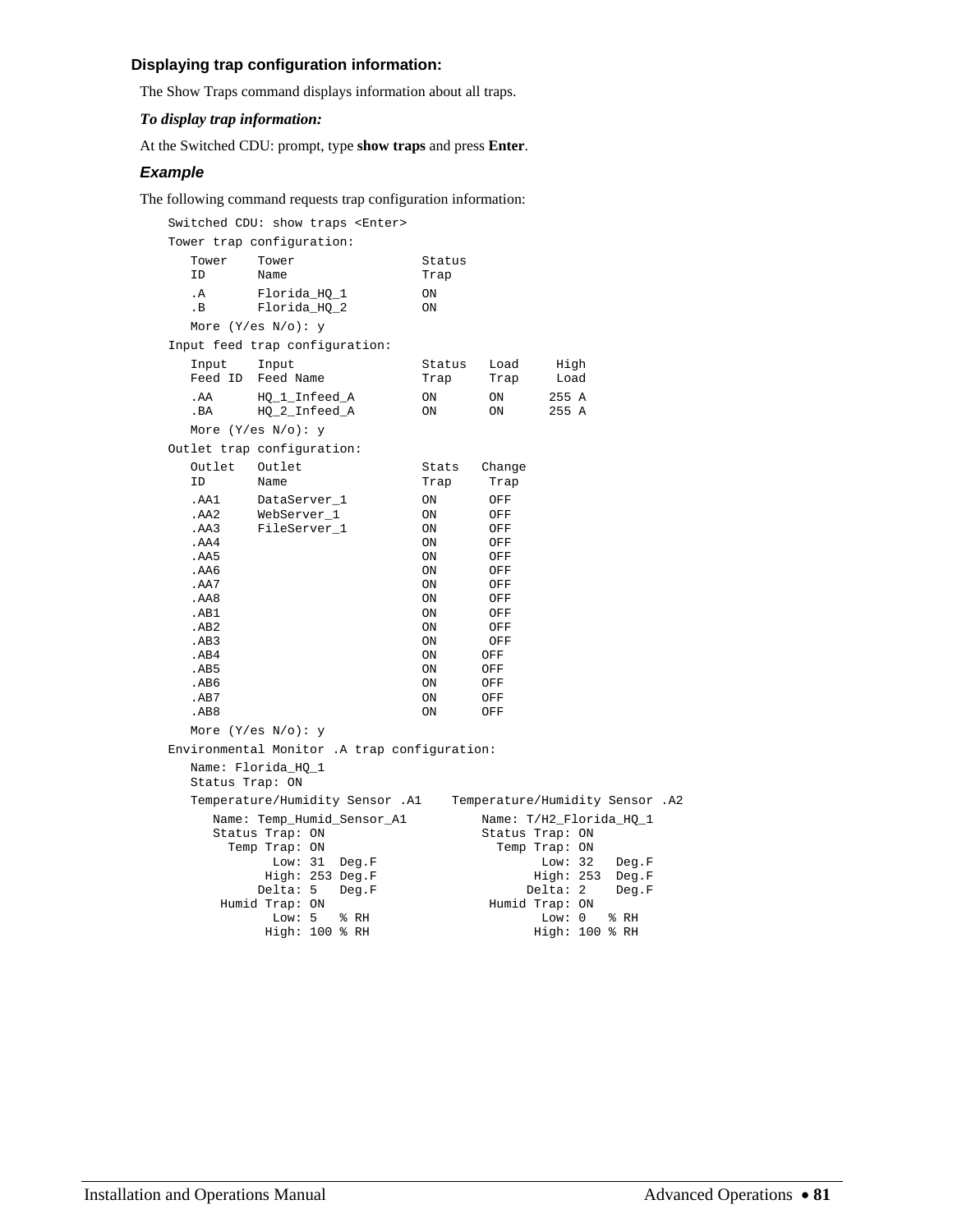The Sentry family of products supports Lightweight Directory Access Protocol (LDAP) Version 3. This support enables authentication with LDAP servers; user accounts do not need to be individually created locally on each Sentry device.

This allows administrators to pre-define and configure (in each Sentry product, and in the LDAP server) a set of necessary LDAP Groups, and access rights for each. User's access rights can then be assigned or revoked simply by making the user a member of one-or-more pre-defined Sentry LDAP Groups. User accounts can be added, deleted, or changed in the LDAP server without any changes needed on individual Sentry products.

Sentry LDAP support has been tested in the following environments:

- Microsoft Active Directory (MSAD)
- Novell eDirectory (eDir)
- OpenLDAP

## **LDAP Command Summary**

| Command                    | <b>Description</b>                                                                        |
|----------------------------|-------------------------------------------------------------------------------------------|
| Add GrouptoLDAP            | Grants an LDAP group access to one or more groups                                         |
| <b>Add OutlettoLDAP</b>    | Grants an LDAP group access to one or more outlets                                        |
| <b>Add PorttoLDAP</b>      | Grants an LDAP group access to one or more serial ports                                   |
| Create LDAPGroup           | Adds an LDAP group name                                                                   |
| Delete GroupfromLDAP       | Removes access to one or more groups for an LDAP group                                    |
| Delete OutlettoLDAP        | Removes access to one or more outlets for an LDAP group                                   |
| Delete PortfromLDAP        | Removes access to one or more serial ports for an LDAP group                              |
| List LDAPGroup             | Displays all accessible outlet/groups/ports for an LDAP group                             |
| List LDAPGroups            | Displays privilege levels for all LDAP groups                                             |
| Ping                       | Verifies proper DNS configuration by name resolution                                      |
| Remove LDAPGroup           | Deletes an LDAP group name                                                                |
| Set Authorder              | Specifies the authentication order for each new session attempt                           |
| Set DNS                    | Sets the IP address of the Domain Name server                                             |
| Set LDAP Bind              | Specifies the LDAP bind request password type                                             |
| Set LDAP BindDN            | Specifies the user account Fully-Qualified Distinguished Name (FQDN) for binds            |
| Set LDAP BindPW            | Specifies the user account password for binds                                             |
| Set LDAP GroupAttr         | Specifies the user class distinguished name (DN) or names of groups a user is a member of |
| Set LDAP GroupType         | Specifies the data type for the Set LDAP GroupAttr command                                |
| Set LDAP Host              | Sets the IP address or hostname of the Directory Services server                          |
| Set LDAP Port              | Sets the LDAP server port number                                                          |
| Set LDAP UserBaseDN        | Sets the base distinguished name (DN) for the username search at login                    |
| <b>Set LDAP UserFilter</b> | Sets the filter used for the username search at login                                     |
| <b>Set LDAP UseTLS</b>     | Enables/disables LDAP over TLS/SSL support                                                |
| Set LDAP                   | Enables/disables LDAP support                                                             |
| Set LDAPGroup Access       | Sets the access level for an LDAP group                                                   |
| Set LDAPGroup Envmon       | Grants or removes privileges to view input and environmental monitoring status            |
| Show LDAP                  | Displays LDAP configurations                                                              |
| <b>Show Network</b>        | Displays network configuration information                                                |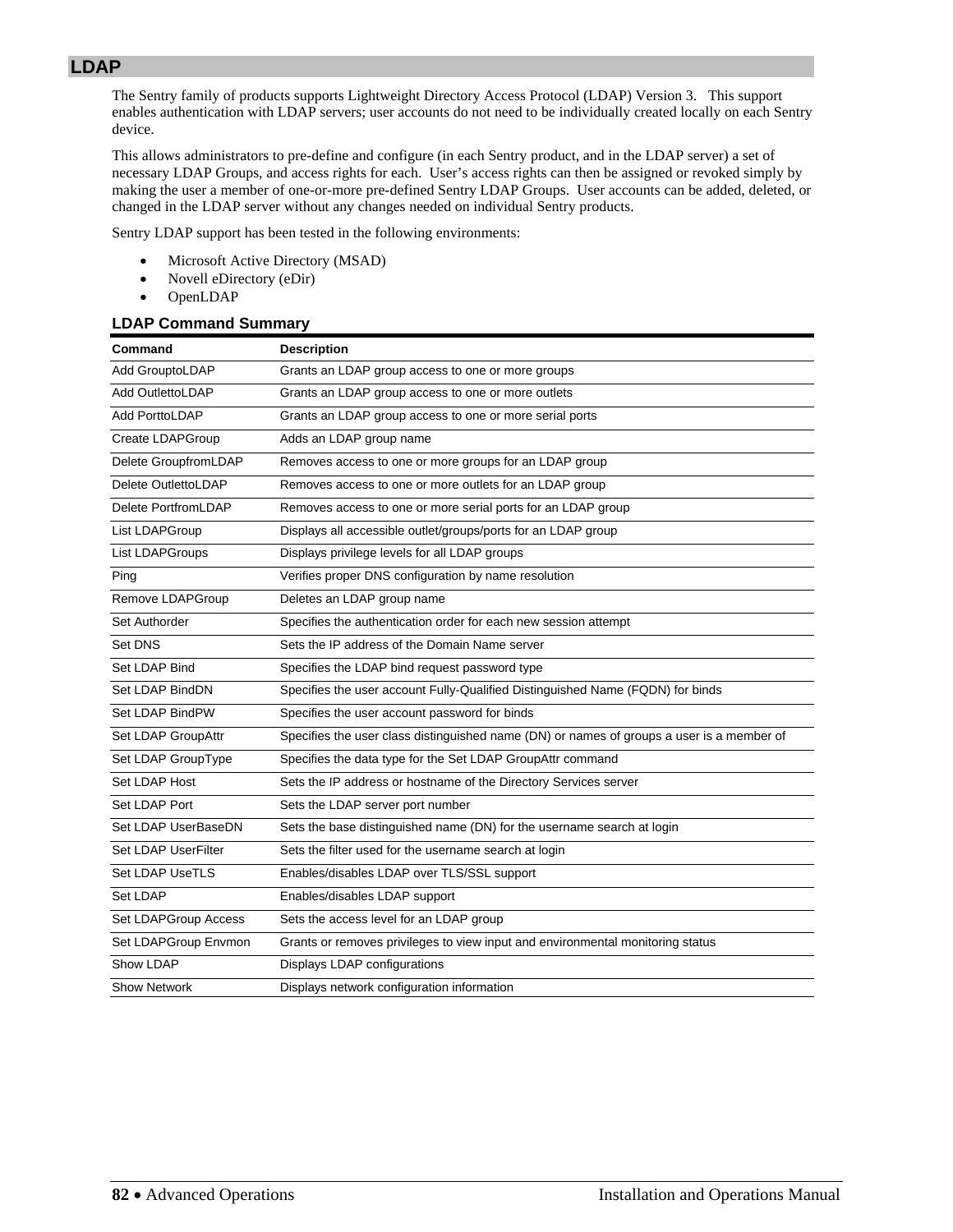## **Enabling and Setting up LDAP Support**

There are a few configuration requirements for properly enabling and setting up LDAP support. Below is an overview of the minimum requirements.

Directory Services server configuration requirements:

- 1. Define at least one LDAP group.
- 2. Assign users to that LDAP group.

Sentry configuration requirements:

- 1. Enable LDAP support.
- 2. Define the IP address and domain component of at least one Directory Services server.
- 3. Set the LDAP bind request method being utilized by the Directory Services server.
- 4. Define the IP address of at least one DNS server.
- 5. Test DNS server configuration using Sentry 'ping' support.
- 6. Define at least one LDAP group and assign access rights for that group.

**NOTE:** LDAP group names on the Directory Service server and the Sentry must match.

#### **Enabling and disabling LDAP support:**

The Set LDAP command is used to enable or disable LDAP support.

*To enable or disable LDAP support:* 

At the Switched CDU: prompt, type **set ldap**, followed by **enabled** or **disabled** and press **Enter**.

#### **Setting the LDAP host address:**

The Set LDAP Host command sets the TCP/IP address of the Directory Services server.

#### *To set the LDAP host address:*

At the Switched CDU: prompt, type **set ldap**, followed by **host1** or **host2** and the Directory Services server's IP address or hostname. Press **Enter**.

#### *Examples*

The following command sets the primary Directory Services server IP address to 98.76.54.32:

Switched CDU: set ldap host1 98.76.54.32<Enter>

The following command sets the secondary Directory Services server hostname to ldap.servertech.com:

Switched CDU: set ldap host2 ldap.servertech.com<Enter>

### **Changing the LDAP server port:**

The Set LDAP Port command sets the port to which the Sentry sends LDAP requests to on the previously defined LDAP server. The default port is 389.

#### *To change the LDAP server port:*

At the Switched CDU: prompt, type **set ldap port**, followed by the port number and press **Enter**.

### *Example*

The following command sets the LDAP server port number to 8888:

Switched CDU: set ldap port 8888<Enter>

### **Enabling and disabling LDAP over TLS/SSL support:**

The Set LDAP UseTLS command is used to enable or disable LDAP over TLS/SSL support.

### *To enable or disable LDAP over TLS/SSL support:*

At the Switched CDU: prompt, type **set ldap usetls**, followed by **yes** or **no** and press **Enter**.

**NOTE:** If LDAP Over TLS/SSL is enabled, MD5 binding is disabled.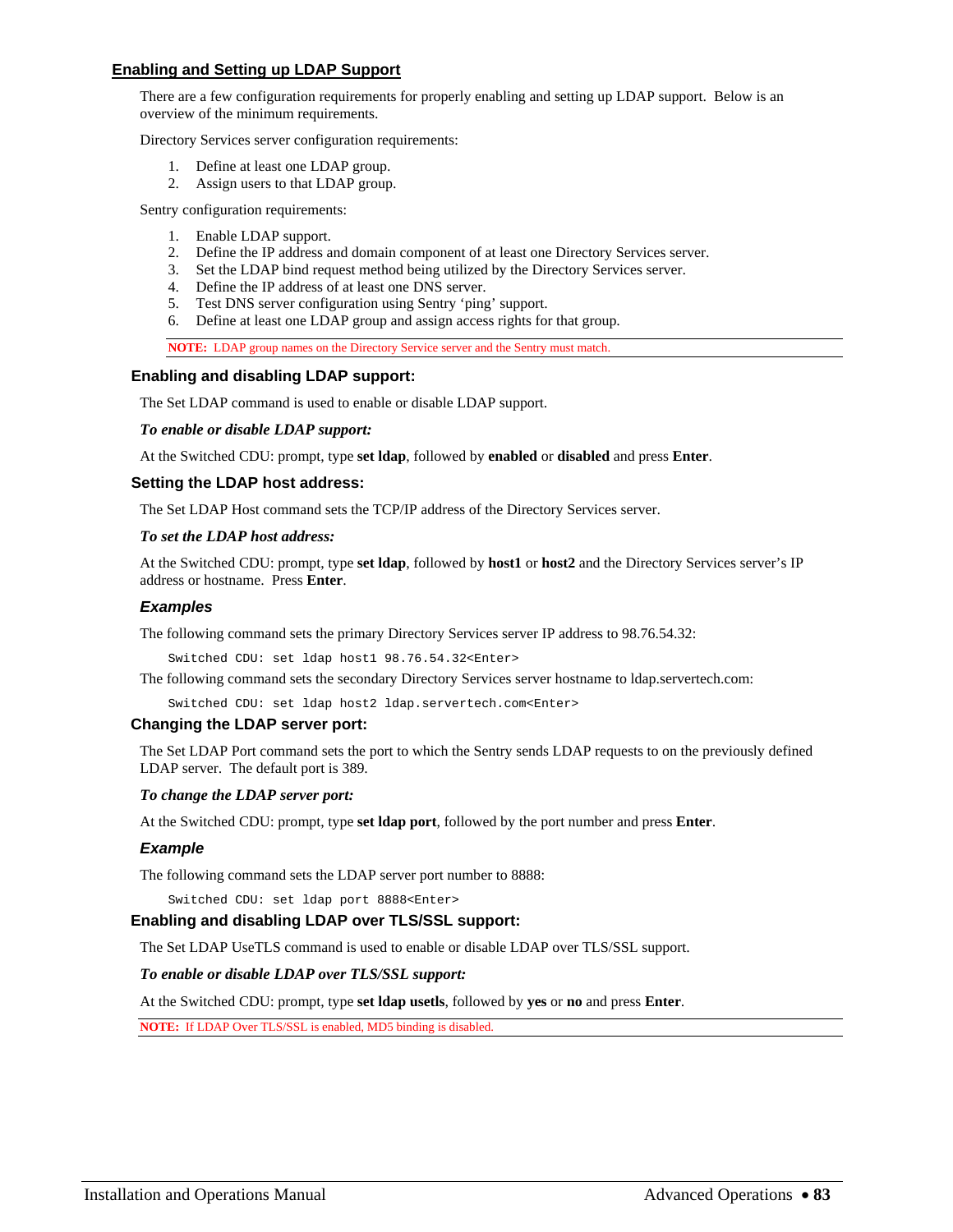## **Setting the LDAP bind password type:**

The Set LDAP Bind command sets the password type used in the bind requests. The Sentry supports two standard LDAP bind methods: Simple and MD5.

The Simple method uses unencrypted delivery of a username-password over the network to the Active Directory server for authentication.

The MD5 digest method provides much stronger protection using 1-way hash encoding that never transmits the username-password over the network.

**NOTE:** Windows 2000 supports only Simple binding. Windows 2003 supports both Simple binding and MD5 binding.

#### *To set the bind password type:*

At the Switched CDU: prompt, type **set ldap bind**, followed by **simple** and press **Enter**.

**NOTE:** If MD5 binding is enabled, LDAP over TLS/SSL is disabled.

### **Setting the search bind Distinguished Name (DN):**

The Set LDAP BindDN command is used to set the fully-qualified distinguished name (FQDN) for user accounts to bind with. This is required for directory services that do not support anonymous binds. This field is used ONLY with Simple Binds.

Maximum string length is 124 characters.

**NOTE:** If left blank, then an anonymous bind will be attempted. This field is used ONLY with Simple binds.

#### *To set the search bind DN:*

At the Switched CDU: prompt, type **set ldap binddn**, and press **Enter**. At the following prompt, type the FQDN and press **Enter**.

### *Example*

The following sets the FQDN for MSAD to 'cn=guest,cn=Users,dc=servertech,dc=com':

Switched CDU: set ldap binddn<Enter>

Enter Search Bind DN (Max characters 124): cn=guest,cn=Users,dc=servertech,dc=com<Enter>

### **Setting the search bind Distinguished Name (DN) password:**

The Set LDAP BindPW command is used to set the password for the user account specified in the Search Bind DN. Maximum password size is 20 characters.

### *To set the Bind Password DN:*

At the Switched CDU: prompt, type **set ldap bindpw** and press **Enter**.At the following prompt, type the bind password and press **Enter**.

### **Setting the group membership attribute:**

The Set LDAP GroupAttr command is used to specify the name of user class attributes that lists distinguished names (DN), or names of groups that a user is a member of. Maximum string length is 30 characters.

#### *To set Group Membership Attribute:*

At the Switched CDU: prompt, type **set ldap groupattr** and press **Enter**.At the following prompt, type the group membership attribute and press **Enter**.

### *Example*

The following sets the group membership attribute for MSAD to 'memberof':

```
Switched CDU: set ldap groupattr<Enter> 
Enter Group Member Attr (Max character 30): 
memberof<Enter>
```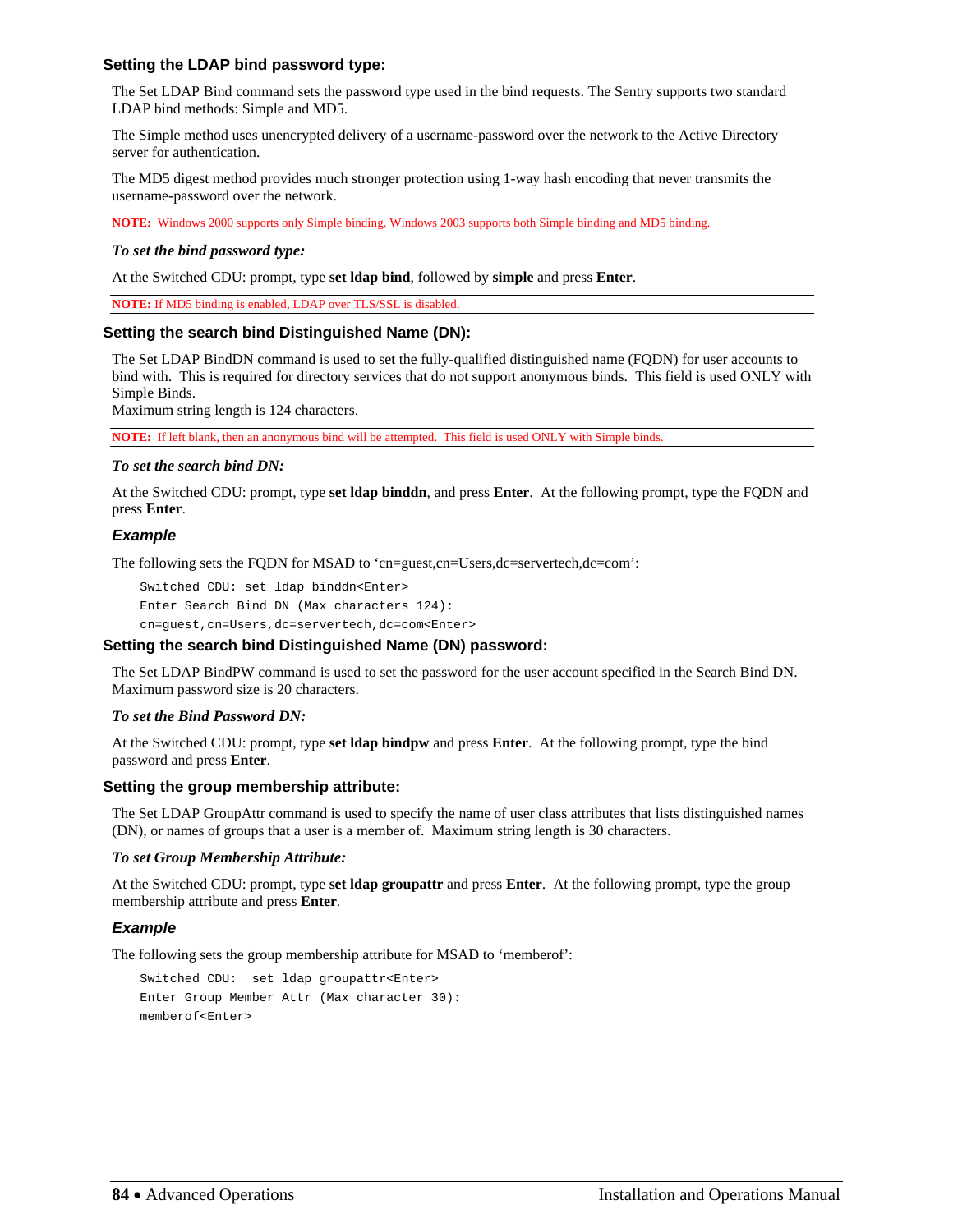## **Setting the group membership value type:**

The Set LDAP GroupType command is used to specify whether the values of Group Membership Attribute represent the Distinguished Name (DN) of a group or just the name of the group.

## *To set group membership value type:*

At the Switched CDU: prompt, type **set ldap grouptype** followed by **DN** or **Name** and press **Enter**.

## *Example*

The following sets group membership value to DN

Switched CDU: set ldap grouptype DN<Enter>

## **Setting the user search base Distinguished Name (DN):**

The Set LDAP UserBaseDN command is used to set the base (DN) for the login username search. This is where the search will start, and will include all subtrees. Maximum size is 100 characters.

### *To set the user search base DN:*

At the Switched CDU: prompt, type **set ldap userbasedn** and press **Enter**. At the following prompt, type the search base DN and press E**nter.** 

## *Example*

The following sets the DN user search base for MSAD to 'cn=Users,dc=servertech,dc=com':

```
Switched CDU: set ldap userbasedn<Enter> 
Enter User Search Base DN (Max characters 100): 
cn=Users,dc=servertech,dc=com<Enter>
```
### **Setting the user search filter:**

The Set LDAP UserFilter command is used to set the search filter for the username entered at the login prompt.

The search filter must be entered within parenthesis and adhere to the following format:

**(**searchfilter**=%s)** 

where 'searchfilter' is the name of the attribute in the user class which has a value that represents the user's login name. In this string, the '%s' will be replaced by the entered username. Maximum string length is 100 characters.

### *To set the user search filter:*

At the Switched CDU: prompt, type **set ldap userfilter** and press **Enter**.At the following prompt, type the User Search Filter and press **Enter**.

## *Example*

The following sets the user search filter for MSAD to 'samaccountname':

Switched CDU: set ldap userfilter<Enter> Enter User Search Filter (Max characters 100): (samaccountname=%s)<Enter>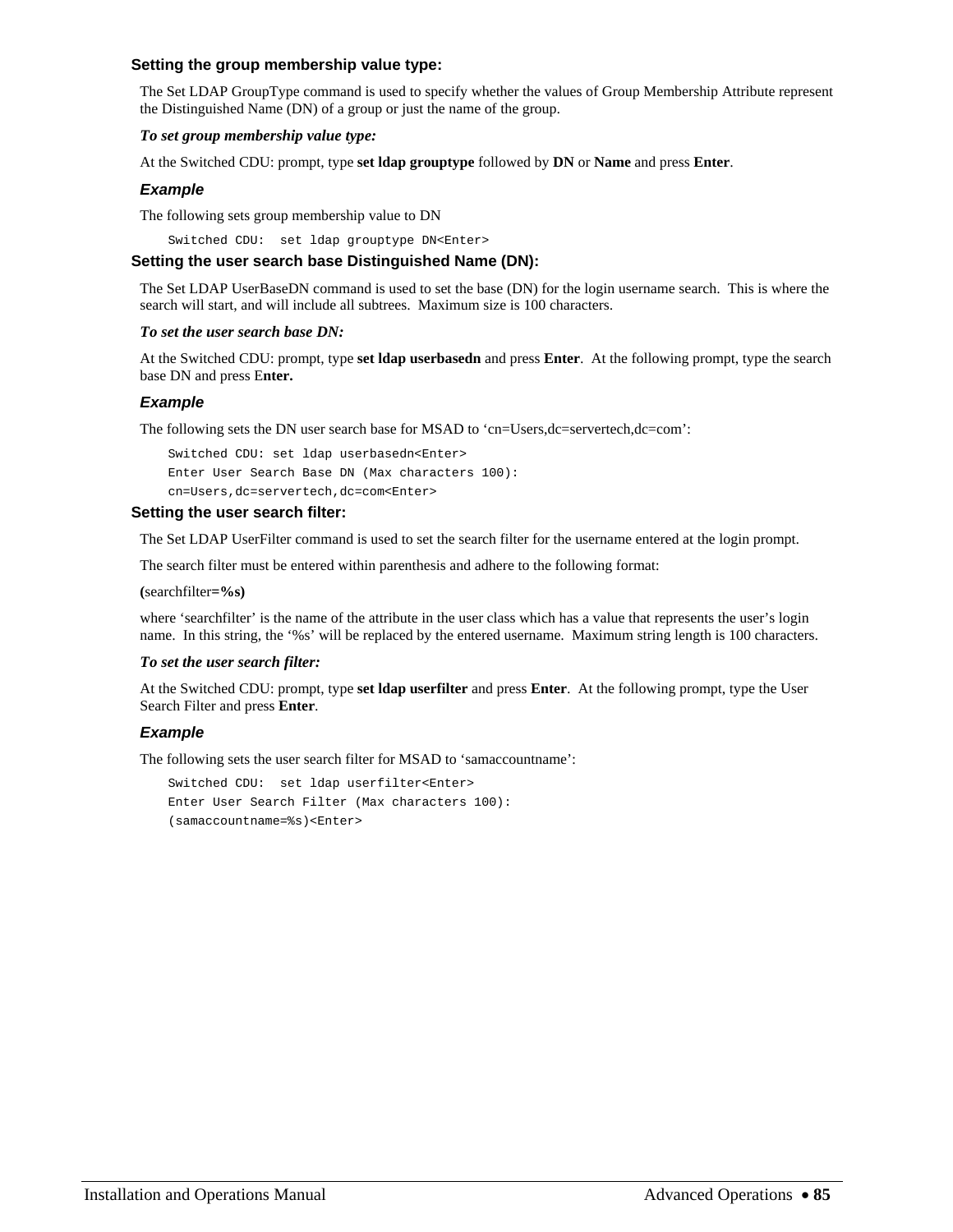## **Setting the authentication order:**

The Set Authorder command sets the authentication order for remote authentication sessions. The Sentry supports two methods for authentication order - Remote -> Local and Remote Only.

The Remote -> Local method first attempts authentication with the Active Directory server and if unsuccessful with the local user database on the Sentry device.

The Remote Only method attempts authentication only with the Active Directory server and if unsuccessful, access is denied.

**NOTE:** With the Remote Only method, if authentication fails due to a communication failure with the Active Directory server automatic authentication fallback will occur to authenticate with the local user data base on the Sentry device.

### *To set the authentication order:*

At the Switched CDU: prompt, type **set authorder**, followed by **remotelocal** or **remoteonly** and press **Enter**.

**NOTE:** Server Technology recommends NOT setting the authentication order to Remote Only until the LDAP has been fully configured and tested.

### **Displaying LDAP configuration information:**

The Show LDAP command displays LDAP configuration information.

- Enabled-disabled status of LDAP support
- Directory Services server IP address and port
- Bind request password type and remote authentication order
- Search bind distinguished name and password
- User search base distinguished name and filter
- Group membership attribute and type

### *To display the LDAP configuration information:*

At the Switched CDU: prompt, type **show ldap** and press **Enter**.

## *Example*

The following command displays the LDAP configuration information:

```
Switched CDU: show ldap 
    LDAP Configuration 
       LDAP: Enabled 
      Host 1: 98.76.54.32<br>Host 2: 1dap.servert
                  ldap.servertech.com
       Port: 8888 
       TLS/SSL: Yes 
       Bind Type: MD5 
       Auth Order: Remote->Local 
       Search Bind 
          DN: cd=guest,cn=Users,dc=servertech,dc=com 
          Password: OpenSesame 
       User Search 
          Base DN: cn=Users,dc=servertech,dc=com 
          Filter: (samaccountname=%s) 
       Group Membership 
          Attribute: memberof 
          Value Type: DN
```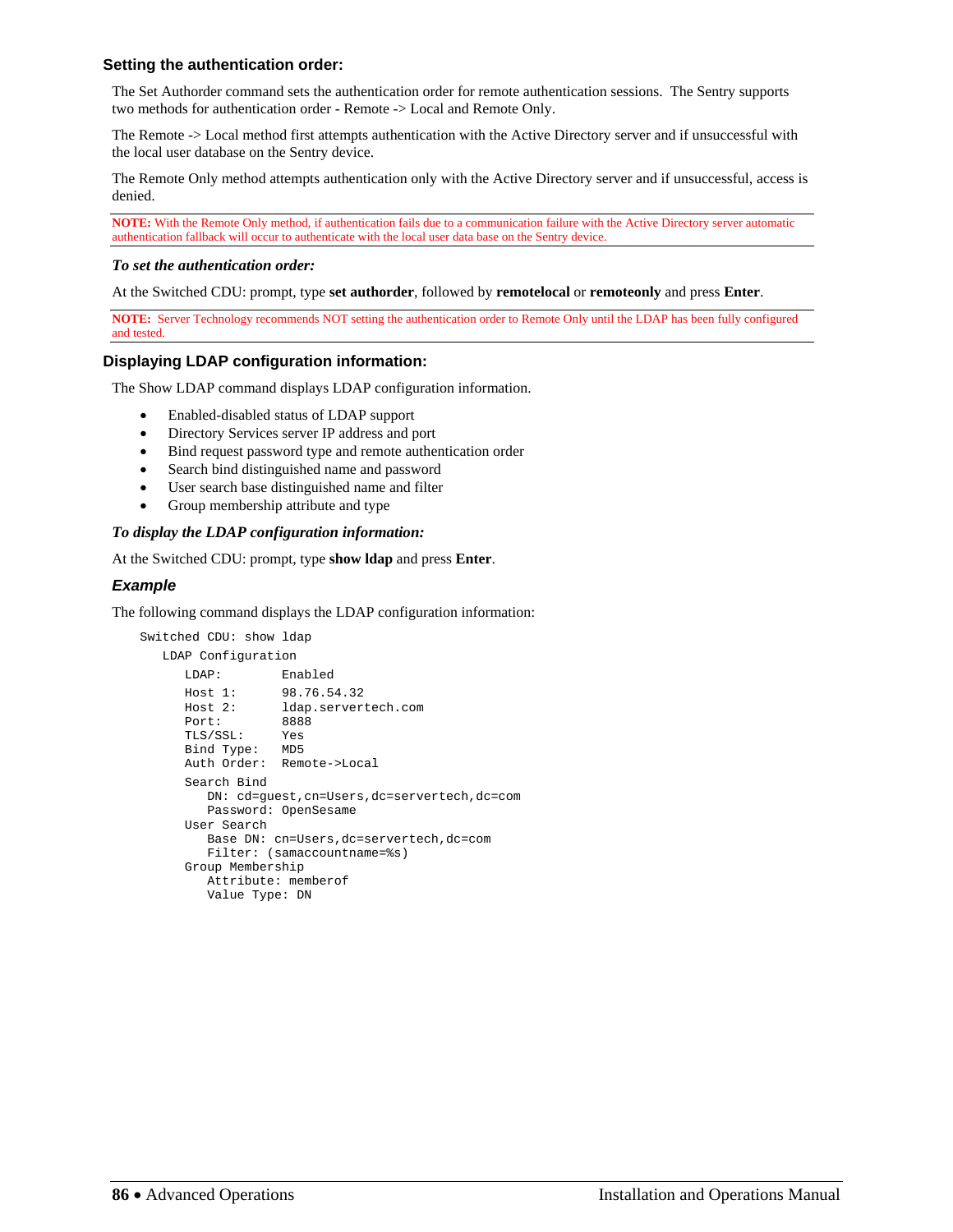## **Setting the DNS IP address:**

The Set DNS command sets the TCP/IP address of the Domain Name server (DNS).

**NOTE:** LDAP requires the definition of at least one Domain Name server.

To display the DNS configuration information, use the Show Network command as described on page [58](#page-58-0).

### *To set the DNS IP address:*

At the Switched CDU: prompt, type **set**, followed by **dns1** or **dns2** and the Domain Name server's IP address. Press **Enter**.

## *Example*

The following command sets the primary Domain Name server IP address to 98.76.54.254:

Switched CDU: set dns1 98.76.54.254<Enter>

## **Verifying the DNS configuration:**

The Ping command may be used to verify the configuration of the DNS IP address.

### *To verify the DNS configuration:*

At the Switched CDU: prompt, type **ping**, followed by the domain component of the Directory Services server previously configured and press **Enter**.

## *Example*

The following command verifies the DNS configuration:

```
Switched CDU: ping servertech.com 
    Pinging servertech.com [98.76.54.32] with 64 bytes of data: 
    Reply from 98.76.54.32: bytes=64 pseq=0 triptime=0 
    Reply from 98.76.54.32: bytes=64 pseq=1 triptime=0 
    Reply from 98.76.54.32: bytes=64 pseq=2 triptime=0 
    Reply from 98.76.54.32: bytes=64 pseq=3 triptime=0 
   Reply from 98.76.54.32: bytes=64 pseq=4 triptime=0
```
## **Configuring LDAP Groups**

## **Creating an LDAP group:**

The Create LDAPGroup command creates an LDAP group.

### *To create an LDAP group:*

At the Switched CDU: prompt, type **create ldapgroup**, optionally followed by a 1-16 character group name (Spaces are not allowed, and LDAP group names are not case sensitive). Press **Enter**.

## *Example*

The following command creates the LDAP group PowerUser:

Switched CDU: create ldapgroup PowerUser<Enter>

## **Removing an LDAP group:**

The Remove LDAPGroup command removes an LDAP group.

### *To remove an LDAP group:*

At the Switched CDU: prompt, type **remove ldapgroup**, optionally followed by a group name. Press **Enter**.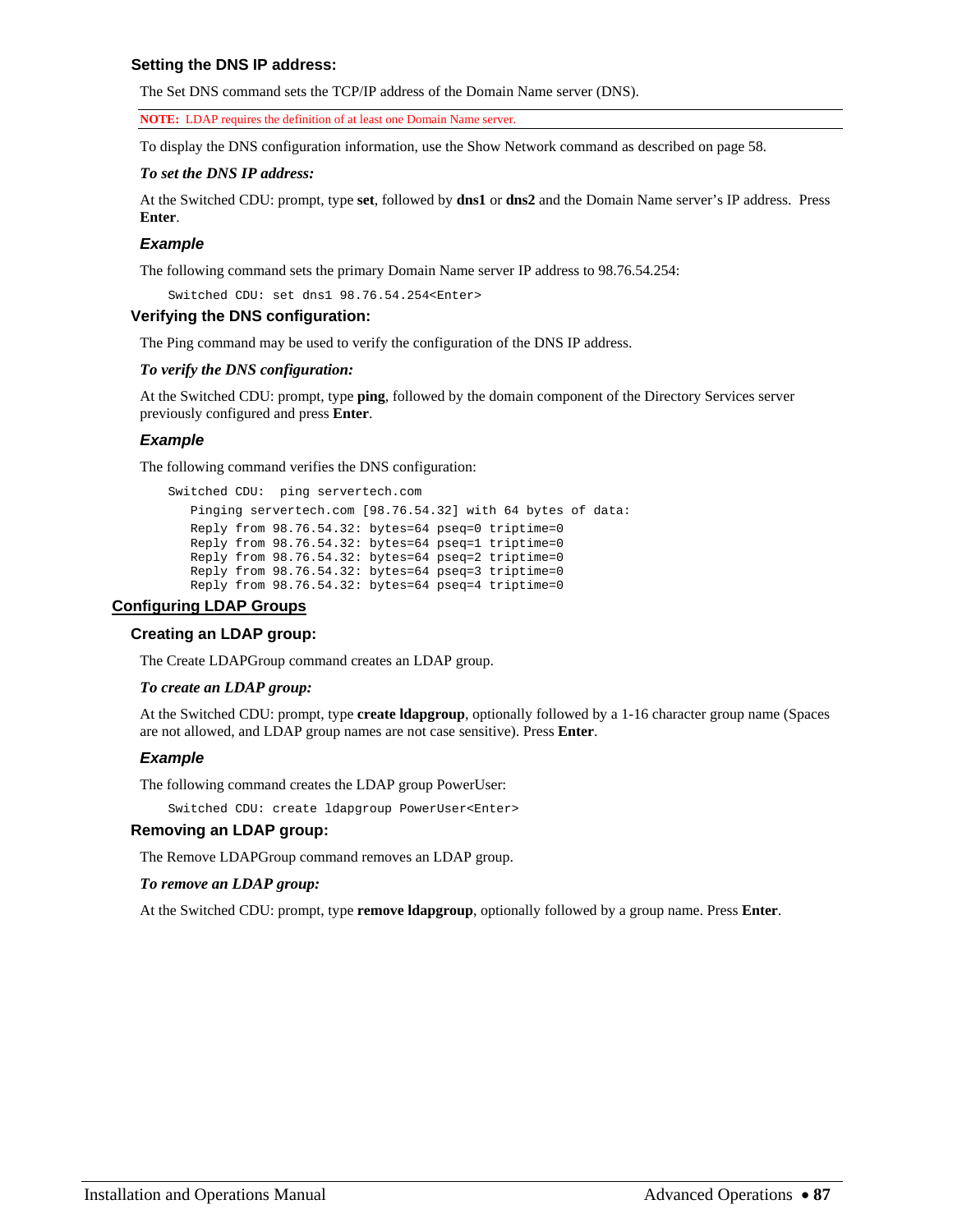## **Setting LDAP group access level privileges:**

The Set LDAPGroup Access command sets the access level privileges for an LDAP group. The Sentry has four defined access privilege levels; Admin, User, On-Only and View-Only. For more information on user access levels, see *[Changing a user's access privilege level:](#page-26-0)* on page [27](#page-26-0).

### *To set the access level privilege for an LDAP group :*

At the Switched CDU: prompt, type **set ldapgroup access**, followed by **admin**, **user**, **ononly** or **viewonly,** optionally followed by a LDAP group name and press **Enter**.

## *Examples*

The following command sets the LDAP group access level for LDAPAdmin to Admin:

Switched CDU: set ldapgroup access admin ldapadmin<Enter>

The following command sets the LDAP group access level for PowerUser to User:

Switched CDU: set ldapgroup access user poweruser<Enter>

### **Granting and removing input status viewing privileges :**

The Set LDAPGroup Envmon command grants or removes input status viewing privileges to/from an LDAP group.

*To grant or remove input status viewing privileges for an LDAP group:* 

At the Switched CDU: prompt, type **set ldapgroup envmon** followed by **on** or **off**, optionally followed by a group name and press **Enter**.

## *Example*

The following command grants input status viewing privileges to the LDAP group PowerUser:

Switched CDU: set ldapgroup envmon on poweruser<Enter>

### **Displaying the LDAP access privilege levels:**

The List LDAPGroups command displays all defined LDAP group with their access privilege level.

*To display LDAP group access privilege levels:* 

At the Switched CDU: prompt, type **list ldapgroups** and press **Enter**.

### *Example*

The following command displays all LDAP groups with their access privilege level:

|            |  | Switched CDU: list ldapgroups <enter></enter> |               |
|------------|--|-----------------------------------------------|---------------|
| LDAP       |  | Access                                        | Environmental |
| Group Name |  | Level                                         | Monitoring    |
| LDAPAdmin  |  | Admin                                         | Allowed       |
| PowerUser  |  | User                                          | Allowed       |
| User       |  | On-Only                                       | Not Allowed   |
| Guest.     |  | View-Only                                     | Not Allowed   |

### **Adding outlet access to an LDAP group:**

The Add OutletToLDAP command grants an LDAP group access to one or all outlets. To grant access for more than one outlet, but not all outlets, you must use multiple Add OutletToLDAP commands.

### *To grant outlet access to an LDAP group:*

At the Switched CDU: prompt, type **add outlettoldap**, optionally followed by an outlet name and a group name. Press **Enter**, or

Type **add outlettoldap all**, followed by a group name and press **Enter**.

### *Examples*

The following commands grant the LDAP group PowerUser access to outlets A1 and Webserver 1:

```
Switched CDU:add outlettoldap .a1 poweruser<Enter> 
Switched CDU:add outlettoldap WebServer_1 poweruser<Enter>
```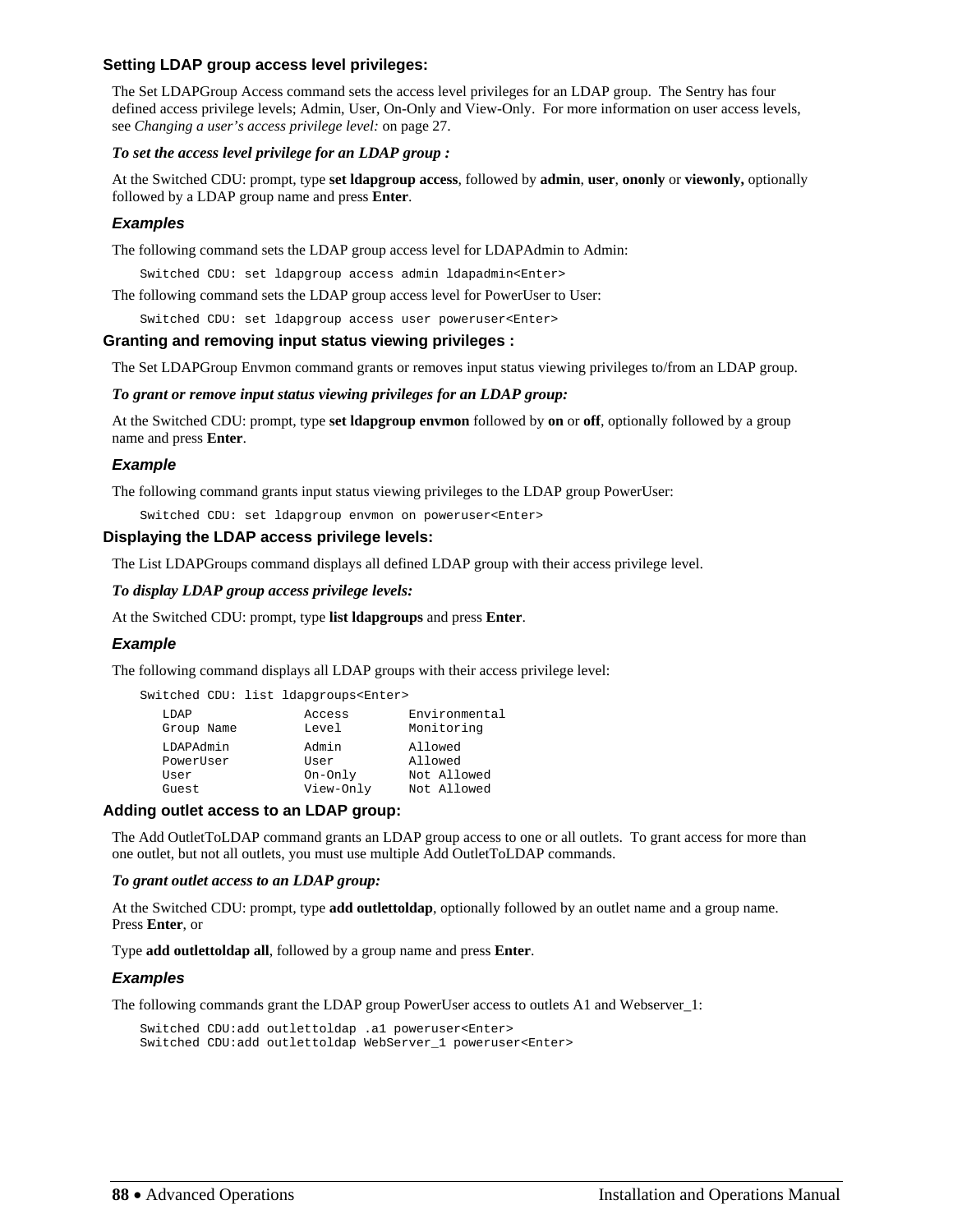## **Deleting outlet access for an LDAP group:**

The Delete OutletFromLDAP command removes an LDAP group's access to one or all outlets. You cannot remove access to any outlet for an administrative level group.

## *To delete outlet access for an LDAP group:*

At the Switched CDU: prompt, type **delete outletfromldap**, optionally followed by an outlet name and a group name. Press **Enter**, or

Type **delete outletfromldap all**, followed by a group name and press **Enter**.

## **Adding outlet group access to an LDAP group:**

The Add GroupToLDAP command grants an LDAP group access to a outlet group. To grant access for more than one outlet group, you must use multiple Add GroupToLDAP commands.

## *To grant outlet group access to an LDAP Group:*

At the Switched CDU: prompt, type **add grouptoldap**, optionally followed by an outlet group name and an LDAP group name. Press **Enter**.

## *Examples*

The following commands grants to LDAP group PowerUser access to the outlet groups ServerGroup\_1 and ServerGroup\_2:

Switched CDU:add grouptoldap servergroup\_1 poweruser<Enter> Switched CDU:add grouptoldap servergroup\_2 poweruser<Enter>

## **Deleting outlet group access for an LDAP group:**

The Delete GroupFromLDAP command removes an LDAP group's access to a outlet group. You cannot remove access to any group for an administrative level group.

## *To delete outlet group access for an LDAP group:*

At the Switched CDU: prompt, type **delete groupfromldap**, optionally followed by a outlet group name and an LDAP group name. Press **Enter**.

## **Adding serial port access to an LDAP group:**

The Add PortToLDAP command grants an LDAP group access to the serial port.

## *To grant serial port access to an LDAP group:*

At the Switched CDU: prompt, type **add porttoldap console** and a group name. Press **Enter**.

## **Deleting serial port access for an LDAP group:**

The Delete PortFromLDAP command removes an LDAP group's access to the serial port. You cannot remove access to the serial port for an administrative level group.

## *To delete serial port access for a user:*

At the Switched CDU: prompt, type **delete portfromldap console** and a group name. Press **Enter**.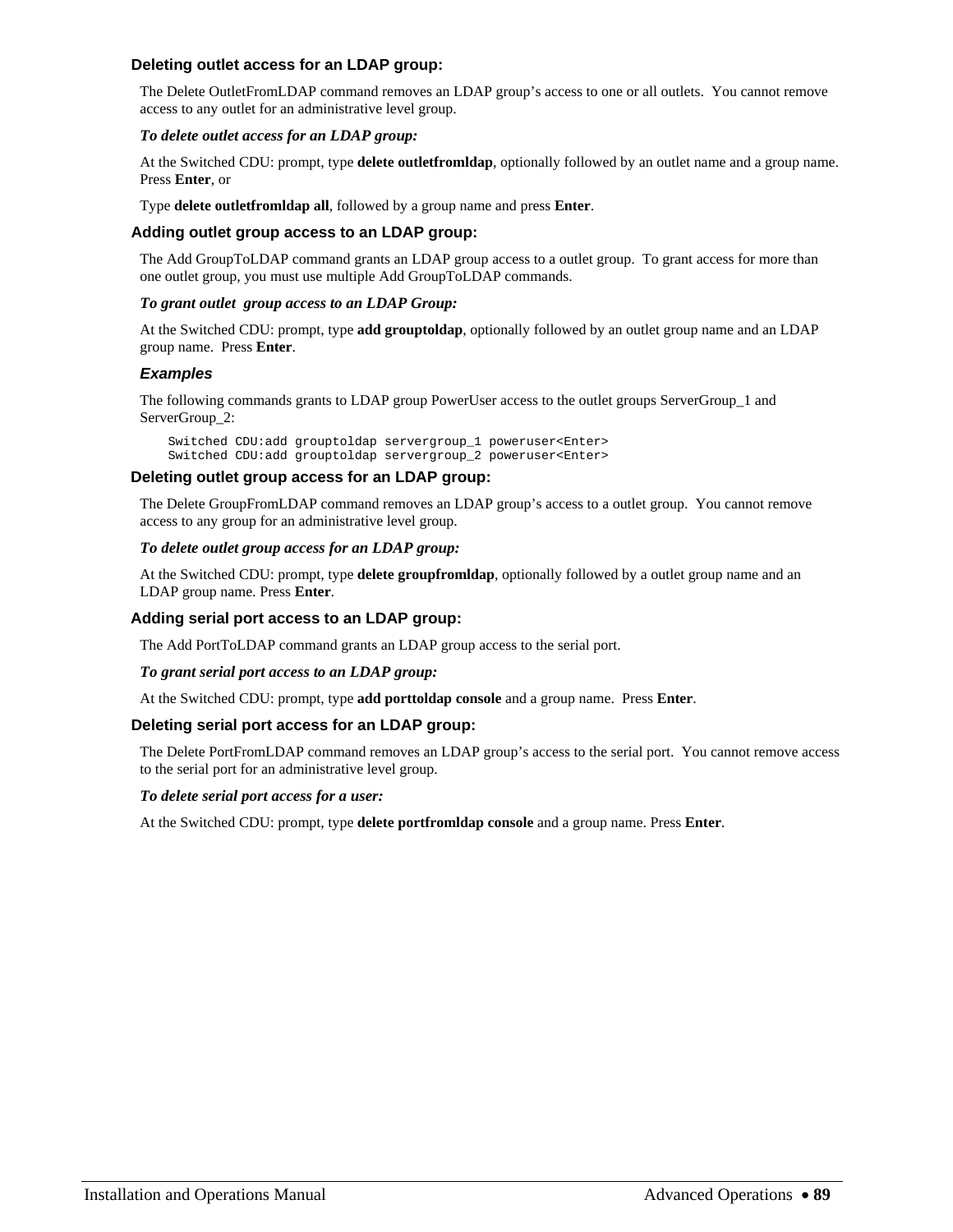## **Displaying LDAP Group access:**

The List LDAPGroup command displays all access rights for an LDAP group.

## *To display LDAP Group access:*

At the Switched CDU: prompt, type **list ldapgroup**, optionally followed by a group name. Press **Enter**.

## *Example*

The following command displays information about the LDAP group PowerUser:

Switched CDU: list ldapgroup poweruser<Enter>

```
 Username: PowerUser 
    Outlet Outlet<br>ID Name
          Name
 .A1 DataServer_1 
 .A2 WebServer_1 
     Groups: 
        ServerGroup_1 
        ServerGroup_2 
   More (Y/es N/o): Y 
     Ports: 
Port Port
 ID Name 
        Console Console
```
Members of the PowerUser LDAP group may access the following outlets, outlet groups and serial ports: outlet A1 which has a descriptive name of DataServer\_1, outlet A2 which has a descriptive name of WebServer\_1, group ServerGroup\_1 group ServerGroup\_2 and Console serial port.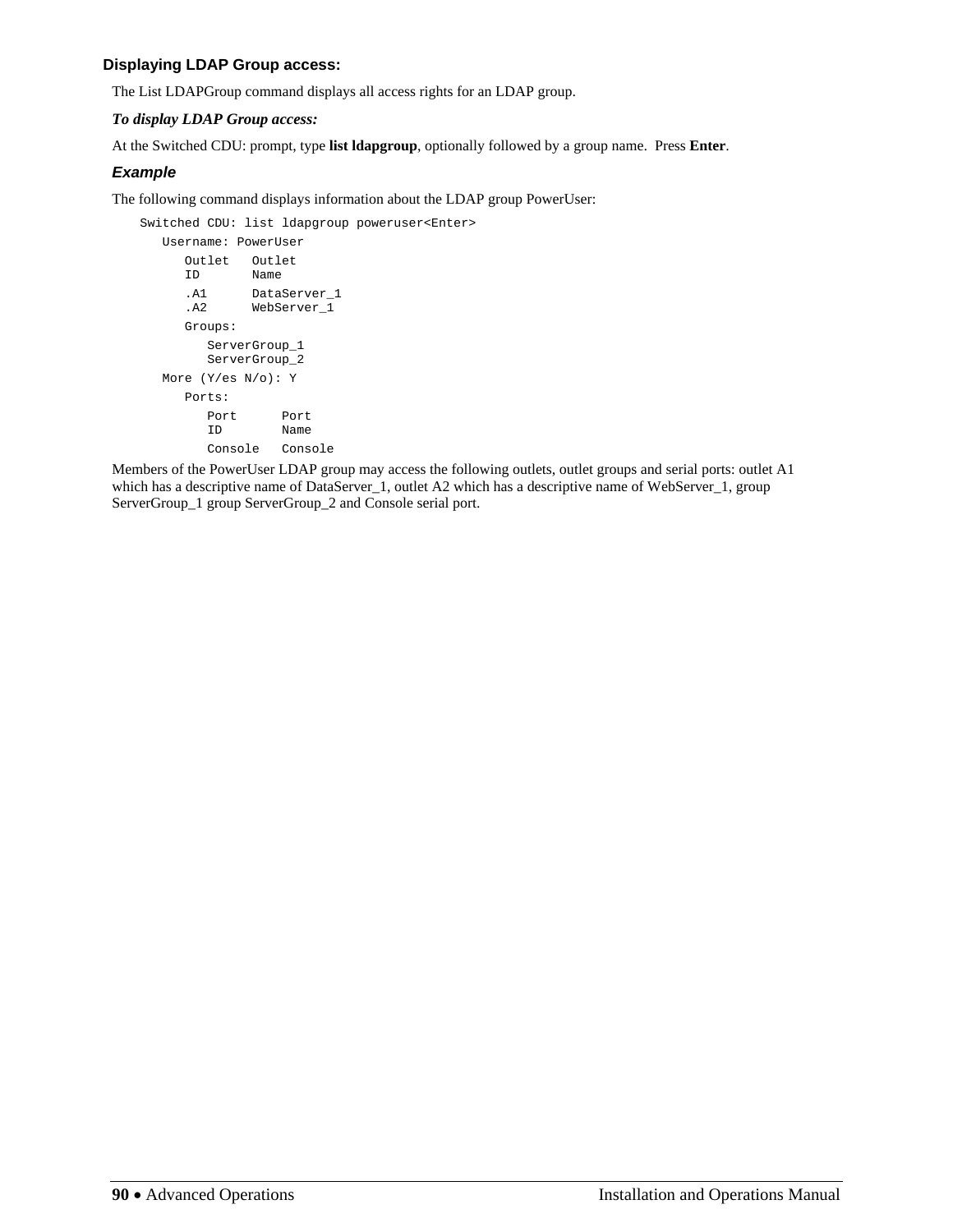# **LDAP Authentication Process**



## **LDAPS (LDAP-over-TLS/SSL) Client Specifications**

Secure Sockets Layer (SSL) version 3 Transport Layer Security (TLS) version 1 (RFC 2246) x.509 version 3 Server Certificates (RFC 2459) with RSA key sizes up to 4096 bits Symmetric Cryptography Ciphers: TLS\_RSA\_WITH\_3DES\_EDE\_CBC\_SHA (168-bit) TLS\_RSA\_WITH\_DEX\_CBC\_SHA (56-bit) TLS\_RSA\_WITH\_AES\_128\_CBC\_SHA (128-bit) TLS\_RSA\_WITH\_AES\_256\_CBC\_SHA (256-bit) Server certificates are accepted and used on –the-fly A NULL client certificate is sent to the server if a client certificate is requested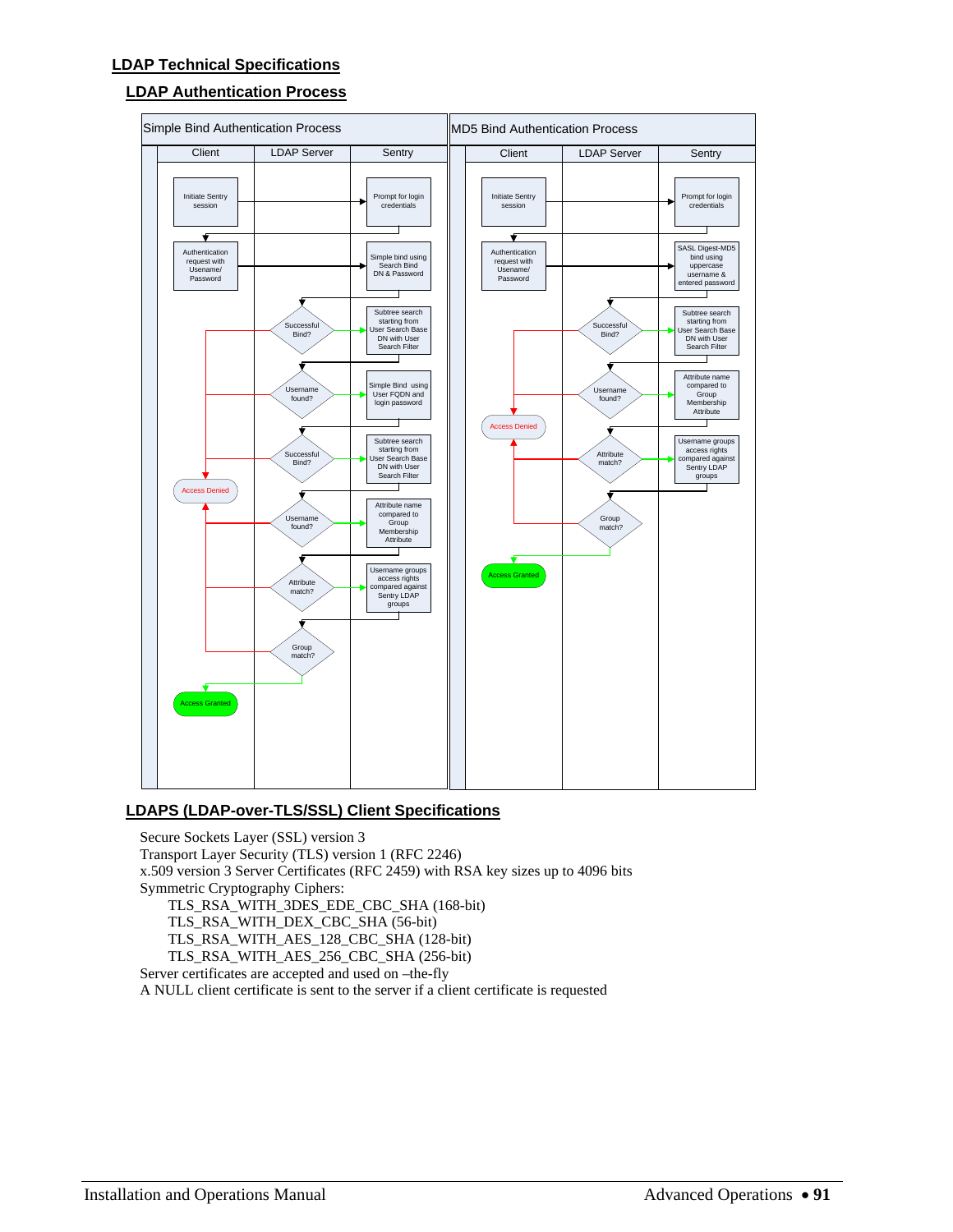# **TACACS+**

The Sentry family of products supports the Terminal Access Controller Access Control System (TACACS+) protocol. This enables authentication and authorization with a central TACACS+ server; user accounts do not need to be individually created locally on each Sentry device.

This allows administrators to pre-define and configure (in each Sentry product, and in the TACACS+ server) a set of necessary TACACS+ privilege levels, and users access rights for each. User's access rights can then be assigned or revoked simply by making the user a member of one-or-more pre-defined Sentry TACACS+ privilege levels. User account rights can be added, deleted, or changed within TACACS+ without any changes needed on individual Sentry products.

The Sentry supports 16 different TACACS+ privilege levels; 15 are entirely configurable by the system administrator (1 is reserved for default Admin level access to all Sentry resources).

| Command                   | <b>Description</b>                                                             |
|---------------------------|--------------------------------------------------------------------------------|
| Set Authorder             | Specifies the authentication order for each new session attempt                |
| Set TACACS                | Enables/disables TACACS support                                                |
| Set TACACS Host           | Sets the IP address or hostname of the TACACS server                           |
| Set TACACS Key            | Sets the TACACS encryption key                                                 |
| Set TACACS Port           | Sets the TACACS server port number                                             |
| <b>Show TACACS</b>        | Displays TACACS configurations                                                 |
| <b>Add GrouptoTACACS</b>  | Grants a TACACS account access to one or more groups                           |
| Add OutlettoTACACS        | Grants a TACACS account access to one or more outlets                          |
| <b>Add PorttoTACACS</b>   | Grants a TACACS account access to one or more serial ports                     |
| Delete GroupfromTACACS    | Removes access to one or more groups for a TACACS account                      |
| Delete OutlettoTACACS     | Removes access to one or more outlets for a TACACS account                     |
| Delete Portfrom TACACS    | Removes access to one or more serial ports for a TACACS account                |
| <b>Set TacPriv Access</b> | Sets the access level for a TACACS account                                     |
| Set TacPriv Envmon        | Grants or removes privileges to view input and environmental monitoring status |
| <b>List TacPrivs</b>      | Displays access levels for all TACACS accounts                                 |
| List TacPriv              | Displays all accessible outlet/groups/ports for a TACACS account               |

## **TACAC+ Command Summary**

## **Enabling and Setting up TACACS+ Support**

There are a few configuration requirements for properly enabling and setting up TACACS+ support. Below is an overview of the minimum requirements:

- 1. Enable TACACS+ support.
- 2. Define the IP address and domain component of at least one TACACS+server.
- 3. Set the TACACS+ key configured on the supporting TACACS+server.

## **Enabling and disabling TACACS+ support:**

The Set TACACS command is used to enable or disable TACACS+ support.

*To enable or disable TACACS+ support:* 

At the Switched CDU: prompt, type **set tacacs**, followed by **enabled** or **disabled** and press **Enter**.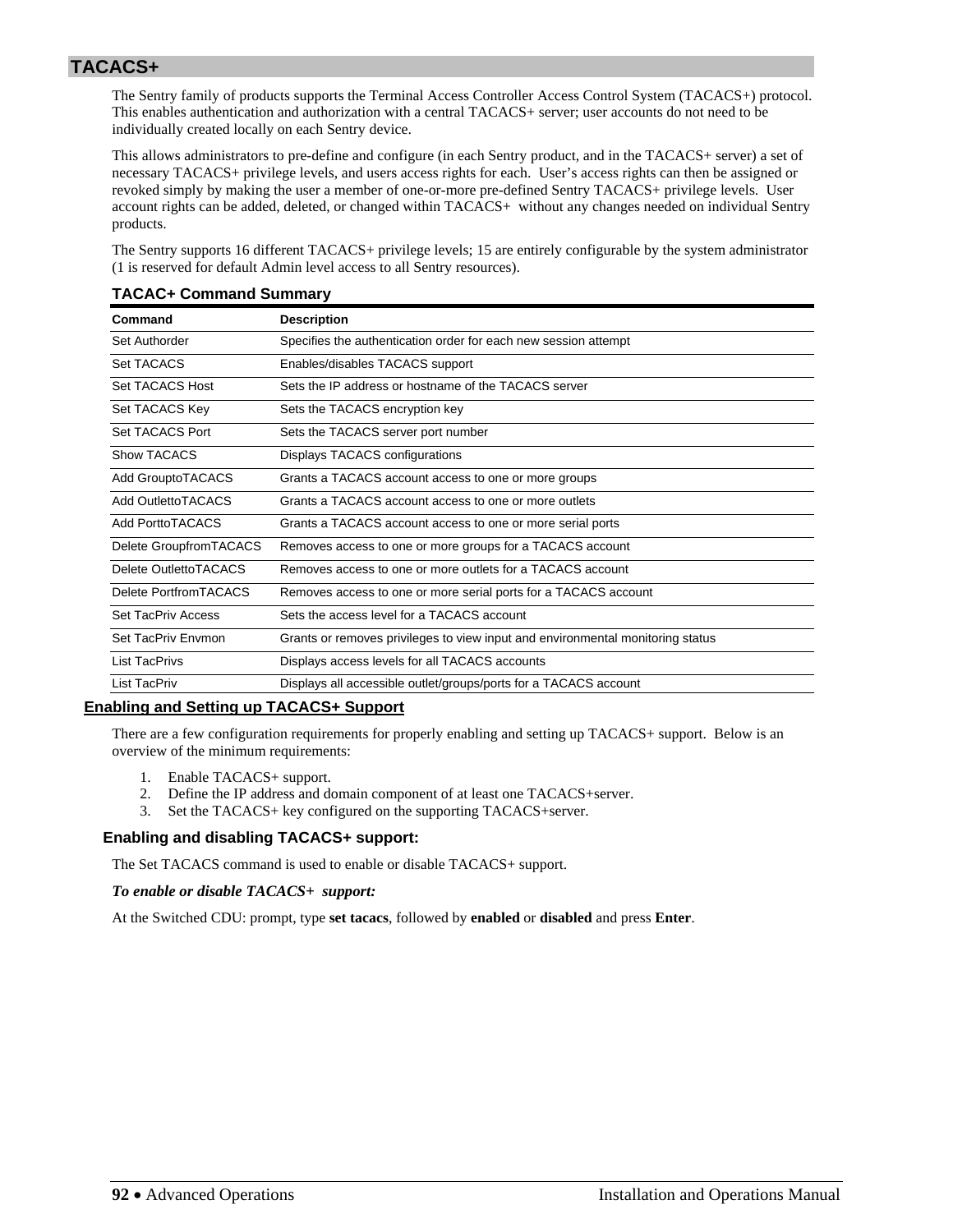### **Setting the TACACS+ server address:**

The Set TACACS Host command sets the IP address or hostname of the TACACS+ server.

### *To set the TACACS+ server address:*

At the Switched CDU: prompt, type **set tacacs**, followed by **host1** or **host2** and the TACACS+ server's IP address or hostname. Press **Enter**.

## *Examples*

The following command sets the primary TACACS+ server address to 98.76.54.32:

Switched CDU: set tacacs host1 98.76.54.32<Enter>

The following command sets the secondary TACACS+ server hostname to tacacs.servertech.com:

Switched CDU: set tacacs host2 tacacs.servertech.com<Enter>

### **Setting the TACACS+ encryption key:**

The Set TACACS Key command sets the encryption key used to encrypt all data packets between the Sentry and the TACACS+ server. This key must match the key configured on the TACACS+ server.

### *To set the encryption key:*

At the Switched CDU: prompt, type **set tacacs key** and press **Enter**.

At the TACACS+ Key: prompt, type an encryption key of up to 60 alphanumeric and other typeable characters - (ASCII 33 to 126 decimal) are allowed; encryption keys are case sensitive. Press **Enter**. To specify no password, press **Enter**.

At the Verify TACACS+ Key: prompt, retype the key. Press **Enter**. To verify no password, press **Enter** at the prompt.

## *Example*

Switched CDU: set tacacs key<Enter> TACACS+ Key: <Enter> Verify TACACS+ Key: <Enter>

For security, key characters are not displayed.

**NOTE:** A key size of zero results in no encryption being applied which may not be supported by the TACACS+ server and is not recommended for a production environment.

## **Changing the TACACS port:**

With TACACS support enabled, the Sentry sends TACACS requests to the default TACACS port number 49. This port number may be changed using the Set TACACS Port command.

### *To change the TACACS port:*

At the Switched CDU: prompt, type **set tacacs port**, followed by the port number and press **Enter**.

### *Example*

The following changes the TACACS port number to 50:

Switched CDU: set tacacs port 50<Enter>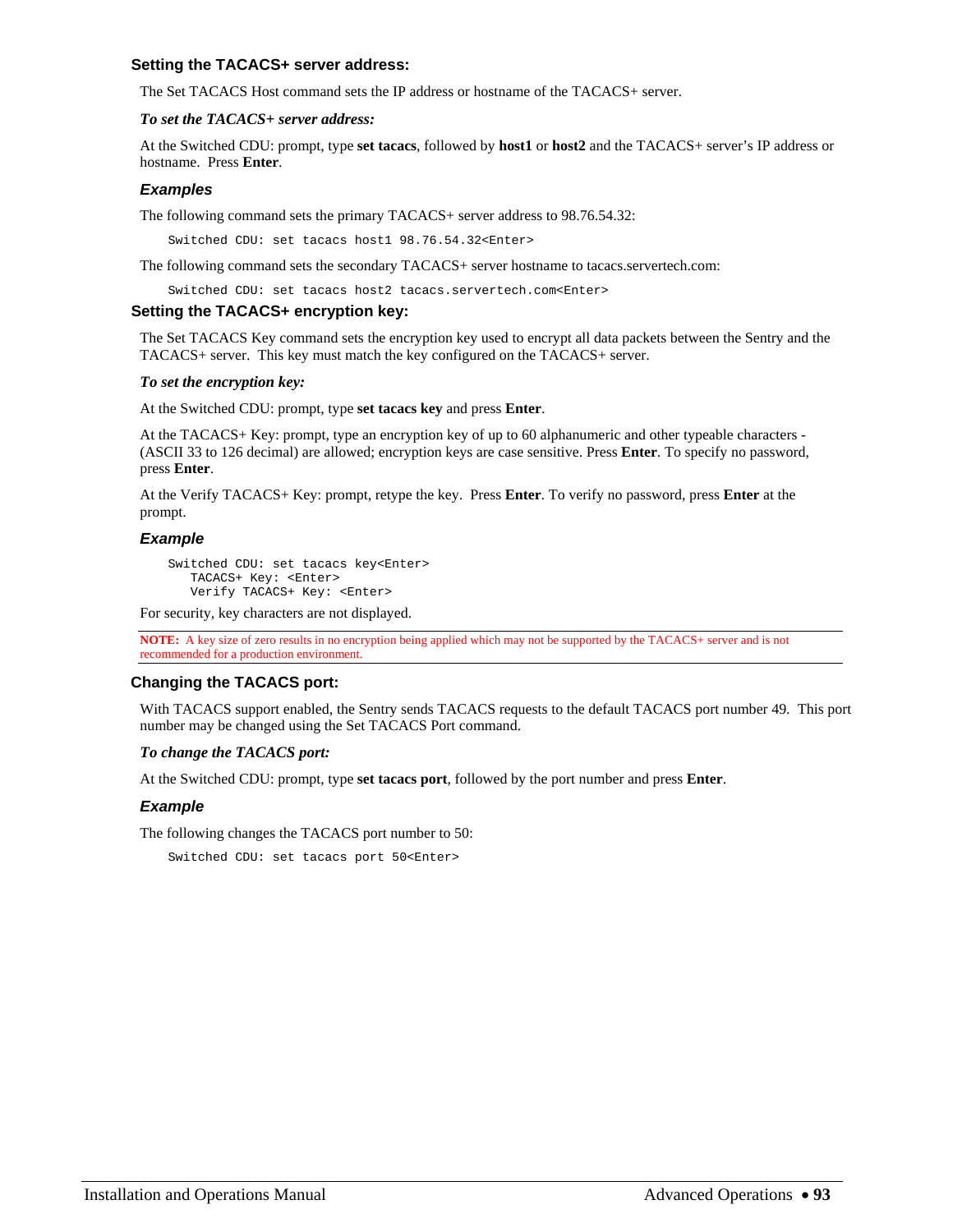## **Setting the authentication order:**

The Set Authorder command sets the authentication order for remote authentication sessions. The Sentry supports two methods for authentication order - Remote -> Local and Remote Only.

The Remote -> Local method first attempts authentication with the TACACS+ server and if unsuccessful with the local user database on the Sentry device.

The Remote Only method attempts authentication only with the TACACS+ server and if unsuccessful, access is denied.

**NOTE:** With the Remote Only method, if authentication fails due to a communication failure with the TACACS+ server automatic authentication fallback will occur to authenticate with the local user data base on the Sentry device.

#### *To set the authentication order:*

At the Switched CDU: prompt, type **set authorder**, followed by **remotelocal** or **remoteonly** and press **Enter**.

**NOTE**: Server Technology recommends NOT setting the authentication order to Remote Only until the TACACS+ has been fully configured and tested.

### **Displaying TACACS+ configuration information:**

The Show TACACS command displays TACACS+ configuration information.

*To display the TACACS configuration information:* 

At the Switched CDU: prompt, type **show tacacs** and press **Enter**.

### *Example*

The following command displays the TACACS configuration information:

```
Switched CDU: show tacacs<Enter> 
   TACACS+ Configuration 
     TACACS+: Enabled 
 Host 1: 98.76.54.32 
 Host 2: tacacs.servertech.com 
    Port: 50
     TACACS+ Key: (Set) 
     Auth Order: Remote->Local
```
## **Configuring TACACS+ Privilege Levels**

### **Setting TACACS+ account access level privileges:**

The Set TacPriv Access command sets the access level privileges for a TACACS+ account. The Sentry has four defined access privilege levels; Admin, User, On-Only and View-Only. For more information on user access levels, see *[Changing a user's access privilege level:](#page-26-0)* on page [27](#page-26-0).

## *To set the access level privilege for a TACACS+ account :*

At the Switched CDU: prompt, type **set tacpriv access**, followed by **admin**, **user**, **ononly** or **viewonly,** optionally followed by a TACACS+ account number and press **Enter**.

### *Examples*

The following command sets the TACACS+ account access level for account 14 to Admin:

Switched CDU: set tacpriv access admin 14<Enter>

The following command sets the TACACS+ account access level for account 5 to User:

Switched CDU: set tacpriv access user 5<Enter>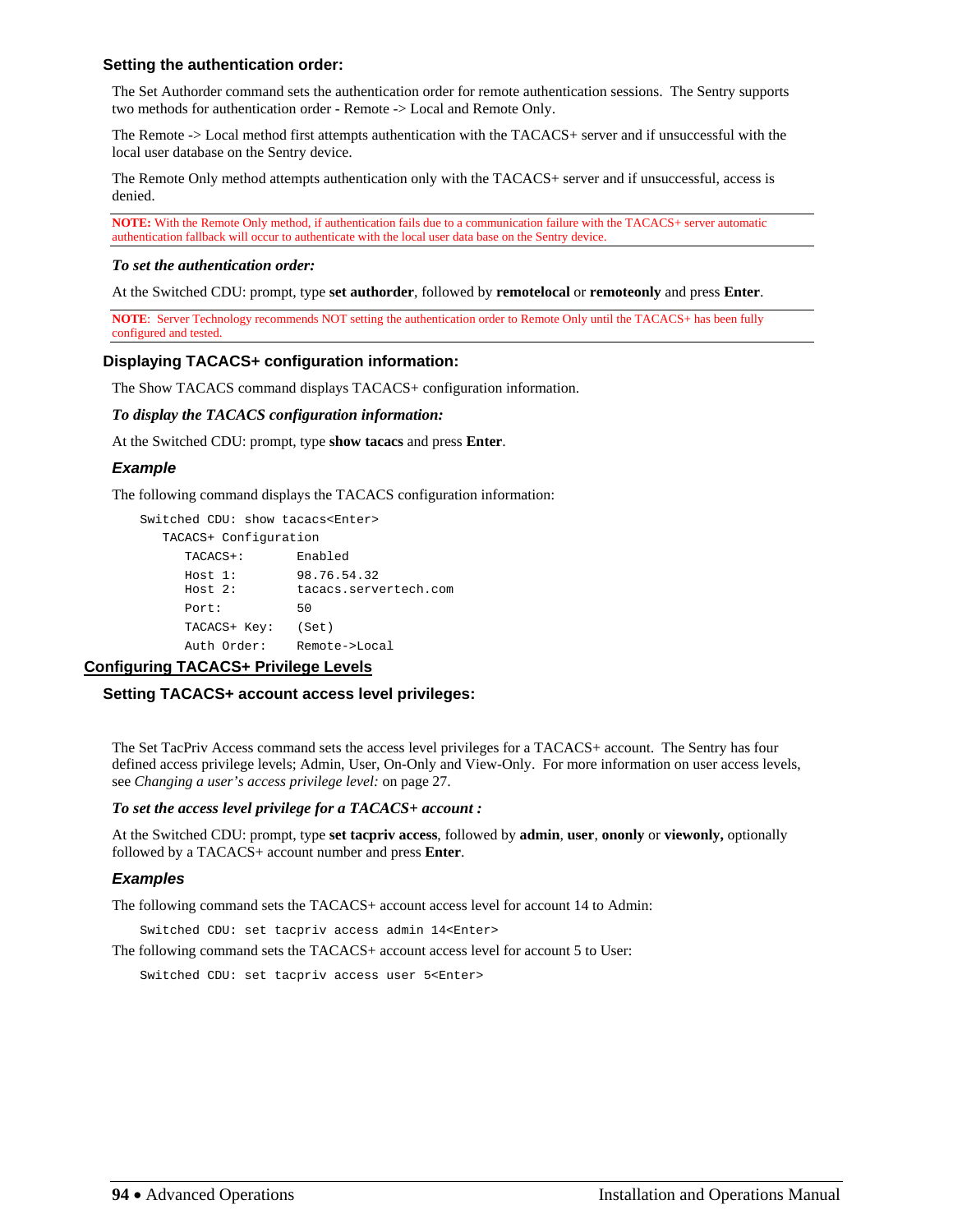## **Granting and removing input status viewing privileges:**

The Set TacPriv Envmon command grants or removes input status viewing privileges to/from a TACACS+ account.

#### *To grant or remove input status viewing privileges for a TACACS+ account:*

At the Switched CDU: prompt, type **set tacpriv envmon**, followed by **on** or **off**, optionally followed by a TACACS+ account number and press **Enter**.

### *Example*

The following command grants input status viewing privileges to the TACACS+ account 5:

Switched CDU: set tacpriv envmon on 5<Enter>

#### **Displaying the TACACS+ access privilege levels:**

The List TacPrivs command displays all TACACS+ accounts with their access privilege levels.

#### *To display TACACS+ account access privilege levels:*

At the Switched CDU: prompt, type **list tacprivs** and press **Enter**.

### *Example*

The following command displays all TACACS+ account with their access privilege level:

| Switched CDU: list tacprivs <enter></enter> |           |               |
|---------------------------------------------|-----------|---------------|
| TACACS                                      | Access    | Environmental |
| Account Name                                | Level     | Monitoring    |
| TACAdmin                                    | Admin     | Allowed       |
| PowerUser                                   | User      | Allowed       |
| User                                        | On-Only   | Not Allowed   |
| Guest                                       | View-Only | Not Allowed   |

## **Adding outlet access to a TACACS+ account:**

The Add OutletToTACACS command grants a TACACS+ account access to one or all outlets. To grant access for more than one outlet, but not all outlets, you must use multiple Add OutletToTACACS commands.

#### *To grant outlet access to a TACACS+ account:*

At the Switched CDU: prompt, type **add outlettotacacs**, optionally followed by an outlet name and a TACACS+ account number. Press **Enter**, or

Type **add outlettotacacs all**, followed by a TACACS+ account number and press **Enter**.

### *Examples*

The following commands grant the a TACACS+ account 5 access to outlets A1 and Webserver 1:

Switched CDU:add outlettotacacs .a1 5<Enter> Switched CDU:add outlettotacacs WebServer\_1 5<Enter>

### **Deleting outlet access for a TACACS+ account:**

The Delete OutletFromTACACS command removes a TACACS+ account's access to one or all outlets. You cannot remove access to any outlet for an administrative level account.

#### *To delete outlet access for a TACACS+ account:*

At the Switched CDU: prompt, type **delete outletfromtacacs**, optionally followed by an outlet name and a TACACS+ account number. Press **Enter**, or

Type **delete outletfromtacacs all**, followed by a TACACS+ account number and press **Enter**.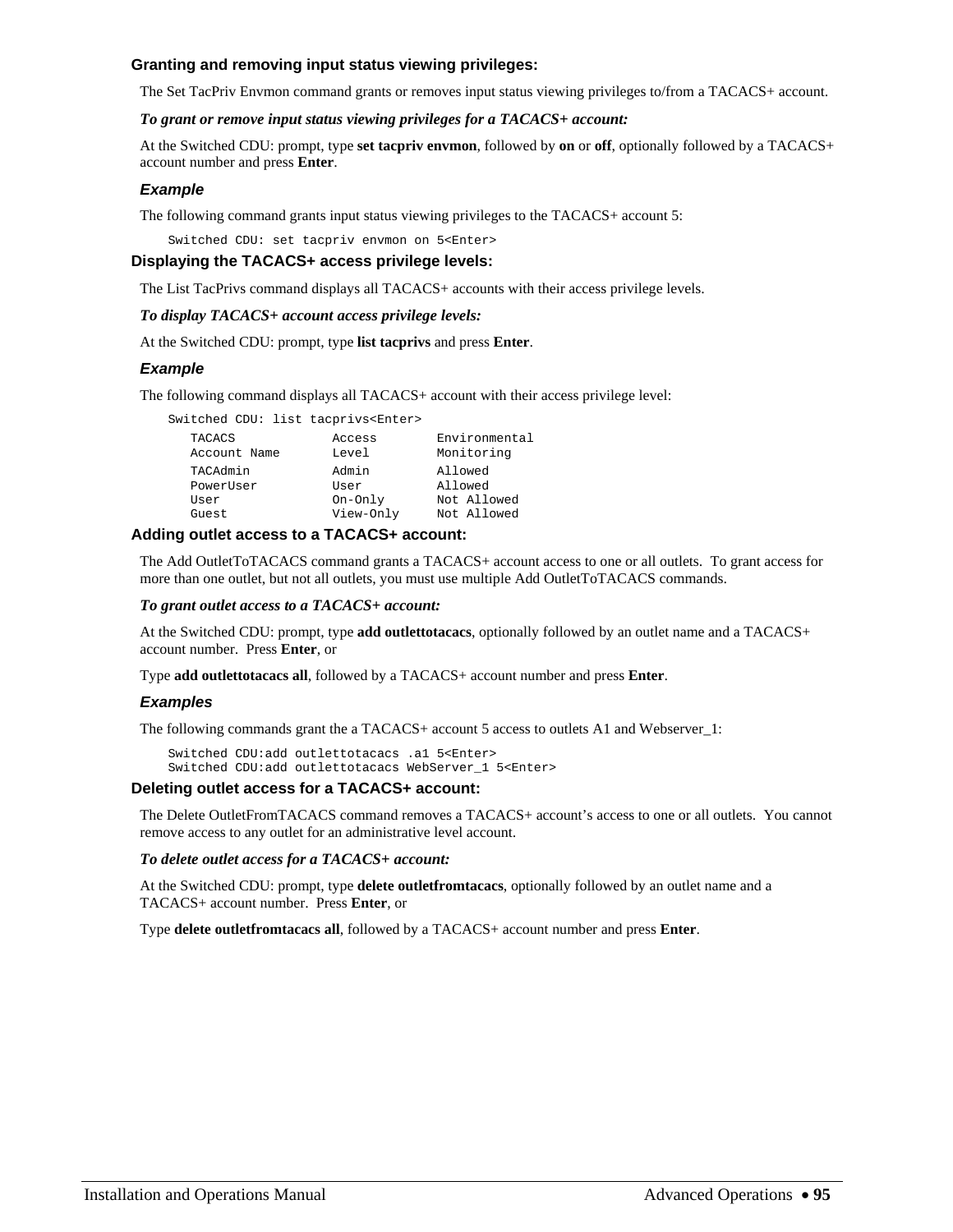## **Adding outlet group access to a TACACS+ account:**

The Add GroupToTACACS command grants a TACACS+ account access to an outlet group. To grant access for more than one outlet group, you must use multiple Add GroupToTACACS commands.

## *To grant outlet group access to a TACACS+ account:*

At the Switched CDU: prompt, type **add grouptotacacs**, optionally followed by an outlet group name and a TACACS+ account number. Press **Enter**.

## *Examples*

The following commands grants to a TACACS+ account number 5 access to the outlet groups ServerGroup 1 and ServerGroup\_2:

Switched CDU:add grouptotacacs servergroup\_1 5<Enter> Switched CDU:add grouptotacacs servergroup\_2 5<Enter>

## **Deleting outlet group access for a TACACS+ account:**

The Delete GroupFromTACACS command removes a TACACS+ account's access to an outlet group. You cannot remove access to any group for an administrative level account.

## *To delete outlet group access for a TACACS+ account:*

At the Switched CDU: prompt, type **delete groupfromtacacs**, optionally followed by a outlet group name and a TACACS+ account number. Press **Enter**.

## **Adding serial port access to a TACACS+ account:**

The Add PortToTACACS command grants a TACACS+ account access to the serial port.

## *To grant serial port access to a TACACS+ account:*

At the Switched CDU: prompt, type **add porttotacacs console** and a TACACS+ account number. Press **Enter**.

## **Deleting serial port access for a TACACS+ account:**

The Delete PortFromTACACS command removes a TACACS+ account's access to the serial port. You cannot remove access to the serial port for an administrative level account.

### *To delete serial port access for a TACACS+ account:*

At the Switched CDU: prompt, type **delete portfromtacacs console** and a TACACS+ account number. Press **Enter**.

## **Displaying TACACS account access:**

The List TacPriv command displays all access rights for a TACACS+ account.

## *To display TACACS account access:*

At the Switched CDU: prompt, type **list tacpriv**, optionally followed by a TACACS+ account. Press **Enter**.

## *Example*

The following command displays information about the TACACS+ account 1:

```
Switched CDU: list tacpriv 1<Enter> 
   TACACS+ Privilege Level: 1 
      Outlet Outlet 
      ID Name 
       .A1 DataServer_1 
      .A2 WebServer_1 
       Groups: 
          ServerGroup_1 
          ServerGroup_2 
   More (Y/es N/o): Y 
Ports: 
          Port ID Port Name 
          Console Console
```
Members of the TACACS privilege level 1 account may access the following outlets, outlet groups and serial ports: outlet A1 which has a descriptive name of DataServer\_1, outlet A2 which has a descriptive name of WebServer\_1, group ServerGroup\_1 group ServerGroup\_2 and Console serial port.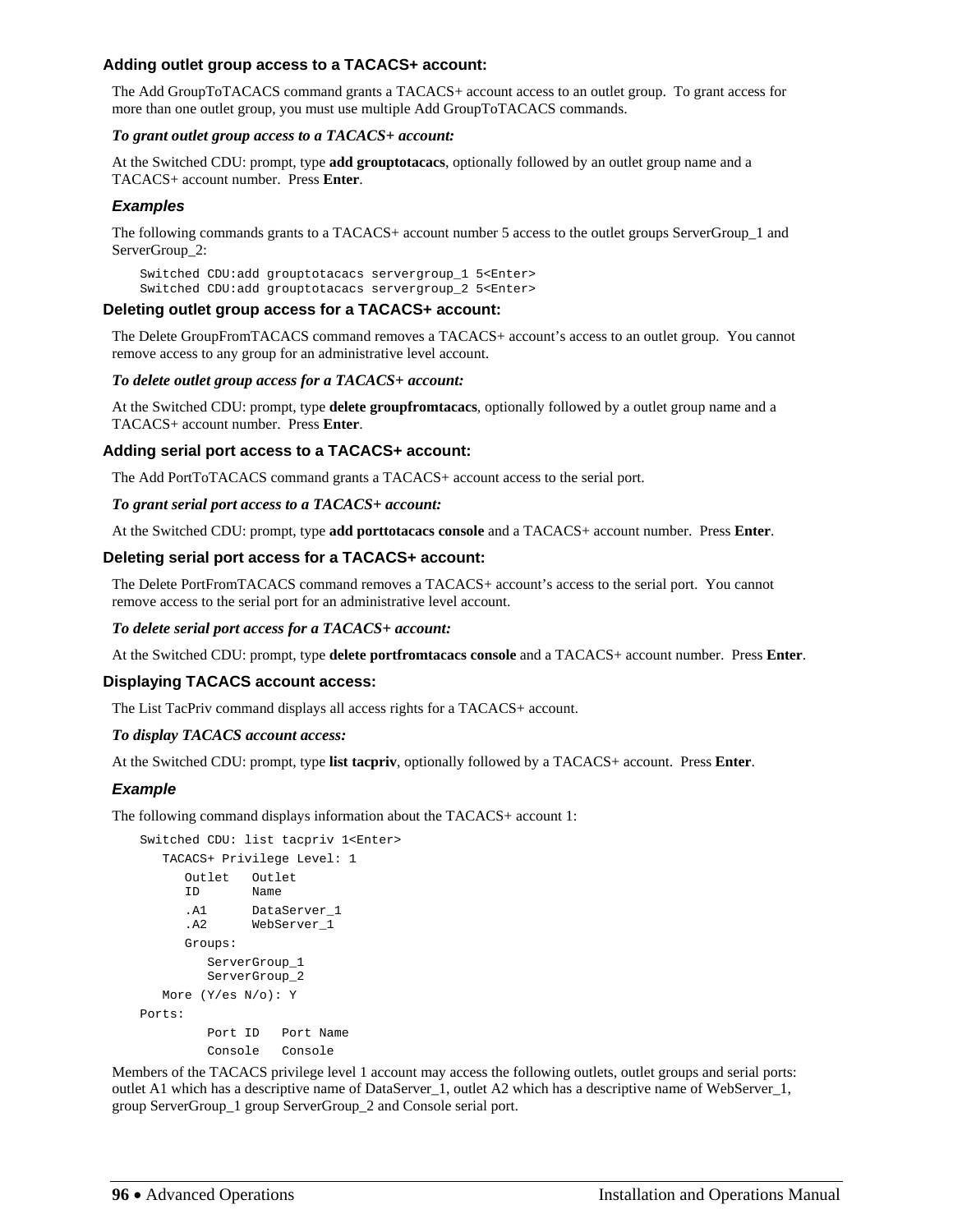## **TACACS+ Technical Specifications**

Authentication START Packet includes:

action = 1 (TAC\_PLUS\_AUTHEN\_LOGIN) priv\_lvl = 0 (TAC\_PLUS\_PRIV\_LVL\_MIN) authen\_type = 1 (TAC\_PLUS\_AUTHEN\_TYPE\_ASCII) service = 1 (TAC\_PLUS\_AUTHEN\_SVC\_LOGIN) user = (entered username) port = (access path into the Sentry) rem\_addr = 'Sentry3\_xxxxxx' (xxxxxx is last six digits of MAC address)  $data = '' (null)$ 

**NOTE:** The password is sent in a CONTINUE packet.

Authorization REQUEST Packet includes:

authen\_method = 6 (TAC\_PLUS\_AUTHEN\_METH\_TACACSPLUS)  $priv_lvl = 0$  (TAC\_PLUS\_PRIV\_LVL\_MIN) authen\_type = 1 (TAC\_PLUS\_AUTHEN\_TYPE\_ASCII) authen\_service = 1 (TAC\_PLUS\_AUTHEN\_SVC\_LOGIN) user = (entered username) port = (access path into the Sentry) rem\_addr = 'Sentry3\_*xxxxxx*' (xxxxxx is last six digits of Ethernet MAC address) service = 'shell' (for exec) cmd =  $\cdot$  (null)

**NOTE:** The access paths into the Sentry which support TACACS+ are 'Console', 'Telnet', 'SSH', 'HTTP' and 'HTTPS'. In the case of 'Console' and 'Modem', an administrator is allowed to rename these ports in which case the assigned name is used.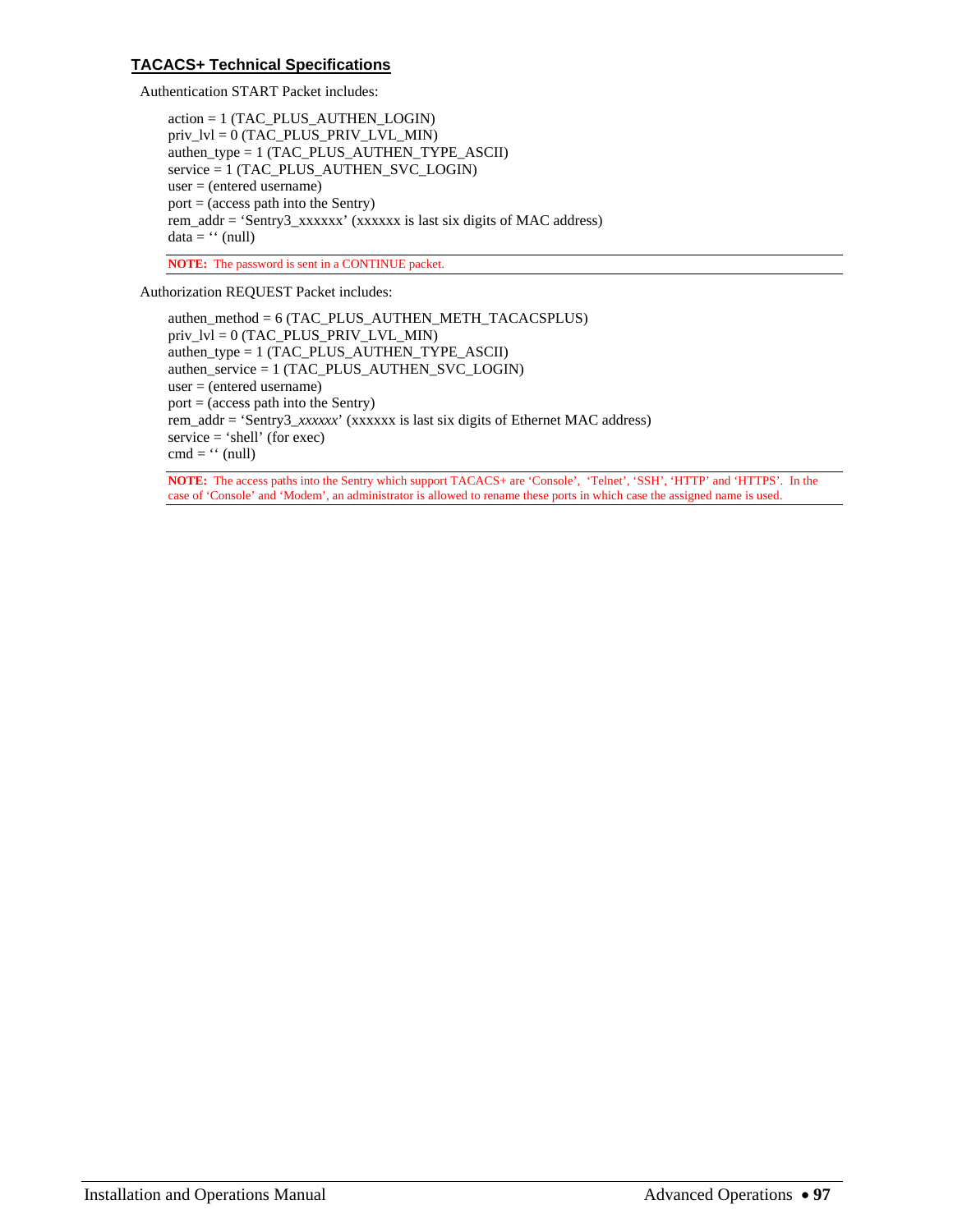# **RADIUS**

The Sentry family of products supports the Remote Authentication Dial-in User Service (RADIUS) protocol. RADIUS provides a centralized network protocol to enable remote authentication and authorization, such as user names and passwords. With a central RADIUS server, user accounts do not need to be individually created locally on each Sentry device. This allows administrators to pre-define and configure (in each Sentry product and in the RADIUS server), a set of necessary RADIUS privilege levels and user access rights for each level.

RADIUS is also used in enterprise-wide networks because it provides the administrator with high performance, less memory usage, less CPU cycles on routers and switches, and an open standard that is easily interoperable within the network.

In addition to the protocol-required attributes, the RADIUS authentication process can be extended by using private vendor-specific attributes (VSA). This extension allows Server Technology to create its own proprietary attributes to support features and services using the Sentry CDU in the RADIUS authentication process.

| Command            | <b>Description</b>                                              |
|--------------------|-----------------------------------------------------------------|
| Set Authorder      | Specifies the authentication order for each new session attempt |
| Set RADIUS         | Enables or disables RADIUS support                              |
| Set RADIUSServer   | Configures the address of the RADIUS server                     |
| Set RADIUSSecret   | Sets the shared secret for the RADIUS server                    |
| Set RADIUSPort     | Sets the port number of the RADIUS server                       |
| Set RADIUSTimeout  | Configures the timeout interval for the RADIUS server           |
| Set RADIUS Retries | Sets the number of retries for the RADIUS server                |
| Show RADIUS        | Displays RADIUS configuration settings                          |

## **RADIUS Command Summary**

## **Enabling and Setting Up RADIUS Support**

The following configuration tasks are required to properly enable and set up RADIUS support on the primary and secondary RADIUS servers.

## **Enabling and disabling RADIUS support:**

The Set RADIUS command enables or disables RADIUS support.

### *To enable or disable RADIUS support:*

At the Switched CDU: prompt, type **set radius**, followed by **enabled** or **disabled**, and press **Enter**.

### **Setting the authentication order:**

The Set Authorder command sets the authentication order for remote authentication sessions. The Sentry supports two methods for authentication order: Remote -> Local and Remote Only.

The Remote -> Local method first attempts authentication with the RADIUS server, and, if unsuccessful, then attempts authentication with the local user database on the Sentry device.

The Remote Only method attempts authentication only with the RADIUS server, and, if unsuccessful, access is denied.

**NOTE:** With the Remote Only method, if authentication fails due to a communication failure with the RADIUS server automatic authentication fallback will occur to authenticate with the local user data base on the Sentry device.

### *To set the authentication order:*

At the Switched CDU: prompt, type **set authorder**, followed by **remotelocal** or **remoteonly** and press **Enter**.

**NOTE:** Server Technology recommends NOT setting the authentication order to Remote Only until the RADIUS has been fully configured and tested.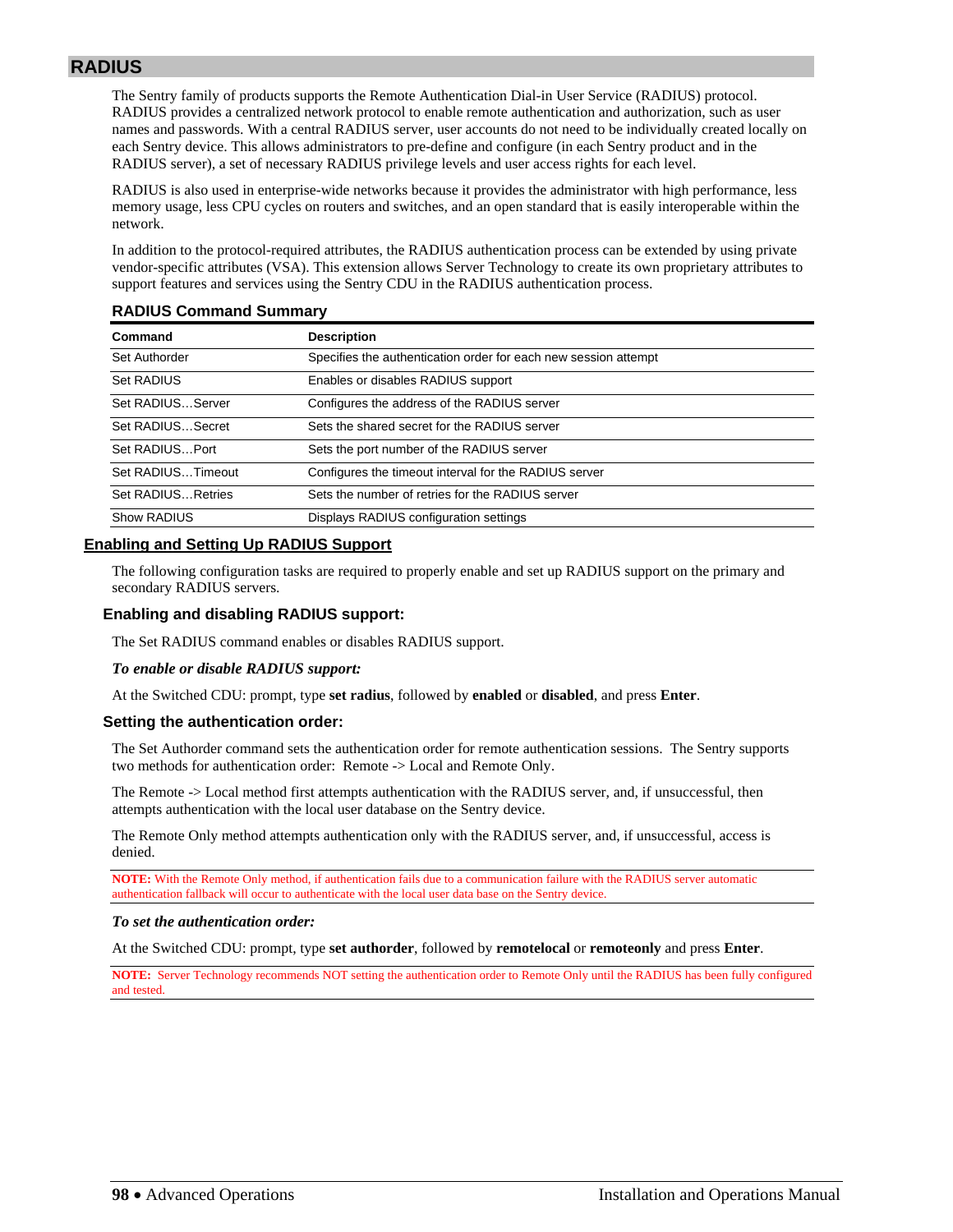### **Setting the RADIUS server address:**

The Set RADIUS Server command sets the IP address or hostname of the primary or secondary server used for RADIUS authentication requests.

## *To set the RADIUS server address:*

At the Switched CDU: prompt, type **set radius**, followed by **primary** or **secondary**, followed by **server**, and the RADIUS server's IP address or hostname (maximum 63 characters). Press **Enter**.

## *Examples*

The following command sets the primary RADIUS server address to 98.76.54.32:

Switched CDU: set radius primary server 98.76.54.32<Enter>

The following command sets the secondary RADIUS server address to radius.servertech.com:

Switched CDU: set radius secondary server radius.servertech.com<Enter>

## **Setting the RADIUS secret:**

The Set RADIUS Secret command sets the shared secret for the server used for RADIUS authentication requests.

## *To set the shared secret:*

At the Switched CDU: prompt, type **set radius**, followed by **primary** or **secondary**, and followed by **secret**. Press **Enter**.

Enter the shared secret and press **Enter**. For security, shared secret characters are not displayed.

## **Changing the RADIUS port number:**

The Set RADIUS Port command sets the server port number for RADIUS authentication requests.

### *To change the port number:*

At the Switched CDU: prompt, type **set radius**, followed by **primary** or **secondary**, followed by **port**, and the port number (1-65535). Press **Enter**.

The default is 1812.

## *Example*

The following command sets the secondary RADIUS server port number to 1855:

Switched CDU: set radius secondary port 1855<Enter>

### **Setting the RADIUS timeout value:**

The Set RADIUS Timeout command sets the time interval to wait for a reply from the RADIUS server before resending the authentication request.

### *To set the timeout value:*

At the Switched CDU: prompt, type **set radius**, followed by **primary** or **secondary**, followed by **timeout**, and the time interval in seconds (1-30). Press **Enter**.

## *Examples*

The following command sets the primary RADIUS server timeout value to 15 seconds:

Switched CDU: set radius primary timeout 15<Enter>

The following command sets the secondary RADIUS server timeout value to 5 seconds:

Switched CDU: set radius secondary timeout 5<Enter>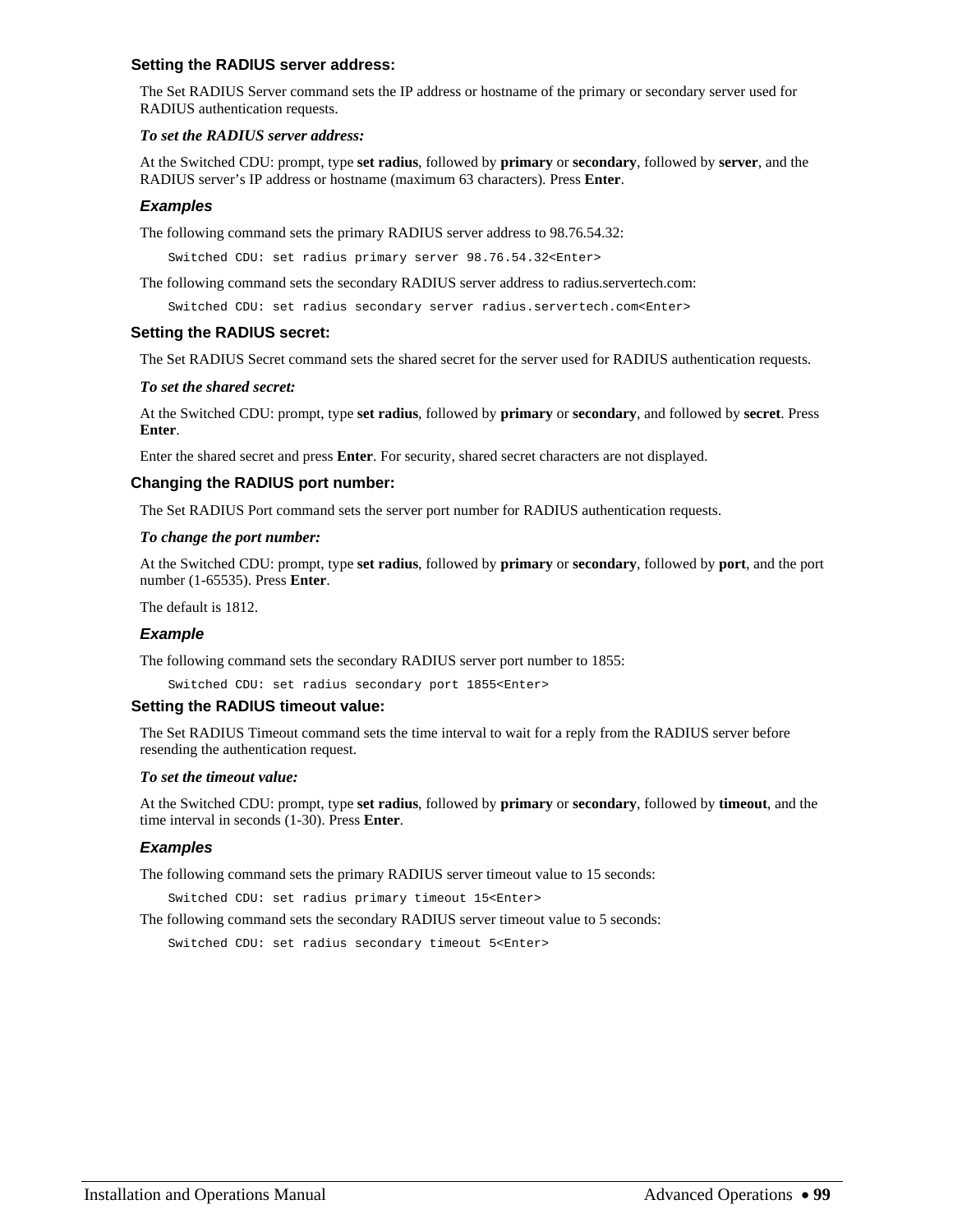## **Setting the number of RADIUS server retries:**

The Set RADIUS Retries command specifies the number of times an authentication request is sent to the RADIUS server. The Sentry will attempt authentication with the primary server until the number of retries is reached, then will attempt authentication with the secondary server. If the Sentry does not receive a response from these attempts, the authentication request will be rejected.

Enter the number of retries in the Primary and/or Secondary Retries field and press **Apply**.

The valid retries range is 0-10; default is 2.

#### *To set the number of retries:*

At the Switched CDU: prompt, type **set radius**, followed by **primary** or **secondary**, followed by **retries**, and followed by the number of retries (0-10). Press **Enter**.

#### *Examples*

The following command sets the retries for the primary RADIUS server to 5:

Switched CDU: set radius primary retries 5<Enter>

The following command sets the retries for the secondary RADIUS server to 2:

Switched CDU: set radius secondary retries 2<Enter>

## **Displaying RADIUS configuration information:**

The Show RADIUS command displays RADIUS configuration information.

*To display the RADIUS configuration information:* 

At the Switched CDU: prompt, type **show radius** and press **Enter**.

#### *Example*

The following command displays the RADIUS configuration information:

```
Switched CDU: show radius<Enter> 
    RADIUS Configuration
```

```
 RADIUS: Enabled 
    Auth Order: Remote->Local 
    Primary Server: 
      Shared Secret: **** 
 Port: 1812 
 Timeout: 15 seconds 
 Retries: 5 
     Secondary Server: 
      Shared Secret: 
 Port: 1855 
Timeout: 5 seconds
 Retries: 2
```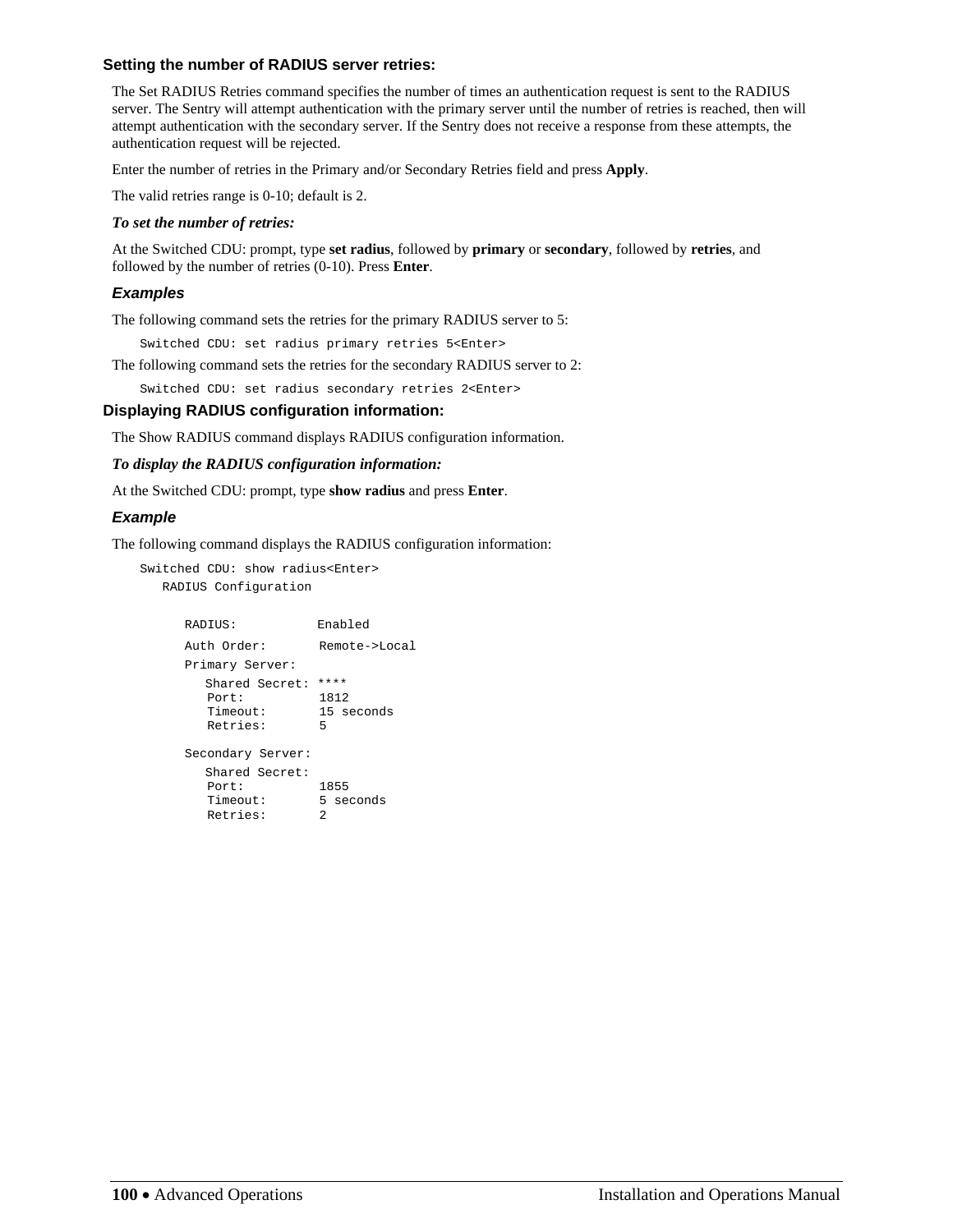## **Vendor-Specific Attributes (VSA):**

Server Technology has defined and formatted RADIUS vendor-specific attributes (VSA) in the **dictionary.sti** file, which is available from Server Technology. The Sentry device is configured to recognize and use the configuration values in the file as specified by the network administrator, indicating to the RADIUS server that the defined attributes are based on Server Technology's unique enterprise vendor code.

Using the format of the **dictionary.sti** file (located on the Server Technology FTP site at [ftp.servertech.com](ftp://ftp.servertech.com/)), the Sentry RADIUS implementation supports the following vendor-specific attributes:

| <b>Attribute</b>   | <b>Description</b>                                                                                                                                                                                                                                                                                                                                                                                                                                      |
|--------------------|---------------------------------------------------------------------------------------------------------------------------------------------------------------------------------------------------------------------------------------------------------------------------------------------------------------------------------------------------------------------------------------------------------------------------------------------------------|
| STI-Access-Level   | Indicates user access level for the Switched CDU; values are 1-6 as follows; a valid access level is<br>required or access to the CDU is denied.                                                                                                                                                                                                                                                                                                        |
|                    | Valid Access Levels:<br>$1 =$ Admin<br>$2 = Power User$<br>$3 = User$<br>$4 =$ Reboot Only<br>$5 = On Only$<br>$6 =$ View Only                                                                                                                                                                                                                                                                                                                          |
| STI-Env-Mon        | Determines user access rights to environmental monitoring; values are Yes or No. For the STI-<br>Access-Level value other than 1 (Admn), if STI-Env-Mon is not included for a user, default is no.                                                                                                                                                                                                                                                      |
| <b>STI-Outlets</b> | Specifies user access rights to outlets; values are space-delimited strings of absolute IDs, names, or<br>the special keyword "ALL". String values are case-sensitive and limited to 253 characters. This<br>attribute can be repeated to append strings that declare additional access rights. For STI-Access<br>Level values other than 1 (Admn) and 2 (Power User), if STI-Outlets is not included for a user, the<br>default is no outlet.          |
| STI-Groups         | Specifies user access rights to groups of outlets; values are space-delimited strings of absolute IDs,<br>names, or the special keyword "ALL". String values are case-sensitive and limited to 253 characters.<br>This attribute can be repeated to append strings that declare additional access rights. For STI-<br>Access Level values other than 1 (Admn) and 2 (Power User), if STI-Groups is not included for a<br>user, the default is no group. |
| STI-Ports          | Specifies user access rights to ports; values are space-delimited strings of absolute IDs, names, or<br>the special keyword "ALL". String values are case-sensitive and limited to 253 characters. This<br>attribute can be repeated to append strings that declare additional access rights. For STI-Access<br>Level values other than 1 (Admn) and 2 (Power User), if STI-Ports is not included for a user, the<br>default is no ports.               |
|                    |                                                                                                                                                                                                                                                                                                                                                                                                                                                         |

## **Vendor-Specific Attribute (VSA) Descriptions**

**NOTE:** User access levels must be configured using the **dictionary.sti** file. If the administrator does not use the **dictionary.sti** file to configure a user, the user will not have access rights to the Sentry CDU.

### *Examples:*

Administrator with full access and configuration rights:

```
 sti-admin Auth-Type := Local, User-Password == "admin" 
    STI-Access-Level = Admin
```
Power user with environmental monitoring allowed and full outlet/group/port access rights:

 sti-power Auth-Type := Local, User-Password == "power" STI-Access-Level = Power-User, STI-Env-Mon = Yes

User with environmental monitoring not allowed and specific outlet/group/port access rights:

```
 sti-user Auth-Type := Local, User-Password == "user" 
    STI-Access-Level = User, 
    STI-Env-Mon = No, 
    STI-Outlets = ".A1 .A2 Rtr1 Rtr2 Srvr1 Srvr2", 
     STI-Outlets += ".A3 .A4 Rtr3 Rtr4 Srvr3 Srvr4", 
    STI-Groups = "Routers Servers", 
    STI-Ports = "Console"
```
View-only user with environmental monitoring allowed and all outlet and group access rights:

```
 sti-view Auth-Type := Local, User-Password == "view" 
     STI-Access-Level = View-Only, 
     STI-Env-Mon = Yes, 
     STI-Outlets = "ALL", 
     STI-Outlets = "ALL"
```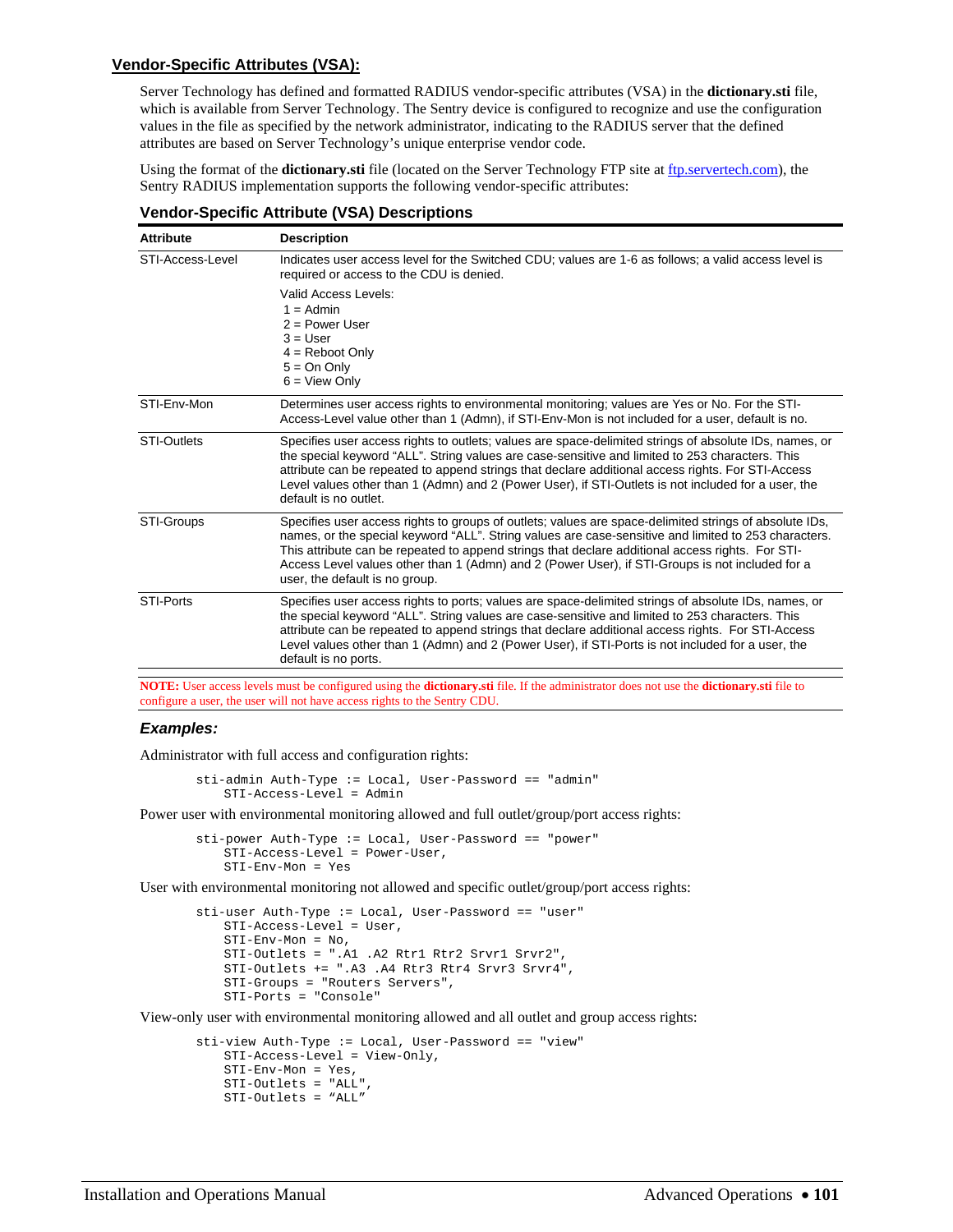# <span id="page-101-0"></span>**Logging**

The Sentry family of products supports logging of system events both internally and externally. An internal log of more than 4000 events is automatically maintained and is reviewable by administrative users. For permanent/longterm log storage, Sentry supports the Syslog protocol. And for immediate notification, Sentry supports Email notifications.

Log entries include a sequential entry number, a date/time stamp and an event message. The event message is preceded with a message 'type' heading and if the event is tied to a user, the username will be included.

**NOTE:** For date/time stamp support, SNTP server support must be configured. For information on SNTP, see page [28.](#page-27-0)

The Sentry supports the following event message headers:

- AUTH: All authentication attempts.
- POWER: All power state change requests.
- CONFIG: All system configuration changes.
	- EVENT: All general system events. Example: over/under threshold event.

## **Internal System Log**

The internal system log is stored in the local memory and has support for up to 4097 continuously aging entries. The internal system log is only available to administrative users. For instructions on reviewing the internal log, see page [34](#page-33-0).

## **Syslog**

The Sentry's Syslog support is RFC3164-compliant and enables off-Sentry viewing and storage of log messages. The Sentry supports external logging to up to two Syslog servers.

## **Syslog Command Summary**

| Command           | <b>Description</b>                            |
|-------------------|-----------------------------------------------|
| Set Syslog HostlP | Sets the IP address of the Syslog server      |
| Set Syslog Port   | Sets the Syslog server port number            |
| Show Syslog       | Displays all Syslog configuration information |

## **Setting the Syslog server IP address:**

The Set Syslog HostIP command sets the TCP/IP address of the Syslog server.

### *To set the Syslog server IP address:*

At the Switched CDU: prompt, type **set syslog**, followed by **hostip1** or **hostip2** and the Syslog server's IP address. Press **Enter**.

## *Example*

The following command sets the primary Syslog server IP address to 56.47.38.29:

Switched CDU: set syslog hostip1 56.47.38.29<Enter>

## **Changing the Syslog server port:**

With Syslog support enabled, the Syslog server watches and responds to requests on the default Syslog port number 514. This port number may be changed using the Set Syslog Port command.

### *To change the Syslog port:*

At the Switched CDU: prompt, type **set syslog port**, followed by the port number and press **Enter**.

## *Example*

The following changes the Syslog port number to 411:

Switched CDU: set syslog port 411<Enter>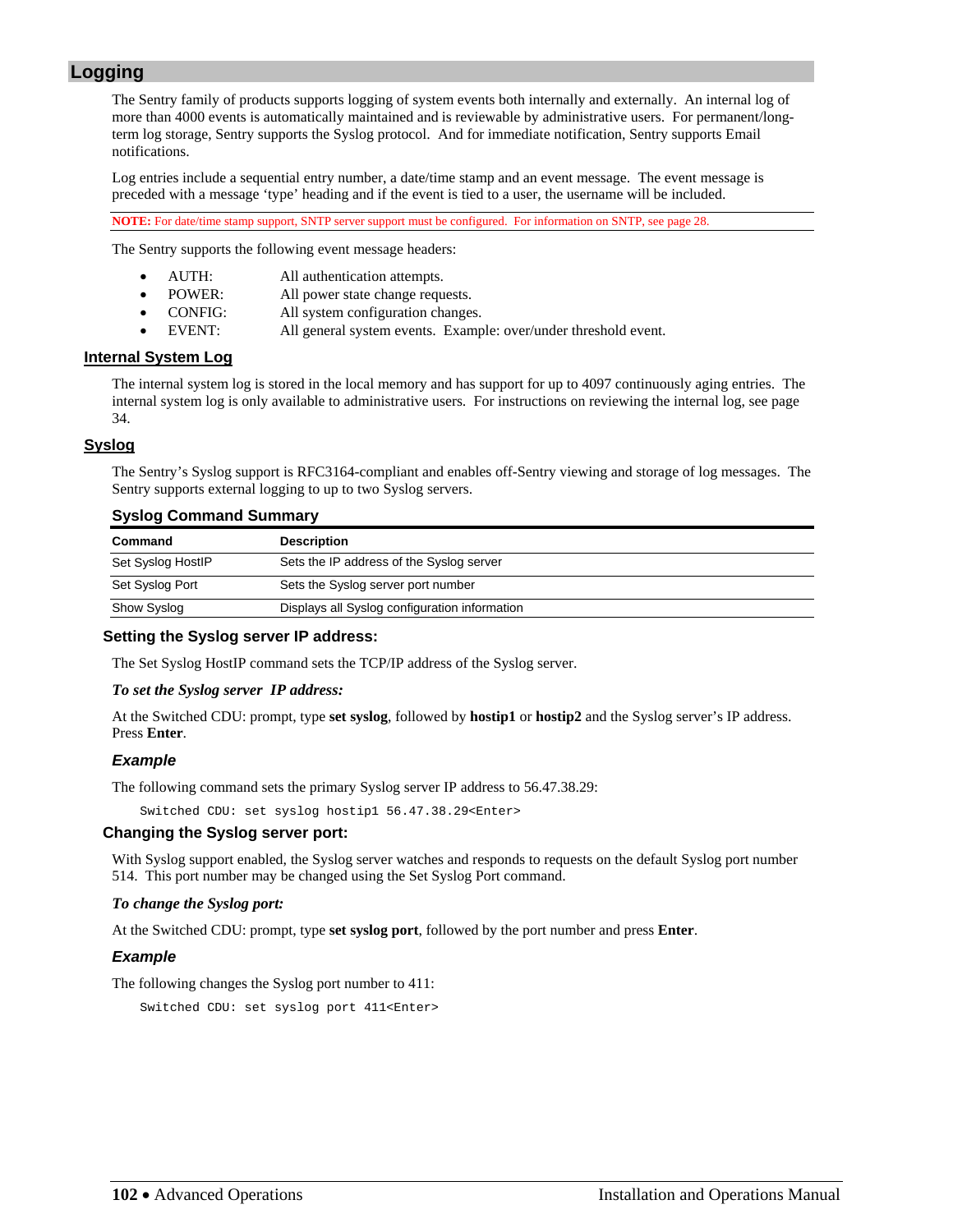## **Displaying Syslog configuration information:**

The Show Syslog command displays Syslog configuration information.

## *To display the Syslog configuration information:*

At the Switched CDU: prompt, type **show syslog** and press **Enter**.

## *Example*

The following command displays the Syslog configuration information:

| Switched CDU: show syslog <enter></enter>                                                       |                               |
|-------------------------------------------------------------------------------------------------|-------------------------------|
| SYSLOG Configuration                                                                            |                               |
| Primary Syslog Server IP Address:<br>Secondary Syslog Server IP Address:<br>Syslog Server Port: | 56.47.38.29<br>0.0.0.0<br>411 |

## **Email**

## **Email Command Summary**

| Command               | <b>Description</b>                                              |
|-----------------------|-----------------------------------------------------------------|
| Set Email             | Enables or disables Email notification support                  |
| Set Email SMTP Host   | Sets the SMTP Host IP address or hostname                       |
| Set Email SMTP Port   | Sets the SMTP server port number                                |
| Set Email From        | Sets the email 'From' address                                   |
| Set Email PrimaryTo   | Sets the primary recipient email address                        |
| Set Email SecondaryTo | Sets the secondary recipient email address                      |
| Set Email Event       | Enables or disables notification of general system events       |
| Set Email Auth        | Enables or disables notification of all authentication attempts |
| Set Email Power       | Enables or disables notification of power state change requests |
| Set Email Config      | Enables or disables notification of configuration changes       |
| Show Email            | Displays all Email configuration information                    |

## **Enabling or disabling Email notification Support:**

The Set Email command enables or disables Email notification support.

## *To enable or disable Email notification support:*

At the Switched CDU: prompt, type **set email**, followed by **enabled** or **disabled** and press **Enter**.

## **Setting the SMTP server address:**

The Set Email Host command sets the IP address or hostname of the SMTP server.

## *To set the SMTP server address:*

At the Switched CDU: prompt, type **set email smtp host**, followed by the SMTP server's IP address or hostname and press **Enter**.

## *Examples*

The following command sets the SMTP server address to 55.55.55.55:

Switched CDU: set email smtp 55.55.55.55<Enter>

The following command sets the SMTP server address to email.servertech.com:

Switched CDU: set email smtp email.servertech.com<Enter>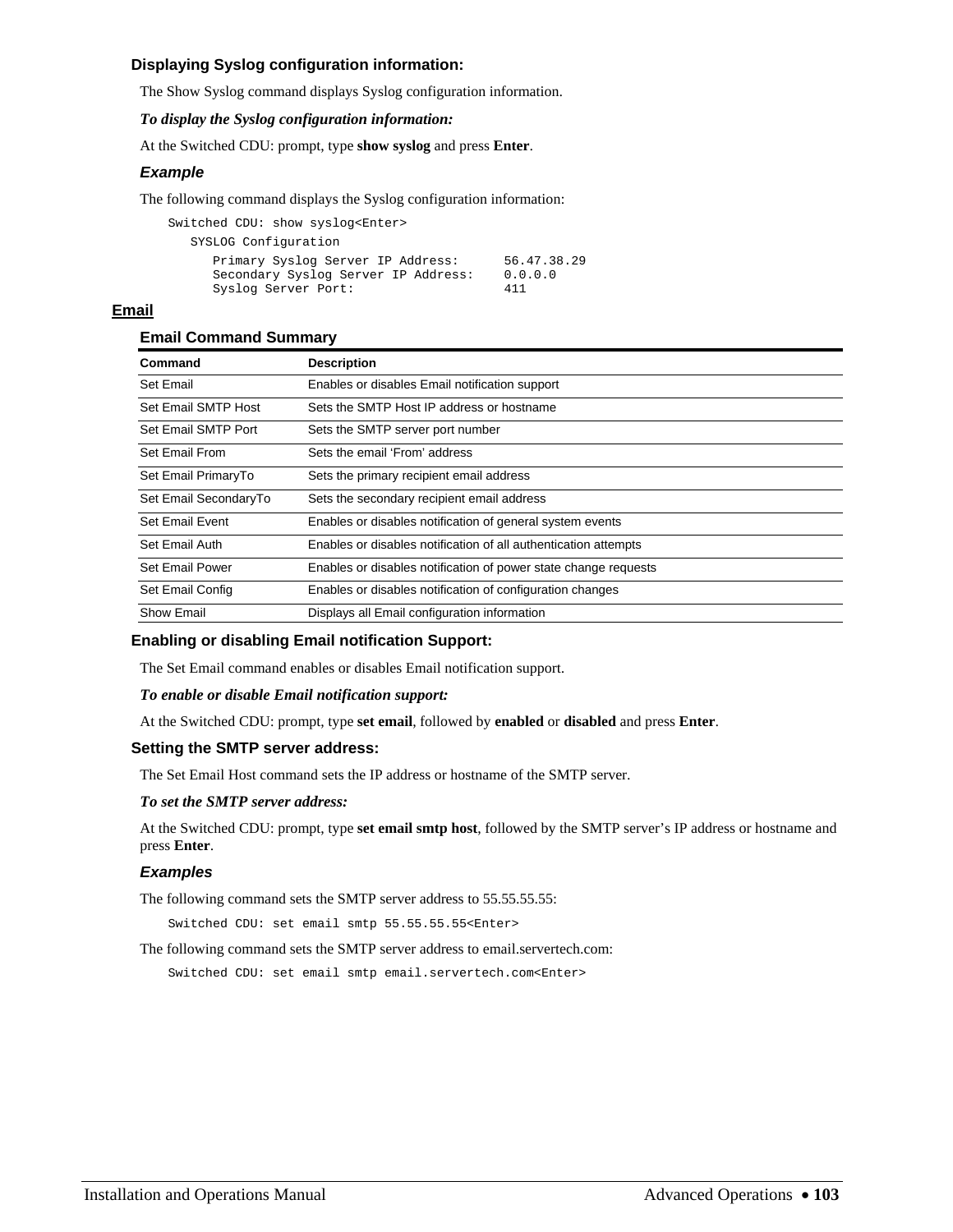## **Changing the SMTP server port:**

With SMTP support enabled, the Sentry sends SMTP requests to the default SMTP port number 25. This port number may be changed using the Set Email SMTP Port command.

## *To change the TACACS port:*

At the Switched CDU: prompt, type **set email smtp port**, followed by the port number and press **Enter**.

## *Example*

The following changes the SMTP port number to 5555:

Switched CDU: set email smtp port 5555<Enter>

## **Setting the 'From' email address:**

The Set Email From command sets the 'from' email address. By default, this is set to 'Sentry3\_' plus the last three octets of the unit's MAC address. Example: 'Sentry3\_510c90@'

## *To set the 'From' email address:*

At the Switched CDU: prompt, type **set email from**, followed by the originating email address and press **Enter**.

## *Example*

The following command sets the 'from' email address to Rack14CDU1@servertech.com:

Switched CDU: set email from Rack14CDU1@servertech.com<Enter>

## **Setting the 'To' email address:**

The Set Email PrimaryTo and Set Email SecondaryTo commands set the recipient email addresses.

## *To set the 'To' email address:*

At the Switched CDU: prompt, type **set email**, followed by **primaryto** or **secondaryto** and the destination email address. Press **Enter**.

## *Examples*

The following command sets the primary 'to' email address to DayAdmin@servertech.com:

Switched CDU: set email primaryto DayAdmin@servertech.com<Enter>

The following command sets the secondary 'to' email address to NiteAdmin@servertech.com:

Switched CDU: set email secondaryto NiteAdmin@servertech.com<Enter>

## **Enabling or disabling event notification types:**

The Set Email Event, Set Email Auth, Set Email Power and Set Email Config commands enable or disable email notification of the event types as described on page [98.](#page-101-0)

### *To enable or disable event notification types:*

At the Switched CDU: prompt, type **set email**, followed by **event**, **auth**, **power** or **config** and **enabled** or **disabled**. Press **Enter**.

## *Examples*

The following command sets the enables email notification general system events:

Switched CDU: set email event enabled<Enter>

The following command sets the disables email notification authentications attempts:

Switched CDU: set email auth disable<Enter>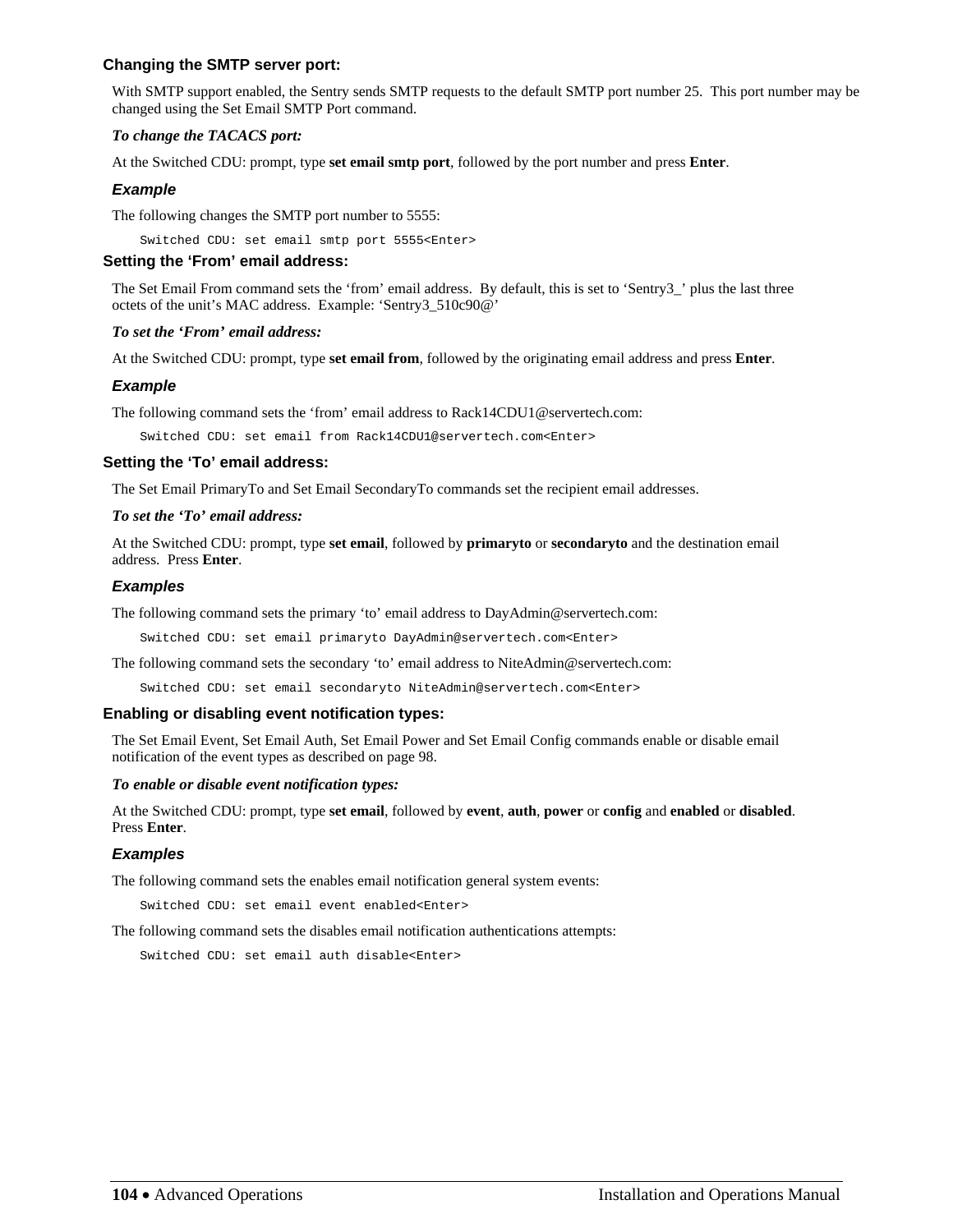## **Displaying Email configuration information:**

The Show Email command displays Email configuration information.

## *To display the Email configuration information:*

At the Switched CDU: prompt, type **show email** and press **Enter**.

## *Example*

The following command displays the Email configuration information:

```
Switched CDU: show email 
   Email Configuration 
     Email Notifications: Enabled 
     SMTP Host: email.servertech.com<br>SMTP Port: 5555
    SMTP Port:
 'From' Address: Rack14CDU1@servertech.com 
 Primary 'Send To' Address: DayAdmin@servertech.com 
     Secondary 'Send To' Address: NiteAdmin@servertech.com 
 Include EVENT Messages: Enabled 
 Include AUTH Messages: Disabled 
 Include POWER Messages: Disabled 
 Include CONFIG Messages: Disabled
```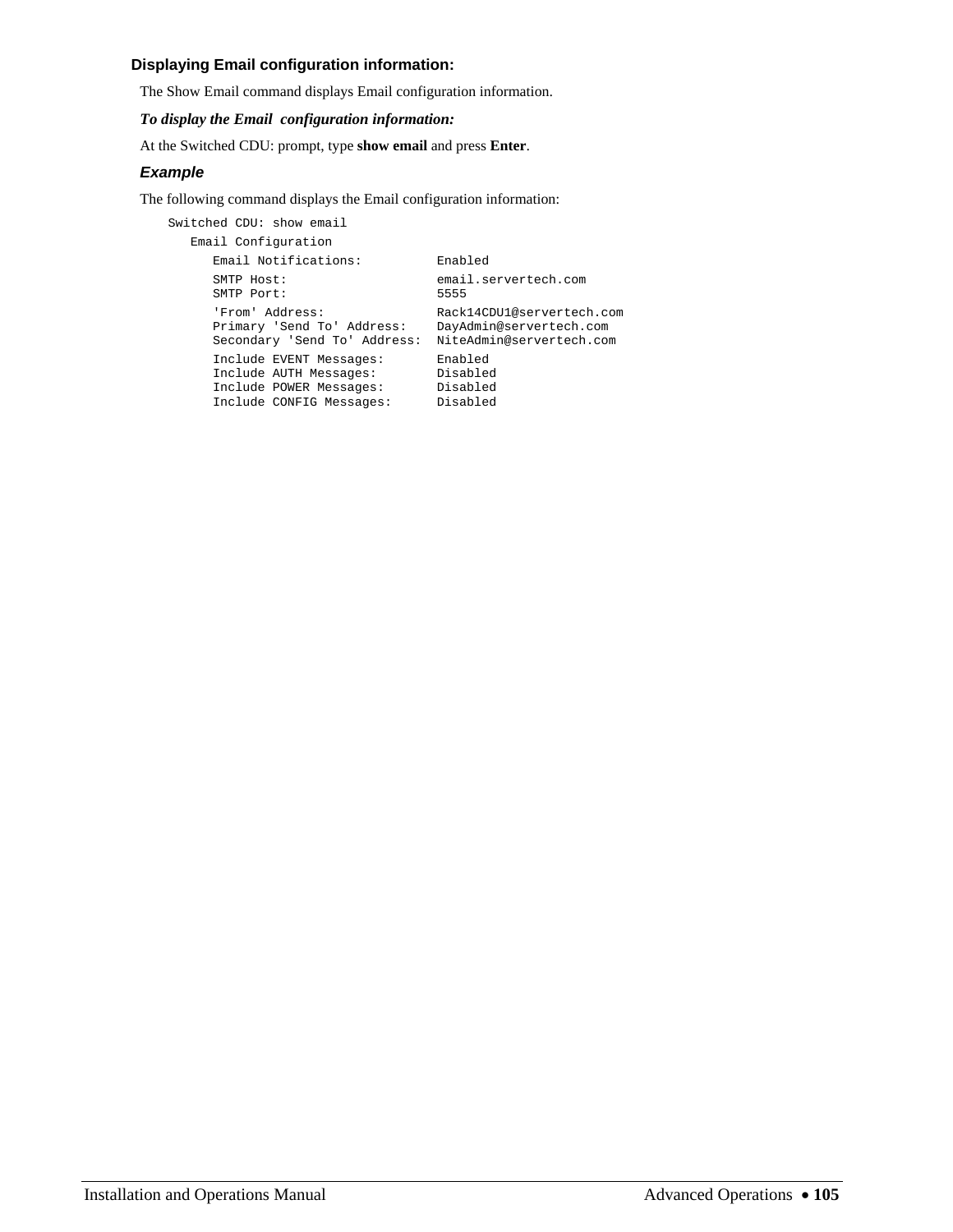# **Upload/Download**

The Sentry family of product supports the ability to upload and download system configurations using a standard FTP client. This feature enables for backup and restoration of system configuration as well as upload of 'template' configurations to ease large initial equipment deployments.

## **Upload/Download Command Summary**

| Command        | <b>Description</b>                     |
|----------------|----------------------------------------|
| Set FTP Server | Enables or disables the FTP server     |
| Show FTP       | Displays FTP configuration information |

### **Sentry Integrated FTP Server**

The Sentry supports an integrated FTP Server which must be enabled for Upload/Download support. The Sentry FTP Server supports a single user at a time. Once an administrative user has authenticated with the Sentry FTP Server, standard FTP client commands may be used to upload or download Sentry configurations.

**NOTE:** The integrated FTP Server does NOT support web browser FTP file transfers. A non-web-browser is required for all Upload/Download requests.

## **Enabling and disabling the FTP server:**

The Set FTP Server command is used to enable or disable the integrated FTP server.

## *To enable or disable the FTP server:*

At the Switched CDU: prompt, type **set ftp server**, followed by **enabled** or **disabled** and press **Enter**.

## **FTP Configuration Files**

The Sentry FTP server supports upload/download of two configuration files: CONFIG.BIN and NETWORK.INI. These files may be uploaded or downloaded using FTP PUT and GET operations.

| $\bullet$ | <b>CONFIG.BIN</b> | This file contains the entire configuration of the Sentry excluding TCP/IP settings,<br>serial/factory-only configurations, the x.509 certificate (SSL) and SSH keys. This file in<br>encoded to keep all data (including usernames, passwords etc.) out of plain view. This<br>file is NOT editable. |
|-----------|-------------------|-------------------------------------------------------------------------------------------------------------------------------------------------------------------------------------------------------------------------------------------------------------------------------------------------------|
| $\bullet$ | <b>FTP.INI</b>    | This file contains only the FTP settings (FTP Host, username, password, filepath,<br>filename and automatic updates support). This file is user readable and editable 'plain<br>text' file.                                                                                                           |
| $\bullet$ |                   | NETWORK.INI This file contains only the TCP/IP settings (IP address, subnet mask, gateway, DNS1 and<br>DNS2). This file is user readable and editable 'plain text' file.                                                                                                                              |
| $\bullet$ | <b>SNTP.INI</b>   | This file contains only the SNTP settings (SNTP Hosts and GMT offset). This file is user<br>readable and editable 'plain text' file.                                                                                                                                                                  |

**NOTE:** The CONFIG.BIN file while *encoded* is not encrypted and susceptible to decoding using simple tools. Server Technology recommends the secure storage of CONFIG.BIN backup images.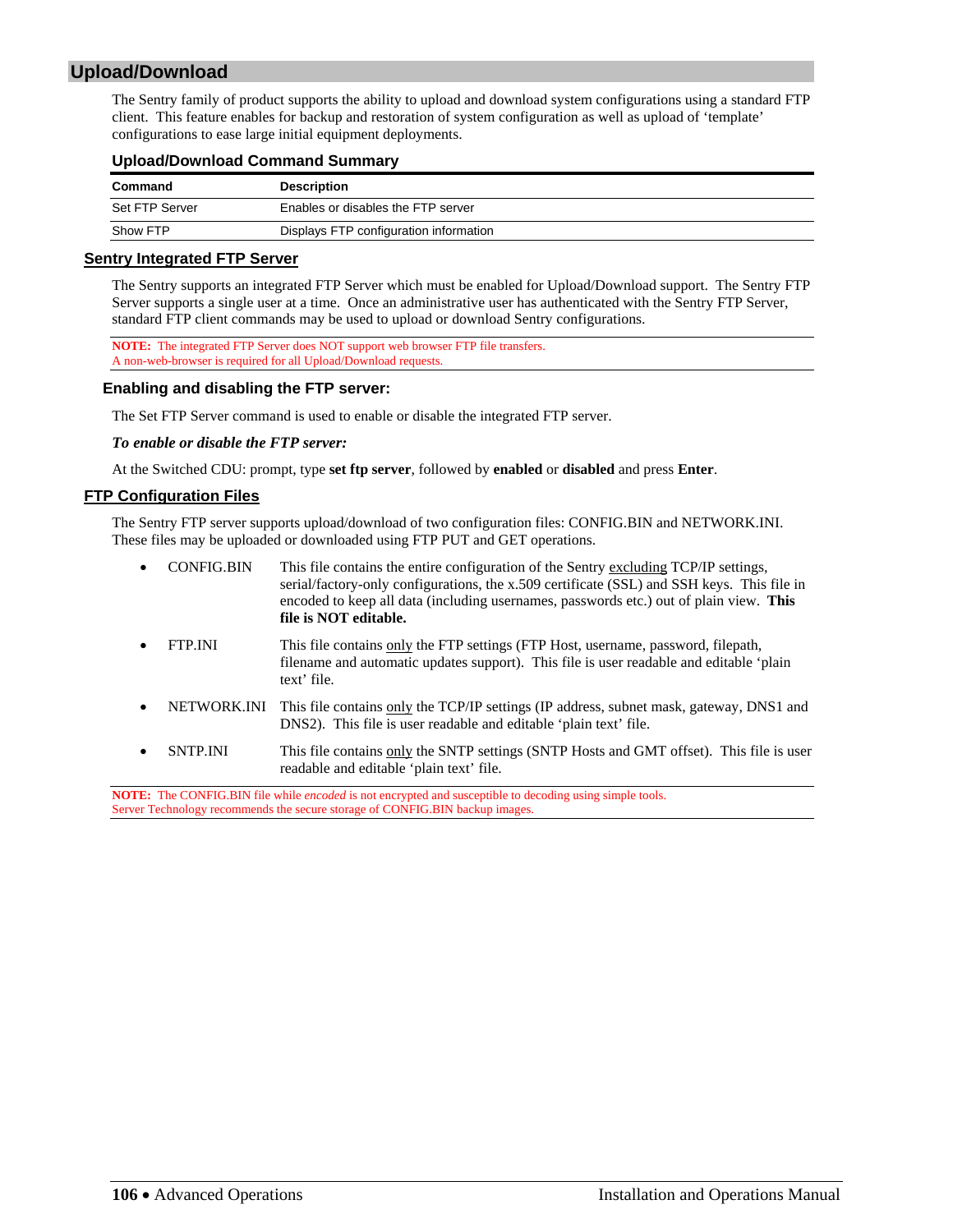## **Upload/Download Process**

## **GETting a configuration file (Download):**

- 1. Open the FTP client. *In a Windows environment, in the Run window type ftp and press Enter.*
- 2. At the prompt, type **open**, followed by the IP address of the Sentry and press **Enter**.

FTP> open 12.34.56.78<Enter>

- 3. Authenticate with the appropriate administrative username and password.
- 4. At the prompt, type **get**, followed by the filename and press **Enter**. FTP> get config.bin<Enter>
- 5. At the prompt, type **close** to close the connection to the Sentry. FTP> close

## **PUTting a configuration file (Upload):**

**NOTE:** Uploading the CONFIG.BIN file takes considerably longer than the NETWORK.INI file. When uploading both, Server Technology recommends uploading the NETWORK.INI file first.

- 1. Open the FTP client. *In a Windows environment, in the Run window type ftp and press Enter.*
- 2. At the prompt, type **open**, followed by the IP address of the Sentry and press **Enter**. FTP> open 12.34.56.78<Enter>
- 3. Authenticate with the appropriate administrative username and password.
- 4. At the prompt, type **put**, followed by the filename and press **Enter**. FTP> put network.ini<Enter>
- 5. At the prompt, type **close** to close the connection to the Sentry and force a restart of the device. FTP> close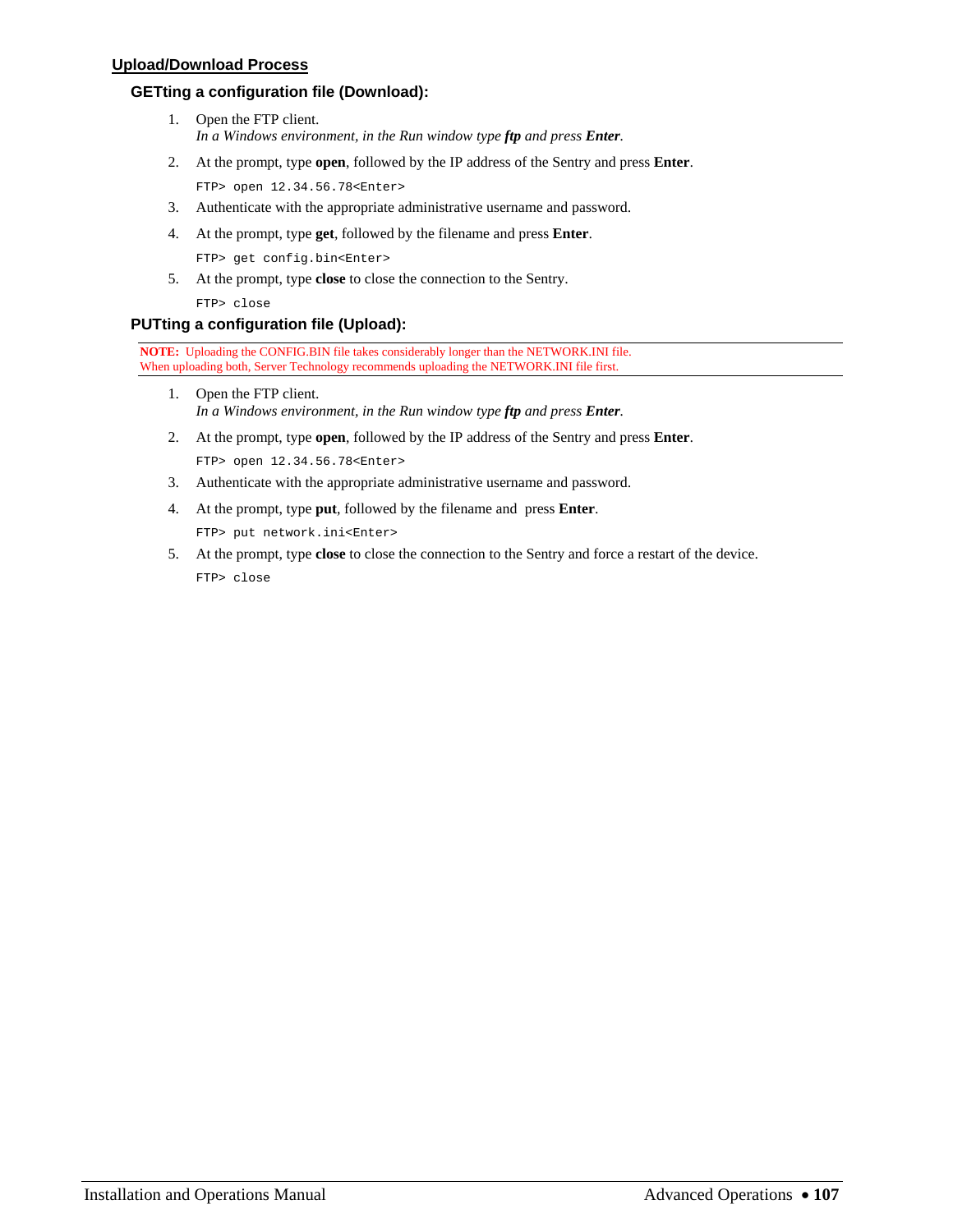# **Remote Shutdown**

The Sentry family of product supports the ability to initiate an orderly shutdown of remote servers, protecting open application files prior to the server being powered down. Shutdown signaling is initiated over the existing TCP/IP network and requires the use of a Remote Shutdown Agent.

With the Remote Shutdown Agent installed on the server and Shutdown configured on the Sentry, the Sentry will initiate an orderly shutdown of the server for all actions that would remove power from the outlet such as Off and Reboot commands.

- 1. Off or Reboot command received by the Sentry
- 2. Shutdown signal is sent to the Remote Shutdown Agent on the target server.
- 3. Remote Shutdown Agent initiates a graceful shutdown of the target server and includes the ability to execute user-defined scripts to perform custom activities, such as safely shutting down open databases.
- 4. Sentry removes power from the outlet.

**NOTE:** Remote Shutdown is also supported by the extended feature set of Sentry Smart Load-Shedding. Graceful shutdown is initiated by Smart Load-Shedding events such as high temperature, high infeed load and UPS 'On Battery' conditions. For additional information on Sentry Smart Load-Shedding, please contact your Server Technology Sales Representative.



**Figure 4.1 Remote Shutdown diagram**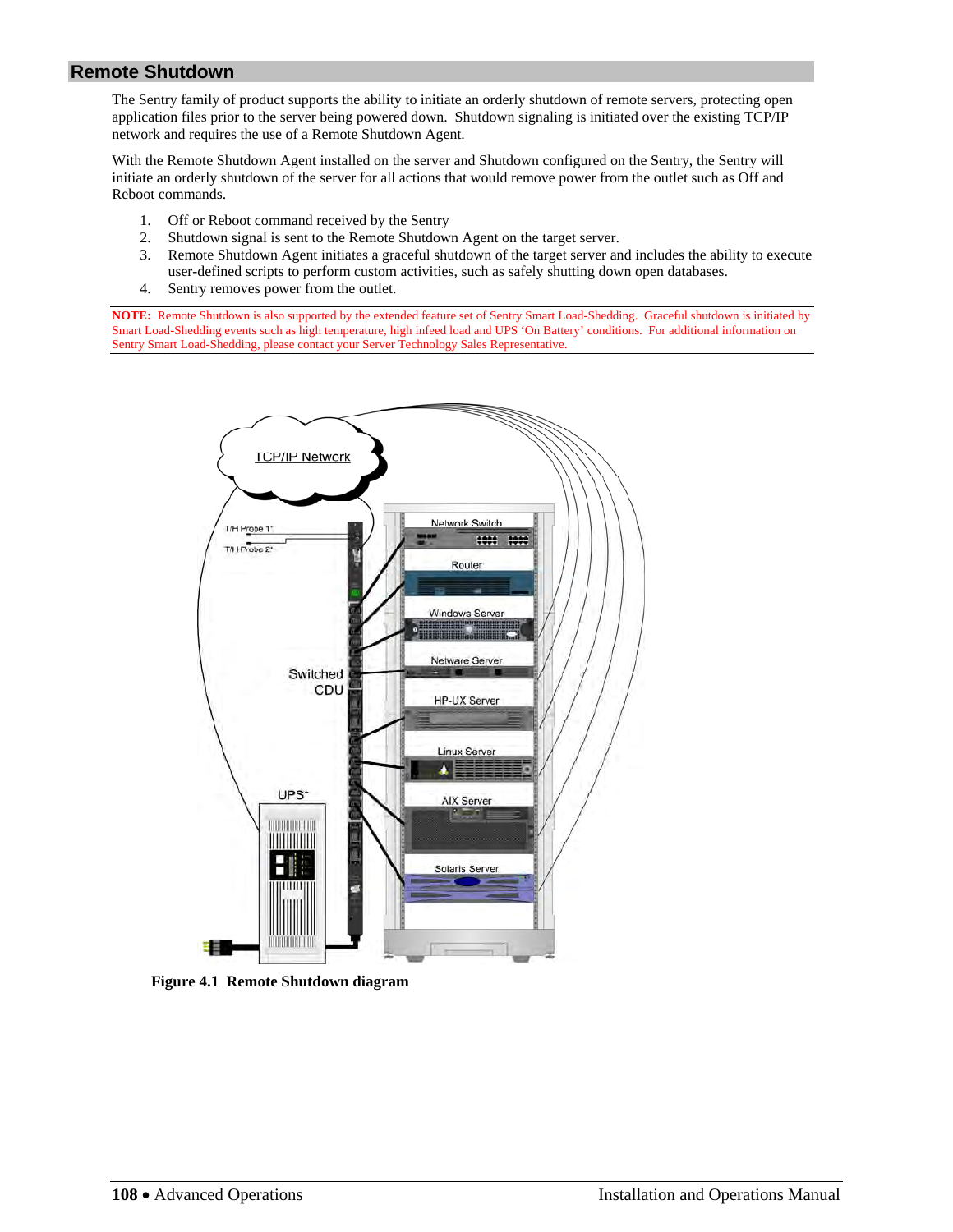### **Supported Operating Systems**

Remote Shutdown Agents are available for the following operating systems:

| Windows               | 2000, 2003, XP                                          |
|-----------------------|---------------------------------------------------------|
| Linux                 | Red Hat 7.3, 8.0                                        |
|                       | Red Hat Enterprise 2.1 ES (update 5), 3.0 ES (update 4) |
|                       | Novell SUSE Linux Enterprise Server                     |
| Unix                  | HP-UX 11.0, 11 v1, 11 v2                                |
|                       | IBM AIX 4.3, 5.3                                        |
|                       | Sun Solaris 8, 9, 10                                    |
| <b>Novell Netware</b> | 6                                                       |

The Remote Shutdown Agents are available for download from the **Server Technology website**.

### **Shutdown Agent Installation**

### **Windows**

- 1. Browse to the location of the Remote Shutdown Agent install files.
- 2. Run **Setup.exe** by double-clicking on the icon.
- 3. Reply to the standard installation prompts.
- 4. For additional security, when prompted enter the IP address of the Sentry device that will be sending the shutdown signal.

**NOTE:** If left blank, any Sentry device may send a shutdown signal to the server.

### **Linux**

- 5. Browse to the location of the Remote Shutdown Agent install files.
- 6. Run **SetupRA**.
- 7. For additional security, when prompted enter the IP address of the Sentry device that will be sending the shutdown signal.

**NOTE**: If left blank, any Sentry device may send a shutdown signal to the server.

### **Unix**

- 8. Browse to the location of the Remote Shutdown Agent install files.
- 9. Run **Install**.
- 10. For additional security, when prompted enter the IP address of the Sentry device that will be sending the shutdown signal.

**NOTE:** If left blank, any Sentry device may send a shutdown signal to the server.

### **Netware**

- 11. Browse to the location of the Remote Shutdown Agent install files.
- 12. From the NetWare system console, load the configuration module (**pmconfig.nlm**) using the default path.
- 13. For additional security, when prompted enter the IP address of the Sentry device that will be sending the shutdown signal.

**NOTE:** If left blank, any Sentry device may send a shutdown signal to the server.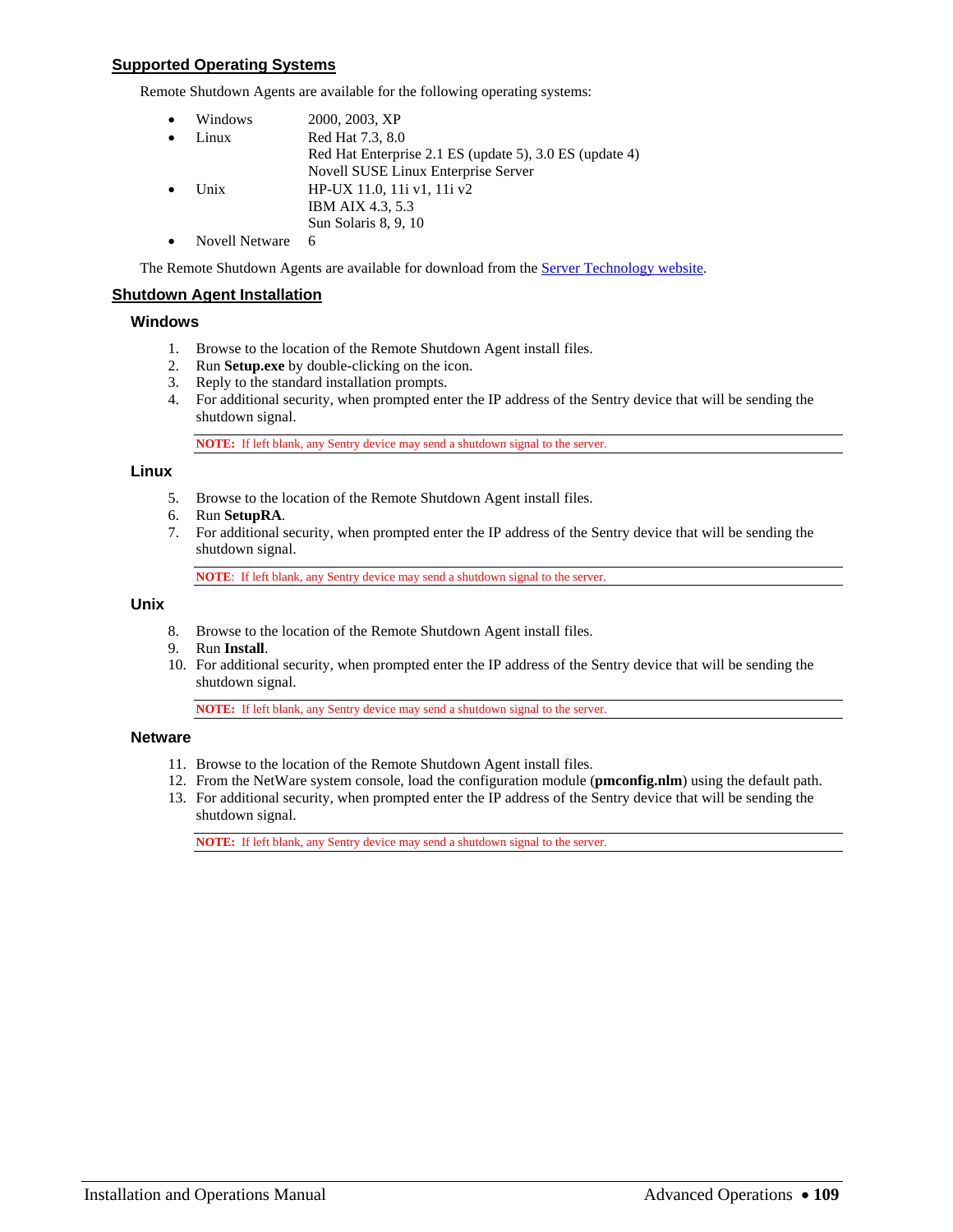### **Enabling and Setting up Remote Shutdown Support**

### **Remote Shutdown Command Summary**

| Command                   | <b>Description</b>                                 |
|---------------------------|----------------------------------------------------|
| Set Outlet Host           | Sets the target server Host IP address or hostname |
| Set Outlet Shutdown       | Enables or Disables Remote Shutdown                |
| Set Outlet Shutdown Delay | Sets the outlet Remote Shutdown delay              |
| <b>Set Outlet Script</b>  | Enables or disables shutdown script delays         |
| Set Outlet Script Delay   | Sets the outlet shutdown script delay              |
| Show Shutdown             | Displays Remote Shutdown configuration information |

### **Enabling or disabling Remote Shutdown support:**

The Set Outlet Shutdown command enables or disables Remote Shutdown support for an outlet.

### *To enable or disable Remote Shutdown support:*

At the Switched CDU: prompt, type **set outlet shutdown**, followed by **yes** or **no**, and the outlet ID. Press **Enter**.

### *Example*

The following command enables Remote Shutdown from outlet .a1:

Switched CDU: set outlet shutdown yes .a1<Enter>

### **Setting the Remote Shutdown delay:**

The Set Outlet Shutdown Delay command sets the Remote Shutdown delay for an outlet.

### *To set the Remote Shutdown delay:*

At the Switched CDU: prompt, type **set outlet shutdown delay**, followed by the outlet ID, and a value from 30 to 900 (in seconds). Press **Enter**.

### *Example*

The following command sets the Remote Shutdown delay for outlet .a2 to 120 seconds:

Switched CDU: set outlet shutdown delay .a2 120<Enter>

### **Setting the outlet host address:**

The Set Outlet Host command set the IP address or hostname for an outlet. Hostnames may be up to 60 characters long.

### *To set the outlet host address:*

At the Switched CDU: prompt, type **set outlet host**, followed by the outlet ID, and the IP address or hostname. Press **Enter**.

### *Example*

The following command set the hostname for outlet .a1 to 'Windows2003':

Switched CDU: set outlet host .a1 Windows2003<Enter>

### **Enabling or disabling shutdown script support:**

The Set Outlet Script command enables or disables shutdown script support for an outlet.

### *To enable or disable shutdown script support:*

At the Switched CDU: prompt, type **set outlet script**, followed by **yes** or **no**, and the outlet ID. Press **Enter**.

### *Example*

The following command enables Remote Shutdown from outlet .a1:

Switched CDU: set outlet script yes .a1<Enter>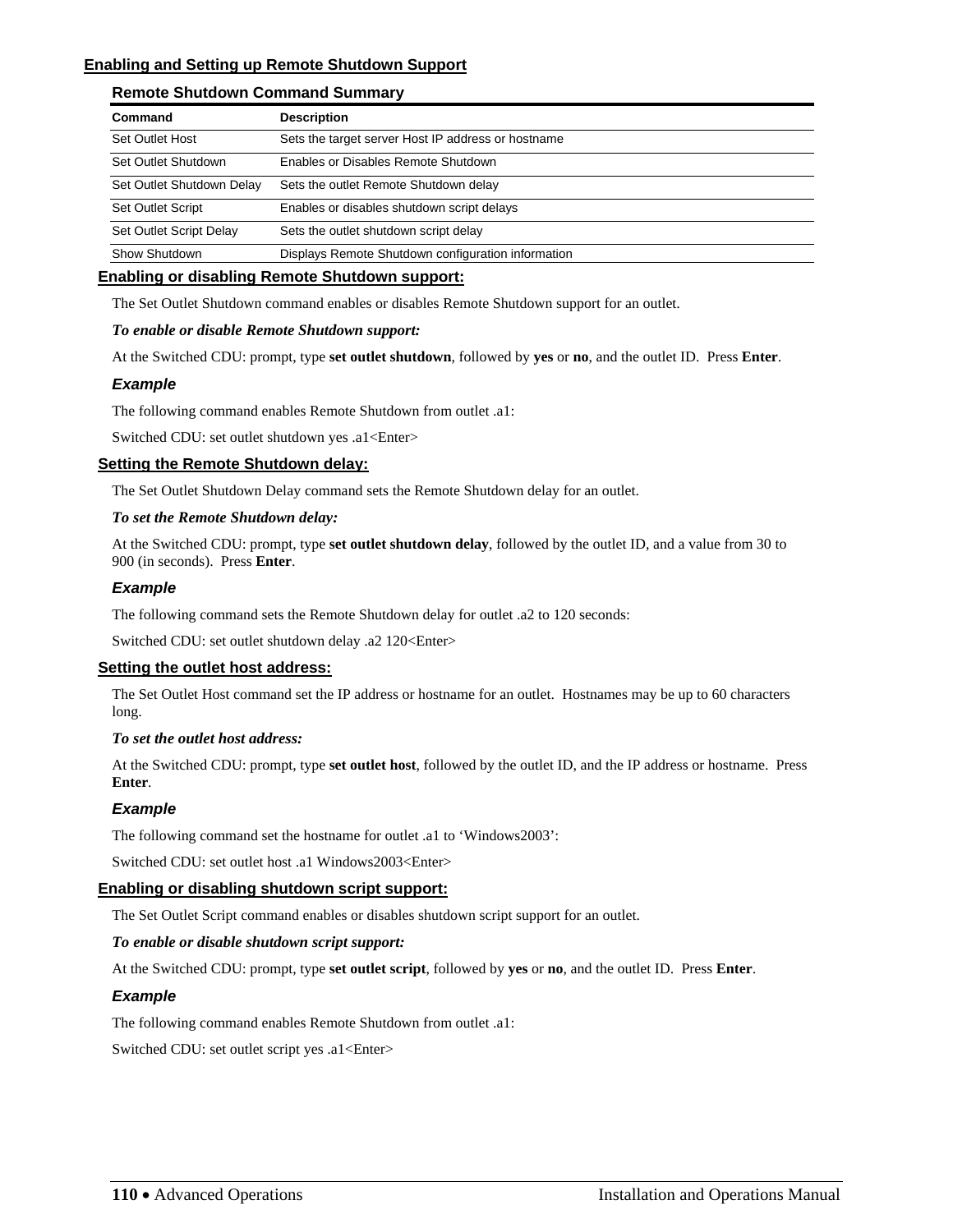### **Setting the shutdown script delay:**

The Set Outlet Script Delay command sets the shutdown script delay for an outlet.

### *To set the shutdown script delay:*

At the Switched CDU: prompt, type **set outlet script delay**, followed by the outlet ID, and a value from 1 to 15 (in minutes). Press **Enter**.

### *Example*

The following command sets the shutdown script delay for outlet .a1 to 10 minutes:

Switched CDU: set outlet shutdown delay .a1 10<Enter>

### **Displaying Remote Shutdown information:**

The Show Shutdown command displays all shutdown configuration information.

- Outlet ID and descriptive name
- Remote Shutdown settings
- Shutdown script setting

### *To display shutdown information:*

At the Switched CDU: prompt, type **show shutdown** and press **Enter**.

### *Example*

The following command displays all shutdown information:

Switched CDU: show shutdown

| Outlet<br>ID. | Outlet Name &<br>Hostname/IP | Shutdown/<br>Delay (sec) | Script/<br>Delay (min) |
|---------------|------------------------------|--------------------------|------------------------|
| .A1           | DataServer 1<br>Windows2003  | Yes/90                   | Yes/10                 |
| . A2          | WebServer 1                  | No/120                   | No/1                   |
| .A3           | FileServer 1                 | No/90                    | No/1                   |
| .A4           | TowerA Outlet4               | No/90                    | No/1                   |
| . A5          | TowerA Outlet5               | No/90                    | No/1                   |
| . A6          | TowerA Outlet6               | No/90                    | No/1                   |
| .A7           | TowerA Outlet7               | No/90                    | No/1                   |
| .A8           | TowerA Outlet8               | No/90                    | No/1                   |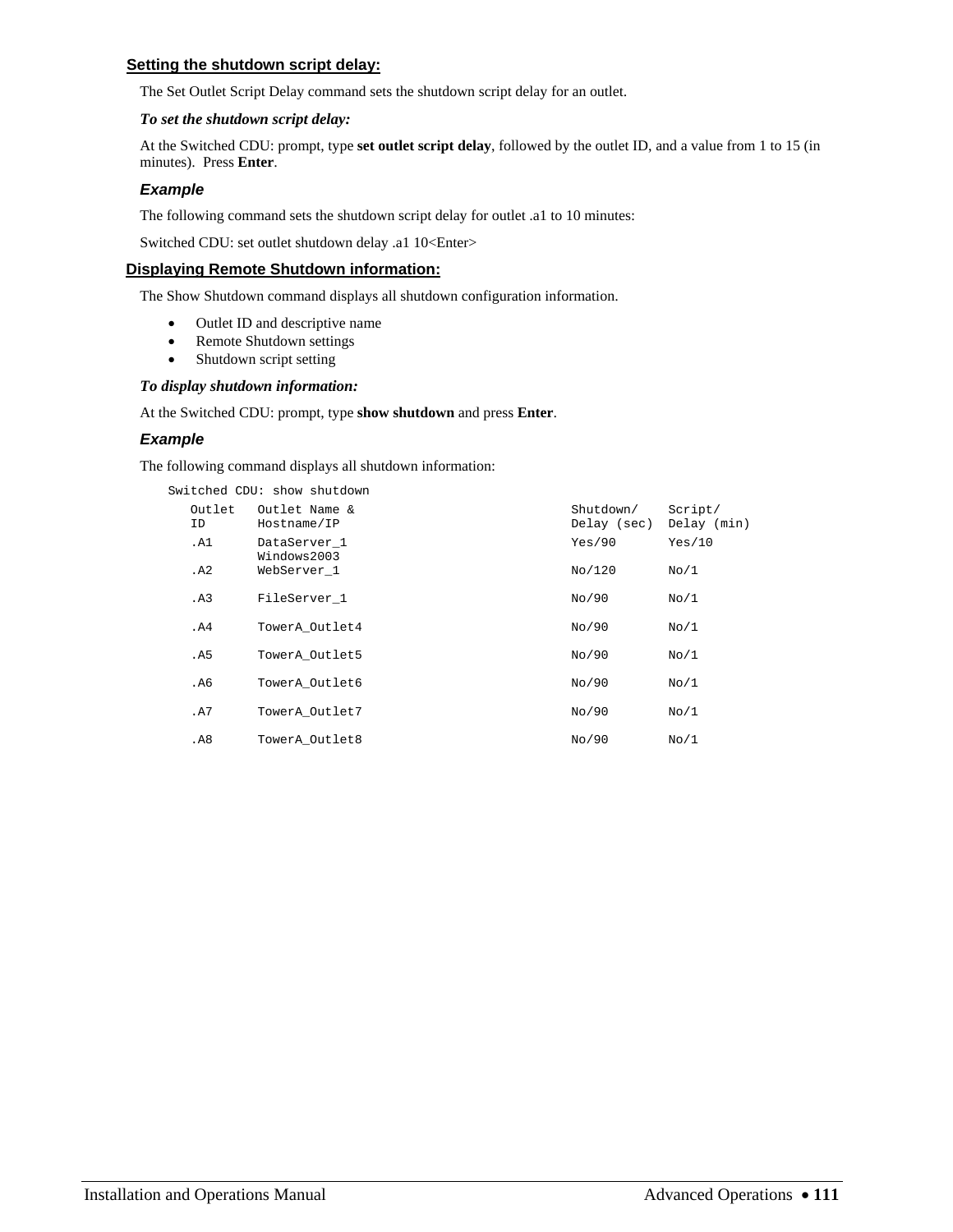# **Chapter 5: Appendices**

### **Appendix A: Resetting to Factory Defaults**

You may reset the non-volatile RAM that stores all configurable options. This clears all administrator-editable fields and resets all command line configurable options to their default values, including all user accounts.

You may reset the unit to factory defaults from the command line or the HTML interface, or by pressing the reset button. You must have administrator-level privileges to issue the command. Using the reset button may be necessary when a forgotten password prevents administrator login. Each of the methods updates the current working configuration to the factory defaults.

### **To reset to factory defaults**

**NOTE:** Resetting the unit resets all TCP/IP and Telnet/Web configurations. Reconfiguring the TCP/IP and Telnet/web settings will be required.

### **From the HTML interface**

On the Restart page in the Tools section of the HTML interface, select **Restart and reset to factory defaults** from the drop-down menu and press **Apply**.

### **From the command line**

At the Switched CDU: prompt, type **restart factory** and press **Enter**.

### **Using the reset button**

Locate the recessed reset button directly beside the Serial & Ethernet ports. You will need a non-conductive, nonmetallic tool that fits inside the recess.

**NOTE:** This method will NOT work if the reset button has been disabled by the administrator.

Insert the tool in the recess, then depress and hold the reset button for at least ten seconds.

**NOTE:** If the reset button is depressed and held for more than 15 seconds, the reset will abort.

### **To reset to factory defaults, except network settings**

### **From the HTML interface**

On the Restart page in the Tools section of the HTML interface, select **Restart and reset to factory defaults, except network** from the drop-down menu and press **Apply**.

### **From the command line**

At the Switched CDU: prompt, type **restart factory keepnet** and press **Enter**.

### **Appendix B: Uploading Firmware**

You may upload new versions of firmware using File Transfer Protocol (FTP). This allows access to new firmware releases for firmware improvements and new features additions.

**NOTE:** To begin an FTP upload session, you must first configure the FTP Host address, username/password, filename and filepath. For information on configuring the FTP settings required for firmware upload see [Chapter 3: Operations](#page-10-0).

You may initiate an FTP upload session by issuing a command or from the HTML interface. Upon initiating an FTP upload session, the unit will restart and upload the firmware file specified with the FTP Filename command from the previously configured FTP Host. See *[FTP Administration](#page-59-0)* in [Chapter 3: f](#page-10-0)or more information.

You must have administrator-level privileges to initiate an upload.

### **To initiate an FTP upload session from the HTML interface**

On the Restart page in the Tools section of the HTML interface, select **Restart and upload firmware via FTP** from the drop-down menu and press **Apply**.

### **To initiate an FTP upload session from the command line**

To initiate an FTP firmware upload session:

At the Switched CDU: prompt, type **restart ftpload** and press **Enter**.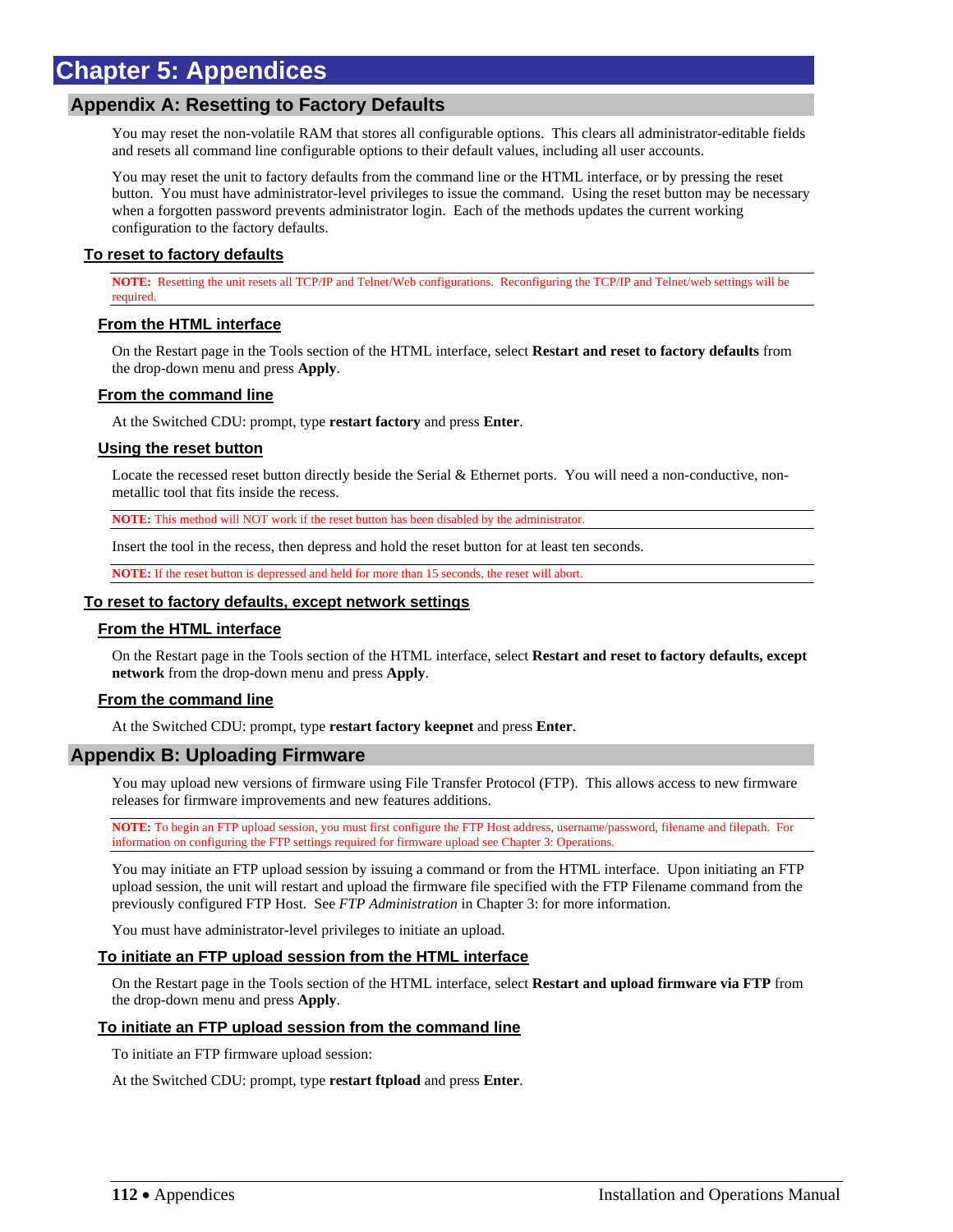# **Appendix C: Technical Specifications**

### **Domestic Models**

### **Switched CDU**

| Model               | <b>Rated Voltage</b> | <b>Input Cordset and Plug</b>  | <b>Outlets</b>   |
|---------------------|----------------------|--------------------------------|------------------|
| CW-8H1-C20M         | 100-120V 50/60Hz     | IEC 60320 C201                 | 8 NEMA 5-20R     |
| CW-8H1-L30M         | 100-120V 50/60Hz     | NEMA L5-30P, 30A/120V locking  | 8 NEMA 5-20R     |
| CW-8H2-C20M         | 208-240V 50/60Hz     | IEC 60320 C201                 | 8 IEC 60320 C13  |
| CW-8H2-L30M         | 208-240V 50/60Hz     | NEMA L6-30P, 30A/208V locking  | 8 IEC 60320 C13  |
| CW-16V1-C20M        | 100-120V 50/60Hz     | IEC 60320 C201                 | 16 NEMA 5-20R    |
| CW-16V1-C20MX       | 100-120V 50/60Hz     | IEC 60320 C20 <sup>1</sup>     | 16 NEMA 5-20R    |
| CW-16V1-L30M        | 100-120V 50/60Hz     | NEMA L5-30P, 30A/120V locking  | 16 NEMA 5-20R    |
| CW-16V2-C20M        | 208-240V 50/60Hz     | IEC 60320 C20 <sup>1</sup>     | 16 IEC 60320 C13 |
| CW-16V2-C20MX       | 208-240V 50/60Hz     | IEC 60320 C20 <sup>1</sup>     | 16 IEC 60320 C13 |
| CW-16V2-L30M        | 208-240V 50/60Hz     | NEMA L6-30P, 30A/208V locking  | 16 IEC 60320 C13 |
| CW-24V2-C20M        | 208-240V 50/60Hz     | IEC 60320 C201                 | 24 IEC 60320 C13 |
| CW-24V2-L30M        | 208-240V 50/60Hz     | NEMA L6-30P, 30A/208V locking  | 24 IEC 60320 C13 |
| CW-24V2C411         | 208-240V 50/60Hz     | NEMA L6-30P, 30A/208V locking  | 24 IEC 60320 C13 |
| CW-24V2A311A1       | 208-240V 50/60Hz     | IEC 60320 C20 <sup>1</sup>     | $6/18^{2}$       |
| CW-24V2C311A1       | 208-240V 50/60Hz     | NEMA L6-30P, 30A/208V locking  | $6/18^{2}$       |
| <b>CW-24VD-L20M</b> | 3/PE 240V 50/60Hz    | NEMA L15-20P, 20A/240V locking | 24 IEC 60320 C13 |
| CW-24VD-L30M        | 3/PE 240V 50/60Hz    | NEMA L15-30P, 30A/240V locking | 24 IEC 60320 C13 |
| CW-24VDE411         | 3/PE 240V 50/60Hz    | NEMA L15-30P, 30A/240V locking | 24 IEC 60320 C13 |
| CW-24VDD311A1       | 3/PE 240V 50/60Hz    | NEMA L15-20P, 20A/240V locking | $6/18^{2}$       |
| CW-24VDE311A1       | 3/PE 240V 50/60Hz    | NEMA L15-30P, 30A/240V locking | $6/18^{2}$       |
| CW-24VDX454A1       | 3/PE 240V 50/60Hz    | IEC 60309, 60A 4-pin 9Hr Blue  | $6/18^{2}$       |
| <b>CW-24VY-L20M</b> | 3/N/PE 208V 50/60Hz  | NEMA L21-20P, 20A/208V locking | 24 IEC 60320 C13 |
| CW-24VY-L30M        | 3/N/PE 208V 50/60Hz  | NEMA L21-30P, 30A/208V locking | 24 IEC 60320 C13 |
| CW-24VYM411         | 3/N/PE 208V 50/60Hz  | NEMA L21-30P, 30A/208V locking | 24 IEC 60320 C13 |
| CW-24VYL311A1       | 3/N/PE 208V 50/60Hz  | NEMA L21-20P, 20A/208V locking | $6/18^{2}$       |
| CW-24VYM311A1       | 3/N/PE 208V 50/60Hz  | NEMA L21-30P, 30A/208V locking | $6/18^{2}$       |
| CW-24VYM354A1       | 3/N/PE 208V 50/60Hz  | NEMA L21-30P, 30A/208V locking | $6/18^{2}$       |
| CW-24VYY454A1       | 3/N/PE 208V 50/60Hz  | IEC 60309, 60A 5-pin 9Hr Blue  | $6/18^2$         |
| CW-32VD1-C20        | 100-120V 50/60Hz     | IEC 60320 C20 <sup>1</sup>     | 32 NEMA 5-20R    |
| CW-32VD1-L530       | 100-120V 50/60Hz     | NEMA L5-30P, 30A/120V locking  | 32 NEMA 5-20R    |
| CW-32VD2-C20        | 208-240V 50/60Hz     | IEC 60320 C201                 | 32 IEC 60320 C13 |
| CW-32VD2-L630       | 208-240V 50/60Hz     | NEMA L6-30P, 30A/208V locking  | 32 IEC 60320 C13 |
| CW-48V2-L30         | 208-240V 50/60Hz     | NEMA L6-30P, 30A/208V locking  | 48 IEC 60320 C13 |
| CW-48VD-L1520       | 3/PE 240V 50/60Hz    | NEMA L15-20P, 20A/240V locking | 48 IEC 60320 C13 |
| CW-48VD-L1530       | 3/PE 240V 50/60Hz    | NEMA L15-30P, 30A/240V locking | 48 IEC 60320 C13 |
| CW-48VY-L2120       | 3/N/PE 208V 50/60Hz  | NEMA L21-20P, 20A/208V locking | 48 IEC 60320 C13 |
| CW-48VY-L2130<br>т. | 3/N/PE 208V 50/60Hz  | NEMA L21-30P, 30A/208V locking | 48 IEC 60320 C13 |

<sup>1</sup> Input cordset selected at time of purchase <sup>2</sup> qty x IEC 60320 C13 / qty x IEC 60320 C19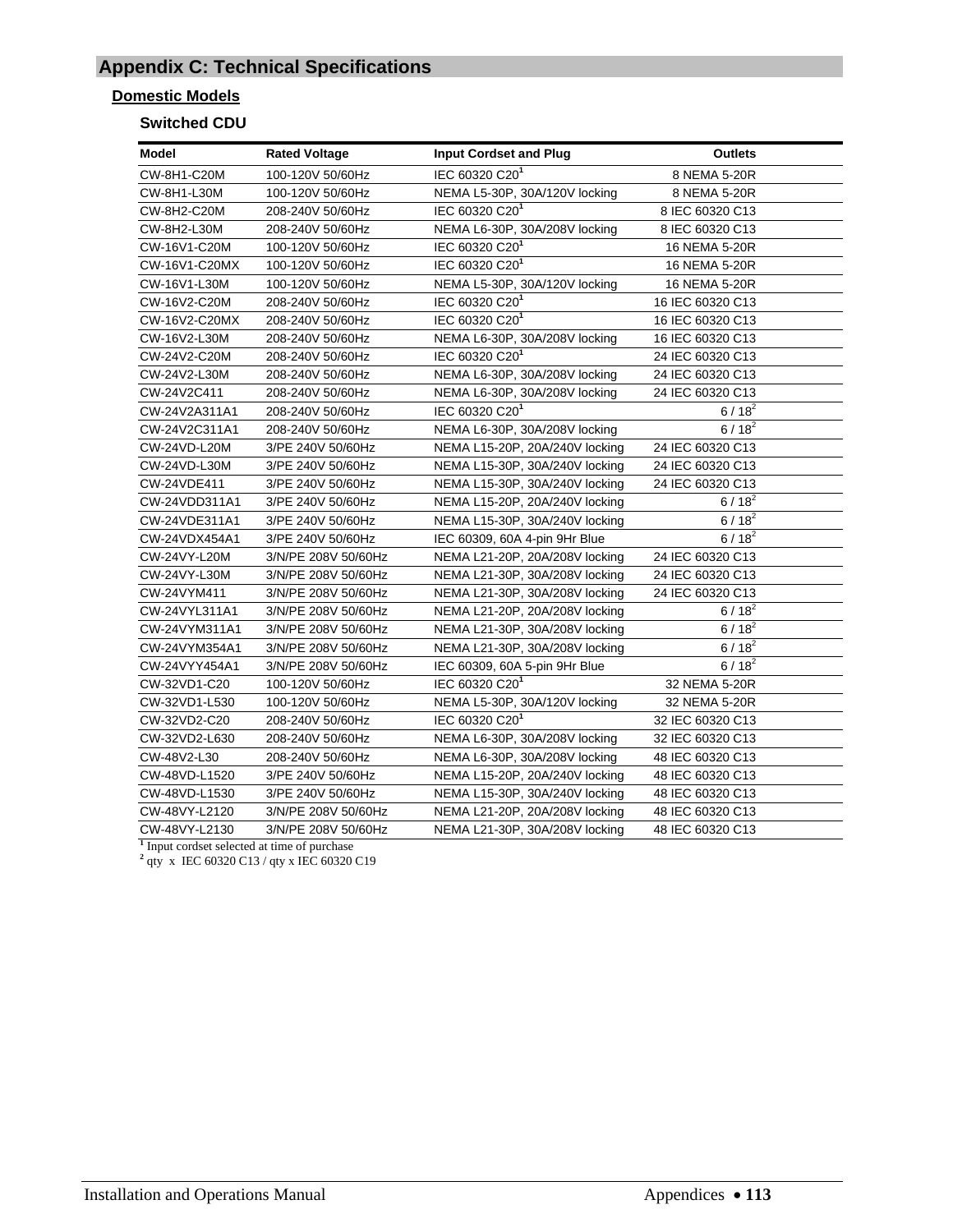### **Expansion Module CDU**

| Model                                                                                                             | <b>Rated Voltage</b> | <b>Input Cordset and Plug</b>  | <b>Outlets</b>   |
|-------------------------------------------------------------------------------------------------------------------|----------------------|--------------------------------|------------------|
| CX-8H1-C20M                                                                                                       | 100-120V 50/60Hz     | IEC 60320 C201                 | 8 NEMA 5-20R     |
| CX-8H1-L30M                                                                                                       | 100-120V 50/60Hz     | NEMA L5-30P, 30A/120V locking  | 8 NEMA 5-20R     |
| CX-8H2-C20M                                                                                                       | 208-240V 50/60Hz     | IEC 60320 C20 <sup>1</sup>     | 8 IEC 60320 C13  |
| CX-8H2-L30M                                                                                                       | 208-240V 50/60Hz     | NEMA L6-30P, 30A/208V locking  | 8 IEC 60320 C13  |
| CX-16V1-C20M                                                                                                      | 100-120V 50/60Hz     | IEC 60320 C201                 | 16 NEMA 5-20R    |
| CX-16V1-C20MX                                                                                                     | 100-120V 50/60Hz     | IEC 60320 C201                 | 16 NEMA 5-20R    |
| CX-16V1-L30M                                                                                                      | 100-120V 50/60Hz     | NEMA L5-30P, 30A/120V locking  | 16 NEMA 5-20R    |
| CX-16V2-C20M                                                                                                      | 208-240V 50/60Hz     | IEC 60320 C201                 | 16 IEC 60320 C13 |
| CX-16V2-C20MX                                                                                                     | 208-240V 50/60Hz     | IEC 60320 C20 <sup>1</sup>     | 16 IEC 60320 C13 |
| CX-16V2-L30M                                                                                                      | 208-240V 50/60Hz     | NEMA L6-30P, 30A/208V locking  | 16 IEC 60320 C13 |
| CX-24V2-C20M                                                                                                      | 208-240V 50/60Hz     | IEC 60320 C201                 | 24 IEC 60320 C13 |
| CX-24V2-L30M                                                                                                      | 208-240V 50/60Hz     | NEMA L6-30P, 30A/208V locking  | 24 IEC 60320 C13 |
| CX-24V2C411                                                                                                       | 208-240V 50/60Hz     | NEMA L6-30P, 30A/208V locking  | 24 IEC 60320 C13 |
| CX-24V2A311A1                                                                                                     | 208-240V 50/60Hz     | IEC 60320 C20 <sup>1</sup>     | $6/18^2$         |
| CX-24V2C311A1                                                                                                     | 208-240V 50/60Hz     | NEMA L6-30P, 30A/208V locking  | $6/18^{2}$       |
| CX-24VD-L20M                                                                                                      | 3/PE 240V 50/60Hz    | NEMA L15-20P, 20A/240V locking | 24 IEC 60320 C13 |
| CX-24VD-L30M                                                                                                      | 3/PE 240V 50/60Hz    | NEMA L15-30P, 30A/240V locking | 24 IEC 60320 C13 |
| CX-24VDE411                                                                                                       | 3/PE 240V 50/60Hz    | NEMA L15-30P, 30A/240V locking | 24 IEC 60320 C13 |
| CX-24VDD311A1                                                                                                     | 3/PE 240V 50/60Hz    | NEMA L15-20P, 20A/240V locking | $6/18^{2}$       |
| CX-24VDE311A1                                                                                                     | 3/PE 240V 50/60Hz    | NEMA L15-30P, 30A/240V locking | $6/18^2$         |
| CX-24VDX454A1                                                                                                     | 3/PE 240V 50/60Hz    | IEC 60309, 60A 4-pin 9Hr Blue  | $6/18^{2}$       |
| CX-24VY-L20M                                                                                                      | 3/N/PE 208V 50/60Hz  | NEMA L21-20P, 20A/208V locking | 24 IEC 60320 C13 |
| CX-24VY-L30M                                                                                                      | 3/N/PE 208V 50/60Hz  | NEMA L21-30P, 30A/208V locking | 24 IEC 60320 C13 |
| CX-24VYM411                                                                                                       | 3/N/PE 208V 50/60Hz  | NEMA L21-30P, 30A/208V locking | 24 IEC 60320 C13 |
| CX-24VYL311A1                                                                                                     | 3/N/PE 208V 50/60Hz  | NEMA L21-20P, 20A/208V locking | $6/18^{2}$       |
| CX-24VYM311A1                                                                                                     | 3/N/PE 208V 50/60Hz  | NEMA L21-30P, 30A/208V locking | $6/18^{2}$       |
| CX-24VYM354A1                                                                                                     | 3/N/PE 208V 50/60Hz  | NEMA L21-30P, 30A/208V locking | $6/18^{2}$       |
| CX-24VYY454A1                                                                                                     | 3/N/PE 208V 50/60Hz  | IEC 60309, 60A 5-pin 9Hr Blue  | $6/18^{2}$       |
| CX-32VD1-C20                                                                                                      | 100-120V 50/60Hz     | IEC 60320 C20 <sup>1</sup>     | 32 NEMA 5-20R    |
| CX-32VD1-L530                                                                                                     | 100-120V 50/60Hz     | NEMA L5-30P, 30A/120V locking  | 32 NEMA 5-20R    |
| CX-32VD2-C20                                                                                                      | 208-240V 50/60Hz     | IEC 60320 C20 <sup>1</sup>     | 32 IEC 60320 C13 |
| CX-32VD2-L630                                                                                                     | 208-240V 50/60Hz     | NEMA L6-30P, 30A/208V locking  | 32 IEC 60320 C13 |
| CX-48V2-L30                                                                                                       | 208-240V 50/60Hz     | NEMA L6-30P, 30A/208V locking  | 48 IEC 60320 C13 |
| CX-48VD-L1520                                                                                                     | 3/PE 240V 50/60Hz    | NEMA L15-20P, 20A/240V locking | 48 IEC 60320 C13 |
| CX-48VD-L1530                                                                                                     | 3/PE 240V 50/60Hz    | NEMA L15-30P, 30A/240V locking | 48 IEC 60320 C13 |
| CX-48VY-L2120                                                                                                     | 3/N/PE 208V 50/60Hz  | NEMA L21-20P, 20A/208V locking | 48 IEC 60320 C13 |
| CX-48VY-L2130                                                                                                     | 3/N/PE 208V 50/60Hz  | NEMA L21-30P, 30A/208V locking | 48 IEC 60320 C13 |
| <sup>1</sup> Input cordset selected at time of purchase<br><sup>2</sup> qty x IEC 60320 C13 / qty x IEC 60320 C19 |                      |                                |                  |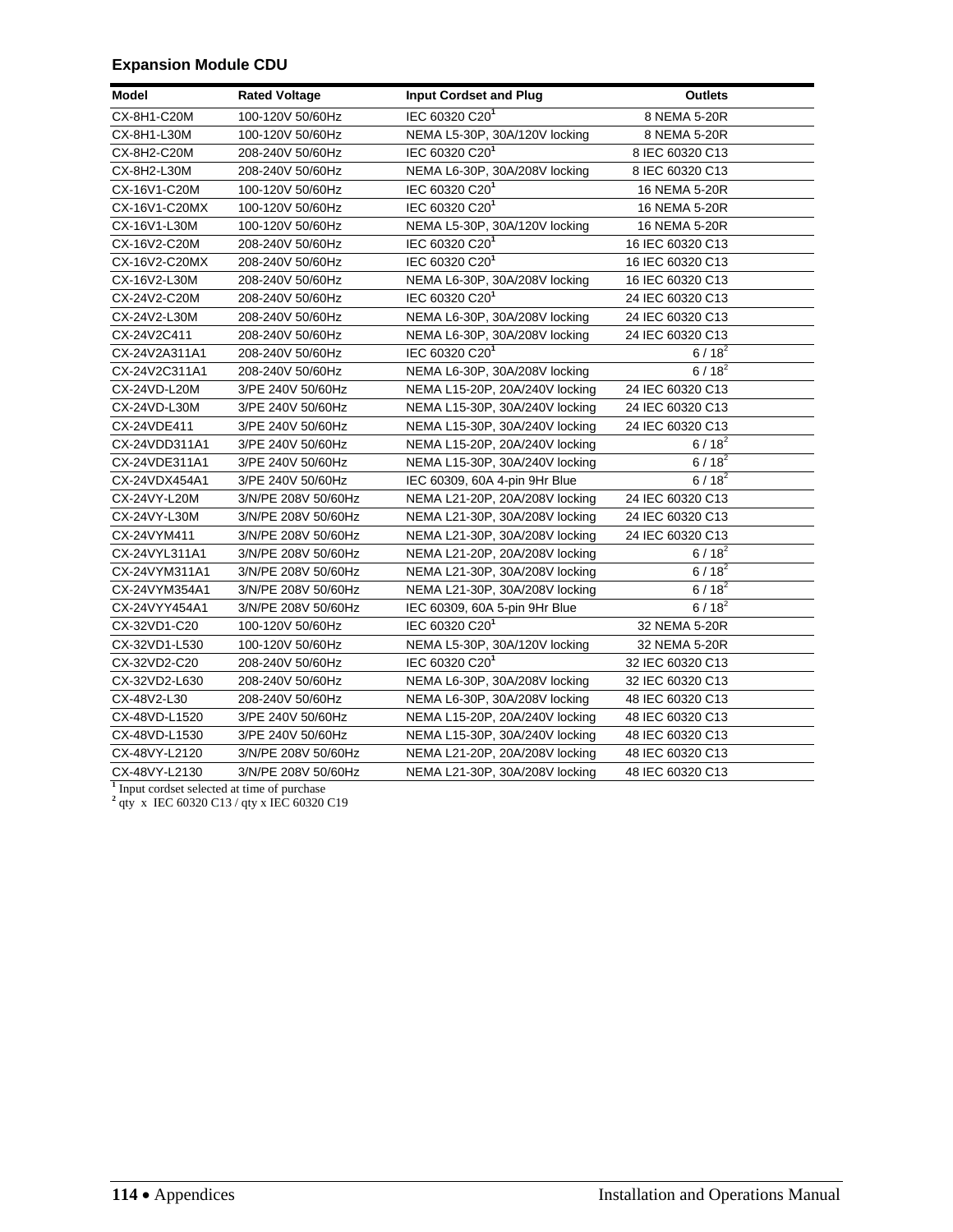### **International Models**

### **Switched CDU**

| Model               | <b>Rated Voltage</b> | <b>Input Cordset and Plug</b> | <b>Outlets</b>   |
|---------------------|----------------------|-------------------------------|------------------|
| CW-8HE-C20M         | 230V 50/60Hz         | IEC 60320 C20 <sup>1</sup>    | 8 IEC 60320 C13  |
| CW-8HE-P32M         | 230V 50/60Hz         | IEC 60309, 32A 3-pin 6Hr Blue | 8 IEC 60320 C13  |
| <b>CW-16VE-C20M</b> | 230V 50/60Hz         | IEC 60320 C20 <sup>1</sup>    | 16 IEC 60320 C13 |
| CW-16VE-C20MX       | 230V 50/60Hz         | IEC 60320 C20 <sup>1</sup>    | 16 IEC 60320 C13 |
| <b>CW-16VE-P32M</b> | 230V 50/60Hz         | IEC 60309, 32A 3-pin 6Hr Blue | 16 IEC 60320 C13 |
| <b>CW-24VE-C20M</b> | 230V 50/60Hz         | IEC 60320 C20 <sup>1</sup>    | 24 IEC 60320 C13 |
| CW-24VE-P32M        | 230V 50/60Hz         | IEC 60309, 32A 3-pin 6Hr Blue | 24 IEC 60320 C13 |
| CW-24VEK411         | 230V 50/60Hz         | IEC 60309, 32A 3-pin 6Hr Blue | 24 IEC 60320 C13 |
| CW-24VEA311A1       | 230V 50/60Hz         | IEC 60320 C20 <sup>1</sup>    | $6/18^{2}$       |
| CW-24VEK311A1       | 230V 50/60Hz         | IEC 60309, 32A 3-pin 6Hr Blue | $6/18^{2}$       |
| CW-48VE-P32         | 230V 50/60Hz         | IEC 60309, 32A 3-pin 6Hr Blue | 48 IEC 60320 C13 |
| CW-24V4J411         | 3/N/PE 400V 50/60Hz  | IEC 60309, 16A 5-pin 6Hr Red  | 24 IEC 60320 C13 |
| CW-24V4K411         | 3/N/PE 400V 50/60Hz  | IEC 60309, 32A 5-pin 6Hr Red  | 24 IEC 60320 C13 |
| CW-24V4K411A1       | 3/N/PE 400V 50/60Hz  | IEC 60309, 32A 5-pin 6Hr Red  | $6/18^{2}$       |
| CW-32VDE-C20        | 230V 50/60Hz         | IEC 60320 C20 <sup>1</sup>    | 32 IEC 60320 C13 |
| CW-32VDE-30932E     | 230V 50/60Hz         | IEC 60309, 32A 3-pin 6Hr Blue | 32 IEC 60320 C13 |

### **Expansion Module CDU**

| Model                                                                                   | <b>Rated Voltage</b> | <b>Input Cordset and Plug</b> | <b>Outlets</b>   |  |  |  |  |
|-----------------------------------------------------------------------------------------|----------------------|-------------------------------|------------------|--|--|--|--|
| CX-8HE-C20M                                                                             | 230V 50/60Hz         | IEC 60320 C20 <sup>1</sup>    | 8 IEC 60320 C13  |  |  |  |  |
| CX-8HE-P32M                                                                             | 230V 50/60Hz         | IEC 60309, 32A 3-pin 6Hr Blue | 8 IEC 60320 C13  |  |  |  |  |
| CX-16VE-C20M                                                                            | 230V 50/60Hz         | IEC 60320 C20 <sup>1</sup>    | 16 IEC 60320 C13 |  |  |  |  |
| CX-16VE-C20MX                                                                           | 230V 50/60Hz         | IEC 60320 C20 <sup>1</sup>    | 16 IEC 60320 C13 |  |  |  |  |
| CX-16VE-P32M                                                                            | 230V 50/60Hz         | IEC 60309, 32A 3-pin 6Hr Blue | 16 IEC 60320 C13 |  |  |  |  |
| CX-24VE-C20M                                                                            | 230V 50/60Hz         | IEC 60320 C20 <sup>1</sup>    | 24 IEC 60320 C13 |  |  |  |  |
| CX-24VE-P32M                                                                            | 230V 50/60Hz         | IEC 60309, 32A 3-pin 6Hr Blue | 24 IEC 60320 C13 |  |  |  |  |
| CX-24VEK411                                                                             | 230V 50/60Hz         | IEC 60309, 32A 3-pin 6Hr Blue | 24 IEC 60320 C13 |  |  |  |  |
| CX-24VEA311A1                                                                           | 230V 50/60Hz         | IEC 60320 C20 <sup>1</sup>    | $6/18^{2}$       |  |  |  |  |
| CX-24VEK311A1                                                                           | 230V 50/60Hz         | IEC 60309, 32A 3-pin 6Hr Blue | $6/18^{2}$       |  |  |  |  |
| CX-48VE-P32                                                                             | 230V 50/60Hz         | IEC 60309, 32A 3-pin 6Hr Blue | 48 IEC 60320 C13 |  |  |  |  |
| CX-24V4J411                                                                             | 3/N/PE 400V 50/60Hz  | IEC 60309, 16A 5-pin 6Hr Red  | 24 IEC 60320 C13 |  |  |  |  |
| CX-24V4K411                                                                             | 3/N/PE 400V 50/60Hz  | IEC 60309, 32A 5-pin 6Hr Red  | 24 IEC 60320 C13 |  |  |  |  |
| CX-24V4K411A1                                                                           | 3/N/PE 400V 50/60Hz  | IEC 60309, 16A 5-pin 6Hr Red  | $6/18^{2}$       |  |  |  |  |
| CX-24V4K411A1                                                                           | 3/N/PE 400V 50/60Hz  | IEC 60309, 32A 5-pin 6Hr Red  | $6/18^{2}$       |  |  |  |  |
| CX-32VDE-30932E                                                                         | 230V 50/60Hz         | IEC 60309, 32A 3-pin 6Hr Blue | 32 IEC 60320 C13 |  |  |  |  |
| Input cordset selected at time of purchase<br>qty x IEC 60320 C13 / qty x IEC 60320 C19 |                      |                               |                  |  |  |  |  |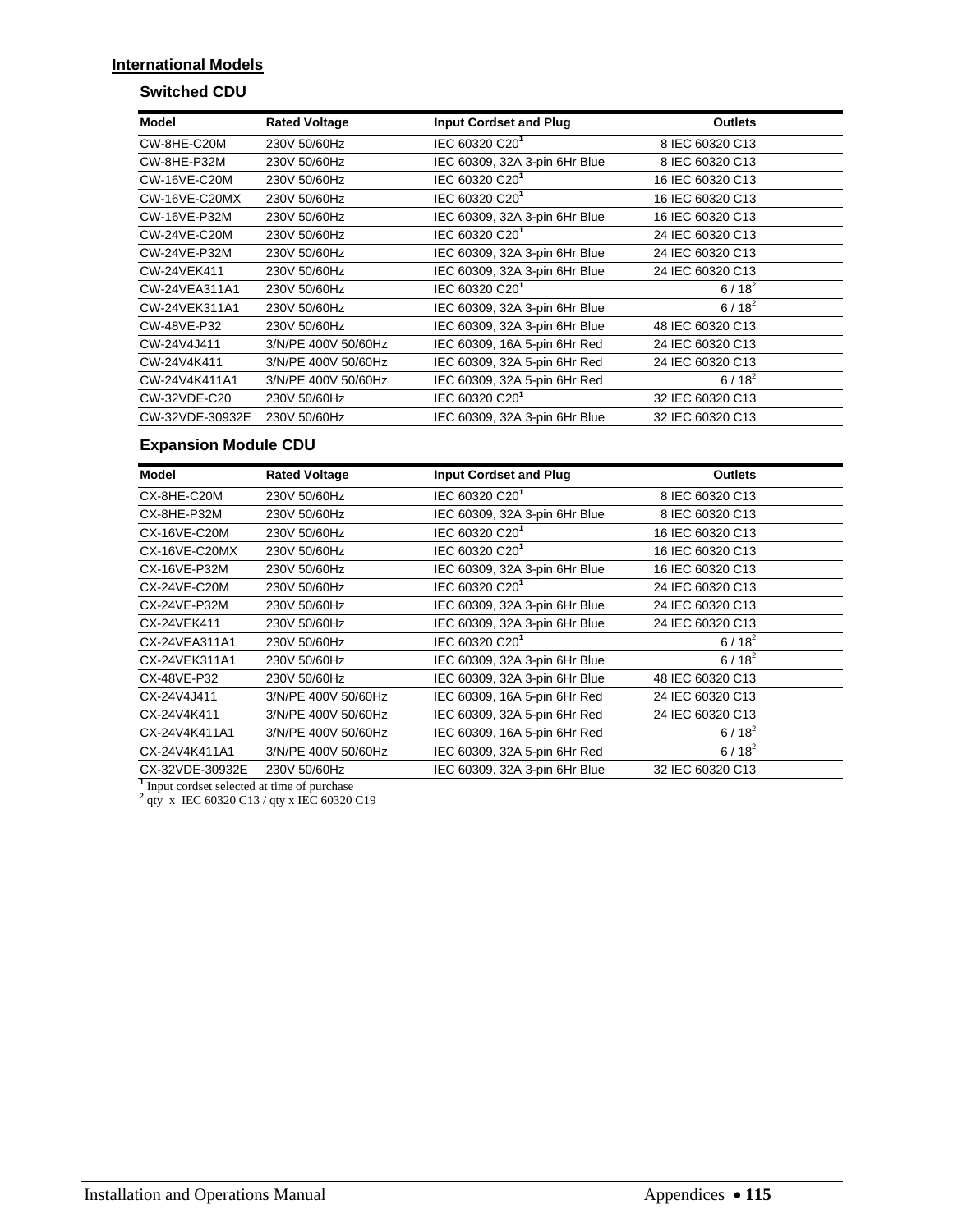### **Power Ratings**

### **Domestic Models**

|                  |                            | Input Current Ratings1                              | <b>Output Current Ratings</b> |                      |                                                      |                |                      |                |
|------------------|----------------------------|-----------------------------------------------------|-------------------------------|----------------------|------------------------------------------------------|----------------|----------------------|----------------|
|                  |                            | L'indice du courant d'entrée<br>Eingangsstromstärke |                               |                      | L'indice du courant de sortie<br>Ausgangsstromstärke |                |                      |                |
| Model<br>Modele  | <b>V</b> oltage<br>Tension | Current<br>Courrant                                 | Voltage<br>Tension            | Outlet<br>Prise      | <b>Branch Circuit</b><br>Circuit de la Branche       |                | Phase                | Total<br>Total |
| Modell           | Spannung                   | Strom                                               | Spannung                      | Anschlussstelle      | Zweigstromkreis                                      |                |                      | Insgesamt      |
| 100-120V 50/60Hz |                            |                                                     |                               |                      |                                                      |                |                      |                |
| Cx-8H1-C20M      | 100-120V<br>50/60Hz        | 16                                                  | 100-120V<br>50/60Hz           | 16                   | 16                                                   |                |                      | 16             |
| Cx-8H1-L30M      | 100-120V<br>50/60Hz        | 24                                                  | 100-120V<br>50/6 0Hz          | 16                   | 16                                                   |                |                      | 24             |
| Cx-16V1-C20MX    | 100-120V                   | 16                                                  | 100-120V                      | 16                   | 16                                                   |                |                      | 16             |
| Cx-16V1-L30M     | 50/60Hz<br>100-120V        | 24                                                  | 50/60Hz<br>100-120V           | 16                   | 16                                                   |                |                      | 24             |
| Cx-32VD1-C20     | 50/60Hz<br>100-120V        | A:16                                                | 50/60Hz<br>100-120V           | 16                   | 16                                                   |                |                      | A: 16          |
| Cx-32VD1-L530    | 50/60Hz<br>100-120V        | B:16<br>A:24                                        | 50/6 0Hz<br>100-120V          | 16                   | 16                                                   |                |                      | B:16<br>A: 24  |
|                  | 50/60Hz                    | B:24                                                | 50/60Hz                       |                      |                                                      |                |                      | B: 24          |
| 208-240 60Hz     |                            |                                                     |                               |                      |                                                      |                |                      |                |
| Cx-8H2-C20M      | 208-240V<br>50/60Hz        | 16                                                  | 208-240V<br>60Hz              | 12                   | 16                                                   |                |                      | 16             |
| Cx-8H2-L30M      | 208-240V<br>50/60Hz        | 24                                                  | 208-240V<br>60Hz              | 12                   | 16                                                   |                |                      | 24             |
| Cx-16V2-C20MX    | 208-240V<br>50/60Hz        | 16                                                  | 208-240V<br>60Hz              | 12                   | 16                                                   |                |                      | 16             |
| Cx-16V2-L30M     | 208-240V<br>50/60Hz        | 24                                                  | 208-240V<br>60Hz              | 12                   | 16                                                   |                |                      | 24             |
| Cx-24V2-C20M     | 208-240V<br>50/60Hz        | 16                                                  | 208-240V<br>60Hz              | 12                   | 16                                                   |                |                      | 16             |
| Cx-24V2-L30M     | 208-240V                   | 24                                                  | 208-240V                      | 12                   | 16                                                   |                |                      | 24             |
| Cx-24V2C411      | 50/60Hz<br>208-240V        | 24                                                  | 60Hz<br>208-240V              | 12                   | 16                                                   |                |                      | 24             |
| Cx-24V2A311A1    | 50/60Hz<br>208-240V        | 16                                                  | 60Hz<br>208-240V              | $12/16^3$            | 16                                                   |                |                      | 16             |
| Cx-24V2C311A1    | 50/60Hz<br>208-240V        | 24                                                  | 60Hz<br>208-240V              | $12/16^3$            | 16                                                   |                |                      | 24             |
| Cx-32VD2-C20     | 50/60Hz<br>208-240V        | A: 16                                               | 60Hz<br>208-240V              | 12                   | 16                                                   |                |                      | A: 16          |
| Cx-32VD2-L530    | 50/60Hz<br>208-240V        | B:16<br>A:24                                        | 60Hz<br>208-240V              | 12                   | 16                                                   |                |                      | B:16<br>A: 24  |
|                  | 50/60Hz<br>208-240V        | B:24                                                | 60Hz<br>208-240V              |                      |                                                      |                |                      | B: 24          |
| Cx-48V2-L30      | 50/60Hz                    | 24                                                  | 60Hz                          | 12                   | 16                                                   |                |                      | 24             |
| 3/PE 240V 60Hz   |                            |                                                     |                               |                      |                                                      |                |                      |                |
| Cx-24 VD-L20M    | 3/PE 240V<br>50/60Hz       | 16                                                  | 240V<br>60Hz                  | 9.2                  | 9.2<br>9.2<br>9.2                                    | xy<br>yz<br>XZ | 9.2<br>9.2<br>9.2    | 27.6           |
| Cx-24 VD-L30M    | 3/PE 240V                  | 24                                                  | 240V                          | 12                   | 13.9<br>13.9                                         | xy<br>yz       | 13.9<br>13.9         | 41.6           |
|                  | 50/60Hz                    |                                                     | 60Hz                          |                      | 13.9                                                 | XZ             | 13.9                 |                |
| Cx-24VDE411      | 3/PE 240V<br>50/60Hz       | 24                                                  | 240V<br>60Hz                  | 12                   | 13.9<br>13.9                                         | хy<br>yz       | 13.9<br>13.9         | 41.6           |
|                  |                            |                                                     |                               |                      | <u>13.9</u>                                          | XZ             | 13.9                 |                |
| Cx-24VDD311A1    | 3/PE 240V<br>50/60Hz       | 16                                                  | 240V<br>60Hz                  | $9.2 / 9.2^{2}$      | 9.2<br>9.2                                           | xy<br>yz       | 9.2<br>9.2           | 27.6           |
| Cx-24 VDE311A1   | 3/PE 240V                  | 24                                                  | 240V                          |                      | 9.2<br>13.9<br>13.9                                  | XZ<br>хy       | 9.2<br>13.9          | 41.6           |
|                  | 50/60Hz                    |                                                     | 60Hz                          | 12/13.9 <sup>2</sup> | 13.9                                                 | yz<br>XZ       | 13.9<br>13.9         |                |
| Cx-24VDX454A1    | 3/PE 240V<br>50/60Hz       | 48                                                  | 240V<br>60Hz                  | $12/16^2$            | 20<br>20<br>20                                       | хy<br>yz<br>XZ | 27.7<br>27.7<br>27.7 | 83.1           |
| Cx-48VD-L1520    | 3/PE 240V<br>50/60Hz       | 16                                                  | 240V<br>60Hz                  | 9.2                  | 9.2<br>9.2<br>9.2                                    | хy<br>yz<br>XZ | 9.2<br>9.2<br>9.2    | 27.6           |
| Cx-48VD-L1530    | 3/PE 240V<br>50/60Hz       | 24                                                  | 240V<br>60Hz                  | 12                   | 13.9<br>13.9<br>13.9                                 | хy<br>yz<br>XZ | 13.9<br>13.9<br>13.9 | 41.6           |

<sup>1</sup> All current ratings are in amperes. *Tous les indices de courant sont en ampères*. Alle Angaben der Stromstärke erfolgen in Ampere.<br><sup>2</sup> IEC 60320 C13 / IEC 60320 C19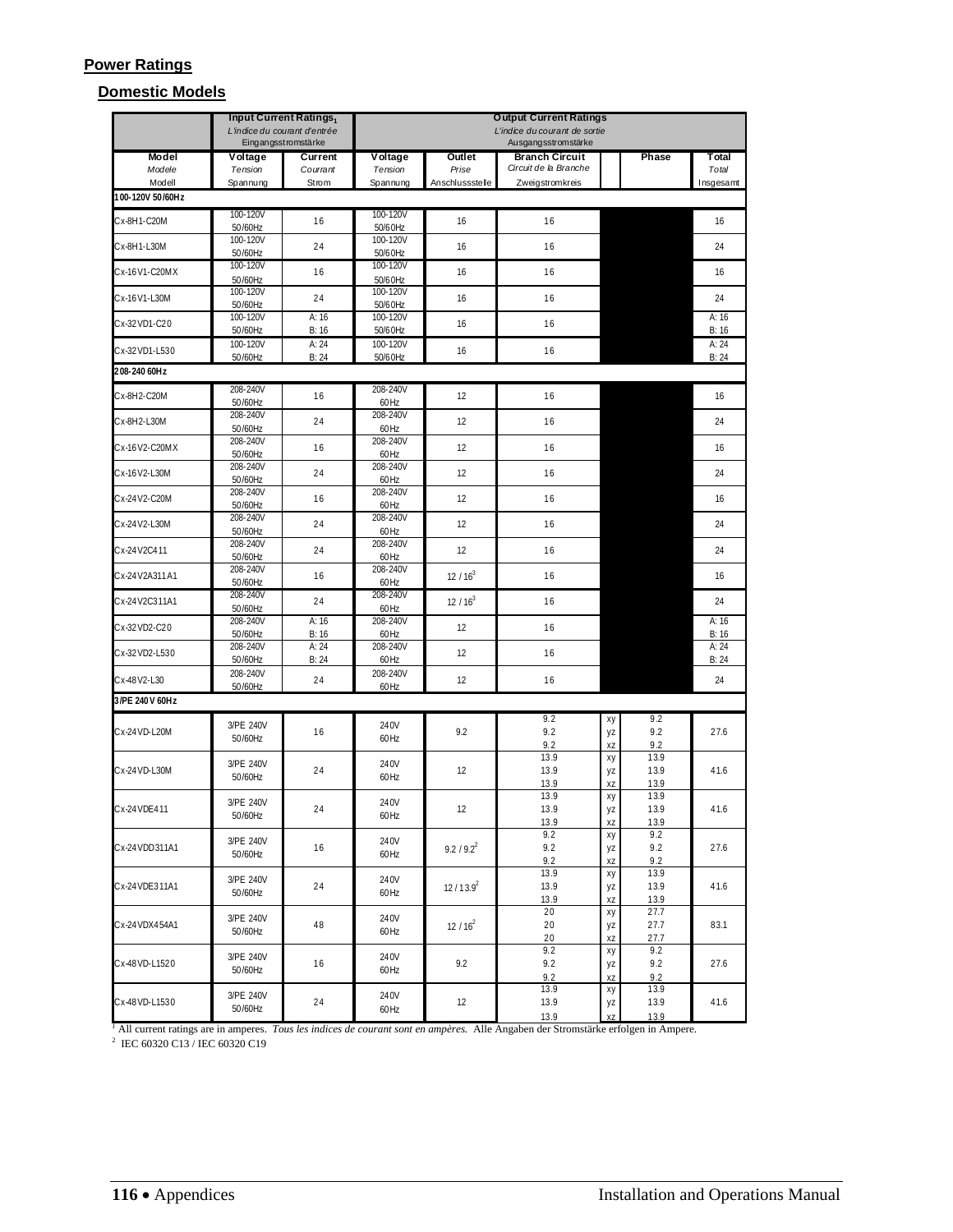## **Domestic Models (continued)**

|                  | <b>Input Current Ratings</b> <sub>1</sub><br>L'indice du courant d'entrée | Eingangsstromstärke |          |                  | <b>Output Current Ratings</b><br>L'indice du courant de sortie<br>Ausgangsstromstärke |          |              |           |
|------------------|---------------------------------------------------------------------------|---------------------|----------|------------------|---------------------------------------------------------------------------------------|----------|--------------|-----------|
| <b>Model</b>     | Voltage                                                                   | <b>Current</b>      | Voltage  | Outlet           | <b>Branch Circuit</b>                                                                 |          | Phase        | Total     |
| Modele           | Tension                                                                   | Courrant            | Tension  | Prise            | Circuit de la Branche                                                                 |          |              | Total     |
| Modell           | Spannung                                                                  | Strom               | Spannung | Anschlus sstelle | Zweigstromkreis                                                                       |          |              | Insgesamt |
| 3/N/PE 240V 60Hz |                                                                           |                     |          |                  |                                                                                       |          |              |           |
|                  | 3/N/PF 208V                                                               |                     | 208V     |                  | 9.2                                                                                   | xy       | 9.2          |           |
| Cx-24VY-L20M     | 50/60Hz                                                                   | 16                  | 50/60Hz  | 9.2              | 9.2                                                                                   | yz       | 9.2          | 27.6      |
|                  |                                                                           |                     |          |                  | 9.2                                                                                   | XZ       | 9.2          |           |
|                  | 3/N/PE 208V                                                               |                     | 208V     |                  | 13.9                                                                                  | XV       | 13.9         |           |
| Cx-24VY-L30M     | 50/60Hz                                                                   | 24                  | 50/60Hz  | 12               | 13.9                                                                                  | yz       | 13.9         | 41.6      |
|                  |                                                                           |                     |          |                  | 13.9<br>13.9                                                                          | XZ       | 13.9         |           |
|                  | 3/N/PE 208V                                                               |                     | 208V     |                  |                                                                                       | XV       | 13.9         |           |
| Cx-24VYM411      | 50/60Hz                                                                   | 24                  | 50/60Hz  | 12               | 13.9                                                                                  | yz       | 13.9         | 41.6      |
|                  |                                                                           |                     |          |                  | 13.9<br>9.2                                                                           | XZ       | 13.9<br>9.2  |           |
|                  | 3/N/PF 208V                                                               |                     | 208V     |                  |                                                                                       | xy       |              |           |
| Cx-24VYL311A1    | 50/60Hz                                                                   | 16                  | 50/60Hz  | $9.219.2^{2}$    | 9.2                                                                                   | yz       | 9.2          | 27.6      |
|                  |                                                                           |                     |          |                  | 92<br>13.9                                                                            | XZ       | 92<br>13.9   |           |
| Cx-24VYM311A1    | 3/N/PE 208V                                                               | 24                  | 208V     |                  | 13.9                                                                                  | xy       | 13.9         | 41.6      |
|                  | 50/60Hz                                                                   |                     | 50/60Hz  | $12/13.9^{2}$    |                                                                                       | yz       |              |           |
|                  |                                                                           |                     |          |                  | 13.9<br>13.9                                                                          | XZ<br>xy | 13.9<br>13.9 |           |
| Cx-24VYM354A1    | 3/N/PE 208V                                                               | 24                  | 208V     | $12/13.9^{2}$    | 13.9                                                                                  | yz       | 13.9         | 41.6      |
|                  | 50/60Hz                                                                   |                     | 50/60Hz  |                  | 13.9                                                                                  | XZ       | 13.9         |           |
|                  |                                                                           |                     |          |                  | 20                                                                                    | XV       | 27.7         |           |
| Cx-24VYY454A1    | 3/N/PF 208V                                                               | 24                  | 208V     | $12/16^2$        | 20                                                                                    | yz       | 27.7         | 83.1      |
|                  | 50/60Hz                                                                   |                     | 50/60Hz  |                  | 20                                                                                    | XZ       | 27.7         |           |
|                  |                                                                           |                     |          |                  | 9.2                                                                                   | xy       | 9.2          |           |
| Cx-48VY-L2120    | 3/N/PE 208V                                                               | 16                  | 208V     | 9.2              | 9.2                                                                                   | yz       | 9.2          | 27.6      |
|                  | 50/60Hz                                                                   |                     | 50/60Hz  |                  | 9.2                                                                                   | XZ       | 9.2          |           |
|                  |                                                                           |                     |          |                  | 13.9                                                                                  | xy       | 13.9         |           |
| Cx-48VY-L12130   | 3/N/PE 208V                                                               | 24                  | 208V     | 12               | 13.9                                                                                  | yz       | 13.9         | 41.6      |
|                  | 50/60Hz                                                                   |                     | 50/60Hz  |                  | 13.9                                                                                  | XZ       | 13.9         |           |

### **International Models**

| Input Current Ratings<br>L'indice du courant d'entrée<br>Eingangsstromstärke |                                |                              | <b>Output Current Ratings</b><br>L'indice du courant de sortie<br>Ausgangs stromstärke |                                     |                                                                   |                                        |                    |                                    |
|------------------------------------------------------------------------------|--------------------------------|------------------------------|----------------------------------------------------------------------------------------|-------------------------------------|-------------------------------------------------------------------|----------------------------------------|--------------------|------------------------------------|
| <b>Model</b><br>Modele<br>Modell                                             | Voltage<br>Tension<br>Spannung | Current<br>Courrant<br>Strom | Voltage<br>Tension<br>Spannung                                                         | Outlet<br>Prise<br>Anschlus sstelle | <b>Branch Circuit</b><br>Circuit de la Branche<br>Zweigstromkreis |                                        | Phase <sub>2</sub> | <b>Total</b><br>Total<br>Insgesamt |
| 230V 50/60Hz                                                                 |                                |                              |                                                                                        |                                     |                                                                   |                                        |                    |                                    |
| Cx-8HE-C20                                                                   | 230V<br>50/60Hz                | 16                           | 230V<br>50/60Hz                                                                        | 12                                  | 16                                                                |                                        |                    | 16                                 |
| Cx-8HE-30932E                                                                | 230V<br>50/60Hz                | 32                           | 230V<br>50/60Hz                                                                        | 12                                  | 16                                                                |                                        |                    | 32                                 |
| Cx-16VE-C20MX                                                                | 230V<br>50/60Hz                | 16                           | 230V<br>50/60Hz                                                                        | 12                                  | 16                                                                |                                        |                    | 16                                 |
| Cx-16VE-P32M                                                                 | 230V<br>50/60Hz                | 32                           | 230V<br>50/60Hz                                                                        | 12                                  | 16                                                                |                                        |                    | 32                                 |
| Cx-24VF-C20M                                                                 | 230V<br>50/60Hz                | 16                           | 230V<br>50/60Hz                                                                        | 12                                  | 16                                                                |                                        |                    | 16                                 |
| Cx-24VE-P32M                                                                 | 230V<br>50/60Hz                | 32                           | 230V<br>50/60Hz                                                                        | 12                                  | 16                                                                |                                        |                    | 32                                 |
| Cx-24VEK411                                                                  | 230V<br>50/60Hz                | 32                           | 230V<br>50/60Hz                                                                        | 10                                  | 16                                                                |                                        |                    | 32                                 |
| Cx-24VEA311A1                                                                | 230V<br>50/60Hz                | 16                           | 230V<br>50/60Hz                                                                        | $10/16^2$                           | 16                                                                |                                        |                    | 16                                 |
| Cx-24VEK311A1                                                                | 230V<br>50/60Hz                | 32                           | 230V<br>50/60Hz                                                                        | $10/16^2$                           | 16                                                                |                                        |                    | 32                                 |
| Cx-32VDE-C20                                                                 | 230V<br>50/60Hz                | A: $16$<br>B:16              | 230V<br>50/60Hz                                                                        | 12                                  | 16                                                                |                                        |                    | A: 16<br>B:16                      |
| Cx-32VDE-30932E                                                              | 230V<br>50/60Hz                | A: 32<br>B: 32               | 230V<br>50/60Hz                                                                        | 12                                  | 16                                                                |                                        |                    | A: 32<br>B:32                      |
| 3/N/PE 400V 50/60Hz                                                          |                                |                              |                                                                                        |                                     |                                                                   |                                        |                    |                                    |
| Cx-24V4J411                                                                  | 400V<br>50/60Hz                | 16                           | 230V<br>50/60Hz                                                                        | 10                                  | 20/20<br>20/20<br>20/20                                           | L)<br>L <sup>2</sup><br>L <sub>3</sub> | 16<br>16<br>16     | 48                                 |
| Cx-24V4K411                                                                  | 230V<br>50/60Hz                | 32                           | 230V<br>50/60Hz                                                                        | 10                                  | 20/20<br>20/20<br>20/20                                           | L1<br>L <sub>2</sub><br>L3             | 32<br>32<br>32     | 96                                 |
| Cx24V4K411A1                                                                 | 230V<br>50/60Hz                | 32                           | 230V<br>50/60Hz                                                                        | $10/16^2$                           | 20/20<br>20/20<br>20/20                                           | L1<br>L <sub>2</sub><br>13             | 32<br>32<br>32     | 96                                 |

<sup>1</sup> All current ratings are in amperes. *Tous les indices de courant sont en ampères*. Alle Angaben der Stromstärke erfolgen in Ampere.<br><sup>2</sup> IEC 60320 C13 / IEC 60320 C19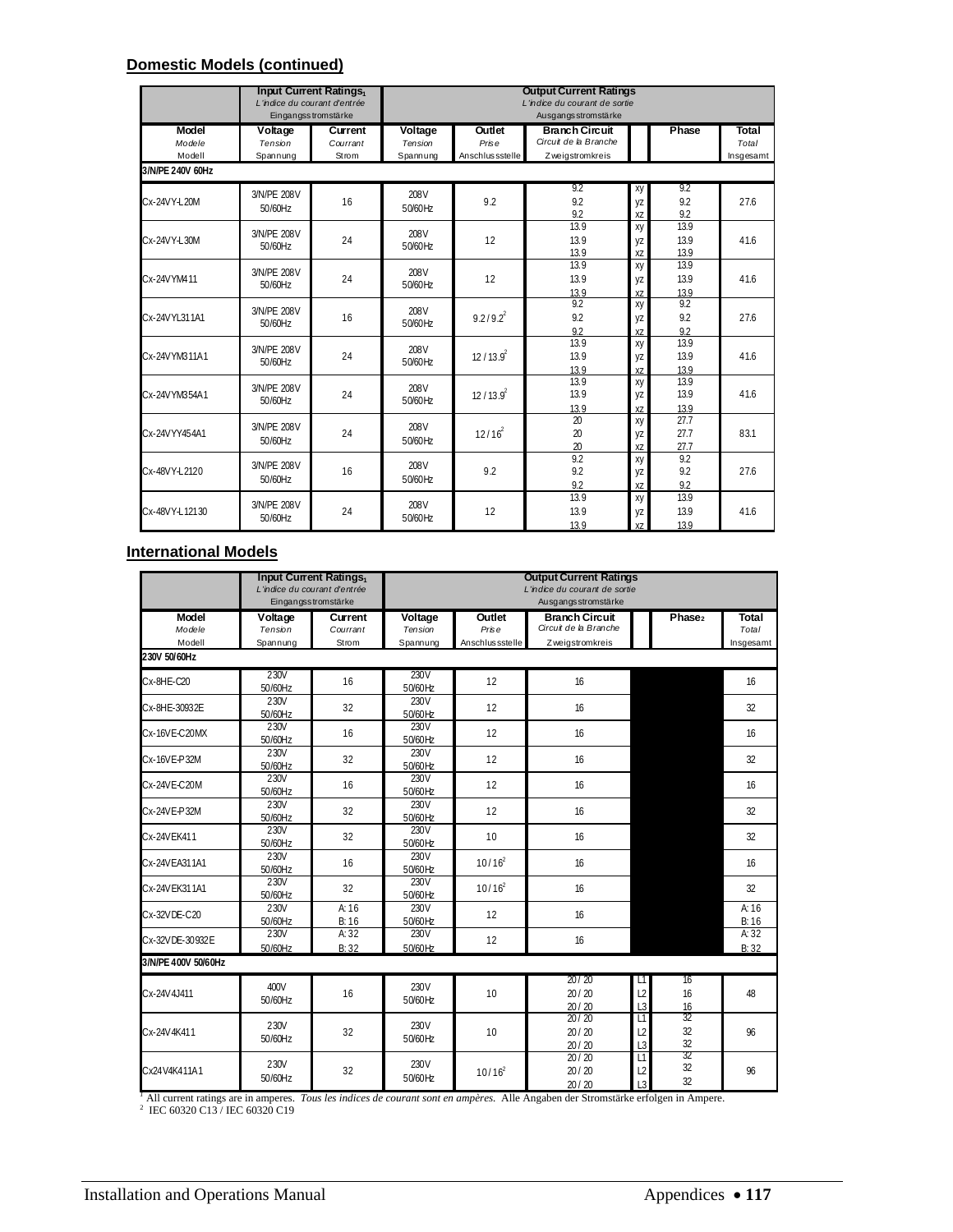### **Physical Specifications**

|                          | Operating                                         |                                         | <b>Storage</b>            |                                         |  |
|--------------------------|---------------------------------------------------|-----------------------------------------|---------------------------|-----------------------------------------|--|
| Temperature              | 32° to 104° F<br>$(0^{\circ}$ to 40 $^{\circ}$ C) |                                         |                           | $-40^{\circ}$ to 185° F (-40° to 85° C) |  |
| Elevation(above MSL)     | 0 to 10,000 ft<br>(0 to 3000m)                    |                                         | 0 to 50,000 ft            | (0 to 15000m)                           |  |
| <b>Relative Humidity</b> | 10 to 90%, non-condensing                         |                                         | 10 to 90%, non-condensing |                                         |  |
|                          | <b>Dimensions</b> $(H \times W \times D)$         |                                         | Weight                    |                                         |  |
| $Cx-BHx$                 | 1.75 x 17.2 x 7.0 in.                             | (45 x 437 x 178 mm)                     | $9.0$ lbs                 | $(4.1 \text{ kg})$                      |  |
| $Cx-16V1-xM$             | 44.5 x 1.75 x 2.25 in.                            | $(1130 \times 45 \times 57 \text{ mm})$ | $10.3$ lbs                | $(4.7 \text{ kg})$                      |  |
| $Cx - 16V2 - xM$         | 49.5 x 1.75 x 2.25 in.                            | (1257 x 45 x 57 mm)                     | $11.3$ lbs                | $(5.1 \text{ kg})$                      |  |
| $Cx-16VE-xM$             | 49.5 x 1.75 x 2.25 in.                            | (1257 x 45 x 57 mm)                     | $11.2$ lbs                | $(5.1 \text{ kg})$                      |  |
| $Cx-16Vx-C20MX$          | $39.5 \times 1.75 \times 2.25$ in.                | $(1003 \times 45 \times 57 \text{ mm})$ | $6.8$ lbs                 | $(3.1 \text{ kg})$                      |  |
| $Cx-24Vx-xM$             | $69.0 \times 1.75 \times 2.25$ in.                | (1753 x 45 x 57 mm)                     | $15.3$ lbs                | $(6.9 \text{ kg})$                      |  |
| $Cx-32VDX$               | $50.0 \times 3.5 \times 2.25$ in.                 | (1270 x 89 x 57 mm)                     | $18.0$ lbs                | $(8.2 \text{ kg})$                      |  |
| $Cx-48Vx$                | $62.0 \times 3.5 \times 2.25$ in.                 | (1575 x 89 x 57 mm)                     | $18.5$ lbs                | $(8.4 \text{ kg})$                      |  |

### **Branch Circuit Protection**

**Always disconnect ALL power supply cords before opening to avoid electrical shock. Afin d'éviter les chocs électriques, débranchez TOUTES les cables électrique avant d'ouvrir. Vor dem Offnen immer Netzleitung abziehen um elektrischen Schlag zu vermeiden.** 

Switched CDUs feature Branch Circuit protection on all outlets in the form of internal fuses. These fuses meet the strict safety requirements of UL/CSA 60950-1 for Branch Circuit Protection.

### **Time-Delay Fuses – Class G**

| <b>Amperes</b> | <b>Bussman Part Number</b> |
|----------------|----------------------------|
| 20             | SC-20                      |

*CooperBussman product data-sheet #1024*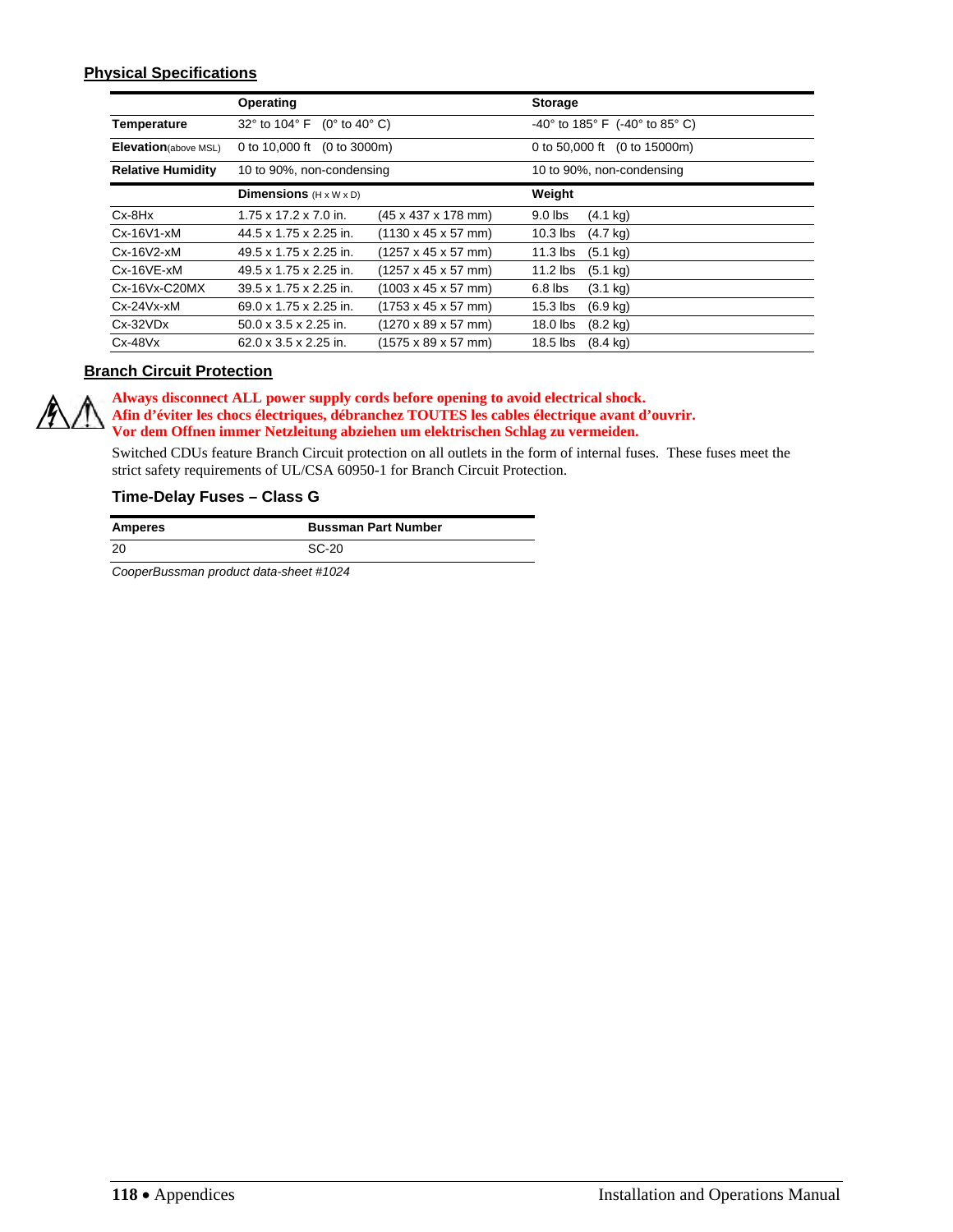### **Data Connections**

### **RS-232 port**

Switched CDUs are equipped standard with an RJ45 DTE RS-232c serial port. This connector may be used for direct local access or from other serial devices such as a terminal server. An RJ45 crossover cable is provided for connection to an RJ45 DCE serial port.

| Pin            | <b>DTE Signal Name</b> |            | Input/Output |  |
|----------------|------------------------|------------|--------------|--|
| 1              | <b>Request to Send</b> | <b>RTS</b> | Output       |  |
| 2              | Data Terminal Ready    | <b>DTR</b> | Output       |  |
| 3              | Transmit Data          | TD         | Output       |  |
| $\overline{4}$ | Signal Ground          |            |              |  |
| 5              | Signal Ground          |            |              |  |
| 6              | Receive Data           | <b>RD</b>  | Input        |  |
| 7              | Data Set Ready         | DSR        | Input        |  |
| 8              | Clear to Send          | CTS        | Input        |  |



### **RJ45 to DB9F serial port adapter**

Additionally, an RJ45 to DB9F serial port adapter is provided for use in conjunction with the RJ45 crossover cable to connect to a PC DB9M DCE serial port. The adapter pinouts below reflect use of the adapter with the provided RJ45 crossover cable.

| Pin            | <b>DCE Signal Name</b>  |            | Input/Output |  |
|----------------|-------------------------|------------|--------------|--|
| 1              |                         |            |              |  |
| $\mathcal{P}$  | Receive Data            | <b>RD</b>  | Output       |  |
| 3              | <b>Transmit Data</b>    | TD         | Input        |  |
| $\overline{4}$ | Data Terminal Ready DTR |            | Input        |  |
| 5              | Signal Ground           |            |              |  |
| 6              | Data Set Ready          | <b>DSR</b> | Output       |  |
| 7              | <b>Request to Send</b>  | <b>RTS</b> | Input        |  |
| 8              | Clear to Send           | CTS        | Output       |  |



### **LED Indicators**

### **Input/Branch/Phase Current**

Units are equipped with 7-segment LEDs for reporting of input, branch or phase current loading. Loading is reported in amperes and is displayed in ½ amp increments under 10A and whole amp increments at and above 10A. Additionally, the LED may display codes for events detected by the system for immediate local notification.

| <b>Behavior/Code</b> | <b>Event description</b>                                                        |
|----------------------|---------------------------------------------------------------------------------|
| Blinking             | On 3-phase devices – Indicates that phase loads exceed out-of-balance threshold |
| FE.                  | Sentry has detected a removed/blown fuse                                        |

### **Outlets**

Units are equipped with a status LED for each power receptacle. A lit/on LED indicates that power is being supplied at the port and a darkened/off LED indicates that there is no power at the port.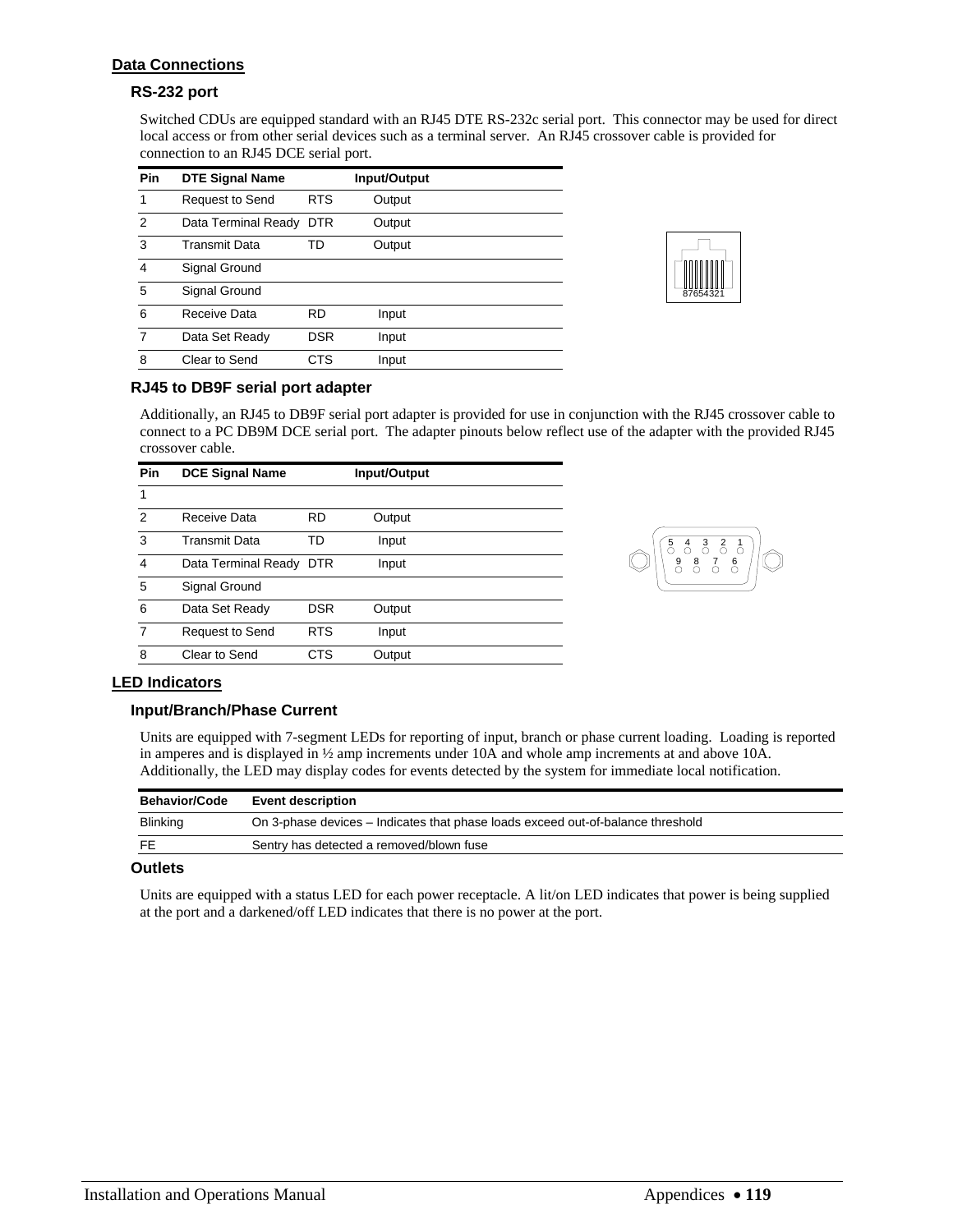### **Regulatory Compliance**

### **Product Safety**

Units have been safety tested and certified to the following standards:

- USA/Canada UL 60950:2003 and CAN/CSA 22.2 No. 60950-1-03
- European Union EN60950-1:2001

This product is also designed for Norwegian IT power system with phase-to phase voltage 230V.

### **USA Notification**

Note: This equipment has been tested and found to comply with the limits for a Class A digital device, pursuant to part 15 of the FCC Rules. These limits are designed to provide reasonable protection against harmful interference when the equipment is operated in a commercial environment. This equipment generates, uses, and can radiate radio frequency energy and, if not installed and used in accordance with the instruction manual, may cause harmful interference to radio communications. Operation of this equipment in a residential area is likely to cause harmful interference in which case the user will be required to correct the interference at his own expense.

Modifications not expressly approved by the manufacturer could void the user's authority to operated the equipment under FCC rules.

### **Canadian Notification**

This Class A digital apparatus complies meets all requirements of the Canadian Interference-Causing Equipment Regulations.

Cet appareil numérique de la classe A respecte toutes les exigencies du Règlement sur le matériel brouilleur du Canada.

### **European Union Notification**

Products with the CE Marking comply with both the EMC Directive (89/336/EEC) and the Low Voltage Directive (73/23/EEC) issued by the Commission of the European Community.

Compliance with these directives implies conformity to the following European Norms:

- EN55022 Electromagnetic Interference
- EN55024 Electromagnetic Immunity
- EN60950-1 Product Safety
- EN61000-3 Harmonics and Flicker



Products with the following mark comply with the RoHS Directive (2002/95/EC) issued by the Commission of the European Community.

### **Japanese Notification**

この装置は、情報処理装置等電波障害自主規制協議会(VCCI)の基準に基づくクラスA情報技術装置 です。この装置を家庭環境で使用すると電波妨害を引き起こすことがあります。この場合には使用者が適 切な対策を講ずるよう要求されることがあります。

本製品に同梱または付属しております電源コードは、本製品専用です。本製品以外の製品ならびに他の用 途に使用しないで下さい。

### **Chinese Notification**

关于符合中国《电子信息产品污染控制管理办法》的声明

产品中有毒有害物质的名称及含量

| 部件名称<br>(Parts)             |                                                                                                                                                                                                                              | 有毒有害物质或元素 (Hazardous Substance) |          |          |               |           |              |  |
|-----------------------------|------------------------------------------------------------------------------------------------------------------------------------------------------------------------------------------------------------------------------|---------------------------------|----------|----------|---------------|-----------|--------------|--|
|                             |                                                                                                                                                                                                                              | 铅 (Pb)                          | 汞(Hg)    | 镉 (Cd)   | 六价铬 (Cr (VI)) | 多溴联苯(PBB) | 多溴二苯醚 (PBDE) |  |
| 机箱子组件 (Chassis Subassembly) |                                                                                                                                                                                                                              | $\Omega$                        | $\Omega$ | $\Omega$ | $\Omega$      | Ω         | $\bigcap$    |  |
| 印刷板组件 (PCAs)                |                                                                                                                                                                                                                              | X                               | $\Omega$ | $\Omega$ | $\Omega$      | O         | Ω            |  |
| $\Omega$                    | 表示该有毒有害物质在该部件所有均质材料中的含量均在SJ/T 11363-2006 标准规定的限量要求以下。<br>Indicates that this hazardous substance contained in all homogeneous materials of this part is below the limit requirement in SJ/T<br>11363-2006.                   |                                 |          |          |               |           |              |  |
| X                           | 表示该有毒有害物质至少在该部件的某一均质材料中的含量超出SJ/T 11363-2006 标准 规定的限量要求。<br>Indicates that this hazardous substance contained in at least one of the homogeneous materials of this part is above the limit<br>requirement in SJ/T 11363-2006. |                                 |          |          |               |           |              |  |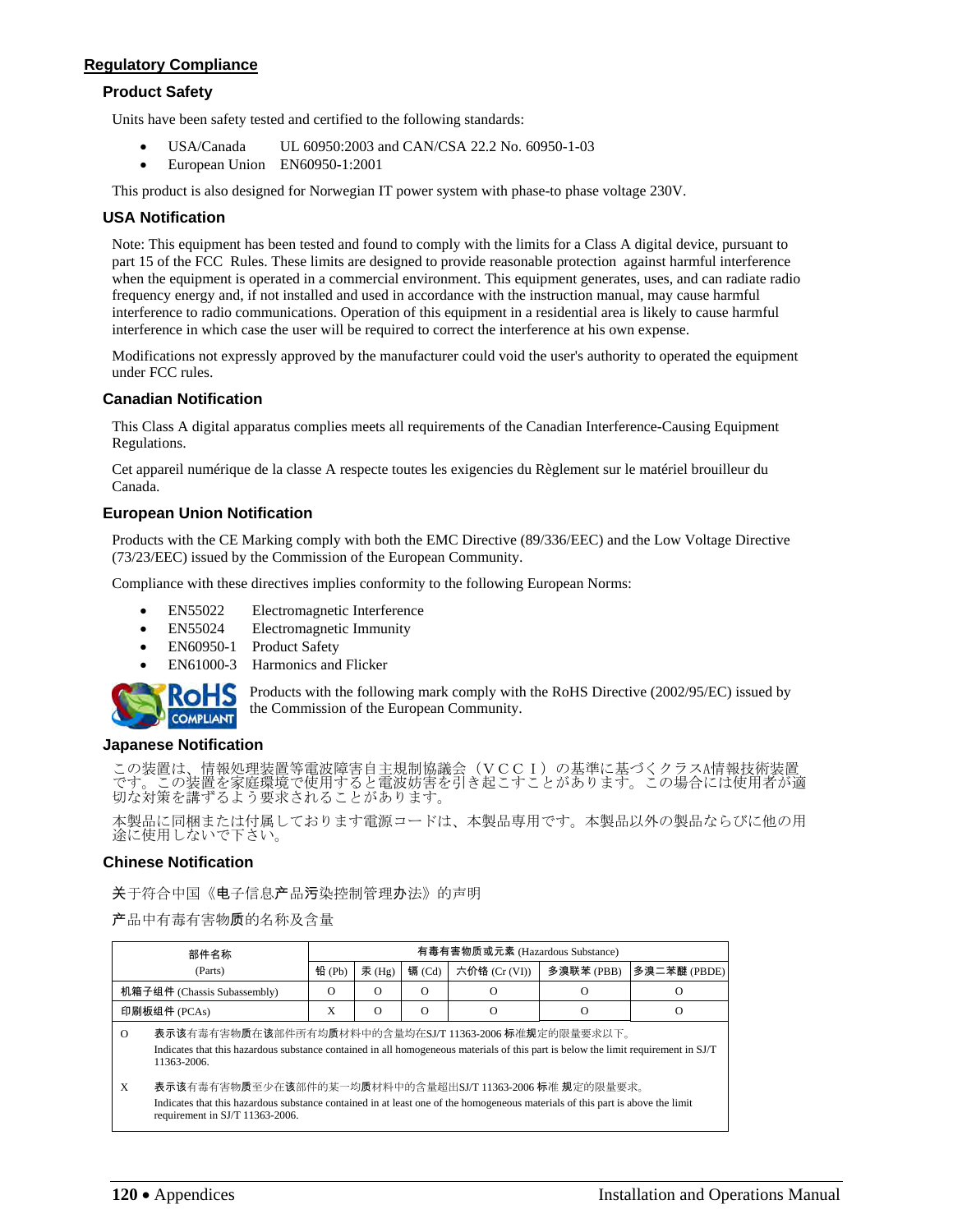### **Recycling**



Server Technology Inc. encourages the recycling of its products. Disposal facilities, environmental conditions and regulations vary across local, state and country jurisdictions, so Server Technology encourages consultation with qualified professional and applicable regulations and authorities within your region to ensure proper disposal.

### **Waste Electrical and Electronic Equipment (WEEE)**



In the European Union, this label indicates that this product should not be disposed of with household waste. It should be deposited at an appropriate facility to enable recovery and recycling.

### **Appendix D: Warranty, Product Registration and Support**

### **Warranty**

For the Server Technology warranty information, please see our website at [www.servertech.com](http://www.servertech.com/)

### **Product Registration**

Registration is your key to special offers and services reserved for Registered Users.

- Excellent Technical Support Services
- Special Update and Upgrade Programs
- Warranty Protection
- Extended Warranty Service
- New Product Information

Register your product at **www.servertech.com** 

### **Technical Support**



### **Experience Server Technology's FREE** SMARTER **Technical Support**

Server Technology understands that there are often questions when installing and/or using a new product. Free Technical Support is provided from 8 a.m. to 5 p.m. PST, Monday through Friday. After-hours service is provided to ensure your requests are handled quickly no matter what time zone or country you are located in.

Server Technology, Inc.

| 1040 Sandhill Drive    | Tel: 775.284.2000 | Web: www.servertech.com       |
|------------------------|-------------------|-------------------------------|
| Reno, Nevada 89521 USA | Fax: 775.284.2065 | Email: support@servertech.com |

### **Return Merchandise Authorization**

If you have a unit that is not functioning properly and is in need of technical assistance or repair:

Please review Server Technology's Return Merchandise Authorization process on our website.